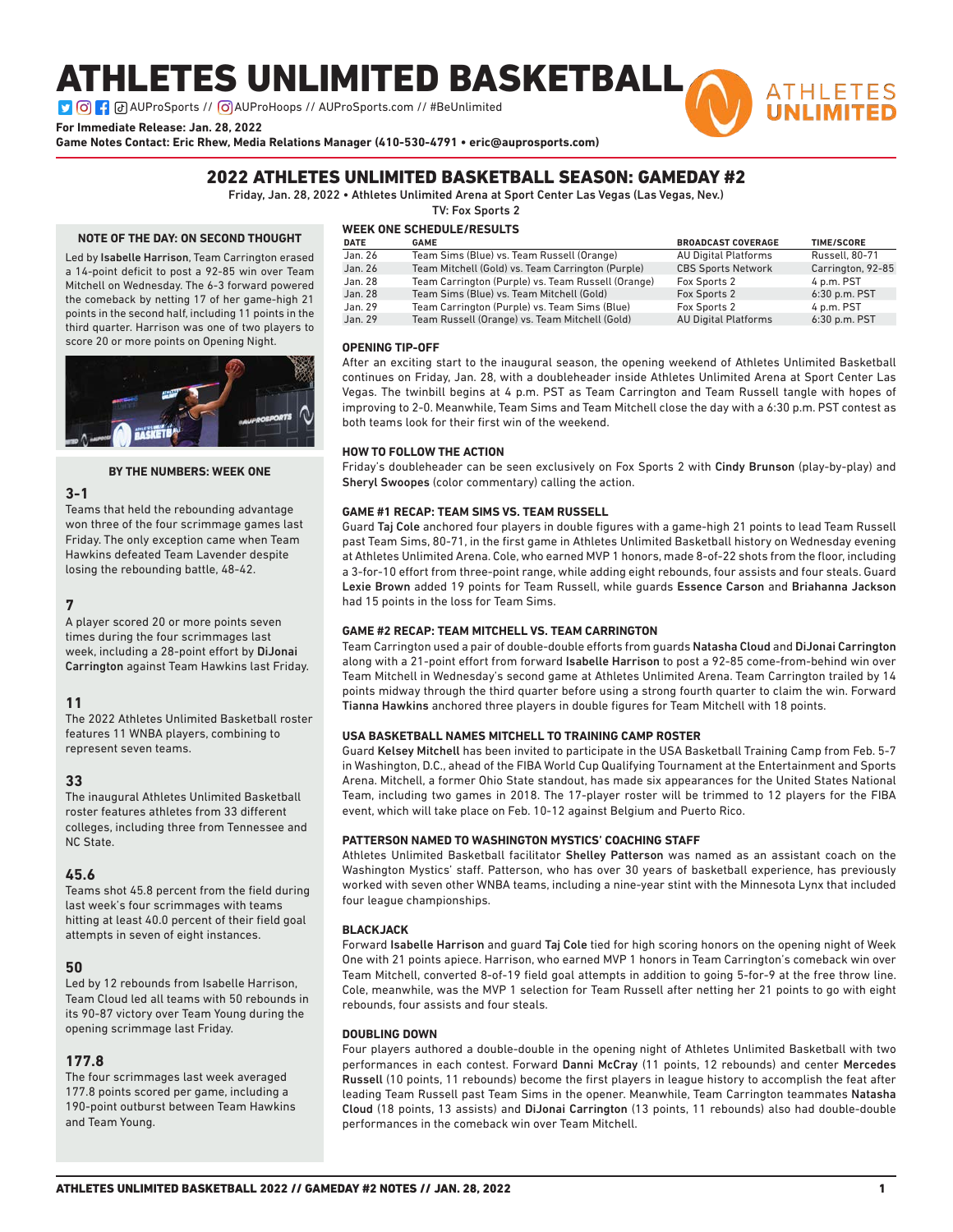#### **CAUSE AND EFFECT**

The Athletes Causes program, powered by Give Lively, will provide funding to charities of the players' choosing equal to 50% of their season bonus and players will have the opportunity to create their own fundraising pages to support the organizations of their choice.

| Athlete                     | Cause                                       |
|-----------------------------|---------------------------------------------|
| <b>CC Andrews</b>           | One Love Foundation                         |
| <b>Antoinette Bannister</b> | Mamba and Mambacita Sports Foundation       |
| Kalani Brown                | Kay Yow Cancer Fund                         |
| Lexie Brown                 | <b>Girl Rising</b>                          |
| Kirby Burkholder            | Mamba and Mambacita Sports Foundation       |
| Marjorie Butler             | <b>Athletes for Justice</b>                 |
| DiJonai Carrington          | <b>Planned Parenthood of Greater Texas</b>  |
| <b>Essence Carson</b>       | American Foundation for Suicide Prevention  |
| <b>Brittany Carter</b>      | <b>One Love Foundation</b>                  |
| Natasha Cloud               | <b>Planned Parenthood of Greater Texas</b>  |
| Taj Cole                    | <b>Shining Stars Sports Academy</b>         |
| <b>Sydney Colson</b>        | The Guthy-Jackson Charitable Foundation     |
| Drew Edelman                | End 68 Hours of Hunger                      |
| Nikki Greene                | Viola's House                               |
| Kiki Harrigan               | <b>Planned Parenthood of Greater Texas</b>  |
| <b>Rebecca Harris</b>       | Play Like a Girl!                           |
| <b>Isabelle Harrison</b>    | Lupus Foundation of America                 |
| <b>Tianna Hawkins</b>       | <b>Kay Yow Cancer Fund</b>                  |
| Air Hearn                   | <b>NAACP Legal Defense Fund</b>             |
| <b>Grace Hunter</b>         | Trauma Institute and Child Trauma Institute |
| Briahanna Jackson           | Safe Horizon Organization                   |
| Meme Jackson                | The Shaquille O'Neal Foundation             |
| Jessica Kuster              | <b>MERCY Worldwide</b>                      |
| Takoia Larry                | <b>One Love Foundation</b>                  |
| Jantel Lavender             | <b>Together Rising</b>                      |
| Akela Maize                 | Trauma Institute and Child Trauma Institute |
| Lauren Manis                | Lone Survivor Foundation                    |
| <b>Shannon McCallum</b>     | Mamba and Mambacita Sports Foundation       |
| Danielle L. McCray          | <b>InterAction</b>                          |
| Danni McCray                | <b>Bridge of Light</b>                      |
| Imani McGee-Stafford        | Hoops and Hope Foundation                   |
| <b>Laurin Mincy</b>         | The L-Train Memorial Foundation Corporation |
| <b>Kelsey Mitchell</b>      | One Love Foundation                         |
| <b>Chelsea Phillips</b>     | Mamba and Mambacita Sports Foundation       |
| <b>Toccara Ross</b>         | <b>NAACP Legal Defense Fund</b>             |
| <b>Tina Roy</b>             | Kay Yow Cancer Fund                         |
| Mercedes Russell            | Mamba and Mambacita Sports Foundation       |
| <b>Odyssey Sims</b>         | GiGi's Playhouse - Annapolis                |
| Antoinette Thompson         | American Foundation for Suicide Prevention  |
| <b>Destinee Walker</b>      | Play Like a Girl!                           |
| Becca Wann-Taylor           | Kay Yow Cancer Fund                         |
| <b>Courtney Williams</b>    | GiGi's Playhouse - Annapolis                |
| Dominique Wilson            | <b>One Love Foundation</b>                  |
| <b>Ty Young</b>             | PanCAN                                      |

#### **DON'T CALL IT A COMEBACK**

Team Carrington trailed by 14 points in the third quarter in its 92-85 victory over Team Mitchell on Wednesday night. Led by forward Isabelle Harrison, the squad opened the fourth quarter with a 22-5 run over the first seven minutes to secure the victory. Team Carrington shot 58.8 percent from the field in the closing 10 minutes to claim the victory.

#### **WHAT CAN BROWN DO FOR YOU?**

Guard Lexie Brown got off to a fast start in Team Russell's 80-71 win over Team Sims on Wednesday, scoring 14 of her 19 points in the first half. The former Duke standout also scored the first points in league history when she converted a traditional three-point play with 9:07 left in the opening period.

#### **THE MEDALS**

The top four players on the final leaderboard in addition to the Defensive Player of the Year will receive a medal designed and fabricated for Athletes Unlimited by Lisa Issenberg, founder of Kiitellä, inc. The front face of the media represents the identity of Athletes Unlimited, while the back face of the medal leans into the specific sport, the year, location and words about Athletes Unlimited's vision, mission and values on and off the field - Excellence in Community and Leadership.

Kiitelä has produced awards for environmental conservation, literature, activism, film festivals, mountaineering organizations, the ESPN X-Games, Visa, The North Face, The American Alpine Club, US Ski & Snowboard Championships, AUDI Birds of Prey World Cup Skiing, Colorado Classic Pro Cycling and many more.

Kiitellä utilizes local industrial processes and sources locally distributed materials, including recycled and scrap metal, wherever possible. Every project is drawn in CAD, so that exact material dimensions are calculated, and waste is minimized. Leftover materials are either reused or recycled.

#### **THE BOOK OF UNLIMITED**

The Book of Unlimited was designed, handmade and bound for Athletes Unlimited. The book weighs nearly 25 pounds, measures approximately 12" by 18" and contains nearly 500 pages. The champion, along with all who competed, are inscribed into the book. In addition, The Book of Unlimited also contains a history of achievements in Athletes Unlimited, including stories, highlights and events.

The book is opened during the Opening Ceremony for each season and is closed after the champion is named and her name is inscribed into the book. The tradition began during Athletes Unlimited Softball's 2020 season.

#### **ON CLOUD NINE**

Guard Natasha Cloud also played a major role in Team Carrington's 92-85 win over Team Mitchell on Wednesday night, scoring 18 points with a gamehigh 13 assists and six rebounds. Cloud's 13 assists eclipsed her professional career high, which she set with 12 assists against the Connecticut Sun on Aug. 31, 2021 with the Washington Mystics.

#### **MAKING THEM COUNT**

The four teams combined to convert 50-of-67 free throws in Wednesday's two games, including a 12-for-15 effort from Team Mitchell. Guard Lexie Brown was nearly perfect at the charity stripe with a 9-of-10 effort for Team Russell.

#### **INAUGURAL CAPTAINS NAMED FOR WEEK ONE**

After rising to the top of the individual leaderboard during last week's scrimmages, a quartet of athletes will serve as the inaugural captains during this week's action. Guard Kelsey Mitchell claimed top honors with 881 points, including a league-best 431 stat points, while center Mercedes Russell follows as the "Team Orange" captain. Guard Odyssey Sims and guard/ forward DiJonai Carrington will serve as captains for the "Blue" and "Purple" teams, respectively, for the opening week.

#### **HARRISON GOES WITH INAUGURAL FIRST OVERALL PICK**

Forward Isabelle Harrison became the first athlete picked in an Athletes Unlimited Basketball weekly draft when she was taken with the first overall selection by Team Carrington during Sunday's festivities. Harrison, a 2015 graduate of Tennessee, averaged 17.0 points and 9.0 rebounds per game in last week's scrimmages, including a 20-point, 12-rebound performance against Team Young on Friday.

#### **REUNITED AND IT FEELS SO GOOD**

Athletes Unlimited Basketball's inaugural roster includes six sets of former college teammates, including two sets of teammates from NC State and the University of Tennessee.

#### **FORMER COLLEGE TEAMMATES IN ATHLETES UNLIMITED**

| <b>SCHOOL</b>   | <b>ATHLETE</b>        | <b>ATHLETE</b>      | <b>SEASON</b> |
|-----------------|-----------------------|---------------------|---------------|
| Maryland        | <b>Tianna Hawkins</b> | <b>Laurin Mincy</b> | 2012-13       |
| <b>NC State</b> | Dominique Wilson      | Akela Maize         | 2016-17       |
| <b>NC State</b> | Akela Maize           | Grace Hunter        | 2017-18       |
| Saint Joseph's  | Natasha Cloud         | <b>CC Andrews</b>   | 2014-15       |
| Tennessee       | Isabelle Harrison     | Mercedes Russell    | 2014-15       |
| Tennessee       | Mercedes Russell      | Meme Jackson        | 2017-18       |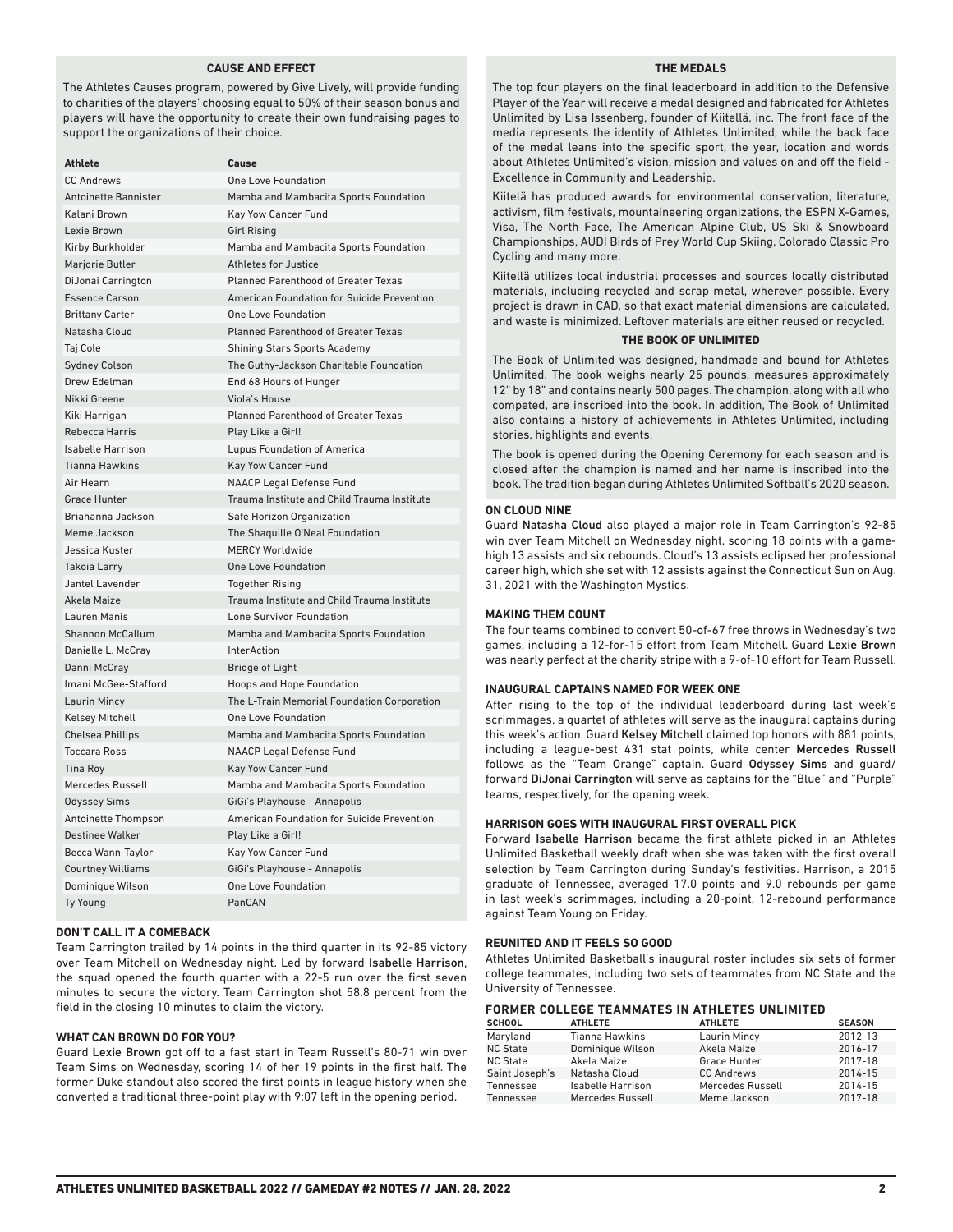## ATHLETES UNLIMITED BASKETBALL 101

#### **WHO WE ARE**

Athletes Unlimited is a new model of pro sports where athletes are decision makers and individual players are champions of team sports. We literally change the game with faster play and fluid teams, delivering next-level competition and engagement in which every moment counts. Beginning in 2020 with women's softball and following with women's volleyball (2021), women's lacrosse (2021) and women's basketball (2022), Athletes Unlimited will build the next generation of both athletes and fans.

Our athletes are in charge of their team and league decisions, and of their individual success. We reboot timetables, rosters, and gameplay to create fast, exciting competition that speaks to contemporary sports fans, bringing them close to the action - and to the athletes - in games where every moment counts. We incorporate the player-centric model that fans love about fantasy sports. We use digital media platforms and cutting-edge technology to connect fans deeply to athletes at the top of their game on and off the field, and to the game itself.

#### **HOW THE TEAMS ARE SELECTED**

A draft will be held prior to each week's games with the top four players in the individual leaderboard serving as the team captains. The captains will then fill their rosters by selecting 10 other players. Each draft will be held on the Sunday before the week's games and can be seen via the Athletes Unlimited YouTube channel.

Uniform colors will be assigned based on the team captain's rank on the leaderboard. The top-scoring captain's team will wear gold, while the secondhighest point scorer's team dons orange jerseys. The third-place team will wear blue jerseys and the fourth-place team will wear purple jerseys.

Each team will consist of 11 players and there are no limits on the number of players at a specific position (guard, forward, center, guard/forward etc.).

#### **RULES OF INTEREST**

**Timing:** Four 10-minute (10:00) stopped time quarters will be played during a regulation game with a 24-second shot clock in play. Halftime will be 15 minutes in length.

**Overtime:** All overtime periods will be five (5) minutes in length.

**Timeouts:** Each team is permitted three (3) 30-second timeouts and one (1) 60-second timeout during regulation play and all timeouts carry over from the first half to the second half. In addition, each team will be given one (1) additional 30-second timeout at the start of each overtime period in addition to any timeouts remaining prior to the period.

**Media Timeouts:** One (1) media timeout will be called at the first dead ball at or below the five-minute (5:00) mark of each quarter unless a team-called timeout or Captain's Challenge occurs before that time frame. In addition, the first team-called timeout or Captain's Challenge of the second half becomes a media timeout.

**Captain's Challenges:** A captain may initiate replay review of certain events subject to the provisions of the rule as set out below. Replay reviews triggered under this rule shall be referred to as a 'Captain's Challenge', or 'Challenge' for short.

Each team is entitled to one (1) challenge in the first 38 minutes of the game, and one (1) Challenge in the last two minutes of the fourth quarter or overtime.

A team may use a Challenge to initiate replay review of the following events: (1) a called personal foul charged to its' own team, and (2) a called out-ofbounds violation.

Any called foul, violation, or other decision by the game officials not listed above, or any non-call, is not a challengeable event.

Replay review of the following events, among others, may not be initiated by a Challenge: (1) a called personal foul charged to the opposing team, (2) continuation – i.e., whether a defensive foul occurred prior to the offensive player beginning her shooting motion, (3) a technical or flagrant foul, and (4) violations – i.e., traveling, carrying, double dribble, offensive or defensive three seconds, etc.

#### **INDIVIDUAL LEADERBOARD**

While traditional basketball statistics are kept during each Athletes Unlimited game, players earn individual points by accumulating those statistics. Points accumulated by statistics, quarter and/or game wins and MVP selections are used to create an individual leaderboard, which determines captains for each week and the individual champion at the end of the season.

Points are awarded at the following increments during the game:

| Made 3-Point Field Goal        | 30 Points  |
|--------------------------------|------------|
| Made 2-Point Field Goal        | 20 Points  |
| Made Free Throw                | 10 Points  |
| Offensive Rebound              | 10 Points  |
| Assist                         | 10 Points  |
| Steal                          | 10 Points  |
| <b>Blocked Shot</b>            | 10 Points  |
| Offensive Foul Drawn           | 8 Points   |
| Defensive Rebound              | 5 Points   |
| <b>Shooting Foul Drawn</b>     | 4 Points   |
| Personal Foul Drawn            | 4 Points   |
| <b>Shooting Foul Committed</b> | -8 Points  |
| <b>Personal Foul Committed</b> | -8 Points  |
| Other Foul Committed           | -8 Points  |
| Turnover                       | -10 Points |
| <b>Missed Free Throw</b>       | -10 Points |
| Missed 2-Point Field Goal      | -10 Points |
| Missed 3-Point Field Goal      | -10 Points |
| Offensive Foul Committed       | -16 Points |

If a game goes into overtime, the stats accumulated during the extra period do not earn any individual points for the athletes on the leaderboard. In addition, there are no additional team quarter win points for the overtime period.

In addition, athletes will be awarded 50 individual points if their team wins a single quarter. If the teams score the same number of points in a quarter, the points carry over to the next quarter.

Athletes on the winning team in each game will be awarded 100 individual points toward the individual leaderboard.

A total of three MVPs will be selected following each game by the athletes with the top player earning 90 points. The second MVP will receive 60 points, while the third MVP claims 30 points.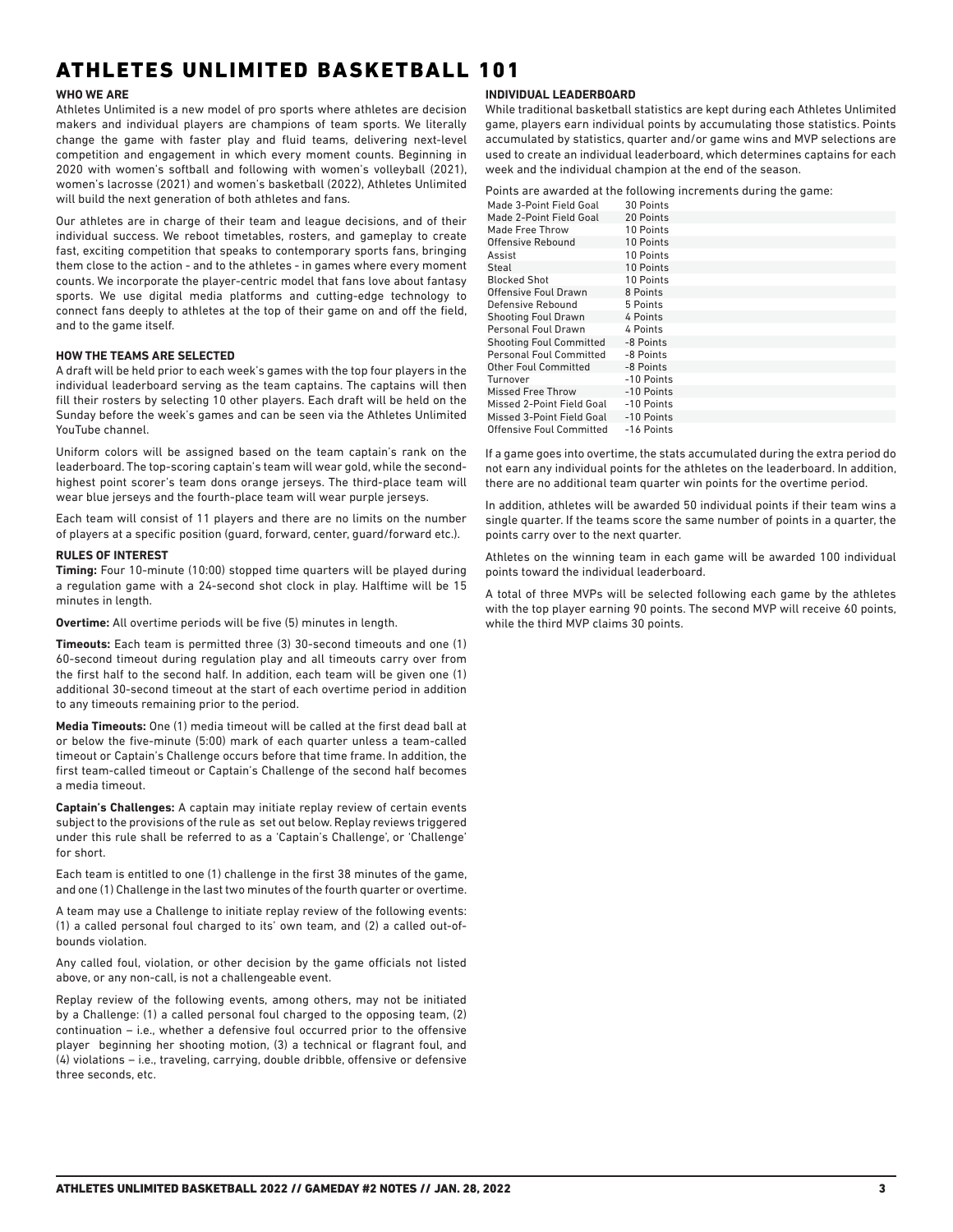## ATHLETES UNLIMITED BASKETBALL 2022 | INDIVIDUAL LEADERBOARD

| <b>RANK</b>    | <b>CHANGE</b> | <b>NAME</b>             | <b>TOTAL PTS</b> | <b>WIN PTS</b> | <b>STAT PTS</b> | <b>MVP PTS</b> |
|----------------|---------------|-------------------------|------------------|----------------|-----------------|----------------|
| $\mathbf{1}$   |               | Cloud, Natasha          | 562              | 250            | 252             | 60             |
| $\overline{2}$ |               | Brown, Lexie            | 534              | 250            | 224             | 60             |
| 3              |               | Cole, Taj               | 489              | 250            | 149             | 90             |
| 4              |               | Lavender, Jantel        | 448              | 250            | 198             | 0              |
| 5              |               | Harrison, Isabelle      | 442              | 250            | 102             | 90             |
| 6              |               | McCray, Danni           | 411              | 250            | 161             | $\mathsf 0$    |
| 7              |               | Jackson, MeMe           | 402              | 250            | 122             | 30             |
| 8              |               | Young, Ty               | 355              | 250            | 105             | $\mathsf 0$    |
| 9              |               | Russell, Mercedes       | 348              | 250            | 68              | 30             |
| 10             |               | Manis, Lauren           | 331              | 250            | 81              | 0              |
| 11             |               | Carrington, DiJonai     | 286              | 250            | 36              | 0              |
| $12$           |               | Ross, Toccara           | 280              | 250            | 30              | 0              |
| 13             |               | Mincy, Laurin           | 263              | 250            | 13              | 0              |
| $14$           |               | <b>Butler, Marjorie</b> | 257              | 250            | $7\phantom{.}$  | 0              |
| 15             |               | Wilson, Dominique       | 255              | 250            | 5               | 0              |
| 16             |               | Andrews, CC             | 250              | 250            | $\mathbf 0$     | 0              |
| 17             |               | Bannister, Antoinette   | 250              | 250            | $\pmb{0}$       | 0              |
| 18             |               | Larry, Takoia           | 250              | 250            | 0               | 0              |
| 19             |               | Phillips, Chelsea       | 250              | 250            | 0               | 0              |
| 20             |               | Carter, Brittany        | 250              | 250            | $\mathbf 0$     | 0              |
| 21             |               | Greene, Nikki           | 236              | 250            | $-14$           | 0              |
| 22             |               | Walker, Destinee        | 207              | 250            | $-43$           | 0              |
| 23             |               | Colson, Sydney          | 204              | 50             | 154             | 0              |
| 24             |               | Edelman, Drew           | 176              | 50             | 126             | 0              |
| 25             |               | Hawkins, Tianna         | 163              | 50             | 113             | 0              |
| 26             |               | McGee-Stafford, Imani   | 149              | 50             | 99              | $\mathsf{0}$   |
| 27             |               | Mitchell, Kelsey        | 149              | 50             | 99              | 0              |
| 28             |               | Carson, Essence         | 133              | 50             | 83              | 0              |
| 29             |               | Jackson, Briahanna      | 131              | 50             | 81              | 0              |
| $30\,$         |               | Kuster, Jessica         | 122              | 50             | 72              | $\mathbf 0$    |
| 31             |               | Hearn, Air              | 118              | 50             | 68              | 0              |
| 32             |               | Brown, Kalani           | 106              | 50             | 56              | $\mathbf 0$    |
| 33             |               | McCray, Danielle L.     | 100              | 50             | 50              | 0              |
| 34             |               | Harris, Rebecca         | 99               | 50             | 49              | 0              |
| 35             |               | Burkholder, Kirby       | 82               | $50\,$         | 32              | 0              |
| 36             |               | Sims, Odyssey           | 68               | 50             | 18              | $\mathsf{0}$   |
| 37             |               | Hunter, Grace           | 67               | 50             | 17              | 0              |
| 38             |               | Thompson, Antoinette    | 60               | 50             | $10$            | $\mathsf{0}$   |
| 39             |               | Maize, Akela            | 50               | 50             | 0               | 0              |
| 40             |               | McCallum, Shannon       | $50\,$           | 50             | $\mathsf 0$     | 0              |
| 41             |               | Williams, Courtney      | 50               | 50             | $\mathbf{0}$    | 0              |
| $42$           |               | Harrigan, Kiki          | 46               | 50             | $-4$            | 0              |
| 43             |               | Wann-Taylor, Becca      | 42               | 50             | -8              | 0              |
| $44$           |               | Roy, Tina               | 15               | 50             | $-35$           | 0              |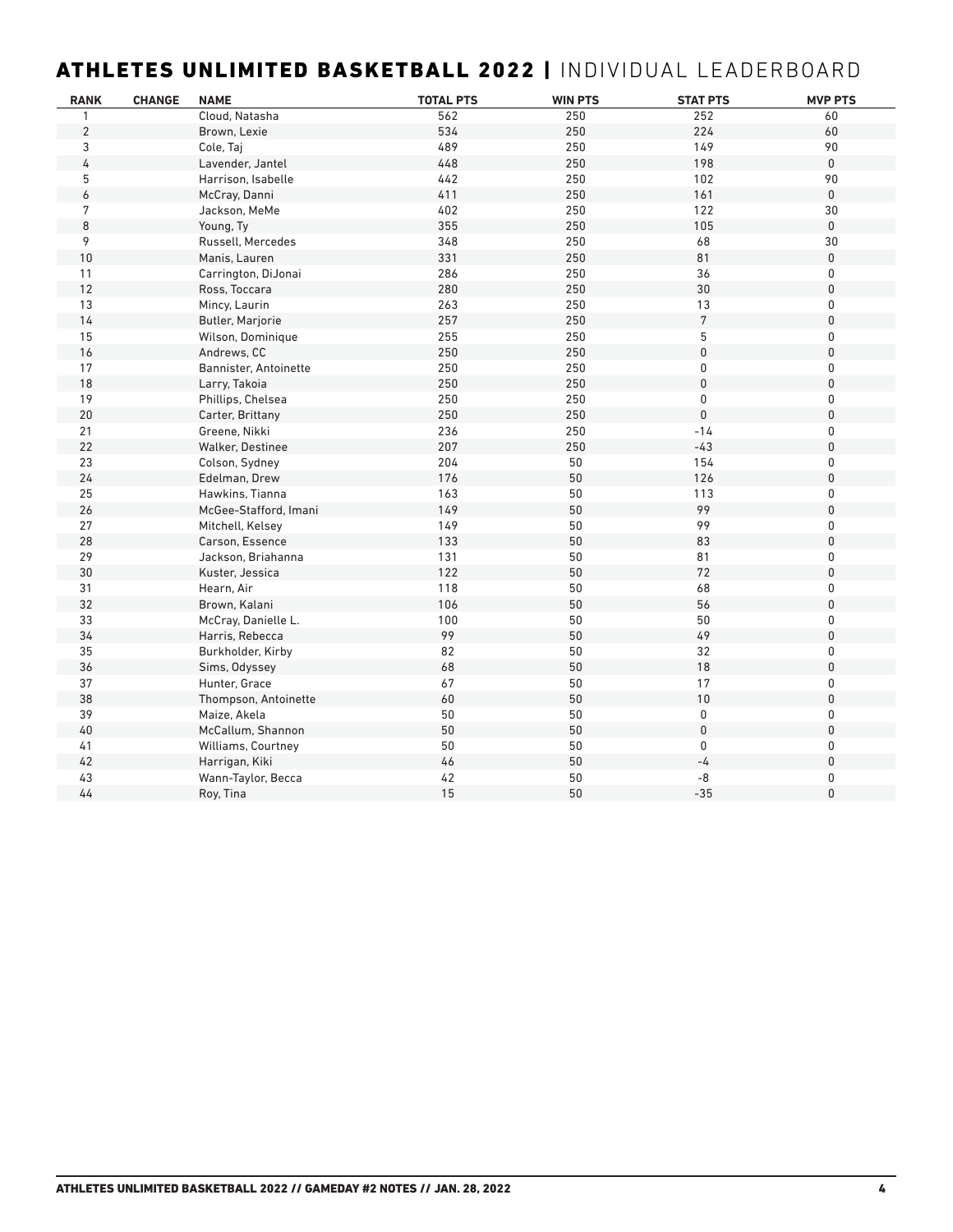## 2022 SEASON IN REVIEW | SCHEDULE AND RESULTS

| <b>DATE</b> |          | GM# GAME                          | <b>BROADCAST COVERAGE</b>   | <b>TIME/SCORE</b> | <b>MVP 1 (90 PTS)</b>    | <b>MVP 2 (60 PTS)</b> | <b>MVP 3 (30 PTS)</b> |
|-------------|----------|-----------------------------------|-----------------------------|-------------------|--------------------------|-----------------------|-----------------------|
| Jan. 26     |          | Team Sims vs. Team Russell        | <b>AU Digital Platforms</b> | Russell, 80-71    | Taj Cole                 | Lexie Brown           | Mercedes Russell      |
| Jan. 26     | 2        | Team Mitchell vs. Team Carrington | <b>CBS Sports Network</b>   | Carrington, 92-85 | <b>Isabelle Harrison</b> | Natasha Cloud         | Meme Jackson          |
| Jan. 28     | 3        | Team Carrington vs. Team Russell  | Fox Sports 2                | 4 p.m. PST        |                          |                       |                       |
| Jan. 28     | $\Delta$ | Team Sims vs. Team Mitchell       | Fox Sports 2                | 6:30 p.m. PST     |                          |                       |                       |
| Jan. 29     | 5        | Team Carrington vs. Team Sims     | Fox Sports 2                | 4 p.m. PST        |                          |                       |                       |
| Jan. 29     |          | Team Russell vs. Team Mitchell    | <b>AU Digital Platforms</b> | 6:30 p.m. PST     |                          |                       |                       |
| Feb. 2      |          | TBA vs. TBA                       | <b>AU Digital Platforms</b> | 3:30 p.m. PST     |                          |                       |                       |
| Feb. 2      | 8        | TBA vs. TBA                       | <b>RSN</b>                  | 6 p.m. PST        |                          |                       |                       |
| Feb. 4      | 9        | TBA vs. TBA                       | Fox Sports 2                | 4 p.m. PST        |                          |                       |                       |
| Feb. 4      | 10       | TBA vs. TBA                       | Fox Sports 2                | 6:30 p.m. PST     |                          |                       |                       |
| Feb. 5      | 11       | TBA vs. TBA                       | Fox Sports 2                | 4 p.m. PST        |                          |                       |                       |
| Feb. 5      | 12       | TBA vs. TBA                       | <b>RSN</b>                  | 7 p.m. PST        |                          |                       |                       |
| Feb. 9      | 13       | TBA vs. TBA                       | <b>AU Digital Platforms</b> | 3:30 p.m. PST     |                          |                       |                       |
| Feb. 9      | 14       | TBA vs. TBA                       | <b>RSN</b>                  | 6 p.m. PST        |                          |                       |                       |
| Feb. 11     | 15       | TBA vs. TBA                       | Fox Sports 2                | 4 p.m. PST        |                          |                       |                       |
| Feb. 11     | 16       | TBA vs. TBA                       | Fox Sports 2                | 6:30 p.m. PST     |                          |                       |                       |
| Feb. 12     | 17       | TBA vs. TBA                       | Fox Sports 2                | 4:30 p.m. PST     |                          |                       |                       |
| Feb. 12     | 18       | TBA vs. TBA                       | <b>RSN</b>                  | 7:30 p.m. PST     |                          |                       |                       |
| Feb. 16     | 19       | TBA vs. TBA                       | <b>AU Digital Platforms</b> | 3:30 p.m. PST     |                          |                       |                       |
| Feb. 16     | 20       | TBA vs. TBA                       | <b>RSN</b>                  | 6 p.m. PST        |                          |                       |                       |
| Feb. 18     | 21       | TBA vs. TBA                       | <b>RSN</b>                  | 5:30 p.m. PST     |                          |                       |                       |
| Feb. 18     | 22       | TBA vs. TBA                       | <b>CBS Sports Network</b>   | 8:30 p.m. PST     |                          |                       |                       |
| Feb. 19     | 23       | TBA vs. TBA                       | Fox Sports 2                | 4 p.m. PST        |                          |                       |                       |
| Feb. 19     | 24       | TBA vs. TBA                       | Fox Sports 2                | 6:30 p.m. PST     |                          |                       |                       |
| Feb. 23     | 25       | TBA vs. TBA                       | <b>RSN</b>                  | 6 p.m. PST        |                          |                       |                       |
| Feb. 23     | 26       | TBA vs. TBA                       | <b>CBS Sports Network</b>   | 8:30 p.m. PST     |                          |                       |                       |
| Feb. 25     | 27       | TBA vs. TBA                       | Fox Sports 2                | 4 p.m. PST        |                          |                       |                       |
| Feb. 25     | 28       | TBA vs. TBA                       | Fox Sports 2                | $6:30$ p.m. PST   |                          |                       |                       |
| Feb. 26     | 29       | TBA vs. TBA                       | Fox Sports 2                | 4 p.m. PST        |                          |                       |                       |
| Feb. 26     | 30       | TBA vs. TBA                       | <b>RSN</b>                  | 7 p.m. PST        |                          |                       |                       |

## 2022 SEASON IN REVIEW | POINTS-REBOUNDS-ASSISTS

|                |                                        |                              | <b>WEEK ONE</b> |                |        | <b>WEEK TWO</b> |       |        | <b>WEEK THREE</b> |                 | <b>WEEK FOUR</b> |                | <b>WEEK FIVE</b> |                |
|----------------|----------------------------------------|------------------------------|-----------------|----------------|--------|-----------------|-------|--------|-------------------|-----------------|------------------|----------------|------------------|----------------|
|                | NO. ATHLETE                            | <b>JAN. 26</b>               | <b>JAN. 28</b>  | <b>JAN. 29</b> | FEB. 2 | FEB. 4          | FEB.5 | FEB. 9 | <b>FEB. 11</b>    | FEB. 12 FEB. 16 | FEB. 18 FEB. 19  | <b>FEB. 23</b> | <b>FEB. 25</b>   | <b>FEB. 26</b> |
| $\mathbf{1}$   | Ty Young                               | $8 - 6 - 0$                  |                 |                |        |                 |       |        |                   |                 |                  |                |                  |                |
| $\overline{2}$ | Isabelle Harrison                      | $21 - 4 - 1$                 |                 |                |        |                 |       |        |                   |                 |                  |                |                  |                |
| 4              | Lexie Brown                            | $19 - 6 - 0$                 |                 |                |        |                 |       |        |                   |                 |                  |                |                  |                |
| 5              | <b>Essence Carson</b>                  | $15 - 6 - 0$                 |                 |                |        |                 |       |        |                   |                 |                  |                |                  |                |
| 6              | <b>Kelsey Mitchell</b>                 | $17 - 4 - 1$                 |                 |                |        |                 |       |        |                   |                 |                  |                |                  |                |
| $\overline{7}$ | Jantel Lavender                        | $16 - 7 - 0$                 |                 |                |        |                 |       |        |                   |                 |                  |                |                  |                |
| 8              | Drew Edelman                           | $6 - 8 - 0$                  |                 |                |        |                 |       |        |                   |                 |                  |                |                  |                |
| 9              | Natasha Cloud                          | $18 - 6 - 13$                |                 |                |        |                 |       |        |                   |                 |                  |                |                  |                |
| 10             | <b>Courtney Williams</b>               | INA                          |                 |                |        |                 |       |        |                   |                 |                  |                |                  |                |
| 12             | Kiki Harrigan                          | $5 - 4 - 0$                  |                 |                |        |                 |       |        |                   |                 |                  |                |                  |                |
| 13             | Mercedes Russell                       | $10 - 11 - 2$                |                 |                |        |                 |       |        |                   |                 |                  |                |                  |                |
| 14             | Taj Cole                               | $21 - 8 - 4$                 |                 |                |        |                 |       |        |                   |                 |                  |                |                  |                |
| 15             | Rebecca Harris                         | $6 - 4 - 2$                  |                 |                |        |                 |       |        |                   |                 |                  |                |                  |                |
| 17             | Becca Wann-Taylor                      | $0 - 0 - 0$                  |                 |                |        |                 |       |        |                   |                 |                  |                |                  |                |
| 20             | Kirby Burkholder                       | $5 - 2 - 2$                  |                 |                |        |                 |       |        |                   |                 |                  |                |                  |                |
| 21             | <b>Tianna Hawkins</b>                  | $18 - 5 - 0$                 |                 |                |        |                 |       |        |                   |                 |                  |                |                  |                |
| 22             | Takoia Larry                           | <b>DNP</b>                   |                 |                |        |                 |       |        |                   |                 |                  |                |                  |                |
| 23             | <b>Laurin Mincy</b>                    | $9 - 5 - 2$                  |                 |                |        |                 |       |        |                   |                 |                  |                |                  |                |
| 24             | Kalani Brown                           | $8 - 3 - 1$                  |                 |                |        |                 |       |        |                   |                 |                  |                |                  |                |
| 25             | <b>Lauren Manis</b>                    | $8 - 7 - 2$                  |                 |                |        |                 |       |        |                   |                 |                  |                |                  |                |
| 26             | Danielle L. McCray                     | $8 - 4 - 0$                  |                 |                |        |                 |       |        |                   |                 |                  |                |                  |                |
| 30             | Jessica Kuster                         | $6 - 6 - 0$                  |                 |                |        |                 |       |        |                   |                 |                  |                |                  |                |
| 32             | Akela Maize                            | INA                          |                 |                |        |                 |       |        |                   |                 |                  |                |                  |                |
| 33             | Antoinette Bannister                   | <b>DNP</b>                   |                 |                |        |                 |       |        |                   |                 |                  |                |                  |                |
| 34             | Imani McGee-Stafford                   | $5 - 11 - 2$                 |                 |                |        |                 |       |        |                   |                 |                  |                |                  |                |
| 35             | Tina Roy                               | $0 - 1 - 0$                  |                 |                |        |                 |       |        |                   |                 |                  |                |                  |                |
| 36             | <b>Grace Hunter</b>                    | $3 - 2 - 0$                  |                 |                |        |                 |       |        |                   |                 |                  |                |                  |                |
| 37             | <b>Chelsea Phillips</b>                | <b>DNP</b>                   |                 |                |        |                 |       |        |                   |                 |                  |                |                  |                |
| 38             | Dominique Wilson                       | $0 - 1 - 0$                  |                 |                |        |                 |       |        |                   |                 |                  |                |                  |                |
| 40             | <b>Toccara Ross</b>                    | <b>DNP</b>                   |                 |                |        |                 |       |        |                   |                 |                  |                |                  |                |
| 41             | DiJonai Carrington                     | $13 - 11 - 2$                |                 |                |        |                 |       |        |                   |                 |                  |                |                  |                |
| 42             | Shannon McCallum                       | <b>INA</b>                   |                 |                |        |                 |       |        |                   |                 |                  |                |                  |                |
| 43             | Marjorie Butler                        | $0 - 2 - 1$                  |                 |                |        |                 |       |        |                   |                 |                  |                |                  |                |
| 51             | <b>Sydney Colson</b>                   | $15 - 0 - 6$                 |                 |                |        |                 |       |        |                   |                 |                  |                |                  |                |
| 52             | <b>Brittany Carter</b><br>Nikki Greene | <b>DNP</b>                   |                 |                |        |                 |       |        |                   |                 |                  |                |                  |                |
| 54             |                                        | $2 - 0 - 0$<br><b>DNP</b>    |                 |                |        |                 |       |        |                   |                 |                  |                |                  |                |
| 63             | <b>CC Andrews</b>                      |                              |                 |                |        |                 |       |        |                   |                 |                  |                |                  |                |
| 69             | Antoinette Thompson                    | $2 - 0 - 0$<br>$11 - 12 - 0$ |                 |                |        |                 |       |        |                   |                 |                  |                |                  |                |
| 73             | Danni McCray                           | $8 - 2 - 1$                  |                 |                |        |                 |       |        |                   |                 |                  |                |                  |                |
| 75<br>88       | Air Hearn<br>Briahanna Jackson         | $15 - 4 - 2$                 |                 |                |        |                 |       |        |                   |                 |                  |                |                  |                |
| 90             | Meme Jackson                           | $14 - 0 - 1$                 |                 |                |        |                 |       |        |                   |                 |                  |                |                  |                |
| 92             | <b>Destinee Walker</b>                 | $0 - 2 - 0$                  |                 |                |        |                 |       |        |                   |                 |                  |                |                  |                |
| 99             | <b>Odyssey Sims</b>                    | $14 - 3 - 4$                 |                 |                |        |                 |       |        |                   |                 |                  |                |                  |                |
|                |                                        |                              |                 |                |        |                 |       |        |                   |                 |                  |                |                  |                |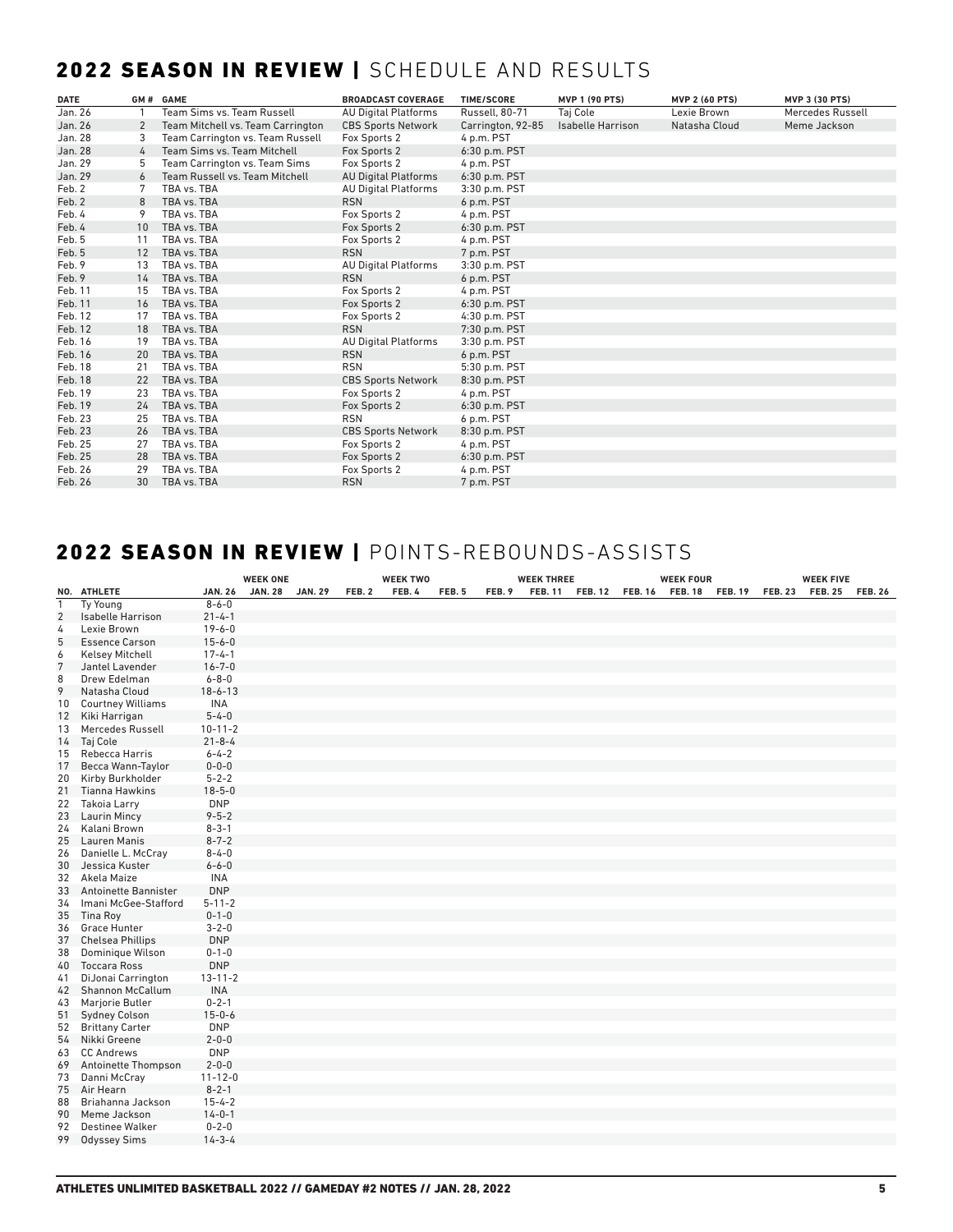## 2022 SEASON IN REVIEW | MISCELLANEOUS STATISTICS

|                | DOUBLE-DIGIT PERFORMANCES AND GAME LEADERS |                |         |            |              |                          |                                           |              |              |                           |              |         |                   |
|----------------|--------------------------------------------|----------------|---------|------------|--------------|--------------------------|-------------------------------------------|--------------|--------------|---------------------------|--------------|---------|-------------------|
|                |                                            |                |         |            |              | <b>GAME SUPERLATIVES</b> |                                           |              |              | <b>GAMES LED TEAM IN </b> |              |         | <b>W-L RECORD</b> |
|                | NO. ATHLETE                                | 10+ PTS        | 20+ PTS | $30 + PTS$ | $10 + REB$   |                          | 15+ REB 7+ ASST 10+ ASST. DBL-DBL TRP-DBL |              | PTS.         | REB.                      | ASST.        |         | OVERALL AS CAPT.  |
| $\mathbf{1}$   | Ty Young                                   |                |         |            |              |                          |                                           |              |              |                           |              | $1 - 0$ |                   |
| $\overline{2}$ | <b>Isabelle Harrison</b>                   |                |         |            |              |                          |                                           |              |              |                           |              | $1 - 0$ |                   |
| 4              | Lexie Brown                                | 1              |         |            |              |                          |                                           |              |              |                           |              | $1 - 0$ |                   |
| 5              | <b>Essence Carson</b>                      | $\overline{1}$ |         |            |              |                          |                                           |              |              |                           |              | $0 - 1$ |                   |
| 6              | <b>Kelsey Mitchell</b>                     | $\overline{1}$ |         |            |              |                          |                                           |              |              |                           |              | $0 - 1$ | $0 - 1$           |
| 7              | Jantel Lavender                            | 1              |         |            |              |                          |                                           |              |              |                           |              | $1 - 0$ |                   |
| 8              | Drew Edelman                               |                |         |            |              |                          |                                           |              |              | $\mathbf{1}$              |              | $0 - 1$ |                   |
| 9              | Natasha Cloud                              |                |         |            |              |                          |                                           |              |              |                           |              | $1 - 0$ |                   |
| 10             | <b>Courtney Williams</b>                   |                |         |            |              |                          |                                           |              |              |                           |              | $0 - 1$ |                   |
| 12             | Kiki Harrigan                              |                |         |            |              |                          |                                           |              |              |                           |              | $0 - 1$ |                   |
| 13             | Mercedes Russell                           | $\overline{1}$ |         |            | $\mathbf{1}$ |                          |                                           | $\mathbf{1}$ |              |                           |              | $1 - 0$ | $1 - 0$           |
| 14             | Taj Cole                                   | $\mathbf{1}$   |         |            |              |                          |                                           |              |              |                           |              | $1 - 0$ |                   |
| 15             | Rebecca Harris                             |                |         |            |              |                          |                                           |              |              |                           |              | $0 - 1$ |                   |
| 17             | <b>Becca Wann-Taylor</b>                   |                |         |            |              |                          |                                           |              |              |                           |              | $0 - 1$ |                   |
| 20             | Kirby Burkholder                           |                |         |            |              |                          |                                           |              |              |                           |              | $0 - 1$ |                   |
| 21             | <b>Tianna Hawkins</b>                      |                |         |            |              |                          |                                           |              |              |                           |              | $0 - 1$ |                   |
| 22             | Takoia Larry                               |                |         |            |              |                          |                                           |              |              |                           |              | $1 - 0$ |                   |
|                |                                            |                |         |            |              |                          |                                           |              |              |                           |              | $1 - 0$ |                   |
| 23             | Laurin Mincy                               |                |         |            |              |                          |                                           |              |              |                           |              |         |                   |
| 24             | Kalani Brown                               |                |         |            |              |                          |                                           |              |              |                           |              | $0 - 1$ |                   |
| 25             | Lauren Manis                               |                |         |            |              |                          |                                           |              |              |                           |              | $1 - 0$ |                   |
| 26             | Danielle L. McCray                         |                |         |            |              |                          |                                           |              |              |                           |              | $0 - 1$ |                   |
| 30             | Jessica Kuster                             |                |         |            |              |                          |                                           |              |              |                           |              | $0 - 1$ |                   |
| 32             | Akela Maize                                |                |         |            |              |                          |                                           |              |              |                           |              | $0 - 1$ |                   |
| 33             | Antoinette Bannister                       |                |         |            |              |                          |                                           |              |              |                           |              | $1 - 0$ |                   |
| 34             | Imani McGee-Stafford                       |                |         |            | 1            |                          |                                           |              |              | $\mathbf{1}$              |              | $0 - 1$ |                   |
| 35             | Tina Roy                                   |                |         |            |              |                          |                                           |              |              |                           |              | $0 - 1$ |                   |
| 36             | Grace Hunter                               |                |         |            |              |                          |                                           |              |              |                           |              | $0 - 1$ |                   |
| 37             | <b>Chelsea Phillips</b>                    |                |         |            |              |                          |                                           |              |              |                           |              | $1 - 0$ |                   |
| 38             | Dominique Wilson                           |                |         |            |              |                          |                                           |              |              |                           |              | $1 - 0$ |                   |
| 40             | <b>Toccara Ross</b>                        |                |         |            |              |                          |                                           |              |              |                           |              | $1 - 0$ |                   |
| 41             | DiJonai Carrington                         | $\overline{1}$ |         |            | $\mathbf{1}$ |                          |                                           | $\mathbf{1}$ |              | $\mathbf{1}$              |              | $1 - 0$ | $1 - 0$           |
| 42             | <b>Shannon McCallum</b>                    |                |         |            |              |                          |                                           |              |              |                           |              | $0 - 1$ |                   |
| 43             | Marjorie Butler                            |                |         |            |              |                          |                                           |              |              |                           |              | $1 - 0$ |                   |
| 51             | <b>Sydney Colson</b>                       |                |         |            |              |                          |                                           |              |              |                           |              | $0 - 1$ |                   |
| 52             | <b>Brittany Carter</b>                     |                |         |            |              |                          |                                           |              |              |                           |              | $1 - 0$ |                   |
| 54             | Nikki Greene                               |                |         |            |              |                          |                                           |              |              |                           |              | $1 - 0$ |                   |
| 63             | <b>CC Andrews</b>                          |                |         |            |              |                          |                                           |              |              |                           |              | $1 - 0$ |                   |
| 69             | Antoinette Thompson                        |                |         |            |              |                          |                                           |              |              |                           |              | $0 - 1$ |                   |
| 73             | Danni McCray                               | $\mathbf{1}$   |         |            | $\mathbf{1}$ |                          |                                           | $\mathbf{1}$ |              | $\mathbf{1}$              |              | $1 - 0$ |                   |
| 75             | Air Hearn                                  |                |         |            |              |                          |                                           |              |              |                           |              | $0 - 1$ |                   |
| 88             | Briahanna Jackson                          | $\mathbf{1}$   |         |            |              |                          |                                           |              | $\mathbf{1}$ |                           |              | $0 - 1$ |                   |
| 90             | Meme Jackson                               | $\mathbf{1}$   |         |            |              |                          |                                           |              |              |                           |              | $1 - 0$ |                   |
| 92             | <b>Destinee Walker</b>                     |                |         |            |              |                          |                                           |              |              |                           |              | $1 - 0$ |                   |
| 99             | <b>Odyssey Sims</b>                        | $\mathbf{1}$   |         |            |              |                          |                                           |              |              |                           | $\mathbf{1}$ | $0 - 1$ | $0 - 1$           |

## 2022 SEASON IN REVIEW | SINGLE-GAME HIGHS

### **INDIVIDUAL GAME HIGHS**

| <b>CATEGORY</b>           | NO.                   | <b>OPPONENT</b>        | <b>DATE</b> | <b>CATEGO</b>  |
|---------------------------|-----------------------|------------------------|-------------|----------------|
| Points                    | 21 - two times        |                        |             | Points         |
| FG Made                   | 8 - two times         |                        |             | FG Mac         |
| <b>FG Attempts</b>        | 22 - Taj Cole         | <b>Team Sims</b>       | Jan. 26     | FG Atte        |
| 3-Pt. FG Made             | 4 - Meme Jackson      | <b>Team Mitchell</b>   | Jan. 26     | 3-Pt. F        |
| 3-Pt. FG Attempts         | 10 - Taj Cole         | <b>Team Sims</b>       | Jan. 26     | 3-Pt. F        |
| FT Made                   | 9 - Lexie Brown       | <b>Team Sims</b>       | Jan. 26     | FT Mad         |
| <b>FT Attempts</b>        | 10 - Lexie Brown      | <b>Team Sims</b>       | Jan. 26     | FT Atte        |
| Offensive Rebounds        | 9 - Danni McCray      | <b>Team Sims</b>       | Jan. 26     | Offensi        |
| Defensive Rebounds        | 9 - I. McGee-Stafford | <b>Team Carrington</b> | Jan. 26     | Defens         |
| <b>Total Rebounds</b>     | 12 - Danni McCray     | <b>Team Sims</b>       | Jan. 26     | <b>Total R</b> |
| Assists                   | 13 - Natasha Cloud    |                        |             | Assists        |
| <b>Turnovers</b>          | 5 - five times        |                        |             | Turnov         |
| <b>Blocked Shots</b>      | 2 - three times       |                        |             | <b>Blocke</b>  |
| <b>Steals</b>             | 5 - Lexie Brown       | <b>Team Sims</b>       | Jan. 26     | <b>Steals</b>  |
| <b>Leaderboard Points</b> | 562 - Natasha Cloud   | <b>Team Mitchell</b>   | Jan. 26     | Leader         |

## **TEAM GAME HIGHS**

| <b>CATEGORY</b>           | NO.                    | <b>OPPONENT</b>        | <b>DATE</b> |
|---------------------------|------------------------|------------------------|-------------|
| Points                    | 92 - Team Mitchell     | <b>Team Carrington</b> | Jan. 26     |
| FG Made                   | 36 - Team Mitchell     | <b>Team Carrington</b> | Jan. 26     |
| <b>FG Attempts</b>        | 81 - Team Mitchell     | <b>Team Carrington</b> | Jan. 26     |
| 3-Pt. FG Made             | 7 - two times          |                        |             |
| 3-Pt. FG Attempts         | 23 - Team Sims         | <b>Team Russell</b>    | Jan. 26     |
| FT Made                   | 17 - Team Russell      | <b>Team Sims</b>       | Jan. 26     |
| FT Attempts               | 23 - Team Russell      | Team Sims              | Jan. 26     |
| Offensive Rebounds        | 18 - Team Russell      | Team Sims              | Jan. 26     |
| Defensive Rebounds        | 33 - Team Russell      | <b>Team Sims</b>       | Jan. 26     |
| <b>Total Rebounds</b>     | 51 - Team Russell      | <b>Team Sims</b>       | Jan. 26     |
| Assists                   | 18 - Team Carrington   | <b>Team Mitchell</b>   | Jan. 26     |
| Turnovers                 | 18 - two times         |                        |             |
| <b>Blocked Shots</b>      | 5 - Team Sims          | <b>Team Russell</b>    | Jan. 26     |
| Steals                    | 12 - Team Russell      | <b>Team Sims</b>       | Jan. 26     |
| <b>Leaderboard Points</b> | 3744 - Team Carrington | <b>Team Mitchell</b>   | Jan. 26     |
|                           |                        |                        |             |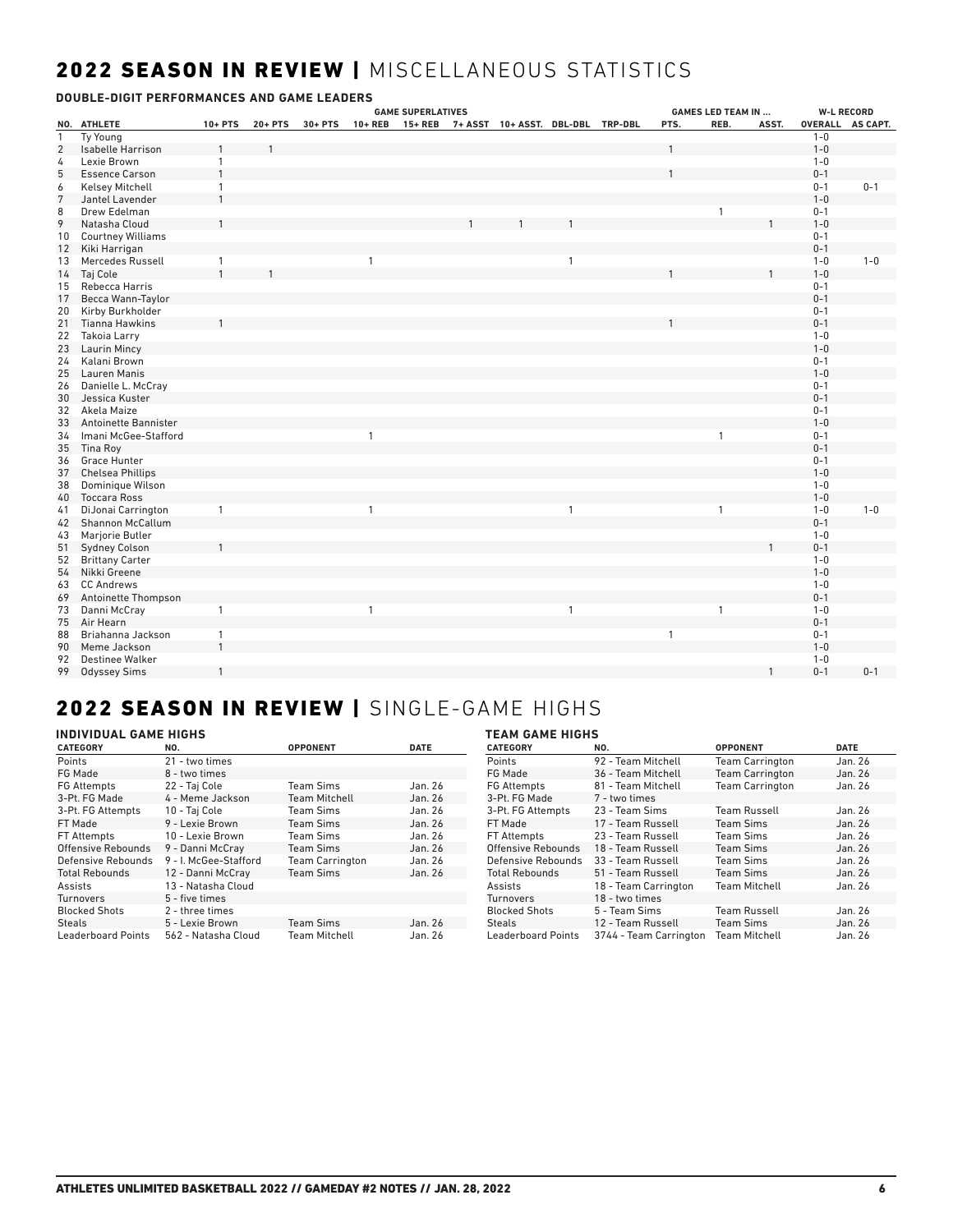## 2022 SEASON IN REVIEW | TOP INDIVIDUAL PERFORMANCES

|     | <b>POINTS</b>            |                        |               |  |  |  |  |  |
|-----|--------------------------|------------------------|---------------|--|--|--|--|--|
| NO. | <b>NAME</b>              | <b>OPPONENT</b>        | <b>DATE</b>   |  |  |  |  |  |
| 21  | Taj Cole                 | <b>Team Sims</b>       | Jan. 26, 2022 |  |  |  |  |  |
| 21  | <b>Isabelle Harrison</b> | <b>Team Mitchell</b>   | Jan. 26, 2022 |  |  |  |  |  |
| 19  | Lexie Brown              | <b>Team Sims</b>       | Jan. 26, 2022 |  |  |  |  |  |
| 18  | Tianna Hawkins           | <b>Team Carrington</b> | Jan. 26, 2022 |  |  |  |  |  |
| 18  | Natasha Cloud            | <b>Team Mitchell</b>   | Jan. 26, 2022 |  |  |  |  |  |
|     |                          |                        |               |  |  |  |  |  |
|     | <b>FIELD GOALS MADE</b>  |                        |               |  |  |  |  |  |

| NO. | <b>NAME</b>              | <b>OPPONENT</b>        | <b>DATE</b>   |
|-----|--------------------------|------------------------|---------------|
| 8   | Tai Cole                 | Team Sims              | Jan. 26, 2022 |
| 8   | <b>Isabelle Harrison</b> | <b>Team Mitchell</b>   | Jan. 26, 2022 |
|     | Tianna Hawkins           | <b>Team Carrington</b> | Jan. 26, 2022 |
|     | Jantel Lavender          | <b>Team Mitchell</b>   | Jan. 26, 2022 |
|     | Natasha Cloud            | Team Mitchell          | Jan. 26, 2022 |

#### **FIELD GOALS ATTEMPTED**

| NO. | <b>NAME</b>           | <b>OPPONENT</b>      | <b>DATE</b>   |
|-----|-----------------------|----------------------|---------------|
| 22  | Tai Cole              | Team Sims            | Jan. 26, 2022 |
| 19  | DiJonai Carrington    | <b>Team Mitchell</b> | Jan. 26, 2022 |
| 19  | Isabelle Harrison     | Team Mitchell        | Jan. 26, 2022 |
| 16  | <b>Essence Carson</b> | <b>Team Russell</b>  | Jan. 26, 2022 |
| 16  | Natasha Cloud         | Team Mitchell        | Jan. 26, 2022 |

#### **3-POINT FIELD GOALS MADE**

| NO. | <b>NAME</b>          | <b>OPPONENT</b>        | <b>DATE</b>   |
|-----|----------------------|------------------------|---------------|
| 4   | Meme Jackson         | <b>Team Mitchell</b>   | Jan. 26, 2022 |
| 3   | Tai Cole             | <b>Team Sims</b>       | Jan. 26, 2022 |
| 3   | Tianna Hawkins       | <b>Team Carrington</b> | Jan. 26, 2022 |
|     | <b>Sydney Colson</b> | <b>Team Carrington</b> | Jan. 26, 2022 |
|     | DiJonai Carrington   | <b>Team Mitchell</b>   | Jan. 26, 2022 |

#### **3-POINT FIELD GOALS ATTEMPTED**

| NO. | <b>NAME</b>        | <b>OPPONENT</b>      | <b>DATE</b>   |
|-----|--------------------|----------------------|---------------|
| 10  | Tai Cole           | <b>Team Sims</b>     | Jan. 26, 2022 |
|     | Briahanna Jackson  | <b>Team Russell</b>  | Jan. 26, 2022 |
| 7   | DiJonai Carrington | <b>Team Mitchell</b> | Jan. 26, 2022 |
| 6   | Laurin Mincy       | <b>Team Sims</b>     | Jan. 26, 2022 |
| 6   | Meme Jackson       | <b>Team Mitchell</b> | Jan. 26, 2022 |

#### **FREE THROWS MADE**

| NO. | <b>NAME</b>            | <b>OPPONENT</b>        | <b>DATE</b>   |
|-----|------------------------|------------------------|---------------|
|     | Lexie Brown            | Team Sims              | Jan. 26, 2022 |
| 5   | Isabelle Harrison      | <b>Team Mitchell</b>   | Jan. 26, 2022 |
| 4   | <b>Kelsey Mitchell</b> | <b>Team Carrington</b> | Jan. 26, 2022 |
| 4   | Natasha Cloud          | <b>Team Mitchell</b>   | Jan. 26, 2022 |
| 3   | Four times             |                        |               |

### **FREE THROWS ATTEMPTED**

| NO. | <b>NAME</b>         | <b>OPPONENT</b>      | <b>DATE</b>   |
|-----|---------------------|----------------------|---------------|
| 10  | Lexie Brown         | Team Sims            | Jan. 26, 2022 |
| 9   | Isabelle Harrison   | <b>Team Mitchell</b> | Jan. 26, 2022 |
| 6   | Mercedes Russell    | Team Sims            | Jan. 26, 2022 |
| 5   | <b>Odyssey Sims</b> | <b>Team Russell</b>  | Jan. 26, 2022 |
|     | Three times         |                      |               |

#### **REBOUNDS**

| NO.            | <b>NAME</b>                          | <b>OPPONENT</b>      | <b>DATE</b>   |
|----------------|--------------------------------------|----------------------|---------------|
| 12             | Danni McCray                         | <b>Team Sims</b>     | Jan. 26, 2022 |
| 11             | Mercedes Russell                     | <b>Team Sims</b>     | Jan. 26, 2022 |
| 11             | DiJonai Carrington                   | <b>Team Mitchell</b> | Jan. 26, 2022 |
| 11             | Imani McGee-Stafford Team Carrington |                      | Jan. 26, 2022 |
| 8              | Drew Edelman                         | <b>Team Russell</b>  | Jan. 26, 2022 |
| 8              | Taj Cole                             | <b>Team Russell</b>  | Jan. 26, 2022 |
| <b>ASSISTS</b> |                                      |                      |               |

| NO. | <b>NAME</b>          | <b>OPPONENT</b>        | <b>DATE</b>   |
|-----|----------------------|------------------------|---------------|
| 13  | Natasha Cloud        | <b>Team Mitchell</b>   | Jan. 26, 2022 |
| 6   | <b>Sydney Colson</b> | <b>Team Carrington</b> | Jan. 26, 2022 |
| 4   | <b>Odyssey Sims</b>  | <b>Team Russell</b>    | Jan. 26, 2022 |
| 4   | Tai Cole             | <b>Team Sims</b>       | Jan. 26, 2022 |
|     | Eight times          |                        |               |

#### **TURNOVERS**

| NO. | <b>NAME</b>            | <b>OPPONENT</b>        | <b>DATE</b>   |
|-----|------------------------|------------------------|---------------|
| 5   | Taj Cole               | Team Sims              | Jan. 26, 2022 |
| 5   | <b>Odyssey Sims</b>    | <b>Team Russell</b>    | Jan. 26, 2022 |
| 5   | <b>Kelsey Mitchell</b> | <b>Team Carrington</b> | Jan. 26, 2022 |
| 5   | DiJonai Carrington     | <b>Team Mitchell</b>   | Jan. 26, 2022 |
|     | Three times            |                        |               |

### **BLOCKED SHOTS**

| NO. | <b>NAME</b>       | <b>OPPONENT</b>        | <b>DATE</b>   |
|-----|-------------------|------------------------|---------------|
|     | Kiki Harrigan     | <b>Team Russell</b>    | Jan. 26, 2022 |
|     | Jessica Kuster    | <b>Team Carrington</b> | Jan. 26, 2022 |
|     | Isabelle Harrison | <b>Team Mitchell</b>   | Jan. 26, 2022 |
|     | Six times         |                        |               |
|     |                   |                        |               |

## **STEALS**

| NO. | <b>NAME</b>       | <b>OPPONENT</b>        | <b>DATE</b>   |
|-----|-------------------|------------------------|---------------|
| 5   | Lexie Brown       | Team Sims              | Jan. 26, 2022 |
| 4   | Tai Cole          | <b>Team Sims</b>       | Jan. 26, 2022 |
| 3   | Sydney Colson     | <b>Team Carrington</b> | Jan. 26, 2022 |
| 3   | Isabelle Harrison | <b>Team Mitchell</b>   | Jan. 26, 2022 |
| 2   | Eight times       |                        |               |

#### **LEADERBOARD POINTS**

| NO. | <b>NAME</b>           | <b>OPPONENT</b>      | <b>DATE</b>   |
|-----|-----------------------|----------------------|---------------|
| 562 | Natasha Cloud         | <b>Team Mitchell</b> | Jan. 26, 2022 |
|     | 448 Jantel Lavender   | <b>Team Mitchell</b> | Jan. 26, 2022 |
|     | 442 Isabelle Harrison | <b>Team Mitchell</b> | Jan. 26, 2022 |
|     | 402 Meme Jackson      | <b>Team Mitchell</b> | Jan. 26, 2022 |
|     | 355 Ty Young          | <b>Team Mitchell</b> | Jan. 26, 2022 |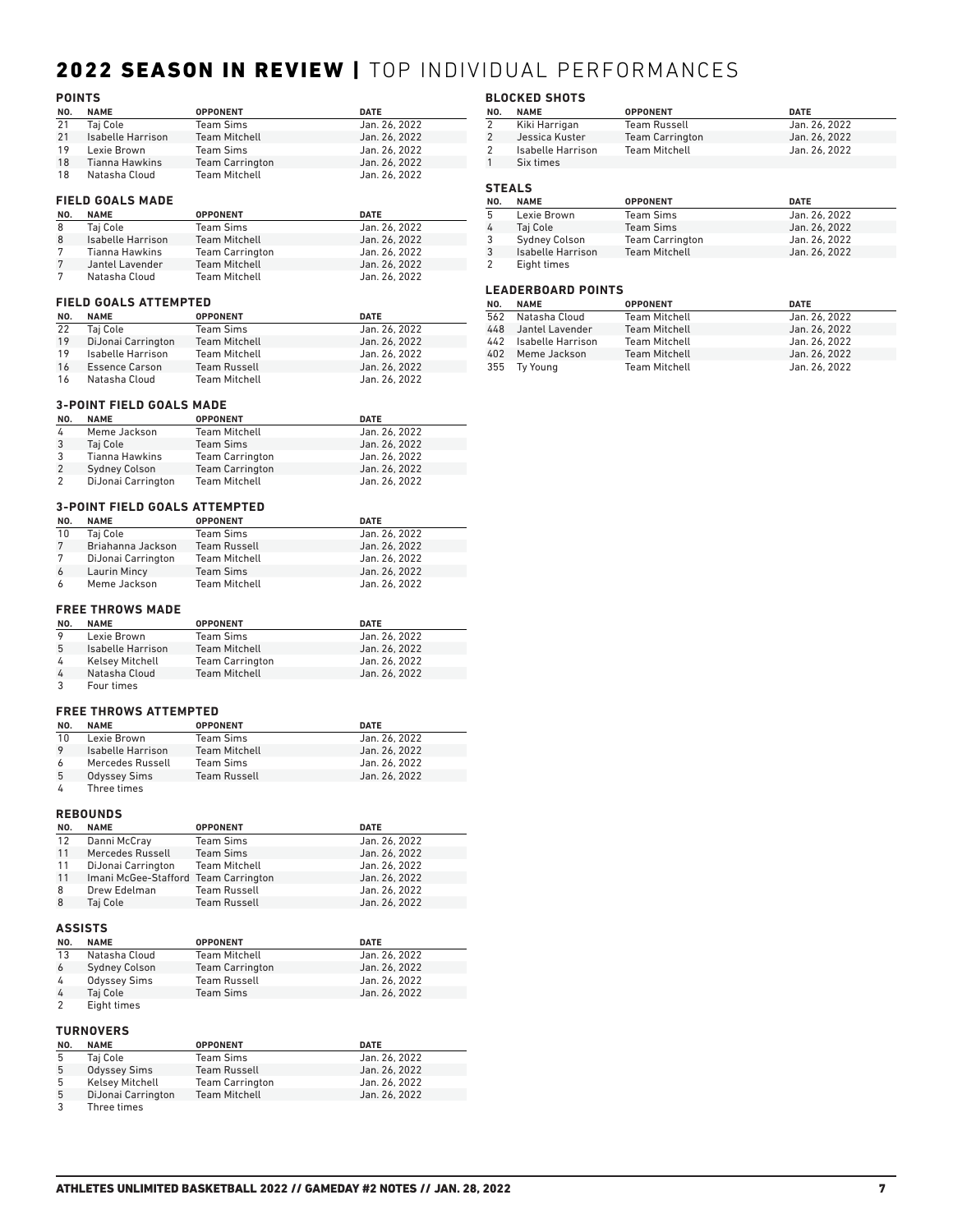## 2022 SEASON IN REVIEW | TOP TEAM PERFORMANCES

| <b>POINTS</b> |                        |                        |               |
|---------------|------------------------|------------------------|---------------|
| NO.           | <b>NAME</b>            | <b>OPPONENT</b>        | <b>DATE</b>   |
| 92            | <b>Team Carrington</b> | <b>Team Mitchell</b>   | Jan. 26, 2022 |
| 85            | <b>Team Mitchell</b>   | <b>Team Carrington</b> | Jan. 26, 2022 |
| 80            | Team Russell           | <b>Team Sims</b>       | Jan. 26, 2022 |
| 71            | <b>Team Sims</b>       | <b>Team Russell</b>    | Jan. 26, 2022 |

## **LEADERBOARD POINTS**

| NO. | <b>NAME</b>          | <b>OPPONENT</b>        | <b>DATE</b>   |
|-----|----------------------|------------------------|---------------|
|     | 3744 Team Carrington | Team Mitchell          | Jan. 26, 2022 |
|     | 3612 Team Russell    | <b>Team Sims</b>       | Jan. 26, 2022 |
|     | 1164 Team Mitchell   | <b>Team Carrington</b> | Jan. 26. 2022 |
|     | 866 Team Sims        | <b>Team Russell</b>    | Jan. 26, 2022 |

#### **FIELD GOALS MADE**

| NO. | <b>NAME</b>            | <b>OPPONENT</b>        | <b>DATE</b>   |
|-----|------------------------|------------------------|---------------|
| 36  | <b>Team Carrington</b> | <b>Team Mitchell</b>   | Jan. 26, 2022 |
| 33  | <b>Team Mitchell</b>   | <b>Team Carrington</b> | Jan. 26, 2022 |
| 30  | <b>Team Russell</b>    | Team Sims              | Jan. 26, 2022 |
| 29  | <b>Team Sims</b>       | <b>Team Russell</b>    | Jan. 26, 2022 |

#### **FIELD GOALS ATTEMPTED**

| NO. | <b>NAME</b>            | <b>OPPONENT</b>        | <b>DATE</b>   |
|-----|------------------------|------------------------|---------------|
| 81  | <b>Team Carrington</b> | Team Mitchell          | Jan. 26, 2022 |
| 74  | Team Sims              | <b>Team Russell</b>    | Jan. 26, 2022 |
| 72  | <b>Team Russell</b>    | Team Sims              | Jan. 26, 2022 |
| 71  | <b>Team Mitchell</b>   | <b>Team Carrington</b> | Jan. 26, 2022 |

### **3-POINT FIELD GOALS MADE**

| NO. | <b>NAME</b>            | <b>OPPONENT</b>        | <b>DATE</b>   |
|-----|------------------------|------------------------|---------------|
|     | <b>Team Mitchell</b>   | <b>Team Carrington</b> | Jan. 26, 2022 |
|     | <b>Team Carrington</b> | <b>Team Mitchell</b>   | Jan. 26, 2022 |
| 5   | Team Sims              | <b>Team Russell</b>    | Jan. 26, 2022 |
|     | <b>Team Russell</b>    | Team Sims              | Jan. 26, 2022 |

### **3-POINT FIELD GOALS ATTEMPTED**

| NO. | <b>NAME</b>            | <b>OPPONENT</b>        | <b>DATE</b>   |
|-----|------------------------|------------------------|---------------|
| 23  | Team Sims              | Team Russell           | Jan. 26, 2022 |
| 22  | <b>Team Russell</b>    | Team Sims              | Jan. 26, 2022 |
| 21  | Team Mitchell          | <b>Team Carrington</b> | Jan. 26, 2022 |
| 20  | <b>Team Carrington</b> | <b>Team Mitchell</b>   | Jan. 26, 2022 |

#### **FREE THROWS MADE**

| NO. | <b>NAME</b>            | <b>OPPONENT</b>        | <b>DATE</b>   |
|-----|------------------------|------------------------|---------------|
| 17  | Team Russell           | Team Sims              | Jan. 26. 2022 |
| 13  | <b>Team Carrington</b> | <b>Team Mitchell</b>   | Jan. 26, 2022 |
| 12  | <b>Team Mitchell</b>   | <b>Team Carrington</b> | Jan. 26, 2022 |
| 8   | Team Sims              | <b>Team Russell</b>    | Jan. 26, 2022 |

#### **FREE THROWS ATTEMPTED**

| NO. | <b>NAME</b>            | <b>OPPONENT</b>        | <b>DATE</b>   |
|-----|------------------------|------------------------|---------------|
| 23  | <b>Team Russell</b>    | Team Sims              | Jan. 26, 2022 |
| 19  | <b>Team Carrington</b> | <b>Team Mitchell</b>   | Jan. 26, 2022 |
| 15  | Team Mitchell          | <b>Team Carrington</b> | Jan. 26, 2022 |
| 10  | <b>Team Sims</b>       | <b>Team Russell</b>    | Jan. 26, 2022 |

### **REBOUNDS**

| NO. | <b>NAME</b>            | <b>OPPONENT</b>        | <b>DATE</b>   |
|-----|------------------------|------------------------|---------------|
| 51  | Team Russell           | <b>Team Sims</b>       | Jan. 26, 2022 |
| 48  | <b>Team Carrington</b> | <b>Team Mitchell</b>   | Jan. 26, 2022 |
| 38  | Team Sims              | Team Russell           | Jan. 26, 2022 |
| 38  | <b>Team Mitchell</b>   | <b>Team Carrington</b> | Jan. 26, 2022 |

#### **ASSISTS**

| NO.     | <b>NAME</b>            | <b>OPPONENT</b>        | <b>DATE</b>   |
|---------|------------------------|------------------------|---------------|
| 18      | <b>Team Carrington</b> | Team Mitchell          | Jan. 26, 2022 |
| 12      | Team Mitchell          | <b>Team Carrington</b> | Jan. 26, 2022 |
| 10      | <b>Team Russell</b>    | Team Sims              | Jan. 26, 2022 |
| $\circ$ | <b>Team Sims</b>       | <b>Team Russell</b>    | Jan. 26, 2022 |
|         |                        |                        |               |

### **TURNOVERS**

| NO. | <b>NAME</b>            | <b>OPPONENT</b>        | <b>DATE</b>   |
|-----|------------------------|------------------------|---------------|
| 18  | Team Sims              | Team Russell           | Jan. 26. 2022 |
| 18  | <b>Team Russell</b>    | <b>Team Sims</b>       | Jan. 26, 2022 |
| 15  | Team Mitchell          | <b>Team Carrington</b> | Jan. 26. 2022 |
| 11  | <b>Team Carrington</b> | <b>Team Mitchell</b>   | Jan. 26, 2022 |

#### **BLOCKED SHOTS**

| NO.                       | <b>NAME</b>            | <b>OPPONENT</b>        | <b>DATE</b>   |
|---------------------------|------------------------|------------------------|---------------|
| 5                         | <b>Team Sims</b>       | <b>Team Russell</b>    | Jan. 26, 2022 |
| 4                         | <b>Team Mitchell</b>   | <b>Team Carrington</b> | Jan. 26, 2022 |
| 3                         | <b>Team Carrington</b> | <b>Team Mitchell</b>   | Jan. 26, 2022 |
| <b>STEALS</b><br>$\cdots$ |                        |                        | ----          |

| NO. | <b>NAME</b>            | <b>OPPONENT</b>        | <b>DATE</b>   |
|-----|------------------------|------------------------|---------------|
| 12  | <b>Team Russell</b>    | Team Sims              | Jan. 26, 2022 |
| 9   | <b>Team Carrington</b> | <b>Team Mitchell</b>   | Jan. 26, 2022 |
| 8   | <b>Team Mitchell</b>   | <b>Team Carrington</b> | Jan. 26, 2022 |
|     | <b>Team Sims</b>       | <b>Team Russell</b>    | Jan. 26, 2022 |
|     |                        |                        |               |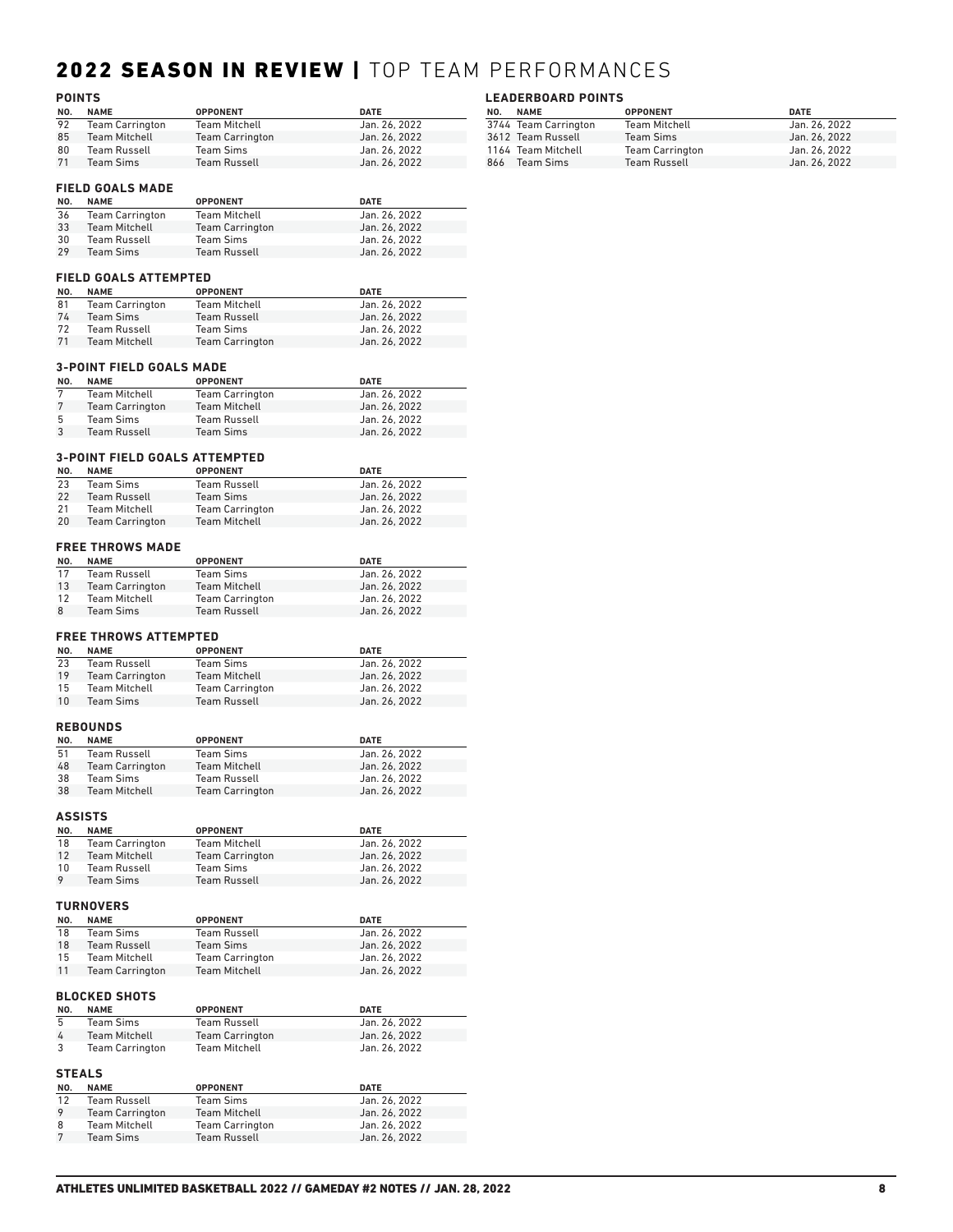## 2022 SEASON IN REVIEW | MISCELLANEOUS STATISTICS

#### **GAME MVP SELECTIONS**

| <b>GAME MVP SELECTIONS</b> |                  |                  |                  |                |
|----------------------------|------------------|------------------|------------------|----------------|
| <b>ATHLETE</b>             | MVP <sub>1</sub> | MVP <sub>2</sub> | MVP <sub>3</sub> | <b>TOTAL</b>   |
| Harrison, Isabelle         | 1                |                  |                  | $\overline{1}$ |
| Cole, Taj                  | $\mathbf{1}$     |                  |                  | $\mathbf{1}$   |
| Cloud, Natasha             |                  | 1                |                  | 1              |
| Brown, Lexie               |                  | 1                |                  | $\mathbf{1}$   |
| Jackson, Meme              |                  |                  | 1                | 1              |
| Russell, Mercedes          |                  |                  | $\mathbf{1}$     | $\mathbf{1}$   |
|                            |                  |                  |                  |                |
|                            |                  |                  |                  |                |
|                            |                  |                  |                  |                |
|                            |                  |                  |                  |                |
|                            |                  |                  |                  |                |
|                            |                  |                  |                  |                |
|                            |                  |                  |                  |                |
|                            |                  |                  |                  |                |
|                            |                  |                  |                  |                |
|                            |                  |                  |                  |                |
|                            |                  |                  |                  |                |
|                            |                  |                  |                  |                |
|                            |                  |                  |                  |                |
|                            |                  |                  |                  |                |
|                            |                  |                  |                  |                |
|                            |                  |                  |                  |                |
|                            |                  |                  |                  |                |
|                            |                  |                  |                  |                |
|                            |                  |                  |                  |                |
|                            |                  |                  |                  |                |
|                            |                  |                  |                  |                |
|                            |                  |                  |                  |                |
|                            |                  |                  |                  |                |
|                            |                  |                  |                  |                |
|                            |                  |                  |                  |                |
|                            |                  |                  |                  |                |
|                            |                  |                  |                  |                |
|                            |                  |                  |                  |                |
|                            |                  |                  |                  |                |
| <b>CHALLENGES</b>          |                  |                  |                  |                |

| <b>DATE</b> | <b>TEAM</b> | QTR. | <b>CHALLENGE</b> | <b>RESULT</b> |
|-------------|-------------|------|------------------|---------------|
| Jan. 26     | <b>Sims</b> |      | Foul or No Foul  | Unsuccessful  |
| Jan. 26     | Carrington  | 3    | Out of Bounds    | Successful    |
| Jan. 26     | Mitchell    | 4    | Foul or No Foul  | Unsuccessful  |
| Jan. 26     | Carrington  | 4    | Foul or No Foul  | Successful    |
|             |             |      |                  |               |

### **W-L RECORD BY JERSEY COLOR**

| <b>COLOR</b> | <b>WEEK1</b> | WEEK <sub>2</sub> | WEEK 3 | WEEK 4 | WEEK 5 | <b>TOTAL</b> |
|--------------|--------------|-------------------|--------|--------|--------|--------------|
| Gold         | $0 - 1$      |                   |        |        |        | $0 - 1$      |
| Orange       | $1 - 0$      |                   |        |        |        | $1 - 0$      |
| Blue         | $0 - 1$      |                   |        |        |        | $0 - 1$      |
| Purple       | $1 - 0$      |                   |        |        |        | $1 - 0$      |
|              |              |                   |        |        |        |              |

### **GAMES MISSED/INACTIVE LIST**

| <b>ATHLETE</b>           | NO. | <b>DATES</b> |  |
|--------------------------|-----|--------------|--|
| <b>Courtney Williams</b> |     | Jan. 26      |  |
| <b>Shannon McCallum</b>  |     | Jan. 26      |  |
| Akela Maize              |     | Jan. 26      |  |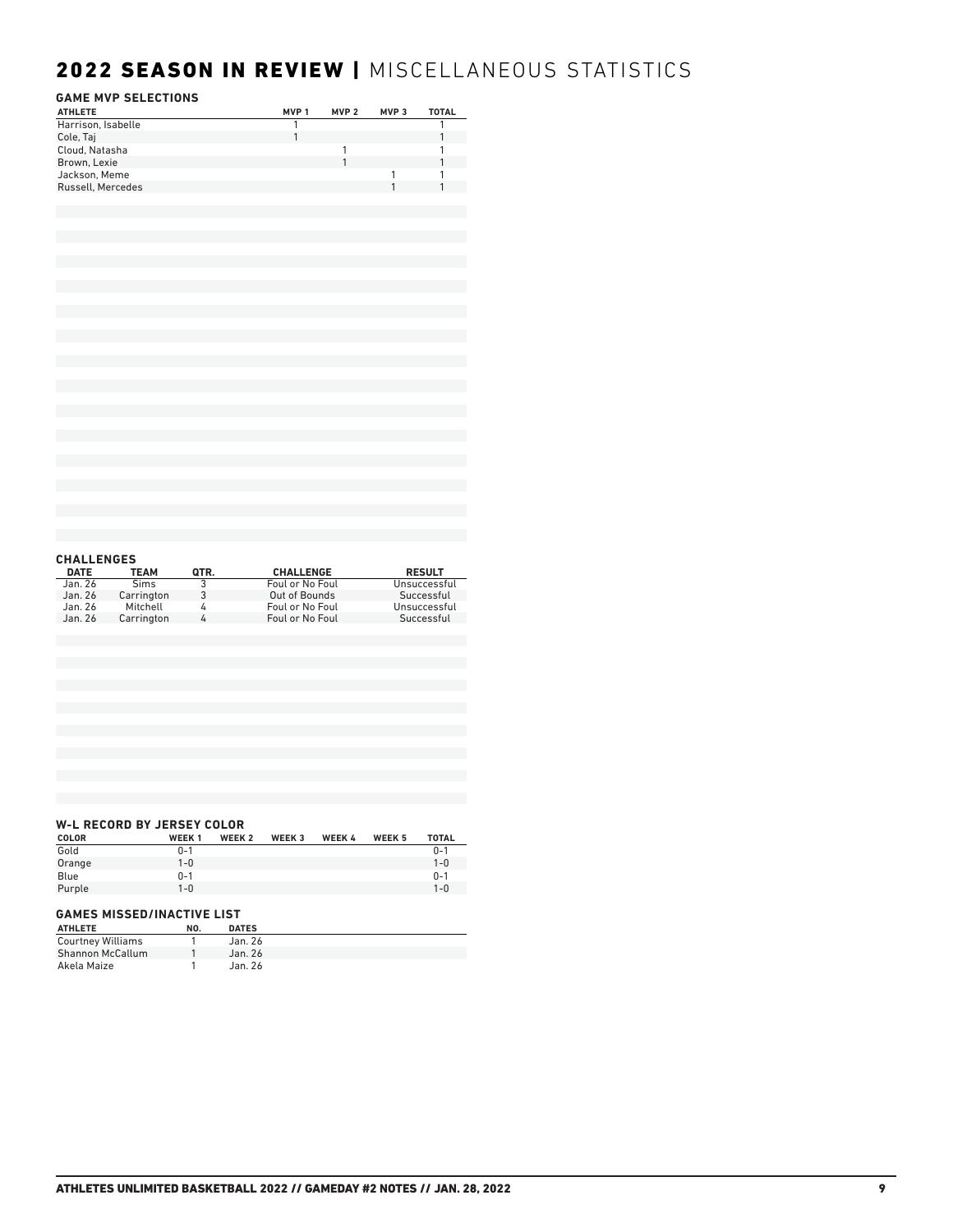## ATHLETES UNLIMITED BASKETBALL 2022 | WEEKLY TEAM STATS

#### **TEAM RUSSELL STATS (WEEK ONE)**

|                     |    |              |           |      |                | <b>FIELD GOALS</b> |      |          | <b>3-POINTERS</b> |      |          | <b>FREE THROWS</b> |        |            |            | <b>REBOUNDS</b> |      |          |          |          |    |            |            |            | <b>SCORING</b> |
|---------------------|----|--------------|-----------|------|----------------|--------------------|------|----------|-------------------|------|----------|--------------------|--------|------------|------------|-----------------|------|----------|----------|----------|----|------------|------------|------------|----------------|
| NO. NAME            | GP | GS           | <b>MP</b> | AVG. | FG             | FGA                | PCT. | 3FG      | 3FGA              | PCT. | FT       | <b>FTA</b>         | PCT.   | <b>OFF</b> | <b>DEF</b> | тот             | AVG. | PF       | F0       | А        | то | <b>BLK</b> | <b>STL</b> | <b>PTS</b> | AVG.           |
| 14 Taj Cole         |    |              | 37        | 37.0 |                | 22                 | .364 |          | 10                | .300 |          |                    |        |            |            |                 | 8.0  |          |          |          |    |            |            |            | 21.0           |
| 04 Lexie Brown      |    |              | 39        | 39.0 |                |                    | .556 | $\Omega$ |                   | .000 | 9        | 10                 | .900   | $\Omega$   | $\sigma$   | 6               | 6.0  | $\Omega$ | $\Omega$ | $\Omega$ |    | $\Omega$   |            | 19         | 19.0           |
| 73 Danni McCray     |    |              | 25        | 25.0 |                | 10                 | .500 | 0        |                   | .000 |          |                    | 000. ا | $\circ$    |            | 12              | 12.0 |          |          |          |    | 0          |            |            | 11.0           |
| 13 Mercedes Russell |    |              | 37        | 37.0 | $\overline{4}$ | 10                 | .400 | $\Omega$ | $\Omega$          | .000 |          | $\sigma$           | .333   | 3          | 8          |                 | 11.0 |          | 0        |          |    | 0          |            | 10         | 10.0           |
| 23 Laurin Mincy     |    |              | 34        | 34.0 |                | 12                 | .333 | 0        |                   | .000 |          |                    | .500   |            |            | h               | 5.0  |          |          |          |    | U          |            | ۰          | 9.0            |
| 25 Lauren Manis     |    | $\mathbf{0}$ | 19        | 19.0 |                | 8                  | .375 | $\Omega$ |                   | .000 |          |                    | 1.000  |            |            |                 | 7.0  |          | $\Omega$ |          |    | $\Omega$   |            | 8          | 8.0            |
| 54 Nikki Greene     |    |              | 9         | 9.0  |                |                    | .000 | $\Omega$ | 0                 | .000 | $\Omega$ | 0                  | .000   | $\Omega$   | 0          | $\Omega$        | 0.0  |          |          |          |    | 0          |            |            | 2.0            |
| <b>TOTALS</b>       |    |              |           |      | 30             | 72                 | .417 | 3        | 22                | .136 | 17       | 23                 | .739   | 18         | 33         | 51              | 51.0 | 12       | 0        | 10       | 18 | 0          | 12         | 80         | 80.0           |
| <b>OPPONENTS</b>    |    |              |           |      | 29             | 74                 | .392 |          | 23                | .217 | 8        | 10                 | .800   | 12         | 26         | 38              | 38.0 | 20       |          |          | 18 |            |            |            | 71.0           |

#### **TEAM SIMS STATS (WEEK ONE)**

|    |                       |           |    |    |      |          | <b>FIELD GOALS</b> |      |              | 3-POINTERS |       |          | <b>FREE THROWS</b> |      |            |            | <b>REBOUNDS</b> |      |          |              |          |    |            |              |            | <b>SCORING</b> |
|----|-----------------------|-----------|----|----|------|----------|--------------------|------|--------------|------------|-------|----------|--------------------|------|------------|------------|-----------------|------|----------|--------------|----------|----|------------|--------------|------------|----------------|
|    | NO. NAME              | <b>GP</b> | GS | MP | AVG. | FG       | <b>FGA</b>         | PCT. | 3FG          | 3FGA       | PCT.  | FT       | <b>FTA</b>         | PCT. | <b>OFF</b> | <b>DEF</b> | TOT             | AVG. | PF       | F0           | А        | τо | <b>BLK</b> | <b>STL</b>   | <b>PTS</b> | AVG.           |
| 88 | Briahanna Jackson     |           |    | 27 | 27.0 |          | 15                 | 400  |              |            | .143  |          |                    | .000 |            |            |                 | 4.0  |          |              |          |    |            |              | 15         | 15.0           |
| 05 | <b>Essence Carson</b> |           |    | 28 | 28.0 | 6        | 16                 | .375 | $\Omega$     |            | .000  | 3        |                    | 000. |            | 5          | 6               | 6.0  |          | $\mathbf{0}$ | $\Omega$ |    |            | $\mathbf{0}$ | 15         | 15.0           |
|    | 99 Odyssey Sims       |           |    | 34 | 34.0 | 5.       | 15                 | .333 |              | Δ          | 250   | 3        | 5                  | 600  |            |            |                 | 3.0  |          | n            | д        |    |            |              | 14         | 14.0           |
|    | 24 Kalani Brown       |           |    | 22 | 22.0 |          | 6                  | .667 | $\Omega$     | $\Omega$   | .000  |          | $\Omega$           | .000 |            |            | 3               | 3.0  |          |              |          |    | $\Omega$   |              | 8          | 8.0            |
| 08 | Drew Edelman          |           |    | 16 | 16.0 |          | Δ                  | .750 | $\mathbf{0}$ |            | .000  | $\Omega$ |                    | .000 |            |            | 8               | 8.0  |          | n            |          |    |            |              |            | 6.0            |
|    | 20 Kirby Burkholder   |           | 0  | 21 | 21.0 |          | 5                  | .400 |              | 4          | 250   | $\Omega$ | $\Omega$           | .000 |            |            | $\Omega$        | 2.0  |          | $\Omega$     |          |    | $\Box$     |              | 5          | 5.0            |
|    | 12 Kiki Harrigan      |           |    | 36 | 36.0 |          | 8                  | .250 |              |            | .333  |          | U                  | .000 |            | 4          |                 | 4.0  |          | n            | 0        |    |            | 0            | 5          | 5.0            |
|    | 36 Grace Hunter       |           |    | 6  | 6.0  |          |                    | .500 |              |            | 000.1 | $\Omega$ | $\Omega$           | .000 |            |            | $\Omega$        | 2.0  |          | $\Omega$     | $\Omega$ |    |            | 0            | 3          | 3.0            |
| 17 | Becca Wann-Taylor     |           |    |    | 2.0  | 0        | 0                  | .000 |              | 0          | .000  |          | $\Omega$           | 000  |            |            | 0               | 0.0  |          | 0            | 0        |    | 0          |              | U          | 0.0            |
| 35 | Tina Rov              |           | 0  | 8  | 8.0  | $\Omega$ | 3                  | .000 | $\Omega$     |            | .000  | $\Omega$ | $\Omega$           | .000 | $\Omega$   |            |                 | 1.0  | $\Omega$ | $\Omega$     | $\Omega$ |    | $\Omega$   | $\Omega$     | 0          | 0.0            |
|    | <b>TOTALS</b>         |           |    |    |      | 29       | 74                 | .392 | 5            | 23         | .217  | 8        | 10                 | .800 | 12         | 26         | 38              | 38.0 | 20       |              | ۰        | 18 | 5.         |              | 71         | 71.0           |
|    | <b>OPPONENTS</b>      |           |    |    |      | 30       | 72                 | .417 |              | 22         | .136  | 17       | 23                 | .739 | 18         | 33         | 51              | 51.0 | 12       | 0            | 10       | 18 | 0          | 12           | 80         | 80.0           |

#### **TEAM CARRINGTON STATS (WEEK ONE)**

|    |                        |    |          |           |      |              | <b>FIELD GOALS</b> |         |          | <b>3-POINTERS</b> |      |          | <b>FREE THROWS</b> |      |            |            | <b>REBOUNDS</b> |      |    |    |    |    |            |              |            | <b>SCORING</b> |
|----|------------------------|----|----------|-----------|------|--------------|--------------------|---------|----------|-------------------|------|----------|--------------------|------|------------|------------|-----------------|------|----|----|----|----|------------|--------------|------------|----------------|
|    | NO. NAME               | GP | GS       | <b>MP</b> | AVG. | FG           | <b>FGA</b>         | PCT.    | 3FG      | 3FGA              | PCT. | FT       | FTA                | PCT. | <b>OFF</b> | <b>DEF</b> | тот             | AVG. | PF | F0 | А  | T0 | <b>BLK</b> | <b>STL</b>   | <b>PTS</b> | AVG.           |
| 02 | Isabelle Harrison      |    |          | 30        | 30.0 | 8            | 19                 | $.42^*$ |          |                   | .000 |          |                    | .556 |            |            |                 | 4.0  |    |    |    |    |            |              | 21         | 21.0           |
| 09 | Natasha Cloud          |    |          | 38        | 38.0 |              | 16                 | .438    |          | 4                 | .000 |          | 4                  | .000 |            | 6          | 6               | 6.0  |    |    | 13 |    | $\Omega$   |              | 18         | 18.0           |
| 07 | Jantel Lavender        |    |          | 27        | 27.0 |              | 10                 | .700    |          |                   | .000 |          |                    | .000 |            |            |                 | 7.0  |    |    |    |    |            | 0            | 16         | 16.0           |
|    | 90 MeMe Jackson        |    |          | 28        | 28.0 | 5            | 8                  | .625    |          | 6                 | .667 |          | $\mathbf{0}$       | .000 |            | 0          | 0               | 0.0  |    |    |    |    | 0          |              | 14         | 14.0           |
|    | 41 DiJonai Carrington  |    |          | 37        | 37.0 | 5            | 19                 | .263    |          |                   | .286 |          |                    | .500 |            | 8          |                 |      |    |    |    |    |            |              | 13         | 13.0           |
|    | 01 Ty Young            |    | $\Omega$ | 15        | 15.0 | 3            | 3                  | .000    | $\Omega$ | $\Omega$          | .000 |          |                    | .667 |            | 5          | 6               | 6.0  |    | 0  | 0  | n. | $\Omega$   | $\mathbf{0}$ | 8          | 8.0            |
|    | 40 Toccara Ross        |    |          |           | 2.0  |              |                    | .000    |          | $\Omega$          | .000 |          | $\Omega$           | .000 |            |            |                 | 0. ا |    |    |    |    |            | 0            |            | 2.0            |
| 38 | Dominique Wilson       |    |          |           | 9.0  | $\mathbf{0}$ | $\Omega$           | .000.   |          | $\Omega$          | .000 |          | $\Omega$           | .000 |            |            |                 | 1.0  |    |    |    |    | $\Omega$   | $\Omega$     |            | 0.0            |
| 92 | Destinee Walker        |    |          | 12        | 12.0 | $\Omega$     | Δ                  | 000     | $\Omega$ | っ                 | .000 |          | $\Omega$           | .000 |            |            |                 | 2.0  |    |    |    |    | 0          | 0            | n.         | 0.0            |
| 43 | <b>Mariorie Butler</b> |    |          |           | 2.0  | $\Omega$     |                    | .000.   |          | $\Omega$          | .000 | $\Omega$ | $\mathbf{0}$       | .000 |            |            |                 | 2.0  |    |    |    |    | $\Omega$   |              | $\Omega$   | 0.0            |
|    | <b>TOTALS</b>          |    |          |           |      | 36           | 81                 | .444    |          | 20                | .350 | 13       | 19                 | .684 | 17         | 31         | 48              | 48.0 | 13 |    | 18 | 11 | 3          | $\circ$      | 92         | 92.0           |
|    | <b>OPPONENTS</b>       |    |          |           |      | 33           | 71                 | .465    |          | 21                | .333 | 12       | 15                 | .800 | ۰          | 29         | 38              | 38.0 | 16 |    | 12 | 15 | 4          | 8            | 85         | 85.0           |

#### **TEAM MITCHELL STATS (WEEK ONE)**

|    |                       |    |    |           |      |    | <b>FIELD GOALS</b> |      |          | <b>3-POINTERS</b> |      |              | <b>FREE THROWS</b> |      |            |            | <b>REBOUNDS</b> |      |              |    |    |    |            |              |            | <b>SCORING</b> |
|----|-----------------------|----|----|-----------|------|----|--------------------|------|----------|-------------------|------|--------------|--------------------|------|------------|------------|-----------------|------|--------------|----|----|----|------------|--------------|------------|----------------|
|    | NO. NAME              | GP | GS | <b>MP</b> | AVG. | FG | FGA                | PCT. | 3FG      | 3FGA              | PCT. | FT.          | <b>FTA</b>         | PCT. | <b>OFF</b> | <b>DEF</b> | TOT             | AVG. | PF           | F0 | А  | TO | <b>BLK</b> | <b>STL</b>   | <b>PTS</b> | AVG.           |
|    | 21 Tianna Hawkins     |    |    | 29        | 29.0 |    | 12                 | 583  |          |                   | .600 |              |                    | .500 |            |            |                 |      |              |    |    |    |            | 0            | 18         | 18.0           |
|    | 06 Kelsey Mitchell    |    |    | 35        | 35.0 | 6  | 15                 | .400 |          | 5                 | .200 | $\mathbf{r}$ | 4                  | .000 |            | 3          |                 | 4.0  |              |    |    |    |            |              | 17         | 17.0           |
|    | 51 Sydney Colson      |    |    | 31        | 31.0 |    | 10                 | .500 |          |                   | .400 |              |                    | .000 |            | n          |                 | 0.0  |              |    |    |    |            |              | 15         | 15.0           |
|    | 26 Danielle L. McCray |    |    | 20        | 20.0 |    | 10                 | .400 | $\Omega$ | $\Omega$          | .000 | $\Omega$     |                    | .000 |            |            |                 | 4.0  |              |    |    |    |            |              | 8          | 8.0            |
|    | 75 Air Hearn          |    | 0  | 12        | 2.0  |    |                    | .429 |          |                   | .333 |              |                    | .000 |            |            |                 | 2.0  |              |    |    |    |            |              |            | 8.0            |
| 30 | Jessica Kuster        |    | 0  | 18        | 18.0 |    | 6                  | .500 | $\Omega$ |                   | .000 | $\Omega$     | $\Omega$           | .000 |            | 6          |                 | 6.0  |              |    |    |    |            | $\Omega$     |            | 6.0            |
|    | 15 Rebecca Harris     |    | 0  | 25        | 25.0 | 3  |                    | .429 |          |                   | ,000 | $\Omega$     | $\Omega$           | .000 |            |            |                 | 4.0  |              |    |    |    |            | 0            | ь          | 6.0            |
|    | 34 I. McGee-Stafford  |    |    | 28        | 28.0 |    |                    | .333 | $\Omega$ | $\Omega$          | 000. | 3            | 4                  | .750 |            | $\circ$    | 11              | 11.0 | $\mathbf{r}$ |    |    |    |            | $\mathbf{0}$ | 5          | 5.0            |
| 69 | A. Thompson           |    |    |           | 2.0  |    |                    | .000 | $\Omega$ | $\Omega$          | .000 | $\Omega$     | $\Omega$           | .000 | $\Omega$   | 0          |                 | 0.0  |              |    |    |    |            | 0            |            | 2.0            |
|    | <b>TOTALS</b>         |    |    |           |      | 33 | 71                 | .465 |          | 21                | .333 | 12           | 15                 | .800 | 9          | 29         | 38              | 38.0 | 16           | 0  | 12 | 15 | 4          | 8            | 85         | 85.0           |
|    | <b>OPPONENTS</b>      |    |    |           |      | 36 | 81                 | .444 |          | 20                | .350 | 13           | 19                 | .684 | 17         | 31         | 48              | 48.0 | 13           |    | 18 | 11 |            | ۰            | 92         | 92.0           |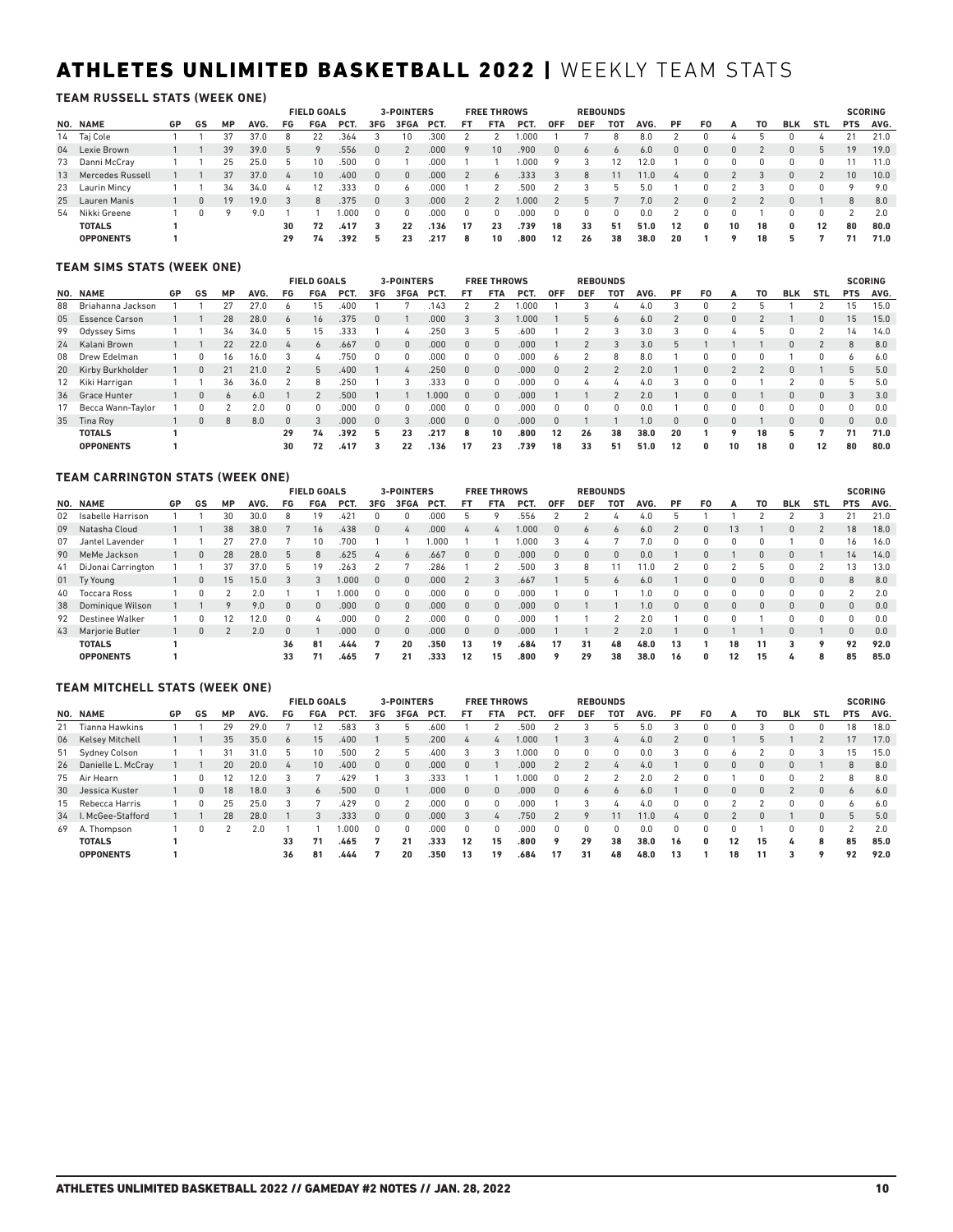## 2022 SEASON IN REVIEW | WEEK-BY-WEEK DRAFT RESULTS

| <b>DRAFT PICK</b> | WEEK <sub>1</sub>          | WEEK <sub>2</sub> | WEEK 3 | WEEK 4 | WEEK 5 |
|-------------------|----------------------------|-------------------|--------|--------|--------|
| Captain           | Kelsey Mitchell (G)        |                   |        |        |        |
| Captain           | Mercedes Russell (C)       |                   |        |        |        |
| Captain           | Odyssey Sims (G)           |                   |        |        |        |
| Captain           | DiJonai Carrington (G/F)   |                   |        |        |        |
| $\mathbf{1}$      | Isabelle Harrison (F)      |                   |        |        |        |
| $\overline{2}$    | Kalani Brown (C)           |                   |        |        |        |
| 3                 | Taj Cole (G)               |                   |        |        |        |
| 4                 | Tianna Hawkins (F)         |                   |        |        |        |
| 5                 | Courtney Williams (G)      |                   |        |        |        |
| 6                 | Laurin Mincy (G)           |                   |        |        |        |
| 7                 | Kiki Harrigan (F)          |                   |        |        |        |
| 8                 | Natasha Cloud (G)          |                   |        |        |        |
| 9                 | Jantel Lavender (F)        |                   |        |        |        |
| 10                | Briahanna Jackson (G)      |                   |        |        |        |
| 11                | Danielle M. McCray (F)     |                   |        |        |        |
| 12                | Sydney Colson (G)          |                   |        |        |        |
| 13                | Imani McGee-Stafford (C)   |                   |        |        |        |
| 14                | Lexie Brown (G)            |                   |        |        |        |
| 15                | Kirby Burkholder (G)       |                   |        |        |        |
| 16                | Destinee Walker (G)        |                   |        |        |        |
| 17                | Meme Jackson (G/F)         |                   |        |        |        |
| 18                | Essence Carson (G)         |                   |        |        |        |
| 19                | Nikki Greene (C)           |                   |        |        |        |
| 20                | Danielle L. McCray (G/F)   |                   |        |        |        |
| 21                | Jessica Kuster (F)         |                   |        |        |        |
| 22                | Lauren Manis (F)           |                   |        |        |        |
| 23                | Drew Edelman (C)           |                   |        |        |        |
| 24                | Dominique Wilson (G)       |                   |        |        |        |
| 25                | Toccara Ross (F)           |                   |        |        |        |
| 26                | Becca Wann-Taylor (G/F)    |                   |        |        |        |
| 27                | Antoinette Bannister (G/F) |                   |        |        |        |
| 28                | Akela Maize (C)            |                   |        |        |        |
| 29                | Air Hearn (G)              |                   |        |        |        |
| 30                | Chelsea Phillips (F)       |                   |        |        |        |
| 31                | Grace Hunter (G)           |                   |        |        |        |
| 32                | Brittany Carter (G/F)      |                   |        |        |        |
| 33                | Marjorie Butler (G)        |                   |        |        |        |
| 34                | Shannon McCallum (G)       |                   |        |        |        |
| 35                | CC Andrews (G)             |                   |        |        |        |
| 36                | Antoinette Thompson (G)    |                   |        |        |        |
| 37                | Rebecca Harris (G)         |                   |        |        |        |
| 38                | Takoia Larry (F)           |                   |        |        |        |
| 39                | Tina Roy (G)               |                   |        |        |        |
| 40                | Ty Young (G/F)             |                   |        |        |        |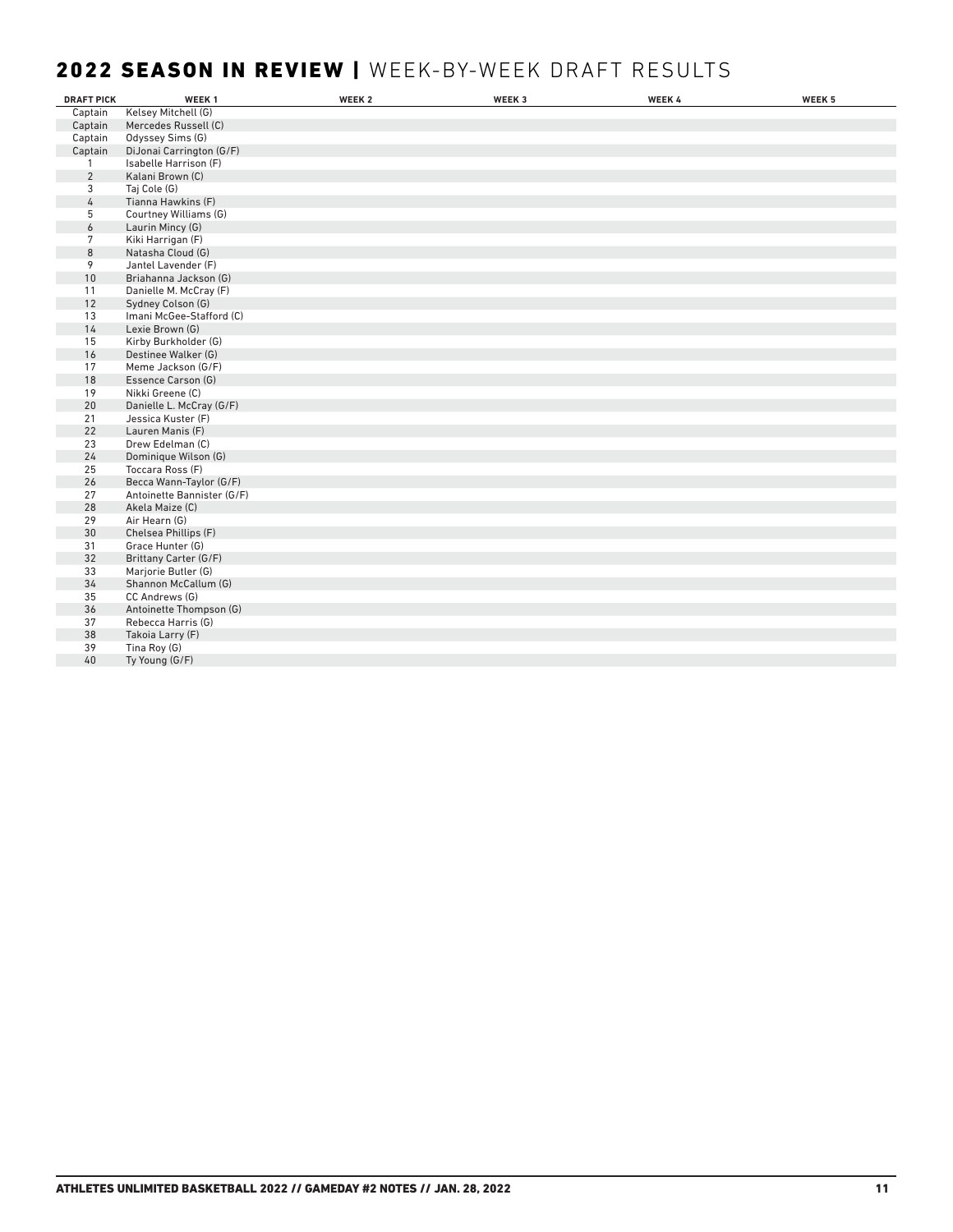## 2022 SEASON IN REVIEW | WEEK-BY-WEEK DRAFT RESULTS

### WEEK ONE: JAN. 26-29

| <b>ROUND</b> | TEAM MITCHELL (GOLD)     | <b>TEAM RUSSELL (ORANGE)</b> | <b>TEAM SIMS (BLUE)</b> | <b>TEAM CARRINGTON (PURPLE)</b> |
|--------------|--------------------------|------------------------------|-------------------------|---------------------------------|
| Captain      | Kelsey Mitchell (G)      | Mercedes Russell (C)         | Odyssey Sims (G)        | DiJonai Carrington (G/F)        |
|              | Tianna Hawkins (F)       | Taj Cole (G)                 | Kalani Brown (C)        | Isabelle Harrison (F)           |
|              | Courtney Williams (G)    | Laurin Mincy (G)             | Kiki Harrigan (F)       | Natasha Cloud (G)               |
|              | Sydney Colson (G)        | Danielle M. McCray (F)       | Briahanna Jackson (G)   | Jantel Lavender (F)             |
|              | Imani McGee-Stafford (C) | Lexie Brown (G)              | Kirby Burkholder (G)    | Destinee Walker (G)             |
|              | Danielle L. McCray (G/F) | Nikki Greene (C)             | Essence Carson (G)      | Meme Jackson (G/F)              |
|              | Jessica Kuster (F)       | Lauren Manis (F)             | Drew Edelman (C)        | Dominique Wilson (G)            |
|              | Akela Maize (C)          | Antoinette Bannister (G/F)   | Becca Wann-Taylor (G/F) | Toccara Ross (F)                |
|              | Air Hearn (G)            | Chelsea Phillips (F)         | Grace Hunter (G)        | Brittany Carter (G/F)           |
|              | Antoinette Thompson (G)  | CC Andrews (G)               | Shannon McCallum (G)    | Marjorie Butler (G)             |
| 10           | Rebecca Harris (G)       | Takoia Larry (F)             | Tina Roy (G)            | Ty Young (G/F)                  |

#### WEEK TWO: FEB. 2-5

| ROUND   | <b>TEAM TBA (GOLD)</b> | <b>TEAM TBA (ORANGE)</b> | <b>TEAM TBA (BLUE)</b> | <b>TEAM TBA (PURPLE)</b> |
|---------|------------------------|--------------------------|------------------------|--------------------------|
| Captain |                        |                          |                        |                          |
|         |                        |                          |                        |                          |
|         |                        |                          |                        |                          |
|         |                        |                          |                        |                          |
|         |                        |                          |                        |                          |
|         |                        |                          |                        |                          |
|         |                        |                          |                        |                          |
|         |                        |                          |                        |                          |
|         |                        |                          |                        |                          |
|         |                        |                          |                        |                          |
| 10      |                        |                          |                        |                          |

#### WEEK THREE: FEB. 9-12

| ROUND          | <b>TEAM TBA (GOLD)</b> | <b>TEAM TBA (ORANGE)</b> | <b>TEAM TBA (BLUE)</b> | <b>TEAM TBA (PURPLE)</b> |
|----------------|------------------------|--------------------------|------------------------|--------------------------|
| Captain        |                        |                          |                        |                          |
|                |                        |                          |                        |                          |
|                |                        |                          |                        |                          |
| $\Omega$       |                        |                          |                        |                          |
|                |                        |                          |                        |                          |
| 5              |                        |                          |                        |                          |
|                |                        |                          |                        |                          |
| $\overline{ }$ |                        |                          |                        |                          |
| я              |                        |                          |                        |                          |
| $\Omega$       |                        |                          |                        |                          |
| 10             |                        |                          |                        |                          |

#### WEEK FOUR: FEB. 16-19

| ROUND    | <b>TEAM TBA (GOLD)</b> | <b>TEAM TBA (ORANGE)</b> | <b>TEAM TBA (BLUE)</b> | <b>TEAM TBA (PURPLE)</b> |  |
|----------|------------------------|--------------------------|------------------------|--------------------------|--|
| Captain  |                        |                          |                        |                          |  |
|          |                        |                          |                        |                          |  |
|          |                        |                          |                        |                          |  |
| $\Omega$ |                        |                          |                        |                          |  |
|          |                        |                          |                        |                          |  |
| h        |                        |                          |                        |                          |  |
|          |                        |                          |                        |                          |  |
|          |                        |                          |                        |                          |  |
|          |                        |                          |                        |                          |  |
|          |                        |                          |                        |                          |  |
| 10       |                        |                          |                        |                          |  |

#### WEEK FIVE: FEB. 23-26

| ROUND   | <b>TEAM TBA (GOLD)</b> | <b>TEAM TBA (ORANGE)</b> | <b>TEAM TBA (BLUE)</b> | <b>TEAM TBA (PURPLE)</b> |  |
|---------|------------------------|--------------------------|------------------------|--------------------------|--|
| Captain |                        |                          |                        |                          |  |
|         |                        |                          |                        |                          |  |
|         |                        |                          |                        |                          |  |
|         |                        |                          |                        |                          |  |
|         |                        |                          |                        |                          |  |
|         |                        |                          |                        |                          |  |
|         |                        |                          |                        |                          |  |
|         |                        |                          |                        |                          |  |
|         |                        |                          |                        |                          |  |
|         |                        |                          |                        |                          |  |
| 10      |                        |                          |                        |                          |  |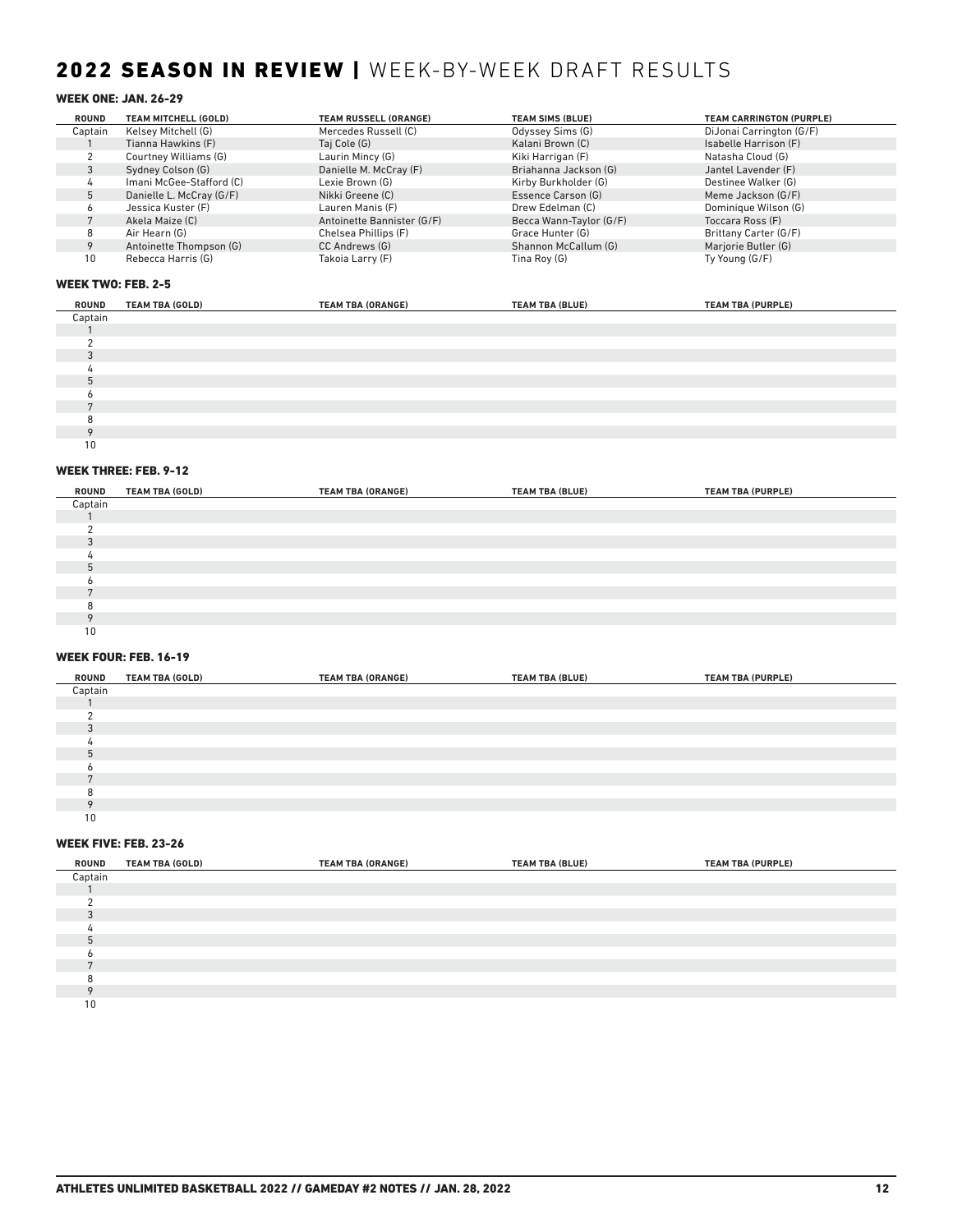## 2022 ATHLETES UNLIMITED BASKETBALL ROSTER | COMPLETE

|                | NO. NAME                 | POS.        | HT.      | <b>HOMETOWN</b>       | <b>COLLEGE</b>      | <b>PRONUNCIATION</b>               | <b>INSTAGRAM</b>                            | <b>TWITTER</b>   |
|----------------|--------------------------|-------------|----------|-----------------------|---------------------|------------------------------------|---------------------------------------------|------------------|
| $\mathbf{1}$   | <b>Ty Young</b>          | G/F         | $6 - 2$  | Wilmington, N.C.      | James Madison. '08  | tie • young                        | @tyyoung11                                  | @tyoung11        |
| $\overline{2}$ | <b>Isabelle Harrison</b> | F           | $6 - 3$  | Nashville, Tenn.      | Tennessee. '15      | is-uh-belle • hair-uh-sin          | @omg_itsizzyb                               | @omg itsizzyb    |
| 4              | Lexie Brown              | G           | $5 - 9$  | Suwanee, Ga.          | Duke, '18           | lex-ee · brown                     | @Lexiebrown                                 | @Lexiebrown      |
| 5              | <b>Essence Carson</b>    | G           | $6 - 1$  | Paterson, N.J.        | Rutgers, '08        | ess-ince • car-sin                 | @PR3PE                                      | @PR3PE           |
| 6              | <b>Kelsey Mitchell</b>   | G           | $5 - 8$  | Cincinnati, Ohio      | Ohio State, '18     | kell-see · mitchell                | @kelz_hoop                                  | @kelz_hoop       |
| 7              | Jantel Lavender          | F           | $6 - 4$  | Cleveland, Ohio       | Ohio State. '11     | ian-tell • lav-in-der              | @jantellav                                  | @jlav42          |
| 8              | Drew Edelman             | F           | $6 - 4$  | Sunnyvale, Calif.     | <b>USC. '16</b>     | drew • ed-uhl-man                  | @drewbedelman13                             | @drewbedelman13  |
| 9              | Natasha Cloud            | G           | $6 - 0$  | Broomall, Pa.         | Saint Joseph's, '15 | Nuh-tah-shuh • cloud               | @t cloud9                                   | @t cloud4        |
| 10             | <b>Courtney Williams</b> | G           | $5 - 8$  | Folkston, Ga.         | <b>USF, '16</b>     | court-nee • will-yums              | @Courtneywilliams10                         | @Courtmwilliams  |
| 12             | Kiki Harrigan            | F           | $6 - 2$  | Pembroke Pines, Fla.  | South Carolina, '20 | key-key • hair-uh-gan              | @Kiki_2121                                  | @2121mikiah      |
| 13             | Mercedes Russell         | $\mathsf C$ | $6 - 5$  | Springfield, Ore.     | Tennessee, '18      | mer-say-deez • russ-uhl            | @MerSladezz                                 | @MerSladezz      |
| 14             | Taj Cole                 | G           | $5 - 9$  | Richmond, Va.         | Georgia, '19        | taj • cole                         | @Teamcole5                                  | @TCOLE 0         |
| 15             | Rebecca Harris           | G           | $5 - 7$  | Belleville, Ill.      | Illinois, '08       | ruh-beck-ah • hair-is              | @rebecca30h                                 | @Rebecca30H      |
| 17             | Becca Wann-Taylor        | G/F         | $5 - 10$ | Chesterfield, Va.     | Richmond, '14       | beck-uh • wahn-tay-lur             | @obwann                                     | @obwann          |
| 20             | Kirby Burkholder         | G           | $5 - 11$ | Bridgewater, Va.      | James Madison, '14  | cur-bee • burk-hol-durr            | @Kirby_Skye                                 | @Kirby_Skye      |
| 21             | <b>Tianna Hawkins</b>    | F           | $6 - 3$  | Washington, D.C.      | Maryland, '13       | tee-ah-nuh • haw-kins              | @t hawk21                                   | @t_hawk21        |
| 22             | <b>Takoia Larry</b>      | F           | $5 - 11$ | South Bend, Ind.      | Texas Wesleyan, '14 | ta-kow-yah • lair-ee               | @Midwestmade3                               | @ThejuiceGOD3    |
| 23             | Laurin Mincy             | G           | $6-0$    | Newark, N.J.          | Maryland, '15       | lor-rehn • min-see                 | @Laurinmincy                                | @Laurinmincy     |
| 24             | Kalani Brown             | $\mathsf C$ | $6 - 7$  | Slidell, La.          | Baylor, '19         | kay-lah-nee • brown                | @kalanibrown.21                             | @kalanibrown21   |
| 25             | Lauren Manis             | F           | $6 - 2$  | Franklin, Mass.       | Holy Cross, '20     | $lor$ -rehn $\cdot$ man-iss        | @ laurenmanis                               | @themanislauren  |
| 26             | Danielle L. McCray       | G/F         | $5 - 11$ | Olathe, Kan.          | Kansas, '10         | dan-yell • mick-ray                | @mccray4                                    | @mccray4         |
| 30             | Jessica Kuster           | F           | $6 - 2$  | San Antonio, Texas    | <b>Rice, '14</b>    | jess-ah-kuh • cuss-ter             | @kustakusta                                 | @kustakusta      |
| 32             | Akela Maize              | $\mathsf C$ | $6 - 5$  | Greensboro, N.C.      | NC State, '18       | uh-kee-lah • maze                  | @akela.maize                                | @akelamaize      |
| 33             | Antoinette Bannister     | G/F         | $5 - 10$ | Jacksonville, Fla.    | East Carolina, '17  | an-twuh-net • ban-uh-stur          | @lowlifebree15                              | @lowlifebree15   |
| 34             | Imani McGee-Stafford     | $\mathsf C$ | $6 - 7$  | Los Angeles, Calif.   | Texas, '16          | ih-mah-knee • mick-gee • staff-urd | @imanitrishawn                              | @imanitrishawn   |
| 35             | Tina Roy                 | G           | $5 - 11$ | Kaplan, La.           | South Carolina, '16 | tee-nuh • roy                      | @iamtinaroyy                                | @iamtinaroy23    |
| 36             | <b>Grace Hunter</b>      | G           | $5 - 10$ | Raleigh, N.C.         | NC State, '20       | grace . hun-turr                   | @amazinggraceee_xoxo @amazinggrace_x        |                  |
| 37             | <b>Chelsea Phillips</b>  | F           | $6 - 2$  | Long Beach, Calif.    | Park                | chel-see . phil-ups                | @baldbarbie_                                | @baldbarbie_     |
| 38             | Dominique Wilson         | G           | $5 - 8$  | Powder Springs, Ga.   | NC State, '17       | dom-uh-nique • will-sin            | @nique_w12                                  | @niquew_12       |
| 40             | <b>Toccara Ross</b>      | F           | $6 - 1$  | Davenport, Iowa       | lowa State. '09     | toe-car-ruh • ross                 | @ToccaraRenee                               | @ToccaraRenee    |
| 41             | DiJonai Carrington       | G/F         | $6-0$    | San Diego, Calif.     | Stanford, '20       | dijon-nay • care-ing-tin           | @dijonai                                    | @DijonaiVictoria |
| 42             | <b>Shannon McCallum</b>  | G           | $5 - 10$ | Whiteville, N.C.      | Charlotte, '11      | shan-in • mick-call-uhm            |                                             |                  |
| 43             | Marjorie Butler          | G           | $5 - 8$  | Knoxville, Tenn.      | Georgia, '16        | mar-ju-ree • but-lur               | @Dr_Butler24 & @Poundgame24 @DaButler_Didlt |                  |
| 51             | <b>Sydney Colson</b>     | G           | $5 - 8$  | Houston, Texas        | Texas A&M, '11      | sid-nee • cohl-sin                 |                                             | @sydjcolson      |
| 52             | <b>Brittany Carter</b>   | G/F         | $5 - 11$ | St. Louis, Mo.        | Ball State, '14     | brit-nee • car-tur                 | @Bncarter_6                                 | @Bncarter_6      |
| 54             | Nikki Greene             | $\mathsf C$ | $6 - 4$  | Diboll, Texas         | Penn State, '13     | nick-ee • green                    | @Xnikk nakkx                                | @Xxnik nakxx     |
| 63             | <b>CC Andrews</b>        | G           | $5 - 9$  | Glenside, Pa.         | Saint Joseph's, '16 | c-c • ann-drews                    | @c andrews21                                | @c_andrews21     |
| 69             | Antoinette Thompson      | G           | $5 - 7$  | Fort Worth, Texas     | <b>TCU, '12</b>     | an-twuh-net • tom-sin              | @Queen_boricua_                             | @Queen_Boricua_  |
| 73             | Danni McCray             | F           | $6 - 1$  | West Palm Beach, Fla. | Ole Miss, '16       | dan-yell • mick-ray                | @daniellexmccray                            | @daniellexmccray |
| 75             | Air Hearn                | G           | $5 - 8$  | Memphis, Tenn.        | Memphis, '16        | air • hurn                         |                                             | @that_HEARN_kidd |
| 88             | Briahanna Jackson        | G           | $5 - 5$  | Tampa, Fla.           | Louisville, '17     | bree-aw-nuh • jack-sin             | @BriahannaJackson                           | @Boymarae        |
| 90             | Meme Jackson             | G/F         | $5 - 11$ | Murfreesboro. Tenn.   | Tennessee. '19      | me-me • jack-sin                   | @mj.ten                                     | @hoopinmi        |
| 92             | <b>Destinee Walker</b>   | G           | $5 - 9$  | Orlando, Fla.         | North Carolina, '19 | des-tuh-nee • wall-kur             | @Destinii24                                 | @Destinee24      |
| 99             | <b>Odyssey Sims</b>      | G           | $5 - 8$  | Irving, Texas         | Baylor, '14         | odd-uh-see • sims                  | @one_luckylefty                             | @Lucky_Lefty0    |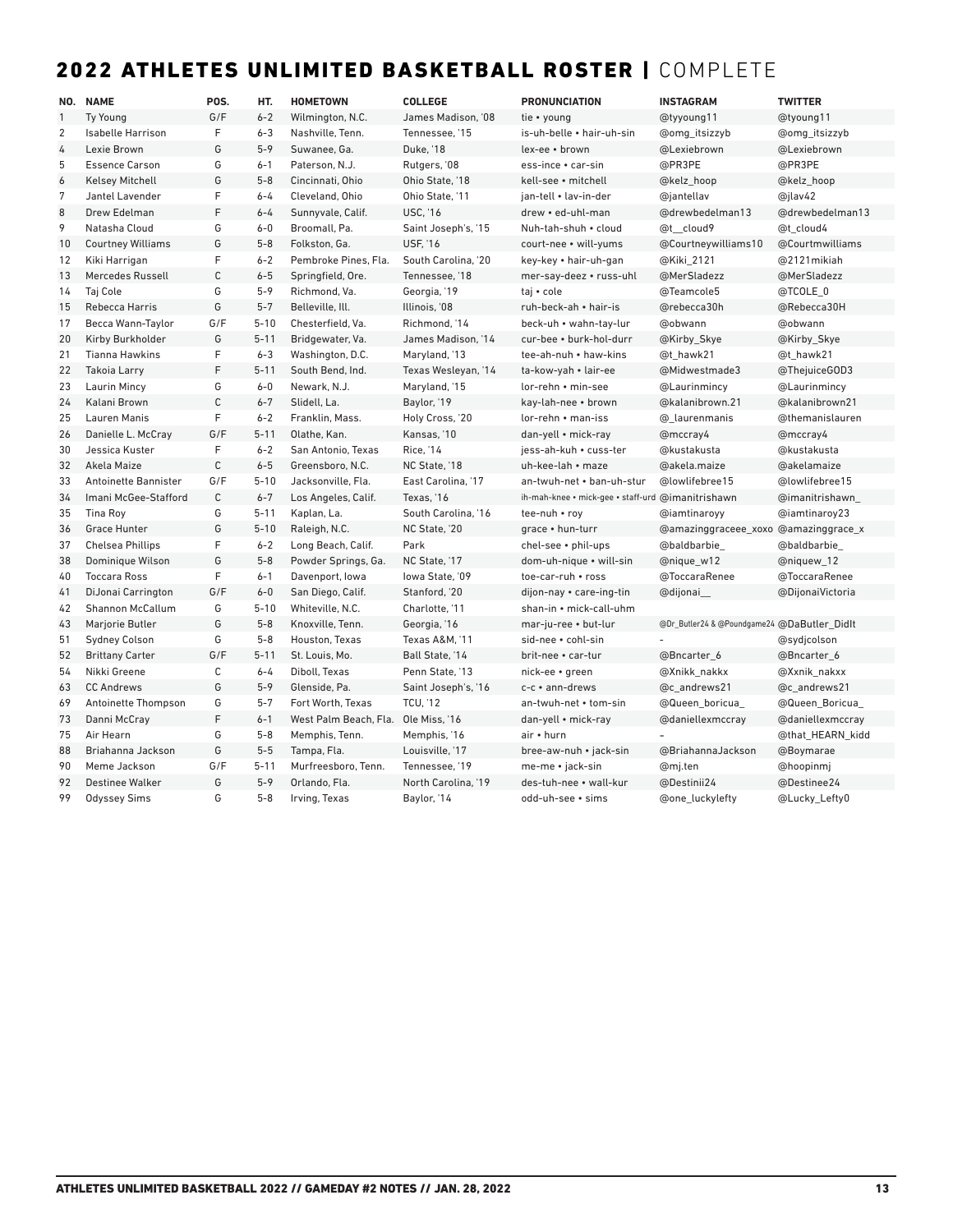## 2022 ATHLETES UNLIMITED BASKETBALL ROSTER | BY TEAM

### TEAM MITCHELL (GOLD)

| NO. | <b>NAME</b>              | POS. | HT.      | <b>HOMETOWN</b>     | <b>COLLEGE</b>  | <b>PRONUNCIATION</b>                              | <b>INSTAGRAM</b>         | <b>TWITTER</b>   |
|-----|--------------------------|------|----------|---------------------|-----------------|---------------------------------------------------|--------------------------|------------------|
| 6   | <b>Kelsey Mitchell</b>   | G    | $5 - 8$  | Cincinnati, Ohio    | Ohio State, '18 | kell-see • mitchell                               | @kelz hoop               | @kelz hoop       |
| 10  | <b>Courtney Williams</b> | G    | $5 - 8$  | Folkston, Ga.       | <b>USF. '16</b> | court-nee • will-yums                             | @Courtneywilliams10      | @Courtmwilliams  |
| 15  | Rebecca Harris           | G    | $5 - 7$  | Belleville, Ill.    | Illinois. '08   | ruh-beck-ah • hair-is                             | @rebecca30h              | @Rebecca30H      |
| 21  | Fianna Hawkins           | F    | $6 - 3$  | Washington, D.C.    | Maryland, '13   | tee-ah-nuh • haw-kins                             | @t hawk21                | @t hawk21        |
| 26  | Danielle L. McCray       | G/F  | $5 - 11$ | Olathe, Kan.        | Kansas, '10     | dan-yell • mick-ray                               | @mccray4                 | @mccray4         |
| 30  | Jessica Kuster           | F    | $6 - 2$  | San Antonio. Texas  | Rice, '14       | iess-ah-kuh • cuss-ter                            | @kustakusta              | @kustakusta      |
| 32  | Akela Maize              | C    | $6 - 5$  | Greensboro, N.C.    | NC State. '18   | uh-kee-lah • maze                                 | @akela.maize             | @akelamaize      |
| 34  | Imani McGee-Stafford     | C    | $6 - 7$  | Los Angeles, Calif. | Texas. '16      | ih-mah-knee • mick-gee • staff-urd @imanitrishawn |                          | @imanitrishawn   |
| 51  | <b>Sydney Colson</b>     | G    | $5 - 8$  | Houston, Texas      | Texas A&M. '11  | sid-nee • cohl-sin                                | $\overline{\phantom{a}}$ | @sydicolson      |
| 69  | Antoinette Thompson      | G    | $5 - 7$  | Fort Worth, Texas   | <b>TCU. '12</b> | an-twuh-net • tom-sin                             | @Queen boricua           | @Queen Boricua   |
| 75  | Air Hearn                | G    | $5 - 8$  | Memphis, Tenn.      | Memphis, '16    | air • hurn                                        | $\overline{\phantom{a}}$ | @that HEARN kidd |

## TEAM RUSSELL (ORANGE)

| NO. | <b>NAME</b>          | POS. | HT.      | <b>HOMETOWN</b>       | <b>COLLEGE</b>      | <b>PRONUNCIATION</b>        | <b>INSTAGRAM</b> | <b>TWITTER</b>   |
|-----|----------------------|------|----------|-----------------------|---------------------|-----------------------------|------------------|------------------|
| 4   | Lexie Brown          | G    | $5 - 9$  | Suwanee, Ga.          | Duke, '18           | lex-ee • brown              | @Lexiebrown      | @Lexiebrown      |
| 13  | Mercedes Russell     | С    | $6 - 5$  | Springfield, Ore.     | Tennessee. '18      | mer-say-deez • russ-uhl     | @MerSladezz      | @MerSladezz      |
| 14  | Taj Cole             | G    | $5 - 9$  | Richmond, Va.         | Georgia, '19        | taj • cole                  | @Teamcole5       | @TCOLE 0         |
| 22  | Takoja Larry         | F.   | $5 - 1$  | South Bend, Ind.      | Texas Wesleyan, '14 | ta-kow-yah • lair-ee        | @Midwestmade3    | @ThejuiceGOD3    |
| 23  | Laurin Mincy         | G    | $6-0$    | Newark, N.J.          | Maryland, '15       | lor-rehn • min-see          | @Laurinmincy     | @Laurinmincy     |
| 25  | Lauren Manis         | F.   | $6 - 2$  | Franklin, Mass.       | Holy Cross, '20     | $lor$ -rehn $\cdot$ man-iss | @ laurenmanis    | @themanislauren  |
| 33  | Antoinette Bannister | G/F  | $5 - 10$ | Jacksonville, Fla.    | East Carolina. '17  | an-twuh-net • ban-uh-stur   | @lowlifebree15   | @lowlifebree15   |
| 37  | Chelsea Phillips     | F    | $6 - 2$  | Long Beach, Calif.    | Park                | chel-see • phil-ups         | @baldbarbie      | @baldbarbie      |
| 54  | Nikki Greene         | С    | $6 - 4$  | Diboll, Texas         | Penn State, '13     | nick-ee • green             | @Xnikk nakkx     | @Xxnik nakxx     |
| 63  | <b>CC Andrews</b>    | G    | $5 - 9$  | Glenside, Pa.         | Saint Joseph's, '16 | $c-c ullet$ ann-drews       | @c andrews21     | @c andrews21     |
| 73  | Danni McCray         | F.   | $6 - 1$  | West Palm Beach, Fla. | Ole Miss. '16       | dan-yell • mick-ray         | @daniellexmccray | @daniellexmccray |

## TEAM SIMS (BLUE)

| NO.               | <b>NAME</b>           | POS. | HT.      | <b>HOMETOWN</b>      | <b>COLLEGE</b>      | <b>PRONUNCIATION</b>    | <b>INSTAGRAM</b>                     | <b>TWITTER</b>  |
|-------------------|-----------------------|------|----------|----------------------|---------------------|-------------------------|--------------------------------------|-----------------|
| 5                 | <b>Essence Carson</b> | G    | $6 - 1$  | Paterson, N.J.       | Rutgers, '08        | ess-ince • car-sin      | @PR3PE                               | @PR3PE          |
| 8                 | Drew Edelman          | F    | $6 - 4$  | Sunnyvale, Calif.    | <b>USC. '16</b>     | drew • ed-uhl-man       | @drewbedelman13                      | @drewbedelman13 |
| $12 \overline{ }$ | Kiki Harrigan         | F.   | $6 - 2$  | Pembroke Pines, Fla. | South Carolina. '20 | key-key • hair-uh-gan   | @Kiki 2121                           | @2121 mikiah    |
| 17                | Becca Wann-Taylor     | G/F  | $5 - 10$ | Chesterfield. Va.    | Richmond. '14       | beck-uh • wahn-tay-lur  | @obwann                              | @obwann         |
| 20                | Kirby Burkholder      | G    | $5 - 11$ | Bridgewater, Va.     | James Madison, '14  | cur-bee • burk-hol-durr | @Kirby Skye                          | @Kirby Skye     |
| 24                | Kalani Brown          | С    | $6 - 7$  | Slidell, La.         | Baylor, '19         | kay-lah-nee • brown     | @kalanibrown.21                      | @kalanibrown21  |
| 35                | Tina Rov              | G    | $5 - 11$ | Kaplan, La.          | South Carolina. '16 | tee-nuh • rov           | @iamtinarovy                         | @iamtinarov23   |
| 36                | Grace Hunter          | G    | $5 - 10$ | Raleigh, N.C.        | NC State, '20       | grace • hun-turr        | @amazinggraceee xoxo @amazinggrace x |                 |
| 42                | Shannon McCallum      | G    | $5 - 10$ | Whiteville, N.C.     | Charlotte. '11      | shan-in • mick-call-uhm |                                      |                 |
| 88                | Briahanna Jackson     | G    | $5 - 5$  | Tampa, Fla.          | Louisville. '17     | bree-aw-nuh • jack-sin  | @BriahannaJackson                    | @Boymarae       |
| 99                | <b>Odyssey Sims</b>   | G    | $5 - 8$  | Irving, Texas        | Baylor, '14         | odd-uh-see • sims       | <b>@one luckylefty</b>               | @Lucky Lefty0   |

### TEAM CARRINGTON (PURPLE)

| NO. | <b>NAME</b>            | POS. | HT.      | <b>HOMETOWN</b>     | <b>COLLEGE</b>      | <b>PRONUNCIATION</b>      | <b>INSTAGRAM</b>                            | <b>TWITTER</b>   |
|-----|------------------------|------|----------|---------------------|---------------------|---------------------------|---------------------------------------------|------------------|
|     | Ty Young               | G/F  | $6 - 2$  | Wilmington, N.C.    | James Madison, '08  | tie • young               | @tyyoung11                                  | @tyoung11        |
| 2   | Isabelle Harrison      | F    | $6 - 3$  | Nashville, Tenn.    | Tennessee. '15      | is-uh-belle • hair-uh-sin | @omg itsizzyb                               | @omg itsizzyb    |
|     | Jantel Lavender        | F    | $6 - 4$  | Cleveland, Ohio     | Ohio State, '11     | ian-tell • lav-in-der     | @jantellav                                  | @jlav42          |
| 9   | Natasha Cloud          | G    | $6-0$    | Broomall, Pa.       | Saint Joseph's, '15 | Nuh-tah-shuh • cloud      | @t cloud9                                   | @t cloud4        |
| 38  | Dominique Wilson       | G    | $5 - 8$  | Powder Springs, Ga. | NC State. '17       | dom-uh-nique • will-sin   | @nique w12                                  | @niquew 12       |
| 40  | Toccara Ross           | F    | $6 - 1$  | Davenport, lowa     | lowa State. '09     | toe-car-ruh • ross        | @ToccaraRenee                               | @ToccaraRenee    |
| 41  | DiJonai Carrington     | G/F  | $6 - 0$  | San Diego, Calif.   | Stanford, '20       | dijon-nay • care-ing-tin  | @dijonai                                    | @DijonaiVictoria |
| 43  | Mariorie Butler        | G    | $5 - 8$  | Knoxville, Tenn.    | Georgia, '16        | mar-ju-ree • but-lur      | @Dr_Butler24 & @Poundgame24 @DaButler Didlt |                  |
| 52  | <b>Brittany Carter</b> | G/F  | $5 - 11$ | St. Louis, Mo.      | Ball State. '14     | brit-nee • car-tur        | @Bncarter 6                                 | @Bncarter 6      |
| 90  | Meme Jackson           | G/F  | $5 - 11$ | Murfreesboro. Tenn. | Tennessee. '19      | me-me • jack-sin          | @mj.ten                                     | @hoopinmi        |
| 92  | Destinee Walker        | G    | $5 - 9$  | Orlando, Fla.       | North Carolina, '19 | des-tuh-nee • wall-kur    | @Destinii24                                 | @Destinee24      |
|     |                        |      |          |                     |                     |                           |                                             |                  |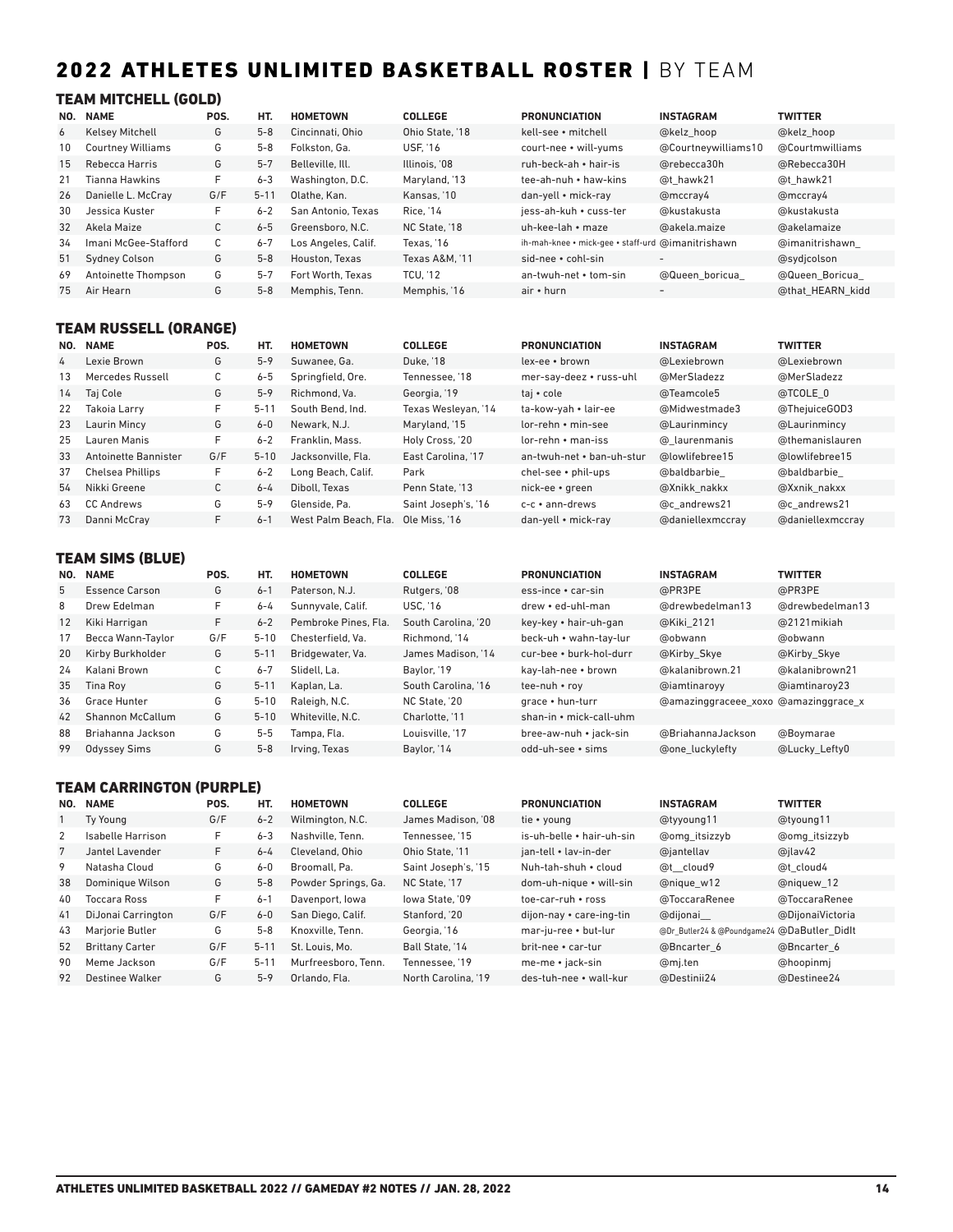#### **2022 HIGHLIGHTS PROFESSIONAL CAREER NOTES:** Retired from the WNBA after 12-year career ... selected by Atlanta Dream with No. 8 overall pick in 2008 WNBA Draft ... played in 372 games with 208 starts ... spent time with three different teams (Chicago, Atlanta, Las Vegas) ... averaged 7.1 points and 3.9 rebounds in WNBA career ... played in 24 career playoff games with 18 starts ... enjoyed best season with Las Vegas in 2018 when she averaged 9.9 points and 5.1 rebounds. #1 • TY YOUNG **Guard/Forward • 6-2 Wilmington, N.C. • James Madison, '08**

**COLLEGE NOTES:** First player in JMU history to play in the WNBA ... one of three players in program history to earn Associated Press All-America distinction ... three-time All-Colonial Athletic Association selection ... third-leading scorer in JMU history with 2,121 points from 2004-08 ... averaged 16.7 points per game during 125-game career ... ranks second in program history with 1,127 career rebounds ... owns JMU career record with 275 steals ... enjoyed best season as a senior when she earned Honorable Mention Associated Press All-America honors along with being named CAA Player of the Year ... averaged 20.4 points and 10.4 rebounds in 2007-08.

**PERSONAL NOTES:** One of four children in family ... cousin, Willie Williams, played in NFL for 13 years ... has appeared on TV show "Love and Hip Hop Atlanta" ... attended same high school (Laney High School) as Michael Jordan.

|                      |         |    |           |    | <b>FIELD GOALS</b> |       |     | 3-POINTERS   |       |                | <b>FREE THROWS</b> |       |     |     | <b>REBOUNDS</b> |      |    |                |              |    |              |            |            | <b>SCORING</b> |     |
|----------------------|---------|----|-----------|----|--------------------|-------|-----|--------------|-------|----------------|--------------------|-------|-----|-----|-----------------|------|----|----------------|--------------|----|--------------|------------|------------|----------------|-----|
| <b>OPPONENT</b>      | DATE    | GS | <b>MP</b> | FG | FGA                | PCT.  | 3FG | 3FGA PCT.    |       | FT.            | FTA                | PCT.  | 0FF | DEF | TOT             | AVG. | FC | <b>FD</b>      | A            | T0 | <b>BLK</b>   | <b>STL</b> | <b>PTS</b> | AVG. LPTS      |     |
| <b>Team Mitchell</b> | Jan. 26 |    | 15        | 3  | 3                  | 1.000 | 0   | 0            | 0.000 | 2              | 3                  | 0.667 |     | 5   | 6               | 6.0  |    | 2              | 0            | 0  | 0            | 0          | 8          | 8.0            | 355 |
|                      | Jan. 28 |    |           |    |                    |       |     |              |       |                |                    |       |     |     |                 |      |    |                |              |    |              |            |            |                |     |
|                      | Jan. 29 |    |           |    |                    |       |     |              |       |                |                    |       |     |     |                 |      |    |                |              |    |              |            |            |                |     |
|                      | Feb. 2  |    |           |    |                    |       |     |              |       |                |                    |       |     |     |                 |      |    |                |              |    |              |            |            |                |     |
|                      | Feb. 4  |    |           |    |                    |       |     |              |       |                |                    |       |     |     |                 |      |    |                |              |    |              |            |            |                |     |
|                      | Feb. 5  |    |           |    |                    |       |     |              |       |                |                    |       |     |     |                 |      |    |                |              |    |              |            |            |                |     |
|                      | Feb. 9  |    |           |    |                    |       |     |              |       |                |                    |       |     |     |                 |      |    |                |              |    |              |            |            |                |     |
|                      | Feb. 11 |    |           |    |                    |       |     |              |       |                |                    |       |     |     |                 |      |    |                |              |    |              |            |            |                |     |
|                      | Feb. 12 |    |           |    |                    |       |     |              |       |                |                    |       |     |     |                 |      |    |                |              |    |              |            |            |                |     |
|                      | Feb. 16 |    |           |    |                    |       |     |              |       |                |                    |       |     |     |                 |      |    |                |              |    |              |            |            |                |     |
|                      | Feb. 18 |    |           |    |                    |       |     |              |       |                |                    |       |     |     |                 |      |    |                |              |    |              |            |            |                |     |
|                      | Feb. 19 |    |           |    |                    |       |     |              |       |                |                    |       |     |     |                 |      |    |                |              |    |              |            |            |                |     |
|                      | Feb. 23 |    |           |    |                    |       |     |              |       |                |                    |       |     |     |                 |      |    |                |              |    |              |            |            |                |     |
|                      | Feb. 25 |    |           |    |                    |       |     |              |       |                |                    |       |     |     |                 |      |    |                |              |    |              |            |            |                |     |
|                      | Feb. 26 |    |           |    |                    |       |     |              |       |                |                    |       |     |     |                 |      |    |                |              |    |              |            |            |                |     |
| <b>TOTALS</b>        |         |    | 15        | 3  | 3                  | 1.000 | 0   | $\mathbf{0}$ | 0.000 | $\overline{2}$ | 3                  | 0.667 |     | 5   | 6               | 6.0  |    | $\overline{2}$ | $\mathbf{0}$ | 0  | $\mathbf{0}$ | 0          | 8          | 8.0            | 355 |

## #2 • ISABELLE HARRISON **Forward • 6-3**

#### **2022 HIGHLIGHTS**

» Earned MVP 1 honors in win over Team Mitchell after scoring game-high 21 points, including 17 in the second half ... also grabbed four rebounds with three steals

» Taken by Team Carrington with No. 1 overall selection in inaugural weekly draft

**Nashville, Tenn. • Tennessee, '15**

**PROFESSIONAL CAREER NOTES:** Five-year WNBA veteran who has started 79-of-132 games in her career ... selected with No. 12 overall pick by the Phoenix Mercury in 2015 WNBA Draft ... appeared in 26 games with the Mercury during her rookie season and averaged 8.5 points and 5.1 rebounds per contest ... started 33-of-34 games with San Antonio in 2016 and averaged career-high 11.4 points per game ... has spent last three seasons with Dallas, opening 45-of-72 appearances ... grabbed career-high 10 rebounds against Chicago on Sept. 23, 2021 ... named 2019 Associated Press WNBA Comeback Player of the Year.

**COLLEGE NOTES:** Two-time Honorable Mention All-America selection at Tennessee who averaged 9.6 points and 6.9 rebounds per game during 112-game career ... four-time All-Southeastern Conference performer ... led Lady Vols to three NCAA Elite Eight berths ... member of two SEC Tournament championship teams ... also led Lady Vols to two SEC regular season crowns ... ranks 43rd in Tennessee history with 1,071 career points ... named 2014 SEC Tournament MVP ... earned Academic All-SEC distinction four times ... led Lady Vols in scoring as a senior with 12.2 average.

**PERSONAL NOTES:** Studied communications at Tennessee ... also earned a master's degree in agricultural leadership ... has 11 siblings.

|                      |         |    |           |    | <b>FIELD GOALS</b> |          |                          | 3-POINTERS |       |     | <b>FREE THROWS</b> |           |     |                | <b>REBOUNDS</b> |      |    |     |    |                |                |     |    | <b>SCORING</b> |     |
|----------------------|---------|----|-----------|----|--------------------|----------|--------------------------|------------|-------|-----|--------------------|-----------|-----|----------------|-----------------|------|----|-----|----|----------------|----------------|-----|----|----------------|-----|
| <b>OPPONENT</b>      | DATE    | GS | <b>MP</b> | FG |                    | FGA PCT. | 3FG                      | 3FGA PCT.  |       | FT. | FTA                | PCT.      | 0FF | DEF            | тот             | AVG. | FC | FD. | A  | T0             | BLK            | STL |    | PTS AVG. LPTS  |     |
| <b>Team Mitchell</b> | Jan. 26 |    | 30        | 8  | 19                 | 0.421    | $\mathbf{0}$             | 0          | 0.000 | 5   | 9                  | 0.556     | 2   | 2              | 4               | 4.0  | 5  | 5   |    | 2              | 2              | 3   | 21 | 21.0           | 442 |
|                      | Jan. 28 |    |           |    |                    |          |                          |            |       |     |                    |           |     |                |                 |      |    |     |    |                |                |     |    |                |     |
|                      | Jan. 29 |    |           |    |                    |          |                          |            |       |     |                    |           |     |                |                 |      |    |     |    |                |                |     |    |                |     |
|                      | Feb. 2  |    |           |    |                    |          |                          |            |       |     |                    |           |     |                |                 |      |    |     |    |                |                |     |    |                |     |
|                      | Feb. 4  |    |           |    |                    |          |                          |            |       |     |                    |           |     |                |                 |      |    |     |    |                |                |     |    |                |     |
|                      | Feb. 5  |    |           |    |                    |          |                          |            |       |     |                    |           |     |                |                 |      |    |     |    |                |                |     |    |                |     |
|                      | Feb. 9  |    |           |    |                    |          |                          |            |       |     |                    |           |     |                |                 |      |    |     |    |                |                |     |    |                |     |
|                      | Feb. 11 |    |           |    |                    |          |                          |            |       |     |                    |           |     |                |                 |      |    |     |    |                |                |     |    |                |     |
|                      | Feb. 12 |    |           |    |                    |          |                          |            |       |     |                    |           |     |                |                 |      |    |     |    |                |                |     |    |                |     |
|                      | Feb. 16 |    |           |    |                    |          |                          |            |       |     |                    |           |     |                |                 |      |    |     |    |                |                |     |    |                |     |
|                      | Feb. 18 |    |           |    |                    |          |                          |            |       |     |                    |           |     |                |                 |      |    |     |    |                |                |     |    |                |     |
|                      | Feb. 19 |    |           |    |                    |          |                          |            |       |     |                    |           |     |                |                 |      |    |     |    |                |                |     |    |                |     |
|                      | Feb. 23 |    |           |    |                    |          |                          |            |       |     |                    |           |     |                |                 |      |    |     |    |                |                |     |    |                |     |
|                      | Feb. 25 |    |           |    |                    |          |                          |            |       |     |                    |           |     |                |                 |      |    |     |    |                |                |     |    |                |     |
|                      | Feb. 26 |    |           |    |                    |          |                          |            |       |     |                    |           |     |                |                 |      |    |     |    |                |                |     |    |                |     |
| <b>TOTALS</b>        |         |    | 30        | 8  | 19                 | 0.421    | $\overline{\phantom{a}}$ | $\bf{0}$   | 0.000 | 5   | 9                  | $0.556$ 2 |     | $\overline{2}$ | 4               | 4.0  | 5  | 5.  | 1. | $\overline{2}$ | $\overline{2}$ | 3   | 21 | 21.0           | 442 |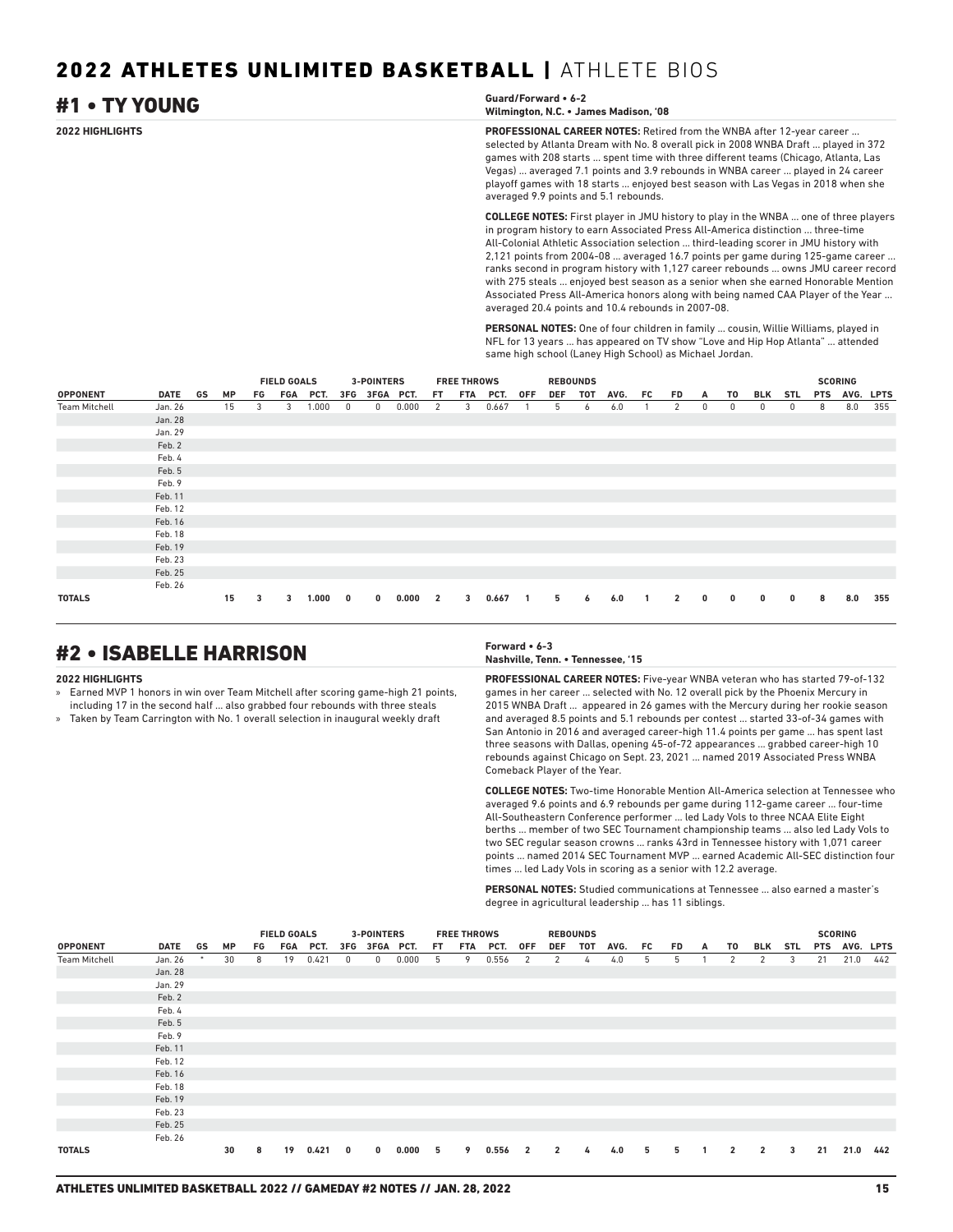## #4 • LEXIE BROWN **Guard • 5-9**

#### **2022 HIGHLIGHTS**

- » Earned MVP 2 honors after leading Team Russell to win over Team Sims, scoring 19 points with six rebounds and five steals ... scored 14 of her 19 points in the first half » Scored the first points in Athletes Basketball Unlimited history by converting a
- traditional three-point play with 9:07 left in the first quarter

**Suwanee, Ga. • Duke, '18**

**PROFESSIONAL CAREER NOTES:** Four-year WNBA veteran who has played in 89 games with 13 starts ... has averaged 4.8 points and 1.2 rebounds per game in career ... drafted with No. 9 overall selection by the Connecticut Sun in 2018 WNBA Draft ... spent two seasons with Minnesota Lynx (2019-20) before helping Chicago Sky win 2021 WNBA title ... appeared in 17 games off the bench for the Sky and contributed 1.6 points and 0.7 rebounds per game ... has also played professionally overseas in Hungary, Israel and France.

**COLLEGE NOTES:** Started first two seasons of college career at Maryland before transferring to Duke ... first player in NCAA history to earn Associated Press All-America honors at two different schools ... became 41st player in NCAA history to earn three Associated Press All-America commendations ... one of three players in NCAA "Power Five" Conference history to accumulate at least 2,000 career points with 500 assists, 300 steals and 300 made three-pointers ... needed only 81 games at Duke and Maryland combined to reach 1,000 career points ... made 56 consecutive free throws during redshirt junior season to set Atlantic Coast Conference record.

**PERSONAL NOTES:** Father, Dee, played 12 seasons in the NBA with four different teams and won 1991 NBA Slam Dunk Contest.

|                  |             |    |           |    | <b>FIELD GOALS</b> |              |              | <b>3-POINTERS</b> |       |     | <b>FREE THROWS</b> |       |            |            | <b>REBOUNDS</b> |      |     |              |              |             |     |     |            | <b>SCORING</b> |           |
|------------------|-------------|----|-----------|----|--------------------|--------------|--------------|-------------------|-------|-----|--------------------|-------|------------|------------|-----------------|------|-----|--------------|--------------|-------------|-----|-----|------------|----------------|-----------|
| <b>OPPONENT</b>  | <b>DATE</b> | GS | <b>MP</b> | FG | FGA                | PCT.         | 3FG          | 3FGA PCT.         |       | FT. | FTA                | PCT.  | <b>OFF</b> | <b>DEF</b> | TOT             | AVG. | FC. | FD.          | A            | T0          | BLK | STL | <b>PTS</b> |                | AVG. LPTS |
| <b>Team Sims</b> | Jan. 26     | *  | 39        | 5  | 9                  | 0.556        | 0            | 2                 | 0.000 | 9   | 10                 | 0.900 | 0          | 6          | 6               | 6.0  | 0   | 6            | 0            | 2           | 0   | 5   | 19         | 19.0           | 534       |
|                  | Jan. 28     |    |           |    |                    |              |              |                   |       |     |                    |       |            |            |                 |      |     |              |              |             |     |     |            |                |           |
|                  | Jan. 29     |    |           |    |                    |              |              |                   |       |     |                    |       |            |            |                 |      |     |              |              |             |     |     |            |                |           |
|                  | Feb. 2      |    |           |    |                    |              |              |                   |       |     |                    |       |            |            |                 |      |     |              |              |             |     |     |            |                |           |
|                  | Feb. 4      |    |           |    |                    |              |              |                   |       |     |                    |       |            |            |                 |      |     |              |              |             |     |     |            |                |           |
|                  | Feb. 5      |    |           |    |                    |              |              |                   |       |     |                    |       |            |            |                 |      |     |              |              |             |     |     |            |                |           |
|                  | Feb. 9      |    |           |    |                    |              |              |                   |       |     |                    |       |            |            |                 |      |     |              |              |             |     |     |            |                |           |
|                  | Feb. 11     |    |           |    |                    |              |              |                   |       |     |                    |       |            |            |                 |      |     |              |              |             |     |     |            |                |           |
|                  | Feb. 12     |    |           |    |                    |              |              |                   |       |     |                    |       |            |            |                 |      |     |              |              |             |     |     |            |                |           |
|                  | Feb. 16     |    |           |    |                    |              |              |                   |       |     |                    |       |            |            |                 |      |     |              |              |             |     |     |            |                |           |
|                  | Feb. 18     |    |           |    |                    |              |              |                   |       |     |                    |       |            |            |                 |      |     |              |              |             |     |     |            |                |           |
|                  | Feb. 19     |    |           |    |                    |              |              |                   |       |     |                    |       |            |            |                 |      |     |              |              |             |     |     |            |                |           |
|                  | Feb. 23     |    |           |    |                    |              |              |                   |       |     |                    |       |            |            |                 |      |     |              |              |             |     |     |            |                |           |
|                  | Feb. 25     |    |           |    |                    |              |              |                   |       |     |                    |       |            |            |                 |      |     |              |              |             |     |     |            |                |           |
|                  | Feb. 26     |    |           |    |                    |              |              |                   |       |     |                    |       |            |            |                 |      |     |              |              |             |     |     |            |                |           |
| <b>TOTALS</b>    |             | 39 | 5         | 9  | 0.556              | $\mathbf{0}$ | $\mathbf{2}$ | 0.000             | 9     | 10  | 0.900              | 0     | 6          | 6          | 6.0             | 0    | 6   | $\mathbf{0}$ | $\mathbf{2}$ | $\mathbf 0$ | 5   | 19  | 19.0       | 534            |           |

## #5 • ESSENCE CARSON **Guard • 6-1**

#### **2022 HIGHLIGHTS**

» One of three players to score in double figures for Team Sims in Week One loss ... matched Briahanna Jackson for game-high honors with 15 points (6-16 FG, 3-3 FT)

**Paterson, N.J. • Rutgers, '08**

**PROFESSIONAL CAREER NOTES:** 13-year WNBA veteran who played in 367 career games, including 197 starts ... averaged 7.2 points and 2.3 rebounds during regular season career ... drafted No. 7 overall by New York Liberty in 2008 WNBA Draft ... spent eight seasons with New York before three seasons with Los Angeles Sparks ... helped Sparks win 2016 WNBA title ... played 2019 season with Phoenix Mercury before splitting 2020 campaign between Washington and Connecticut ... played internationally during off-season in Turkey, Spain, France, Hungary and Israel.

**COLLEGE NOTES:** Two-time Big East Defensive Player of the Year winner at Rutgers who played in 133 career games ... ranks 24th in school history with 1,262 career points ... also grabbed 707 career rebounds, good for 14th on Scarlet Knights' career list ... led Scarlet Knights to 2007 NCAA Final Four title game ... also played for Team USA during collegiate career, winning four gold medals ... inducted into Rutgers Athletics Hall of Fame in 2020.

**PERSONAL NOTES:** Lists music as her passion outside of basketball ... serves as Senior Manager of Label Relations at Motown Records ... has worked as a manager at Priority Records, a hip-hop label owned by Capitol Records ... plays the piano, bass guitar, drums and saxophone.

|                     |         |        |           | <b>FIELD GOALS</b> |     |       | 3-POINTERS |               |       | <b>FREE THROWS</b>      |     |       |                | <b>REBOUNDS</b> |     |      |                |     |              |                |              |          | <b>SCORING</b> |           |     |
|---------------------|---------|--------|-----------|--------------------|-----|-------|------------|---------------|-------|-------------------------|-----|-------|----------------|-----------------|-----|------|----------------|-----|--------------|----------------|--------------|----------|----------------|-----------|-----|
| <b>OPPONENT</b>     | DATE    | GS     | <b>MP</b> | FG                 | FGA | PCT.  |            | 3FG 3FGA PCT. |       | FT.                     | FTA | PCT.  | 0FF            | DEF             | тот | AVG. | FC             | FD. | A            | T0             | BLK          | STL      | <b>PTS</b>     | AVG. LPTS |     |
| <b>Team Russell</b> | Jan. 26 | $\ast$ | 28        | 6                  | 16  | 0.375 | $^{\circ}$ |               | 0.000 | 3                       | 3   | 1.000 |                | 5               | 6   | 6.0  | 2              | 4   | $\mathbf 0$  | 2              |              | 0        | 15             | 15.0      | 133 |
|                     | Jan. 28 |        |           |                    |     |       |            |               |       |                         |     |       |                |                 |     |      |                |     |              |                |              |          |                |           |     |
|                     | Jan. 29 |        |           |                    |     |       |            |               |       |                         |     |       |                |                 |     |      |                |     |              |                |              |          |                |           |     |
|                     | Feb. 2  |        |           |                    |     |       |            |               |       |                         |     |       |                |                 |     |      |                |     |              |                |              |          |                |           |     |
|                     | Feb. 4  |        |           |                    |     |       |            |               |       |                         |     |       |                |                 |     |      |                |     |              |                |              |          |                |           |     |
|                     | Feb. 5  |        |           |                    |     |       |            |               |       |                         |     |       |                |                 |     |      |                |     |              |                |              |          |                |           |     |
|                     | Feb. 9  |        |           |                    |     |       |            |               |       |                         |     |       |                |                 |     |      |                |     |              |                |              |          |                |           |     |
|                     | Feb. 11 |        |           |                    |     |       |            |               |       |                         |     |       |                |                 |     |      |                |     |              |                |              |          |                |           |     |
|                     | Feb. 12 |        |           |                    |     |       |            |               |       |                         |     |       |                |                 |     |      |                |     |              |                |              |          |                |           |     |
|                     | Feb. 16 |        |           |                    |     |       |            |               |       |                         |     |       |                |                 |     |      |                |     |              |                |              |          |                |           |     |
|                     | Feb. 18 |        |           |                    |     |       |            |               |       |                         |     |       |                |                 |     |      |                |     |              |                |              |          |                |           |     |
|                     | Feb. 19 |        |           |                    |     |       |            |               |       |                         |     |       |                |                 |     |      |                |     |              |                |              |          |                |           |     |
|                     | Feb. 23 |        |           |                    |     |       |            |               |       |                         |     |       |                |                 |     |      |                |     |              |                |              |          |                |           |     |
|                     | Feb. 25 |        |           |                    |     |       |            |               |       |                         |     |       |                |                 |     |      |                |     |              |                |              |          |                |           |     |
|                     | Feb. 26 |        |           |                    |     |       |            |               |       |                         |     |       |                |                 |     |      |                |     |              |                |              |          |                |           |     |
| <b>TOTALS</b>       |         |        | 28        | 6                  | 16  | 0.375 | 0          | -1            | 0.000 | $\overline{\mathbf{3}}$ | 3   | 1.000 | $\blacksquare$ | 5               | 6   | 6.0  | $\overline{2}$ | 4   | $\mathbf{0}$ | $\overline{2}$ | $\mathbf{1}$ | $\bf{0}$ | 15             | 15.0      | 133 |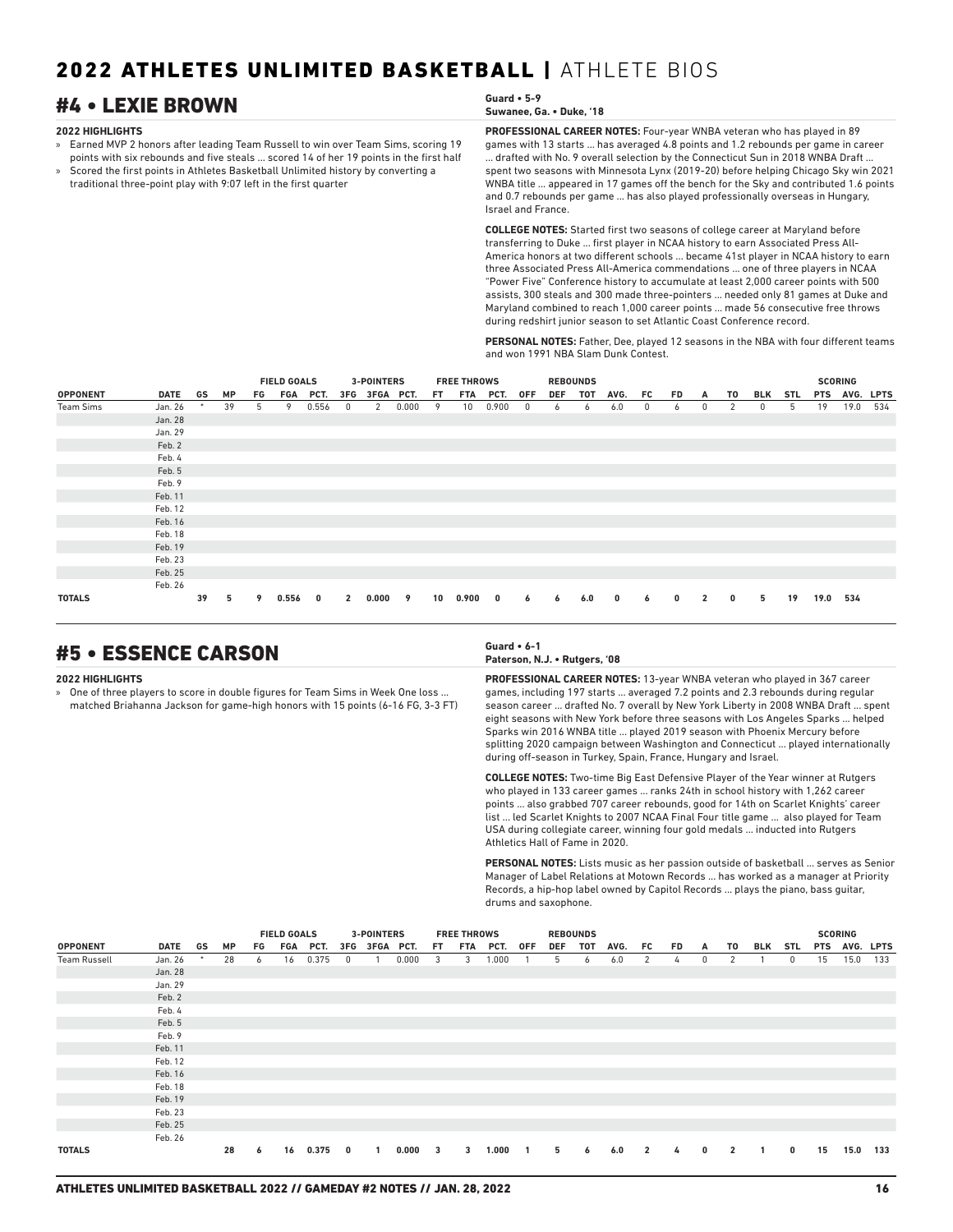## #6 • KELSEY MITCHELL **Guard • 5-8**

#### **2022 HIGHLIGHTS**

- » One of three players to score in double figures for Team Mitchell in Week One loss to Team Sims ... made 6-of-15 shots from the field and was 4-of-4 at the free throw line in 17-point effort
- » One of four team captains for inaugural week of Athletes Unlimited Basketball
- » One of 17 players selected to participate in USA Basketball Training Camp roster for FIBA World Cup Qualifying Tournament

## **Cincinnati, Ohio • Ohio State, '18**

**PROFESSIONAL CAREER NOTES:** Selected with No. 2 overall pick by the Indiana Fever in 2018 WNBA Draft ... starter in 91-of-122 games in four seasons with Fever ... has scored 1,859 career points while making 40.1 percent of her field goal attempts ... owns .842 career free throw percentage ... broke Indiana Fever single-game record with 38 points in 2019 ... teamed up with fellow rookie teammate Victoria Vivans to make 135 three-pointers during rookie season, setting WNBA record ... earned spot on 2018 WNBA All-Rookie Team ... has also played professionally in Istanbul and Turkey.

**COLLEGE NOTES:** Four-year letter winner at Ohio State who owns numerous school records ... started all 139 games in career ... four-time All-Big Ten First Team selection ... three-time Big Ten Player of the Year winner ... earned USBWA All-America First Team honors three times ... also claimed pair of All-America honors from WBCA and Associated Press ... owns Ohio State career scoring record with 3,402 points ... also set career marks with 497 made three-point field goals and 1,286 three-point attempts ... posted school-record 889 points during 2015-16 campaign ... honored as Big Ten Player of the Week 12 times ... led Ohio State in scoring all four years.

**PERSONAL NOTES:** Has a twin sister ... inducted into Princeton High School Athletic Hall of Fame in 2020.

|                        |             |        |           |    | <b>FIELD GOALS</b> |       |     | 3-POINTERS |       |     | <b>FREE THROWS</b> |       |            |            | <b>REBOUNDS</b> |      |                |    |   |    |            |                |            | <b>SCORING</b> |     |
|------------------------|-------------|--------|-----------|----|--------------------|-------|-----|------------|-------|-----|--------------------|-------|------------|------------|-----------------|------|----------------|----|---|----|------------|----------------|------------|----------------|-----|
| <b>OPPONENT</b>        | <b>DATE</b> | GS     | <b>MP</b> | FG | FGA                | PCT.  | 3FG | 3FGA PCT.  |       | FT. | FTA                | PCT.  | <b>OFF</b> | <b>DEF</b> | TOT             | AVG. | FC             | FD | A | T0 | <b>BLK</b> | STL            | <b>PTS</b> | AVG. LPTS      |     |
| <b>Team Carrington</b> | Jan. 26     | $\ast$ | 35        | 6  | 15                 | 0.400 |     | 5          | 0.200 | 4   | 4                  | 1.000 |            | 3          | 4               | 4.0  | 2              | 3  |   | 5  |            | 2              | 17         | 17.0           | 149 |
|                        | Jan. 28     |        |           |    |                    |       |     |            |       |     |                    |       |            |            |                 |      |                |    |   |    |            |                |            |                |     |
|                        | Jan. 29     |        |           |    |                    |       |     |            |       |     |                    |       |            |            |                 |      |                |    |   |    |            |                |            |                |     |
|                        | Feb. 2      |        |           |    |                    |       |     |            |       |     |                    |       |            |            |                 |      |                |    |   |    |            |                |            |                |     |
|                        | Feb. 4      |        |           |    |                    |       |     |            |       |     |                    |       |            |            |                 |      |                |    |   |    |            |                |            |                |     |
|                        | Feb. 5      |        |           |    |                    |       |     |            |       |     |                    |       |            |            |                 |      |                |    |   |    |            |                |            |                |     |
|                        | Feb. 9      |        |           |    |                    |       |     |            |       |     |                    |       |            |            |                 |      |                |    |   |    |            |                |            |                |     |
|                        | Feb. 11     |        |           |    |                    |       |     |            |       |     |                    |       |            |            |                 |      |                |    |   |    |            |                |            |                |     |
|                        | Feb. 12     |        |           |    |                    |       |     |            |       |     |                    |       |            |            |                 |      |                |    |   |    |            |                |            |                |     |
|                        | Feb. 16     |        |           |    |                    |       |     |            |       |     |                    |       |            |            |                 |      |                |    |   |    |            |                |            |                |     |
|                        | Feb. 18     |        |           |    |                    |       |     |            |       |     |                    |       |            |            |                 |      |                |    |   |    |            |                |            |                |     |
|                        | Feb. 19     |        |           |    |                    |       |     |            |       |     |                    |       |            |            |                 |      |                |    |   |    |            |                |            |                |     |
|                        | Feb. 23     |        |           |    |                    |       |     |            |       |     |                    |       |            |            |                 |      |                |    |   |    |            |                |            |                |     |
|                        | Feb. 25     |        |           |    |                    |       |     |            |       |     |                    |       |            |            |                 |      |                |    |   |    |            |                |            |                |     |
|                        | Feb. 26     |        |           |    |                    |       |     |            |       |     |                    |       |            |            |                 |      |                |    |   |    |            |                |            |                |     |
| <b>TOTALS</b>          |             |        | 35        | 6  | 15                 | 0.400 |     | 5          | 0.200 | 4   | 4                  | 1.000 |            | 3          | 4               | 4.0  | $\overline{2}$ | 3  |   | 5  | 1          | $\overline{2}$ | 17         | 17.0           | 149 |

## #7 • JANTEL LAVENDER **Forward • 6-4**

#### **2022 HIGHLIGHTS**

» One of five players to score in double figures in Team Carrington's 92-85 victory over Team Mitchell in Week One opener ... shot 7-for-10 from the field and grabbed seven rebounds in 27 minutes

## **Cleveland, Ohio • Ohio State, '11**

**PROFESSIONAL CAREER NOTES:** Ten-year WNBA veteran who has played 315 games with 111 starts ... has averaged 8.5 points and 4.7 rebounds per game ... drafted No. 5 overall by Los Angeles Sparks in 2011 WNBA Draft ... spent first eight seasons with Sparks, including 2016 WNBA championship-winning season ... earned WNBA Sixth Woman of the Year honors in 2016 after averaging 9.6 points and 3.6 rebounds in 34 games off the bench ... started 22-of-23 games in 2019 with Chicago ... signed multiyear deal with Indiana in 2021 and appeared in 27 games during first season with the Fever ... has also played overseas in Turkey, Poland and Italy.

**COLLEGE NOTES:** Three-time WBCA/State Farm and USBWA All-America selection ... two-time First-Team Associated Press All-America honoree ... only Ohio State basketball player (men's or women's) to earn four straight Big Ten Player of the Year honors ... set NCAA record by scoring in double figures in all 136 career games ... Buckeyes' all-time leading scorer with 2,818 points ... owns Ohio State and Big Ten career rebounding record (1,422) ... started all 136 games of her college career ... led Buckeyes to four NCAA Tournament appearances, including two Sweet 16 berths.

**PERSONAL NOTES:** Inducted into the Ohio Basketball Hall of Fame in 2017 attended Ohio State with her twin sister, Jazmine.

|                      |             |        |           |    | <b>FIELD GOALS</b> |          | 3-POINTERS    |       |     | <b>FREE THROWS</b> |         |            |     | <b>REBOUNDS</b> |      |          |                |              |              |     |     |    | <b>SCORING</b> |     |
|----------------------|-------------|--------|-----------|----|--------------------|----------|---------------|-------|-----|--------------------|---------|------------|-----|-----------------|------|----------|----------------|--------------|--------------|-----|-----|----|----------------|-----|
| <b>OPPONENT</b>      | <b>DATE</b> | GS     | <b>MP</b> | FG |                    | FGA PCT. | 3FG 3FGA PCT. |       | FT. | FTA                | PCT.    | <b>OFF</b> | DEF | тот             | AVG. | FC       | <b>FD</b>      | A            | T0           | BLK | STL |    | PTS AVG. LPTS  |     |
| <b>Team Mitchell</b> | Jan. 26     | $\ast$ | 27        | 7  | 10 <sup>°</sup>    | 0.700    |               | 1.000 |     |                    | 1.000   | 3          | 4   | 7               | 7.0  | 0        | 2              | 0            | 0            |     | 0   | 16 | 16.0           | 448 |
|                      | Jan. 28     |        |           |    |                    |          |               |       |     |                    |         |            |     |                 |      |          |                |              |              |     |     |    |                |     |
|                      | Jan. 29     |        |           |    |                    |          |               |       |     |                    |         |            |     |                 |      |          |                |              |              |     |     |    |                |     |
|                      | Feb. 2      |        |           |    |                    |          |               |       |     |                    |         |            |     |                 |      |          |                |              |              |     |     |    |                |     |
|                      | Feb. 4      |        |           |    |                    |          |               |       |     |                    |         |            |     |                 |      |          |                |              |              |     |     |    |                |     |
|                      | Feb. 5      |        |           |    |                    |          |               |       |     |                    |         |            |     |                 |      |          |                |              |              |     |     |    |                |     |
|                      | Feb. 9      |        |           |    |                    |          |               |       |     |                    |         |            |     |                 |      |          |                |              |              |     |     |    |                |     |
|                      | Feb. 11     |        |           |    |                    |          |               |       |     |                    |         |            |     |                 |      |          |                |              |              |     |     |    |                |     |
|                      | Feb. 12     |        |           |    |                    |          |               |       |     |                    |         |            |     |                 |      |          |                |              |              |     |     |    |                |     |
|                      | Feb. 16     |        |           |    |                    |          |               |       |     |                    |         |            |     |                 |      |          |                |              |              |     |     |    |                |     |
|                      | Feb. 18     |        |           |    |                    |          |               |       |     |                    |         |            |     |                 |      |          |                |              |              |     |     |    |                |     |
|                      | Feb. 19     |        |           |    |                    |          |               |       |     |                    |         |            |     |                 |      |          |                |              |              |     |     |    |                |     |
|                      | Feb. 23     |        |           |    |                    |          |               |       |     |                    |         |            |     |                 |      |          |                |              |              |     |     |    |                |     |
|                      | Feb. 25     |        |           |    |                    |          |               |       |     |                    |         |            |     |                 |      |          |                |              |              |     |     |    |                |     |
|                      | Feb. 26     |        |           |    |                    |          |               |       |     |                    |         |            |     |                 |      |          |                |              |              |     |     |    |                |     |
| <b>TOTALS</b>        |             |        | 27        | 7  | 10                 | 0.700    |               | 1.000 |     | $\mathbf{1}$       | 1.000 3 |            | 4   | 7               | 7.0  | $\bf{0}$ | $\overline{2}$ | $\mathbf{0}$ | $\mathbf{0}$ |     | 0   | 16 | 16.0           | 448 |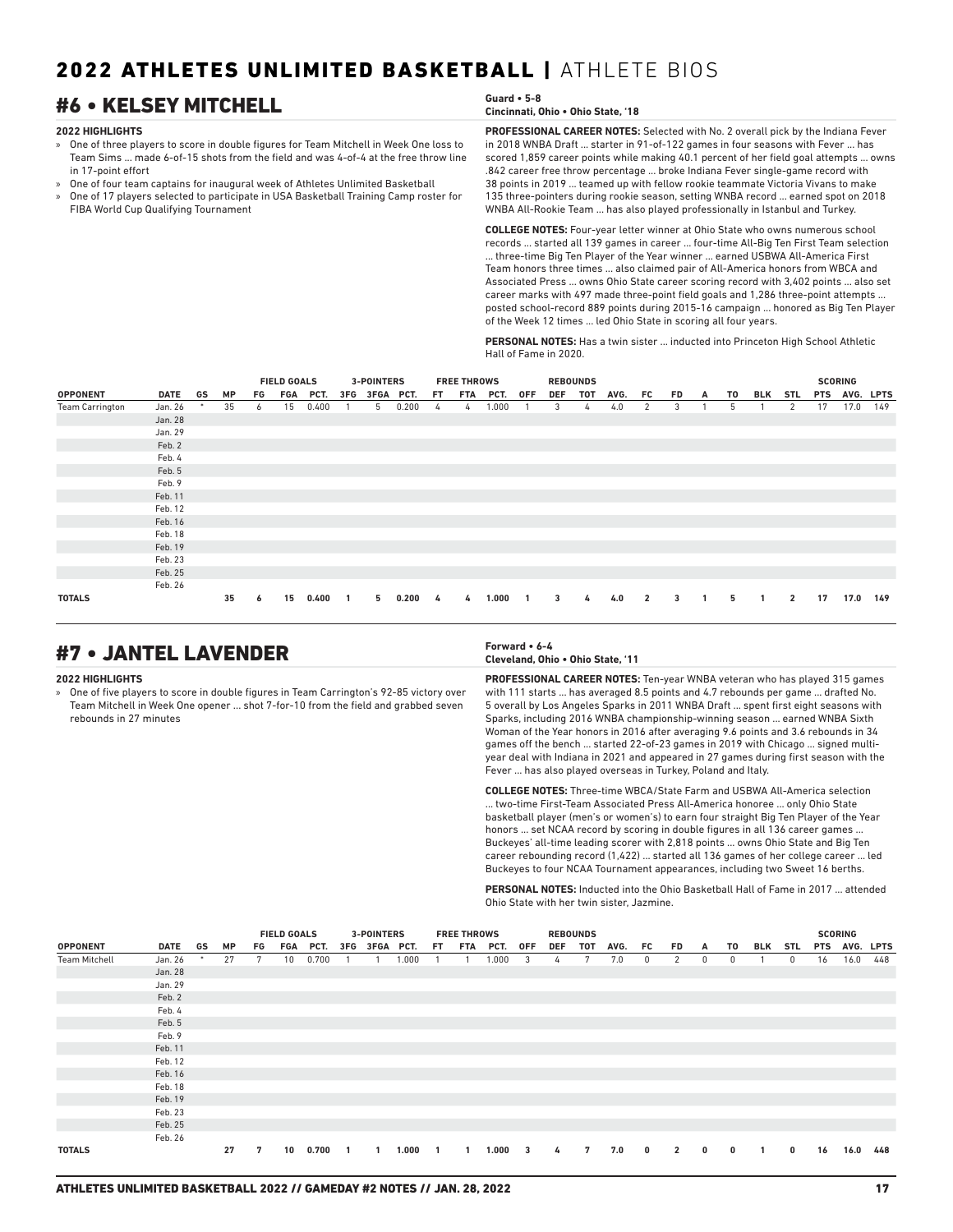## #8 • DREW EDELMAN **Forward • 6-4**

#### **2022 HIGHLIGHTS**

» Grabbed team-high eight rebounds, including six on the offensive end, to go with six points in Week One loss to Team Russell

| Sunnyvale, Calif. • USC, '16 |  |  |  |  |
|------------------------------|--|--|--|--|
|                              |  |  |  |  |

**PROFESSIONAL CAREER NOTES:** Has played professionally in Israel ... member of 2019 Israeli National Team ... finalist for Israeli Cup in 2021.

**COLLEGE NOTES:** Played two seasons at USC before transferring to UC Santa Barbara ... sat out 2015-16 campaign due to NCAA transfer rules ... appeared in 36 games as a reserve with the Trojans ... averaged 1.3 points and 1.4 rebounds per game while making 43.8 percent of her field goal attempts ... earned Second-Team All-Big West recognition in first season at UCSB after leading team in scoring, rebounding, blocked shots and field goal percentage ... set UCSB single-season record by making 61.4 percent of her field goal attempts in 2016-17 season ... started all 28 games as a redshirt senior and claimed a spot on the All-Big West First Team ... scored 16.2 points per game while knocking down 57.0 percent of her shots from the field.

**PERSONAL NOTES:** Works as an administrative assistant for the Stanford University School of Medicine ... earned her Master's degree in Education from UC Santa Barbara after receiving her Bachelor's degree in Communications from USC.

|                     |             |    |           |    | <b>FIELD GOALS</b> |       |          |               | <b>3-POINTERS</b> |     | <b>FREE THROWS</b> |         |            | <b>REBOUNDS</b> |     |      |                         |     |              |    |     |            |            | <b>SCORING</b> |     |
|---------------------|-------------|----|-----------|----|--------------------|-------|----------|---------------|-------------------|-----|--------------------|---------|------------|-----------------|-----|------|-------------------------|-----|--------------|----|-----|------------|------------|----------------|-----|
| <b>OPPONENT</b>     | <b>DATE</b> | GS | <b>MP</b> | FG | FGA                | PCT.  |          | 3FG 3FGA PCT. |                   | FT. | FTA                | PCT.    | <b>OFF</b> | <b>DEF</b>      | тот | AVG. | FC                      | FD. | A            | T0 | BLK | <b>STL</b> | <b>PTS</b> | AVG. LPTS      |     |
| <b>Team Russell</b> | Jan. 26     |    | 16        | 3  | 4                  | 0.750 | 0        | $^{\circ}$    | 0.000             | 0   | $^{\circ}$         | 0.000   | 6          | 2               | 8   | 8.0  |                         |     | 0            | 0  |     | 0          | 6          | 6.0            | 176 |
|                     | Jan. 28     |    |           |    |                    |       |          |               |                   |     |                    |         |            |                 |     |      |                         |     |              |    |     |            |            |                |     |
|                     | Jan. 29     |    |           |    |                    |       |          |               |                   |     |                    |         |            |                 |     |      |                         |     |              |    |     |            |            |                |     |
|                     | Feb. 2      |    |           |    |                    |       |          |               |                   |     |                    |         |            |                 |     |      |                         |     |              |    |     |            |            |                |     |
|                     | Feb. 4      |    |           |    |                    |       |          |               |                   |     |                    |         |            |                 |     |      |                         |     |              |    |     |            |            |                |     |
|                     | Feb. 5      |    |           |    |                    |       |          |               |                   |     |                    |         |            |                 |     |      |                         |     |              |    |     |            |            |                |     |
|                     | Feb. 9      |    |           |    |                    |       |          |               |                   |     |                    |         |            |                 |     |      |                         |     |              |    |     |            |            |                |     |
|                     | Feb. 11     |    |           |    |                    |       |          |               |                   |     |                    |         |            |                 |     |      |                         |     |              |    |     |            |            |                |     |
|                     | Feb. 12     |    |           |    |                    |       |          |               |                   |     |                    |         |            |                 |     |      |                         |     |              |    |     |            |            |                |     |
|                     | Feb. 16     |    |           |    |                    |       |          |               |                   |     |                    |         |            |                 |     |      |                         |     |              |    |     |            |            |                |     |
|                     | Feb. 18     |    |           |    |                    |       |          |               |                   |     |                    |         |            |                 |     |      |                         |     |              |    |     |            |            |                |     |
|                     | Feb. 19     |    |           |    |                    |       |          |               |                   |     |                    |         |            |                 |     |      |                         |     |              |    |     |            |            |                |     |
|                     | Feb. 23     |    |           |    |                    |       |          |               |                   |     |                    |         |            |                 |     |      |                         |     |              |    |     |            |            |                |     |
|                     | Feb. 25     |    |           |    |                    |       |          |               |                   |     |                    |         |            |                 |     |      |                         |     |              |    |     |            |            |                |     |
|                     | Feb. 26     |    |           |    |                    |       |          |               |                   |     |                    |         |            |                 |     |      |                         |     |              |    |     |            |            |                |     |
| <b>TOTALS</b>       |             |    | 16        | 3  | 4                  | 0.750 | $\bf{0}$ | $\mathbf{0}$  | 0.000             | 0   | $\mathbf{0}$       | 0.000 6 |            | $\overline{2}$  | 8   | 8.0  | $\overline{\mathbf{1}}$ | 1.  | $\mathbf{0}$ | 0  |     | 0          | 6          | 6.0            | 176 |

## #9 • NATASHA CLOUD **Guard • 6-0**

#### **2022 HIGHLIGHTS**

» Earned MVP 2 honors in Team Carrington's 92-85 victory in Week One ... scored 18 points (7-16 FG, 4-4 FT) and posted 13 assists in 38 minutes

#### **Broomall, Pa. • Saint Joseph's, '15**

**PROFESSIONAL CAREER NOTES:** Six-year WNBA veteran who has played 177 games ... selected by Washington Mystics with No. 15 overall selection in 2015 WNBA Draft ... member of 2019 WNBA Championship team while averaging 9.0 points in 34 games ... owns .377 career field goal percentage with 791 assists and 163 steals ... averaged 13.1 points in nine games during 2019 WNBA title run ... also played in Turkey.

**COLLEGE NOTES:** Four-year letter winner at Saint Joseph's who earned All-Atlantic 10 honors twice ... three-time Atlantic 10 All-Defensive Team honoree ... tallied 1,049 points and 535 rebounds in 94 career games ... third in program history with 582 career assists ... named 2013-14 Atlantic 10 Defensive Player of the Year ... named Most Outstanding Player at 2013 Atlantic 10 Championship ... earned All-Big 5 distinction three times, including First-Team commendations as a junior and senior ... two-time recipient of Ellen Ryan MVP award ... owns Saint Joseph's single-season record with 243 assists in 2013-14 ... ranked second in NCAA in assist-to-turnover ratio (7.6) during junior season ... two-time team captain for the Hawks.

**PERSONAL NOTES:** Racial justice activist who sat out 2020 WNBA season to bring awareness to gun violence and aid the Black Lives Matter movement ... married to Athletes Unlimited softball athlete Aleshia Ocasio.

|                      |             |        |           |    | <b>FIELD GOALS</b> |          |              | <b>3-POINTERS</b> |       |               | <b>FREE THROWS</b> |          |                         |     | <b>REBOUNDS</b> |      |                |                |    |                |              |                |            | <b>SCORING</b> |     |
|----------------------|-------------|--------|-----------|----|--------------------|----------|--------------|-------------------|-------|---------------|--------------------|----------|-------------------------|-----|-----------------|------|----------------|----------------|----|----------------|--------------|----------------|------------|----------------|-----|
| <b>OPPONENT</b>      | <b>DATE</b> | GS     | <b>MP</b> | FG |                    | FGA PCT. |              | 3FG 3FGA PCT.     |       | FT.           |                    | FTA PCT. | <b>OFF</b>              | DEF | тот             | AVG. | FC             | FD.            | A  | T0             | BLK          | STL            | <b>PTS</b> | AVG. LPTS      |     |
| <b>Team Mitchell</b> | Jan. 26     | $\ast$ | 38        | 7  | 16                 | 0.438    | $^{\circ}$   | $\frac{1}{4}$     | 0.000 | 4             | 4                  | 1.000    | 0                       | 6   | 6               | 6.0  | 2              | 2              | 13 |                | $\mathbf{0}$ | 2              | 18         | 18.0           | 562 |
|                      | Jan. 28     |        |           |    |                    |          |              |                   |       |               |                    |          |                         |     |                 |      |                |                |    |                |              |                |            |                |     |
|                      | Jan. 29     |        |           |    |                    |          |              |                   |       |               |                    |          |                         |     |                 |      |                |                |    |                |              |                |            |                |     |
|                      | Feb. 2      |        |           |    |                    |          |              |                   |       |               |                    |          |                         |     |                 |      |                |                |    |                |              |                |            |                |     |
|                      | Feb. 4      |        |           |    |                    |          |              |                   |       |               |                    |          |                         |     |                 |      |                |                |    |                |              |                |            |                |     |
|                      | Feb. 5      |        |           |    |                    |          |              |                   |       |               |                    |          |                         |     |                 |      |                |                |    |                |              |                |            |                |     |
|                      | Feb. 9      |        |           |    |                    |          |              |                   |       |               |                    |          |                         |     |                 |      |                |                |    |                |              |                |            |                |     |
|                      | Feb. 11     |        |           |    |                    |          |              |                   |       |               |                    |          |                         |     |                 |      |                |                |    |                |              |                |            |                |     |
|                      | Feb. 12     |        |           |    |                    |          |              |                   |       |               |                    |          |                         |     |                 |      |                |                |    |                |              |                |            |                |     |
|                      | Feb. 16     |        |           |    |                    |          |              |                   |       |               |                    |          |                         |     |                 |      |                |                |    |                |              |                |            |                |     |
|                      | Feb. 18     |        |           |    |                    |          |              |                   |       |               |                    |          |                         |     |                 |      |                |                |    |                |              |                |            |                |     |
|                      | Feb. 19     |        |           |    |                    |          |              |                   |       |               |                    |          |                         |     |                 |      |                |                |    |                |              |                |            |                |     |
|                      | Feb. 23     |        |           |    |                    |          |              |                   |       |               |                    |          |                         |     |                 |      |                |                |    |                |              |                |            |                |     |
|                      | Feb. 25     |        |           |    |                    |          |              |                   |       |               |                    |          |                         |     |                 |      |                |                |    |                |              |                |            |                |     |
|                      | Feb. 26     |        |           |    |                    |          |              |                   |       |               |                    |          |                         |     |                 |      |                |                |    |                |              |                |            |                |     |
| <b>TOTALS</b>        |             |        | 38        | 7  | 16                 | 0.438    | $\mathbf{0}$ | 4                 | 0.000 | $\frac{1}{4}$ | 4                  | 1.000    | $\overline{\mathbf{0}}$ | 6   | 6               | 6.0  | $\overline{2}$ | $\overline{2}$ | 13 | $\overline{1}$ | $\mathbf{0}$ | $\overline{2}$ | 18         | 18.0           | 562 |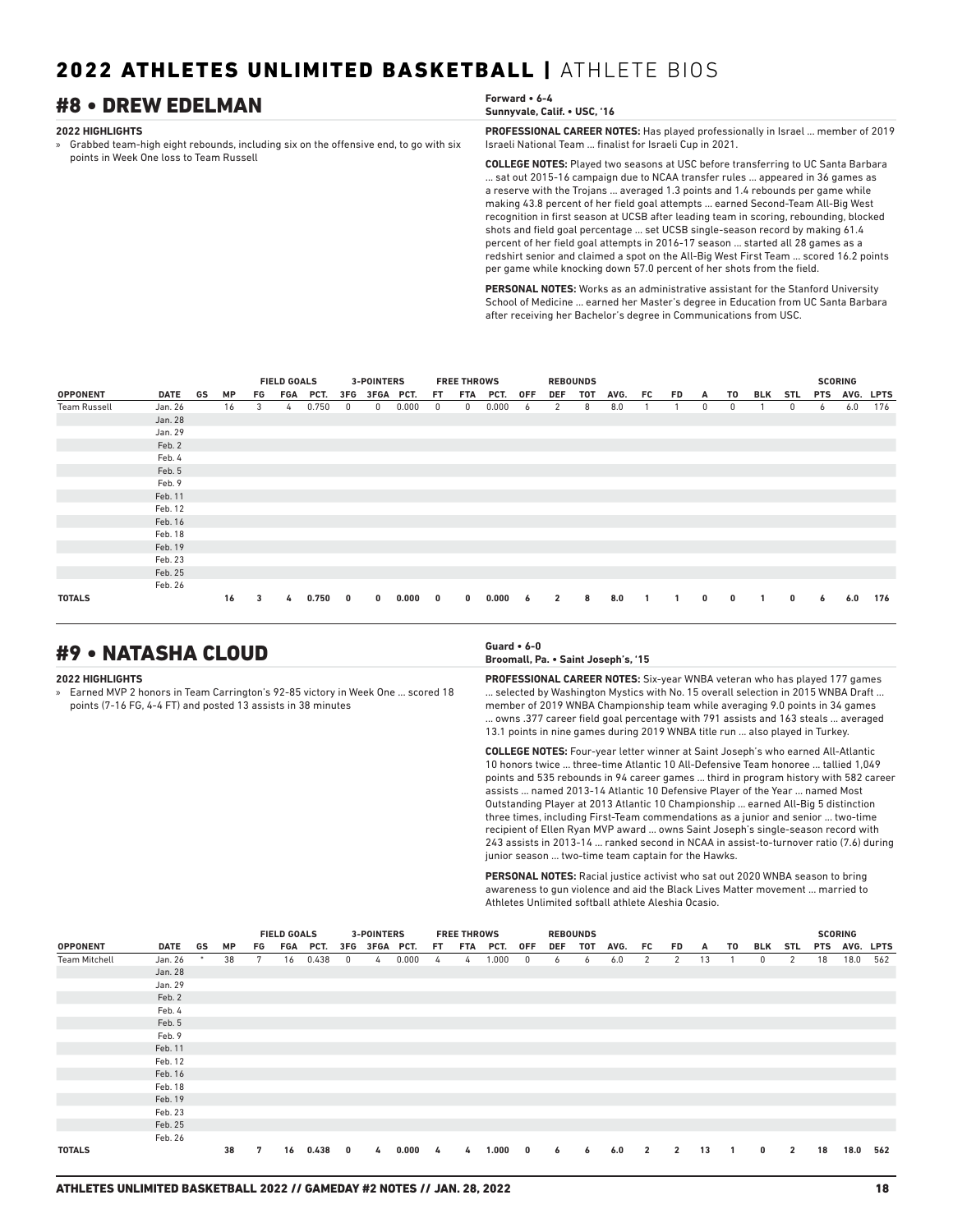#### **2022 HIGHLIGHTS PROFESSIONAL CAREER NOTES:** Six-year WNBA veteran who has started 137-of-175 career games ... selected No. 8 overall by Phoenix Mercury in 2016 WNBA Draft ... earned first WNBA All-Star appearance in 2021 with Atlanta Dream ... has also played for Connecticut and Phoenix in her career ... has averaged at least 12.0 points per game in each of last five seasons, including career-best 16.5 scoring average in 2021 ... also played for WNBL's Perth Lynx, helping team win 14 consecutive games. **COLLEGE NOTES:** Three-time WBCA All-America selection who garnered First-Team #10 • COURTNEY WILLIAMS **Guard • 5-8 Folkston, Ga. • USF, '16**

notice as a senior ... also earned pair of Honorable Mention Associated Press All-America commendations ... three-time First-Team All-American Athletic Conference performer ... only player in USF history with 2,000 points, 900 rebounds and 300 assists in a career ... second on Bulls' all-time list with 2,304 career points and 138 games played ... ranks third in program history with 931 career rebounds ... registered 93 career blocked shots, good for seventh at USF ... led Bulls in scoring three consecutive seasons ... set USF single-season scoring record with 763 points in 2016, breaking own mark set in 2015 ... scored 30 or more points eight times in her career.

**PERSONAL NOTES:** Inducted into USF Athletic Hall of Fame in 2021 ... helped Team USA win a gold medal at 2015 World University Games.

|                        |             |    |           |    | <b>FIELD GOALS</b> |          |             | 3-POINTERS    |       |     | <b>FREE THROWS</b> |                         |     | <b>REBOUNDS</b> |          |      |    |    |   |    |   |                |   | <b>SCORING</b> |             |
|------------------------|-------------|----|-----------|----|--------------------|----------|-------------|---------------|-------|-----|--------------------|-------------------------|-----|-----------------|----------|------|----|----|---|----|---|----------------|---|----------------|-------------|
| <b>OPPONENT</b>        | <b>DATE</b> | GS | <b>MP</b> | FG |                    | FGA PCT. |             | 3FG 3FGA PCT. |       | FT. | FTA                | PCT.                    | 0FF | DEF             | тот      | AVG. | FC | FD | A | T0 |   | <b>BLK STL</b> |   | PTS AVG.       | <b>LPTS</b> |
| <b>Team Carrington</b> | Jan. 26     |    |           |    |                    |          |             |               |       |     |                    | DID NOT PLAY . INACTIVE |     |                 |          |      |    |    |   |    |   |                |   |                | 50          |
|                        | Jan. 28     |    |           |    |                    |          |             |               |       |     |                    |                         |     |                 |          |      |    |    |   |    |   |                |   |                |             |
|                        | Jan. 29     |    |           |    |                    |          |             |               |       |     |                    |                         |     |                 |          |      |    |    |   |    |   |                |   |                |             |
|                        | Feb. 2      |    |           |    |                    |          |             |               |       |     |                    |                         |     |                 |          |      |    |    |   |    |   |                |   |                |             |
|                        | Feb. 4      |    |           |    |                    |          |             |               |       |     |                    |                         |     |                 |          |      |    |    |   |    |   |                |   |                |             |
|                        | Feb. 5      |    |           |    |                    |          |             |               |       |     |                    |                         |     |                 |          |      |    |    |   |    |   |                |   |                |             |
|                        | Feb. 9      |    |           |    |                    |          |             |               |       |     |                    |                         |     |                 |          |      |    |    |   |    |   |                |   |                |             |
|                        | Feb. 11     |    |           |    |                    |          |             |               |       |     |                    |                         |     |                 |          |      |    |    |   |    |   |                |   |                |             |
|                        | Feb. 12     |    |           |    |                    |          |             |               |       |     |                    |                         |     |                 |          |      |    |    |   |    |   |                |   |                |             |
|                        | Feb. 16     |    |           |    |                    |          |             |               |       |     |                    |                         |     |                 |          |      |    |    |   |    |   |                |   |                |             |
|                        | Feb. 18     |    |           |    |                    |          |             |               |       |     |                    |                         |     |                 |          |      |    |    |   |    |   |                |   |                |             |
|                        | Feb. 19     |    |           |    |                    |          |             |               |       |     |                    |                         |     |                 |          |      |    |    |   |    |   |                |   |                |             |
|                        | Feb. 23     |    |           |    |                    |          |             |               |       |     |                    |                         |     |                 |          |      |    |    |   |    |   |                |   |                |             |
|                        | Feb. 25     |    |           |    |                    |          |             |               |       |     |                    |                         |     |                 |          |      |    |    |   |    |   |                |   |                |             |
|                        | Feb. 26     |    |           |    |                    |          |             |               |       |     |                    |                         |     |                 |          |      |    |    |   |    |   |                |   |                |             |
| <b>TOTALS</b>          |             |    | 0         | 0  | $\mathbf{0}$       | 0.000    | $\mathbf 0$ | 0             | 0.000 | 0   | $\bf{0}$           | 0.000                   | 0   | $\mathbf{0}$    | $\bf{0}$ | 0.0  | 0  | 0  | 0 | 0  | 0 | 0              | 0 | 0.0            | 50          |

## #12 • KIKI HARRIGAN **Forward • 6-2**

**Pembroke Pines, Fla. • South Carolina, '20**

**2022 HIGHLIGHTS PROFESSIONAL CAREER NOTES:** Selected with No. 6 overall selection by the Minnesota Lynx in 2020 WNBA Draft ... appeared in 21 games with the Lynx in 2020, averaging 3.8 points and 2.3 rebounds per contest ... saw action in one game with Seattle during 2021 campaign ... has also played overseas in Turkey.

> **COLLEGE NOTES:** Four-year letter winner for the Gamecocks who appeared in 136 games with 62 starts ... ranks 25th in school history with 1,191 career points ... tied for second on Gamecocks' career list with 210 blocked shots ... ranks third in South Carolina history with .791 career free throw percentage ... led Gamecocks by averaging 13.1 points per game as a senior, earning Second-Team All-Southeastern Conference recognition ... also named Most Valuable Player at 2020 SEC Tournament ... owns school records for best free throw percentage in SEC Tournament (.903) and NCAA Tournament (.844) games.

**PERSONAL NOTES:** Majored in criminal justice at South Carolina ... welcomed her first child, a son, in October 2021.

|                     |         | <b>3-POINTERS</b><br><b>FREE THROWS</b><br><b>FIELD GOALS</b><br><b>REBOUNDS</b> |           |                |     |       |              |               |       |          |             |       |              |     |     |      | <b>SCORING</b> |              |              |              |                |     |   |               |    |
|---------------------|---------|----------------------------------------------------------------------------------|-----------|----------------|-----|-------|--------------|---------------|-------|----------|-------------|-------|--------------|-----|-----|------|----------------|--------------|--------------|--------------|----------------|-----|---|---------------|----|
| <b>OPPONENT</b>     | DATE    | GS                                                                               | <b>MP</b> | FG             | FGA | PCT.  |              | 3FG 3FGA PCT. |       | FT.      | FTA         | PCT.  | 0FF          | DEF | тот | AVG. | FC             | FD.          | A            | T0           | BLK            | STL |   | PTS AVG. LPTS |    |
| <b>Team Russell</b> | Jan. 26 | $\ast$                                                                           | 36        | 2              | 8   | 0.250 |              | 3             | 0.333 | 0        | $^{\circ}$  | 0.000 | $^{\circ}$   | 4   | 4   | 4.0  | 3              | $^{\circ}$   | 0            |              | 2              | 0   | 5 | 5.0           | 46 |
|                     | Jan. 28 |                                                                                  |           |                |     |       |              |               |       |          |             |       |              |     |     |      |                |              |              |              |                |     |   |               |    |
|                     | Jan. 29 |                                                                                  |           |                |     |       |              |               |       |          |             |       |              |     |     |      |                |              |              |              |                |     |   |               |    |
|                     | Feb. 2  |                                                                                  |           |                |     |       |              |               |       |          |             |       |              |     |     |      |                |              |              |              |                |     |   |               |    |
|                     | Feb. 4  |                                                                                  |           |                |     |       |              |               |       |          |             |       |              |     |     |      |                |              |              |              |                |     |   |               |    |
|                     | Feb. 5  |                                                                                  |           |                |     |       |              |               |       |          |             |       |              |     |     |      |                |              |              |              |                |     |   |               |    |
|                     | Feb. 9  |                                                                                  |           |                |     |       |              |               |       |          |             |       |              |     |     |      |                |              |              |              |                |     |   |               |    |
|                     | Feb. 11 |                                                                                  |           |                |     |       |              |               |       |          |             |       |              |     |     |      |                |              |              |              |                |     |   |               |    |
|                     | Feb. 12 |                                                                                  |           |                |     |       |              |               |       |          |             |       |              |     |     |      |                |              |              |              |                |     |   |               |    |
|                     | Feb. 16 |                                                                                  |           |                |     |       |              |               |       |          |             |       |              |     |     |      |                |              |              |              |                |     |   |               |    |
|                     | Feb. 18 |                                                                                  |           |                |     |       |              |               |       |          |             |       |              |     |     |      |                |              |              |              |                |     |   |               |    |
|                     | Feb. 19 |                                                                                  |           |                |     |       |              |               |       |          |             |       |              |     |     |      |                |              |              |              |                |     |   |               |    |
|                     | Feb. 23 |                                                                                  |           |                |     |       |              |               |       |          |             |       |              |     |     |      |                |              |              |              |                |     |   |               |    |
|                     | Feb. 25 |                                                                                  |           |                |     |       |              |               |       |          |             |       |              |     |     |      |                |              |              |              |                |     |   |               |    |
|                     | Feb. 26 |                                                                                  |           |                |     |       |              |               |       |          |             |       |              |     |     |      |                |              |              |              |                |     |   |               |    |
| <b>TOTALS</b>       |         |                                                                                  | 36        | $\overline{2}$ | 8   | 0.250 | $\mathbf{1}$ | $\mathbf{3}$  | 0.333 | $\bf{0}$ | $\mathbf 0$ | 0.000 | $\mathbf{0}$ | 4   | 4   | 4.0  | 3              | $\mathbf{0}$ | $\mathbf{0}$ | $\mathbf{1}$ | $\overline{2}$ | 0   | 5 | 5.0           | 46 |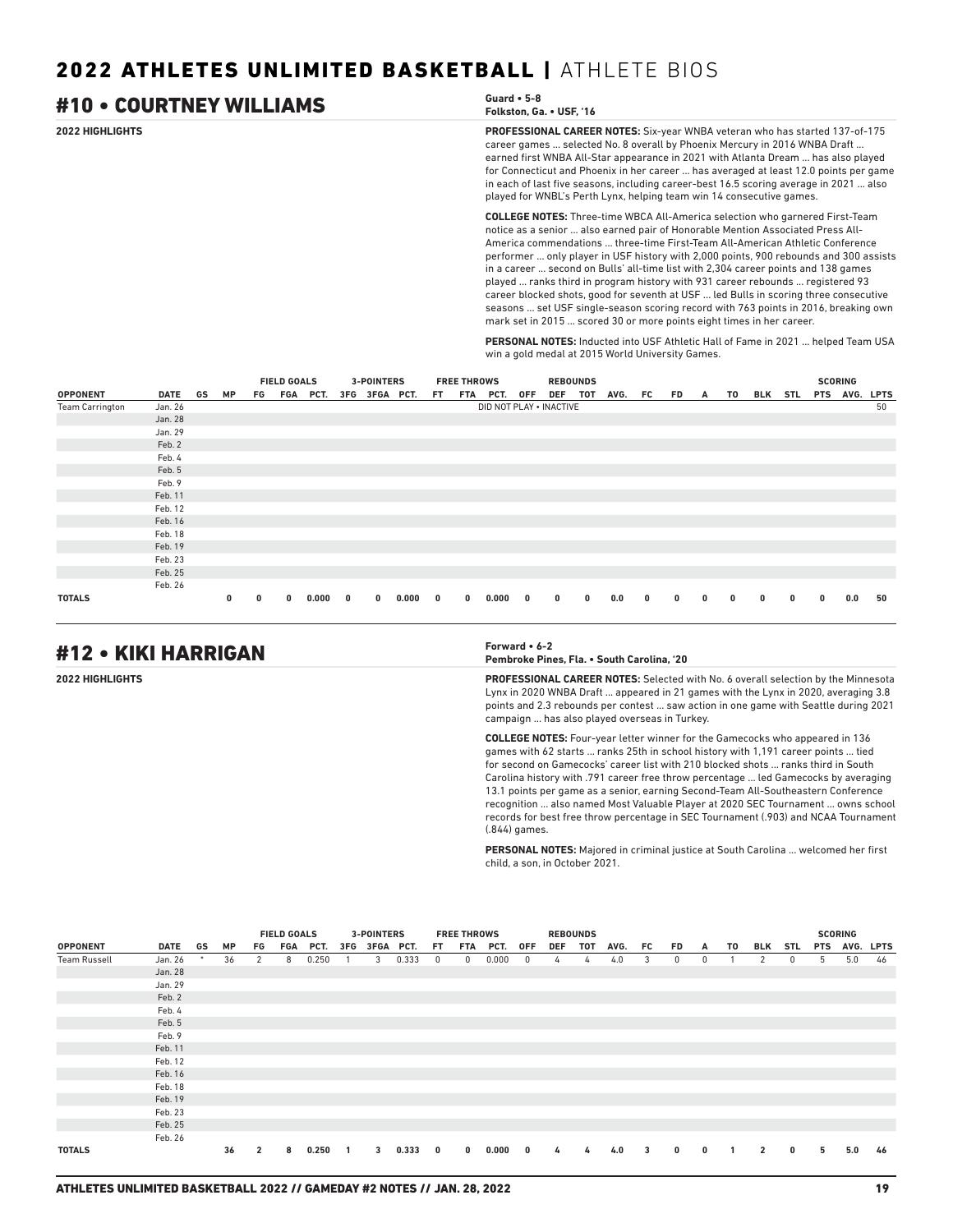## **#13 • MERCEDES RUSSELL**

#### **2022 HIGHLIGHTS**

» Earned MVP 3 honors in Team Russell's 80-71 victory over Team Sims ... joined Danni McCray as the first athletes in Athletes Unlimited Basketball history to post a double-double after scoring 10 points with 11 rebounds

| Center • 6-5                       |
|------------------------------------|
| Springfield, Ore. • Tennessee, '18 |

**PROFESSIONAL CAREER NOTES:** Four-year WNBA veteran who has won two titles with Seattle Storm (2018, 2020) ... starter in 60-of-110 career games ... drafted in second round by New York Liberty in 2018 WNBA Draft ... claimed off waivers by Seattle after playing two games with Liberty ... averaged 7.3 points per game while shooting 61.7 percent from the field during 2021 campaign ... started 30-of-34 contests in first full season in Seattle and posted 7.5 scoring average.

**COLLEGE NOTES:** Two-time Honorable Mention WBCA All-America selection at Tennessee who started 101-of-136 career games ... also named Honorable Mention Associated Press All-America in 2017 ... four-time All-Southeastern Conference pick ... ranks 17th in Tennessee history with 1,597 career points ... third in program history with 1,085 rebounds ... posted .570 career field goal percentage, good for sixth all-time at Tennessee ... led Lady Vols in rebounding in each of final three seasons ... tallied 195 career blocked shots, the fifth-highest mark in Lady Vols history ... authored 46 doubledoubles in her career ... tied school record with six blocks against Vanderbilt on Jan. 5, 2017 ... member of USA Junior National Team (2011-12, 2015).

**PERSONAL NOTES:** Majored in communications at Tennessee.

|                 |         |        |           |    | <b>FIELD GOALS</b><br>FGA<br>PCT.<br>10<br>0 |       |     | 3-POINTERS |       |                | <b>FREE THROWS</b> |       |            |     | <b>REBOUNDS</b> |      |     |           |                |    |          |                |            | <b>SCORING</b> |     |
|-----------------|---------|--------|-----------|----|----------------------------------------------|-------|-----|------------|-------|----------------|--------------------|-------|------------|-----|-----------------|------|-----|-----------|----------------|----|----------|----------------|------------|----------------|-----|
| <b>OPPONENT</b> | DATE    | GS     | <b>MP</b> | FG |                                              |       | 3FG | 3FGA PCT.  |       | FT.            | FTA                | PCT.  | <b>OFF</b> | DEF | тот             | AVG. | FC. | <b>FD</b> | A              | T0 | BLK      | <b>STL</b>     | <b>PTS</b> | AVG. LPTS      |     |
| Team Sims       | Jan. 26 | $\ast$ | 37        | 4  |                                              | 0.400 |     | 0          | 0.000 | $\overline{2}$ | 6                  | 0.333 | 3          | 8   | 11              | 11.0 | 4   | 6         | 2              | 3  | 0        | 2              | 10         | 10.0           | 348 |
|                 | Jan. 28 |        |           |    |                                              |       |     |            |       |                |                    |       |            |     |                 |      |     |           |                |    |          |                |            |                |     |
|                 | Jan. 29 |        |           |    |                                              |       |     |            |       |                |                    |       |            |     |                 |      |     |           |                |    |          |                |            |                |     |
|                 | Feb. 2  |        |           |    |                                              |       |     |            |       |                |                    |       |            |     |                 |      |     |           |                |    |          |                |            |                |     |
|                 | Feb. 4  |        |           |    |                                              |       |     |            |       |                |                    |       |            |     |                 |      |     |           |                |    |          |                |            |                |     |
|                 | Feb. 5  |        |           |    |                                              |       |     |            |       |                |                    |       |            |     |                 |      |     |           |                |    |          |                |            |                |     |
|                 | Feb. 9  |        |           |    |                                              |       |     |            |       |                |                    |       |            |     |                 |      |     |           |                |    |          |                |            |                |     |
|                 | Feb. 11 |        |           |    |                                              |       |     |            |       |                |                    |       |            |     |                 |      |     |           |                |    |          |                |            |                |     |
|                 | Feb. 12 |        |           |    |                                              |       |     |            |       |                |                    |       |            |     |                 |      |     |           |                |    |          |                |            |                |     |
|                 | Feb. 16 |        |           |    |                                              |       |     |            |       |                |                    |       |            |     |                 |      |     |           |                |    |          |                |            |                |     |
|                 | Feb. 18 |        |           |    |                                              |       |     |            |       |                |                    |       |            |     |                 |      |     |           |                |    |          |                |            |                |     |
|                 | Feb. 19 |        |           |    |                                              |       |     |            |       |                |                    |       |            |     |                 |      |     |           |                |    |          |                |            |                |     |
|                 | Feb. 23 |        |           |    |                                              |       |     |            |       |                |                    |       |            |     |                 |      |     |           |                |    |          |                |            |                |     |
|                 | Feb. 25 |        |           |    |                                              |       |     |            |       |                |                    |       |            |     |                 |      |     |           |                |    |          |                |            |                |     |
|                 | Feb. 26 |        |           |    |                                              |       |     |            |       |                |                    |       |            |     |                 |      |     |           |                |    |          |                |            |                |     |
| <b>TOTALS</b>   |         |        | 37        | 4  | 10                                           | 0.400 | 0   | 0          | 0.000 | $\overline{2}$ | 6                  | 0.333 | 3          | 8   | 11              | 11.0 | 4   | 6         | $\overline{2}$ | 3  | $\bf{0}$ | $\overline{2}$ | 10         | 10.0           | 348 |

## #14 • TAJ COLE **Guard • 5-9**

#### **2022 HIGHLIGHTS**

» Earned MVP 1 honors in Team Russell's Week One victory over Team Sims ... led all players with 21 points on 8-of-22 shooting from the field, including a 3-for-10 effort from three-point range ... also added eight rebounds, four assists and four steals

**Richmond, Va. • Georgia, '19**

**PROFESSIONAL CAREER NOTES:** Played in Malaga, Spain, in 2020.

**COLLEGE NOTES:** Started career at Louisville before three seasons at Georgia ... transferred to Virginia Tech for final year of eligibility ... Atlantic Coast Conference All-Defensive Team selection who started all 30 games for Hokies in 2019-20 and led ACC with 194 assists ... averaged 9.6 points and 5.1 rebounds per game while shooting 39 percent from the field ... registered four double-doubles with the Hokies ... started every game in two seasons at Georgia ... led Southeastern Conference and ranked eighth nationally in total assists (202) during 2018-19 campaign ... earned spot on Nancy Lieberman Award Watch List ... reached double figures in scoring 12 times as a freshman and ranked sixth in SEC with 135 assists ... opened college career in 2015-16 at Louisville where she played in all 34 games with six starts ... helped Cardinals post 26-8 record, including 15-1 mark in ACC.

**PERSONAL NOTES:** Graduated from Virginia Tech in 2021 with master's degree in Agriculture and Life Science ... has seven siblings ... interested in apparel and footwear design.

|                 |         |    |           |    | <b>FIELD GOALS</b> |          |                | <b>3-POINTERS</b> |       |                         | <b>FREE THROWS</b> |       |              |     | <b>REBOUNDS</b> |      |                |     |   |    |              |     |            | <b>SCORING</b> |     |
|-----------------|---------|----|-----------|----|--------------------|----------|----------------|-------------------|-------|-------------------------|--------------------|-------|--------------|-----|-----------------|------|----------------|-----|---|----|--------------|-----|------------|----------------|-----|
| <b>OPPONENT</b> | DATE    | GS | <b>MP</b> | FG |                    | FGA PCT. |                | 3FG 3FGA PCT.     |       | FT.                     | FTA                | PCT.  | 0FF          | DEF | TOT             | AVG. | FC             | FD. | A | T0 | BLK          | STL | <b>PTS</b> | AVG. LPTS      |     |
| Team Sims       | Jan. 26 |    | 37        | 8  | 22                 | 0.364    | $\overline{3}$ | 10 <sub>1</sub>   | 0.300 | 2                       | 2                  | 1.000 |              | 7   | 8               | 8.0  | $\overline{2}$ | 5   | 4 | 5  | $\mathbf{0}$ | 4   | 21         | 21.0           | 489 |
|                 | Jan. 28 |    |           |    |                    |          |                |                   |       |                         |                    |       |              |     |                 |      |                |     |   |    |              |     |            |                |     |
|                 | Jan. 29 |    |           |    |                    |          |                |                   |       |                         |                    |       |              |     |                 |      |                |     |   |    |              |     |            |                |     |
|                 | Feb. 2  |    |           |    |                    |          |                |                   |       |                         |                    |       |              |     |                 |      |                |     |   |    |              |     |            |                |     |
|                 | Feb. 4  |    |           |    |                    |          |                |                   |       |                         |                    |       |              |     |                 |      |                |     |   |    |              |     |            |                |     |
|                 | Feb. 5  |    |           |    |                    |          |                |                   |       |                         |                    |       |              |     |                 |      |                |     |   |    |              |     |            |                |     |
|                 | Feb. 9  |    |           |    |                    |          |                |                   |       |                         |                    |       |              |     |                 |      |                |     |   |    |              |     |            |                |     |
|                 | Feb. 11 |    |           |    |                    |          |                |                   |       |                         |                    |       |              |     |                 |      |                |     |   |    |              |     |            |                |     |
|                 | Feb. 12 |    |           |    |                    |          |                |                   |       |                         |                    |       |              |     |                 |      |                |     |   |    |              |     |            |                |     |
|                 | Feb. 16 |    |           |    |                    |          |                |                   |       |                         |                    |       |              |     |                 |      |                |     |   |    |              |     |            |                |     |
|                 | Feb. 18 |    |           |    |                    |          |                |                   |       |                         |                    |       |              |     |                 |      |                |     |   |    |              |     |            |                |     |
|                 | Feb. 19 |    |           |    |                    |          |                |                   |       |                         |                    |       |              |     |                 |      |                |     |   |    |              |     |            |                |     |
|                 | Feb. 23 |    |           |    |                    |          |                |                   |       |                         |                    |       |              |     |                 |      |                |     |   |    |              |     |            |                |     |
|                 | Feb. 25 |    |           |    |                    |          |                |                   |       |                         |                    |       |              |     |                 |      |                |     |   |    |              |     |            |                |     |
|                 | Feb. 26 |    |           |    |                    |          |                |                   |       |                         |                    |       |              |     |                 |      |                |     |   |    |              |     |            |                |     |
| <b>TOTALS</b>   |         |    | 37        | 8  | 22                 | 0.364    | $_{3}$         | 10 <sub>1</sub>   | 0.300 | $\overline{\mathbf{2}}$ | $\overline{2}$     | 1.000 | $\mathbf{1}$ | 7   | 8               | 8.0  | $\overline{2}$ | 5   | 4 | 5  | $\bf{0}$     | 4   | 21         | 21.0           | 489 |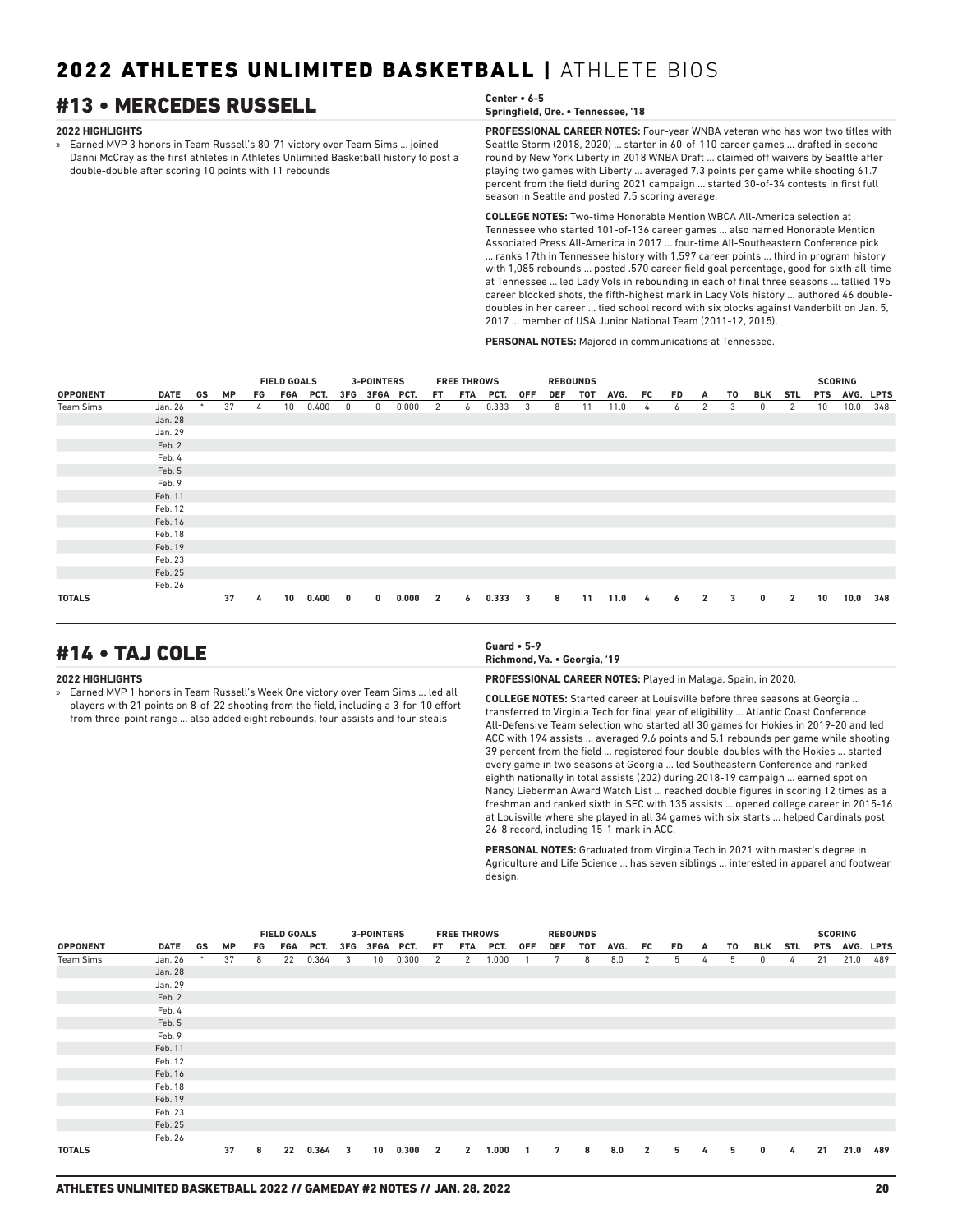## #15 • REBECCA HARRIS **Guard • 5-7**

## **Belleville, Ill. • Illinois, '08**

**2022 HIGHLIGHTS PROFESSIONAL CAREER NOTES:** Played four seasons for St. Louis Surge of the Global Women's Basketball Association ... helped Surge win two national championships ... has also played professionally in Czech Republic, Greece, Poland and Ukraine ... three-time International All-Star Team selection.

> **COLLEGE NOTES:** Played two seasons at Illinois after transferring from Rend Lake College ... became first junior college player to transfer to Illinois since Yolanda Smith in 2000 ... appeared in 65 games with Fighting Illini with 26 starts ... sixth in Illinois history with .793 career free throw percentage ... ranked second on the team as a senior with 10.1 scoring average ... received Big Ten All-Tournament Team honors in 2007-08 ... earned Honorable Mention NJCAA All-America honors in 2005-06 after averaging 23.6 points and 5.6 assists per game ... led Warriors to 38-25 record in two seasons.

**PERSONAL NOTES:** Has coached at the high school and collegiate levels ... hobbies include reading, traveling and writing ... authored book "How Bad Do YOU Want It?"

|                        |             |        |    |    | <b>FIELD GOALS</b> |       |     | 3-POINTERS     |       |           | <b>FREE THROWS</b> |       |            |            | <b>REBOUNDS</b> |      |             |    |                |                |     |            |            | <b>SCORING</b> |             |
|------------------------|-------------|--------|----|----|--------------------|-------|-----|----------------|-------|-----------|--------------------|-------|------------|------------|-----------------|------|-------------|----|----------------|----------------|-----|------------|------------|----------------|-------------|
| <b>OPPONENT</b>        | <b>DATE</b> | GS     | MP | FG | FGA                | PCT.  | 3FG | 3FGA PCT.      |       | <b>FT</b> | <b>FTA</b>         | PCT.  | <b>OFF</b> | <b>DEF</b> | <b>TOT</b>      | AVG. | FC          | FD | A              | T0             | BLK | <b>STL</b> | <b>PTS</b> | AVG.           | <b>LPTS</b> |
| <b>Team Carrington</b> | Jan. 26     | $\ast$ | 25 | 3  | 7                  | 0.429 | 0   | 2              | 0.000 | 0         | 0                  | 0.000 |            | 3          | 4               | 4.0  | 0           |    | $\mathbf{2}$   | 2              | 0   | 0          | 6          | 6.0            | 99          |
|                        | Jan. 28     |        |    |    |                    |       |     |                |       |           |                    |       |            |            |                 |      |             |    |                |                |     |            |            |                |             |
|                        | Jan. 29     |        |    |    |                    |       |     |                |       |           |                    |       |            |            |                 |      |             |    |                |                |     |            |            |                |             |
|                        | Feb. 2      |        |    |    |                    |       |     |                |       |           |                    |       |            |            |                 |      |             |    |                |                |     |            |            |                |             |
|                        | Feb. 4      |        |    |    |                    |       |     |                |       |           |                    |       |            |            |                 |      |             |    |                |                |     |            |            |                |             |
|                        | Feb. 5      |        |    |    |                    |       |     |                |       |           |                    |       |            |            |                 |      |             |    |                |                |     |            |            |                |             |
|                        | Feb. 9      |        |    |    |                    |       |     |                |       |           |                    |       |            |            |                 |      |             |    |                |                |     |            |            |                |             |
|                        | Feb. 11     |        |    |    |                    |       |     |                |       |           |                    |       |            |            |                 |      |             |    |                |                |     |            |            |                |             |
|                        | Feb. 12     |        |    |    |                    |       |     |                |       |           |                    |       |            |            |                 |      |             |    |                |                |     |            |            |                |             |
|                        | Feb. 16     |        |    |    |                    |       |     |                |       |           |                    |       |            |            |                 |      |             |    |                |                |     |            |            |                |             |
|                        | Feb. 18     |        |    |    |                    |       |     |                |       |           |                    |       |            |            |                 |      |             |    |                |                |     |            |            |                |             |
|                        | Feb. 19     |        |    |    |                    |       |     |                |       |           |                    |       |            |            |                 |      |             |    |                |                |     |            |            |                |             |
|                        | Feb. 23     |        |    |    |                    |       |     |                |       |           |                    |       |            |            |                 |      |             |    |                |                |     |            |            |                |             |
|                        | Feb. 25     |        |    |    |                    |       |     |                |       |           |                    |       |            |            |                 |      |             |    |                |                |     |            |            |                |             |
|                        | Feb. 26     |        |    |    |                    |       |     |                |       |           |                    |       |            |            |                 |      |             |    |                |                |     |            |            |                |             |
| <b>TOTALS</b>          |             |        | 25 | 3  | 7                  | 0.429 | 0   | $\overline{2}$ | 0.000 | 0         | $\mathbf{0}$       | 0.000 | 1          | 3          | 4               | 4.0  | $\mathbf 0$ |    | $\overline{2}$ | $\overline{2}$ | 0   | 0          | 6          | 6.0            | 99          |

## #17 • BECCA WANN-TAYLOR **Guard/Forward • 5-10**

## **Chesterfield, Va. • Richmond, '14**

**2022 HIGHLIGHTS PROFESSIONAL CAREER NOTES:** Playing professionally for first time during 2022 Athletes Unlimited season.

> **COLLEGE NOTES:** Two-sport athlete at Richmond who excelled in soccer and basketball ... appeared in 84 career games with Spiders' basketball team, scoring 704 points with 552 rebounds ... authored 10 career double-doubles ... named Atlantic 10 Conference's Most Improved Player as a sophomore after leading team in field goal percentage and assists ... ranked second on the team in scoring as a junior with 11.1 average while dishing out team-high 93 assists ... missed senior season due to injury ... twotime NSCAA All-America and Atlantic 10 Player of the Year selection for Richmond's women's soccer team ... earned All-Atlantic 10 honors three times ... finished her career ranked second in school history with 34 career goals ... inducted into Richmond Athletics Hall of Fame in 2019.

> **PERSONAL NOTES:** Married with a son ... earned spot on 2022 Athletes Unlimited roster via open tryout.

|                     |             |    |              |            | <b>FIELD GOALS</b> |       |              | <b>3-POINTERS</b> |       |              | <b>FREE THROWS</b> |       |                          |              | <b>REBOUNDS</b> |      |     |            |              |              |            |            |              | <b>SCORING</b> |    |
|---------------------|-------------|----|--------------|------------|--------------------|-------|--------------|-------------------|-------|--------------|--------------------|-------|--------------------------|--------------|-----------------|------|-----|------------|--------------|--------------|------------|------------|--------------|----------------|----|
| <b>OPPONENT</b>     | <b>DATE</b> | GS | <b>MP</b>    | FG         | FGA                | PCT.  |              | 3FG 3FGA PCT.     |       | FT.          | FTA                | PCT.  | 0FF                      | DEF          | тот             | AVG. | FC  | FD         | A            | T0           | BLK        | STL        | <b>PTS</b>   | AVG. LPTS      |    |
| <b>Team Russell</b> | Jan. 26     |    | 2            | $^{\circ}$ | 0                  | 0.000 | $^{\circ}$   | 0                 | 0.000 | $\mathbf{0}$ | $^{\circ}$         | 0.000 | $\mathbf{0}$             | $^{\circ}$   | $^{\circ}$      | 0.0  |     | $^{\circ}$ | $\mathbf{0}$ | $\mathbf{0}$ | $^{\circ}$ | $^{\circ}$ | $\bf{0}$     | 0.0            | 42 |
|                     | Jan. 28     |    |              |            |                    |       |              |                   |       |              |                    |       |                          |              |                 |      |     |            |              |              |            |            |              |                |    |
|                     | Jan. 29     |    |              |            |                    |       |              |                   |       |              |                    |       |                          |              |                 |      |     |            |              |              |            |            |              |                |    |
|                     | Feb. 2      |    |              |            |                    |       |              |                   |       |              |                    |       |                          |              |                 |      |     |            |              |              |            |            |              |                |    |
|                     | Feb. 4      |    |              |            |                    |       |              |                   |       |              |                    |       |                          |              |                 |      |     |            |              |              |            |            |              |                |    |
|                     | Feb. 5      |    |              |            |                    |       |              |                   |       |              |                    |       |                          |              |                 |      |     |            |              |              |            |            |              |                |    |
|                     | Feb. 9      |    |              |            |                    |       |              |                   |       |              |                    |       |                          |              |                 |      |     |            |              |              |            |            |              |                |    |
|                     | Feb. 11     |    |              |            |                    |       |              |                   |       |              |                    |       |                          |              |                 |      |     |            |              |              |            |            |              |                |    |
|                     | Feb. 12     |    |              |            |                    |       |              |                   |       |              |                    |       |                          |              |                 |      |     |            |              |              |            |            |              |                |    |
|                     | Feb. 16     |    |              |            |                    |       |              |                   |       |              |                    |       |                          |              |                 |      |     |            |              |              |            |            |              |                |    |
|                     | Feb. 18     |    |              |            |                    |       |              |                   |       |              |                    |       |                          |              |                 |      |     |            |              |              |            |            |              |                |    |
|                     | Feb. 19     |    |              |            |                    |       |              |                   |       |              |                    |       |                          |              |                 |      |     |            |              |              |            |            |              |                |    |
|                     | Feb. 23     |    |              |            |                    |       |              |                   |       |              |                    |       |                          |              |                 |      |     |            |              |              |            |            |              |                |    |
|                     | Feb. 25     |    |              |            |                    |       |              |                   |       |              |                    |       |                          |              |                 |      |     |            |              |              |            |            |              |                |    |
|                     | Feb. 26     |    |              |            |                    |       |              |                   |       |              |                    |       |                          |              |                 |      |     |            |              |              |            |            |              |                |    |
| <b>TOTALS</b>       |             |    | $\mathbf{2}$ | 0          | $\mathbf{0}$       | 0.000 | $\mathbf{0}$ | $\mathbf{0}$      | 0.000 | $\mathbf{0}$ | $\mathbf{0}$       | 0.000 | $\overline{\phantom{a}}$ | $\mathbf{0}$ | 0               | 0.0  | -1. | 0          | 0            | 0            | 0          | 0          | $\mathbf{0}$ | 0.0            | 42 |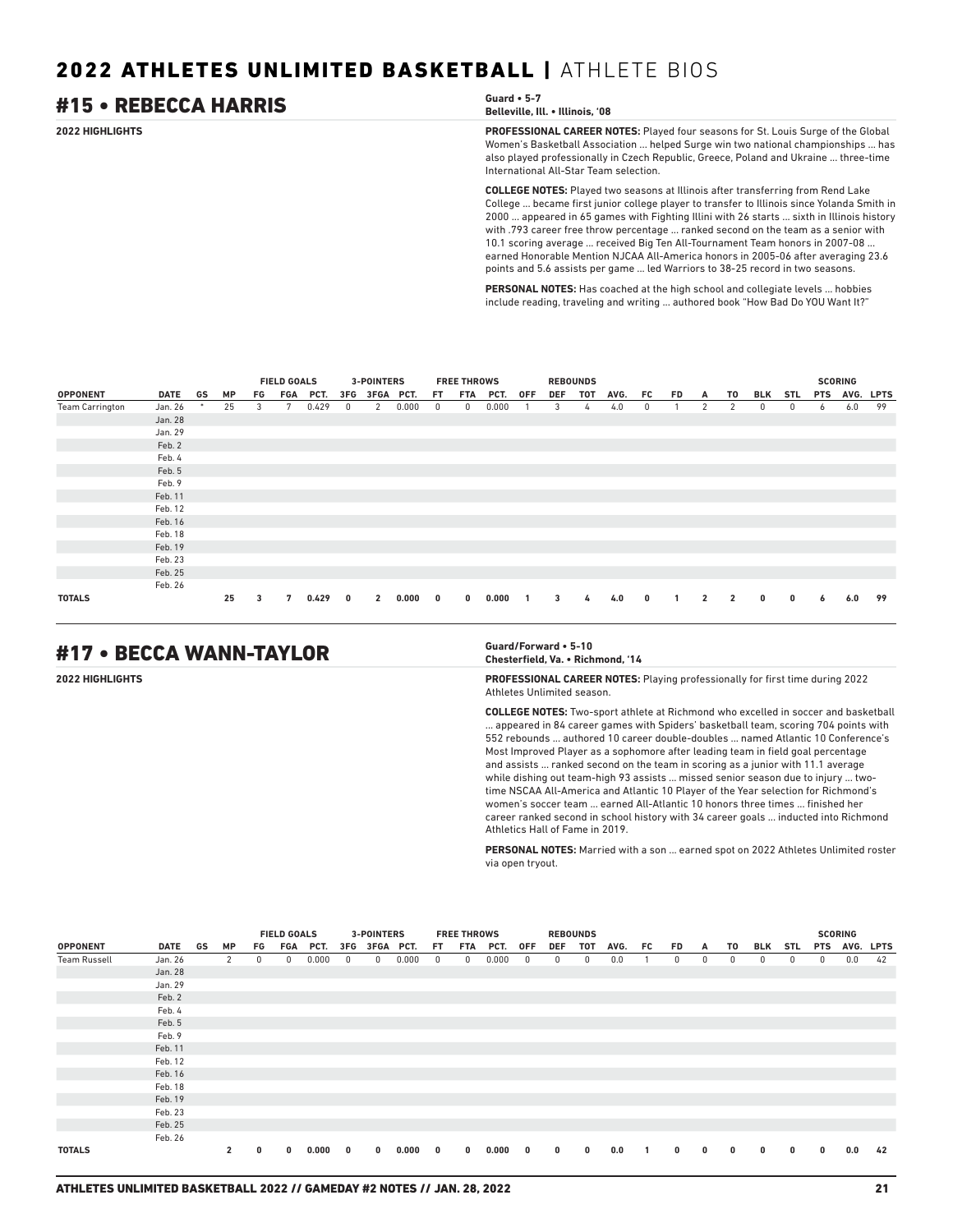## #20 • KIRBY BURKHOLDER **Guard • 5-11**

**Bridgewater, Va. • James Madison, '14**

**2022 HIGHLIGHTS PROFESSIONAL CAREER NOTES:** Has played professionally in Italy, Hungary, Belgium and Poland.

> **COLLEGE NOTES:** Three-time All-Colonial Athletic Association selection who earned spot on All-CAA First Team as a junior and senior ... seventh-leading scorer in James Madison history with 1,647 career points ... ranks fourth on Dukes' all-time list with 929 rebounds and 291 made three-point field goals ... owns James Madison career record by converting 87.0 percent of her free throws ... tied for 10th in JMU history with 190 steals ... named 2014 CAA Player of the Year after averaging 18.6 points and 8.7 rebounds per game.

**PERSONAL NOTES:** Graduated from James Madison with a degree in sport and recreation management with a minor in business.

|                     |             |    |           |                | <b>FIELD GOALS</b> |          |                | <b>3-POINTERS</b> |       |             | <b>FREE THROWS</b> |       |                         | <b>REBOUNDS</b> |                |      |                |             |                |                |          |     |            | <b>SCORING</b> |             |
|---------------------|-------------|----|-----------|----------------|--------------------|----------|----------------|-------------------|-------|-------------|--------------------|-------|-------------------------|-----------------|----------------|------|----------------|-------------|----------------|----------------|----------|-----|------------|----------------|-------------|
| <b>OPPONENT</b>     | <b>DATE</b> | GS | <b>MP</b> | FG             |                    | FGA PCT. |                | 3FG 3FGA PCT.     |       | FT.         | FTA                | PCT.  | 0FF                     | DEF             | TOT            | AVG. | FC             | FD.         | A              | T0             | BLK      | STL | <b>PTS</b> | AVG.           | <b>LPTS</b> |
| <b>Team Russell</b> | Jan. 26     |    | 21        | 2              | 5                  | 0.400    |                | 4                 | 0.250 | $^{\circ}$  | $^{\circ}$         | 0.000 | $\mathbf 0$             | 2               | 2              | 2.0  |                | 0           | 2              | 2              | 0        |     | 5          | 5.0            | 82          |
|                     | Jan. 28     |    |           |                |                    |          |                |                   |       |             |                    |       |                         |                 |                |      |                |             |                |                |          |     |            |                |             |
|                     | Jan. 29     |    |           |                |                    |          |                |                   |       |             |                    |       |                         |                 |                |      |                |             |                |                |          |     |            |                |             |
|                     | Feb. 2      |    |           |                |                    |          |                |                   |       |             |                    |       |                         |                 |                |      |                |             |                |                |          |     |            |                |             |
|                     | Feb. 4      |    |           |                |                    |          |                |                   |       |             |                    |       |                         |                 |                |      |                |             |                |                |          |     |            |                |             |
|                     | Feb. 5      |    |           |                |                    |          |                |                   |       |             |                    |       |                         |                 |                |      |                |             |                |                |          |     |            |                |             |
|                     | Feb. 9      |    |           |                |                    |          |                |                   |       |             |                    |       |                         |                 |                |      |                |             |                |                |          |     |            |                |             |
|                     | Feb. 11     |    |           |                |                    |          |                |                   |       |             |                    |       |                         |                 |                |      |                |             |                |                |          |     |            |                |             |
|                     | Feb. 12     |    |           |                |                    |          |                |                   |       |             |                    |       |                         |                 |                |      |                |             |                |                |          |     |            |                |             |
|                     | Feb. 16     |    |           |                |                    |          |                |                   |       |             |                    |       |                         |                 |                |      |                |             |                |                |          |     |            |                |             |
|                     | Feb. 18     |    |           |                |                    |          |                |                   |       |             |                    |       |                         |                 |                |      |                |             |                |                |          |     |            |                |             |
|                     | Feb. 19     |    |           |                |                    |          |                |                   |       |             |                    |       |                         |                 |                |      |                |             |                |                |          |     |            |                |             |
|                     | Feb. 23     |    |           |                |                    |          |                |                   |       |             |                    |       |                         |                 |                |      |                |             |                |                |          |     |            |                |             |
|                     | Feb. 25     |    |           |                |                    |          |                |                   |       |             |                    |       |                         |                 |                |      |                |             |                |                |          |     |            |                |             |
|                     | Feb. 26     |    |           |                |                    |          |                |                   |       |             |                    |       |                         |                 |                |      |                |             |                |                |          |     |            |                |             |
| <b>TOTALS</b>       |             |    | 21        | $\overline{2}$ | 5                  | 0.400    | $\overline{1}$ | 4                 | 0.250 | $\mathbf 0$ | $\mathbf{0}$       | 0.000 | $\overline{\mathbf{0}}$ | $\overline{2}$  | $\overline{2}$ | 2.0  | $\overline{1}$ | $\mathbf 0$ | $\overline{2}$ | $\overline{2}$ | $\bf{0}$ | -1  | 5          | 5.0            | 82          |

## #21 • TIANNA HAWKINS **Forward • 6-3**

#### **2022 HIGHLIGHTS**

» One of three Team Mitchell players to score in double figures against Team Carrington in Week One opener ... led Team Mitchell with 18 points on 7-of-12 shooting from the field (3-5 3FG)

## **Washington, D.C. • Maryland, '13**

**PROFESSIONAL CAREER NOTES:** Eight-year WNBA veteran who has appeared in 232 games with 19 starts ... drafted No. 6 overall by Seattle Storm in 2013 WNBA Draft ... has scored 1,375 points with 742 rebounds in WNBA career ... helped Washington Mystics win 2019 WNBA title, averaging 9.5 points and 4.2 rebounds per game ... signed two-year contract with Atlanta Dream in February 2021 ... has also played overseas in Korea, China and Hungary.

**COLLEGE NOTES:** Two-time All-Atlantic Coast Conference selection who ranks 14th in Maryland history with 1,595 career points ... played in 136 career games ... stands 11th in program history with 670 career made field goals ... made 57.4 percent of her career field goal attempts, good for fifth all-time at Maryland ... one of five Terrapins with 1,000 or more career rebounds ... set Maryland single-game record with 24 caroms against Wake Forest on Jan. 19, 2012 ... led NCAA Division I as a senior with .623 field goal percentage ... ninth in program history with 117 career blocked shots.

**PERSONAL NOTES:** Mother to son Emanuel ... majored in criminology and criminal justice at Maryland.

|                        |             |        |           |    | <b>FIELD GOALS</b> |       |     | <b>3-POINTERS</b> |       |     | <b>FREE THROWS</b> |       |                         |     | <b>REBOUNDS</b> |      |    |                |             |    |              |     |    | <b>SCORING</b> |     |
|------------------------|-------------|--------|-----------|----|--------------------|-------|-----|-------------------|-------|-----|--------------------|-------|-------------------------|-----|-----------------|------|----|----------------|-------------|----|--------------|-----|----|----------------|-----|
| <b>OPPONENT</b>        | <b>DATE</b> | GS     | <b>MP</b> | FG | FGA                | PCT.  | 3FG | 3FGA PCT.         |       | FT. | FTA                | PCT.  | 0FF                     | DEF | TOT             | AVG. | FC | FD             | A           | T0 | BLK          | STL |    | PTS AVG. LPTS  |     |
| <b>Team Carrington</b> | Jan. 26     | $\ast$ | 29        | 7  | 12                 | 0.583 | 3   | 5                 | 0.600 |     | 2                  | 0.500 | 2                       | 3   | 5               | 5.0  | 3  | 2              | 0           | 3  | $\mathbf{0}$ | 0   | 18 | 18.0           | 163 |
|                        | Jan. 28     |        |           |    |                    |       |     |                   |       |     |                    |       |                         |     |                 |      |    |                |             |    |              |     |    |                |     |
|                        | Jan. 29     |        |           |    |                    |       |     |                   |       |     |                    |       |                         |     |                 |      |    |                |             |    |              |     |    |                |     |
|                        | Feb. 2      |        |           |    |                    |       |     |                   |       |     |                    |       |                         |     |                 |      |    |                |             |    |              |     |    |                |     |
|                        | Feb. 4      |        |           |    |                    |       |     |                   |       |     |                    |       |                         |     |                 |      |    |                |             |    |              |     |    |                |     |
|                        | Feb. 5      |        |           |    |                    |       |     |                   |       |     |                    |       |                         |     |                 |      |    |                |             |    |              |     |    |                |     |
|                        | Feb. 9      |        |           |    |                    |       |     |                   |       |     |                    |       |                         |     |                 |      |    |                |             |    |              |     |    |                |     |
|                        | Feb. 11     |        |           |    |                    |       |     |                   |       |     |                    |       |                         |     |                 |      |    |                |             |    |              |     |    |                |     |
|                        | Feb. 12     |        |           |    |                    |       |     |                   |       |     |                    |       |                         |     |                 |      |    |                |             |    |              |     |    |                |     |
|                        | Feb. 16     |        |           |    |                    |       |     |                   |       |     |                    |       |                         |     |                 |      |    |                |             |    |              |     |    |                |     |
|                        | Feb. 18     |        |           |    |                    |       |     |                   |       |     |                    |       |                         |     |                 |      |    |                |             |    |              |     |    |                |     |
|                        | Feb. 19     |        |           |    |                    |       |     |                   |       |     |                    |       |                         |     |                 |      |    |                |             |    |              |     |    |                |     |
|                        | Feb. 23     |        |           |    |                    |       |     |                   |       |     |                    |       |                         |     |                 |      |    |                |             |    |              |     |    |                |     |
|                        | Feb. 25     |        |           |    |                    |       |     |                   |       |     |                    |       |                         |     |                 |      |    |                |             |    |              |     |    |                |     |
|                        | Feb. 26     |        |           |    |                    |       |     |                   |       |     |                    |       |                         |     |                 |      |    |                |             |    |              |     |    |                |     |
| <b>TOTALS</b>          |             |        | 29        | 7  | 12                 | 0.583 | 3   | 5                 | 0.600 | -1  | $\mathbf{2}$       | 0.500 | $\overline{\mathbf{2}}$ | 3   | 5               | 5.0  | 3  | $\overline{2}$ | $\mathbf 0$ | 3  | $\mathbf{0}$ | 0   | 18 | 18.0           | 163 |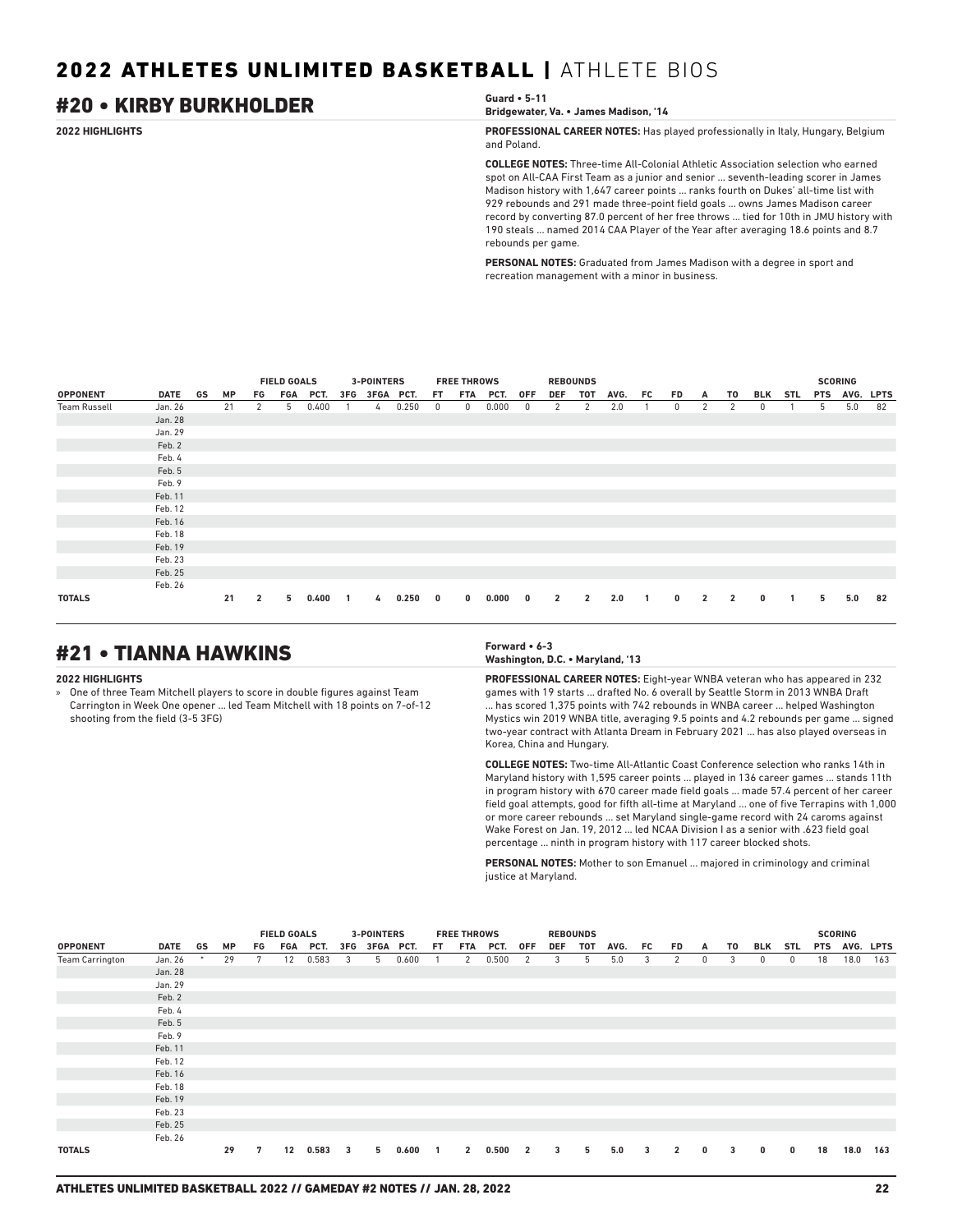## #22 • TAKOIA LARRY **Forward • 5-11**

**South Bend, Ind. • Texas Wesleyan, '14**

**2022 HIGHLIGHTS PROFESSIONAL CAREER NOTES:** Previously played for Dallas Lightning of the Women's Minor League Basketball Association ... led Lightning to three championships.

> **COLLEGE NOTES:** First-Team All-RRAC selection in 2012-13 after transferring from Odessa College ... led team in scoring (15.7 ppg), blocked shots (37) and steals (49) ... scored in double figures 21 times during junior season ... also contributed 14.6 points per game during senior season, including 32-point performance at Wiley averaged 14.6 points and 4.8 rebounds per game as a sophomore at Odessa ... appeared in 27 games during freshman campaign and contributed 8.7 points and 3.2 rebounds per contest.

**PERSONAL NOTES:** Mother to two children, a son and a daughter ... earned spot on 2022 Athletes Unlimited roster via open tryouts.

|                 |             |    |             |    | FGA<br>PCT.<br>0.000<br>0               |       |                         | <b>3-POINTERS</b> |       |              | <b>FREE THROWS</b> |         |     | <b>REBOUNDS</b> |     |      |    |    |   |    |     |            |              | <b>SCORING</b> |     |
|-----------------|-------------|----|-------------|----|-----------------------------------------|-------|-------------------------|-------------------|-------|--------------|--------------------|---------|-----|-----------------|-----|------|----|----|---|----|-----|------------|--------------|----------------|-----|
| <b>OPPONENT</b> | <b>DATE</b> | GS | <b>MP</b>   | FG |                                         |       |                         | 3FGA PCT.         |       | FT.          | FTA                | PCT.    | 0FF | DEF             | тот | AVG. | FC | FD | A | T0 | BLK | <b>STL</b> | <b>PTS</b>   | AVG. LPTS      |     |
| Team Sims       | Jan. 26     |    | $\mathbf 0$ | 0  | <b>FIELD GOALS</b><br>3FG<br>$^{\circ}$ |       |                         | 0                 | 0.000 | 0            | 0                  | 0.000   | 0   | 0               | 0   | 0.0  | 0  | 0  | 0 | 0  | 0   | 0          | $\mathbf 0$  | 0.0            | 250 |
|                 | Jan. 28     |    |             |    |                                         |       |                         |                   |       |              |                    |         |     |                 |     |      |    |    |   |    |     |            |              |                |     |
|                 | Jan. 29     |    |             |    |                                         |       |                         |                   |       |              |                    |         |     |                 |     |      |    |    |   |    |     |            |              |                |     |
|                 | Feb. 2      |    |             |    |                                         |       |                         |                   |       |              |                    |         |     |                 |     |      |    |    |   |    |     |            |              |                |     |
|                 | Feb. 4      |    |             |    |                                         |       |                         |                   |       |              |                    |         |     |                 |     |      |    |    |   |    |     |            |              |                |     |
|                 | Feb. 5      |    |             |    |                                         |       |                         |                   |       |              |                    |         |     |                 |     |      |    |    |   |    |     |            |              |                |     |
|                 | Feb. 9      |    |             |    |                                         |       |                         |                   |       |              |                    |         |     |                 |     |      |    |    |   |    |     |            |              |                |     |
|                 | Feb. 11     |    |             |    |                                         |       |                         |                   |       |              |                    |         |     |                 |     |      |    |    |   |    |     |            |              |                |     |
|                 | Feb. 12     |    |             |    |                                         |       |                         |                   |       |              |                    |         |     |                 |     |      |    |    |   |    |     |            |              |                |     |
|                 | Feb. 16     |    |             |    |                                         |       |                         |                   |       |              |                    |         |     |                 |     |      |    |    |   |    |     |            |              |                |     |
|                 | Feb. 18     |    |             |    |                                         |       |                         |                   |       |              |                    |         |     |                 |     |      |    |    |   |    |     |            |              |                |     |
|                 | Feb. 19     |    |             |    |                                         |       |                         |                   |       |              |                    |         |     |                 |     |      |    |    |   |    |     |            |              |                |     |
|                 | Feb. 23     |    |             |    |                                         |       |                         |                   |       |              |                    |         |     |                 |     |      |    |    |   |    |     |            |              |                |     |
|                 | Feb. 25     |    |             |    |                                         |       |                         |                   |       |              |                    |         |     |                 |     |      |    |    |   |    |     |            |              |                |     |
|                 | Feb. 26     |    |             |    |                                         |       |                         |                   |       |              |                    |         |     |                 |     |      |    |    |   |    |     |            |              |                |     |
| <b>TOTALS</b>   |             |    | 0           | 0  | $\bf{0}$                                | 0.000 | $\overline{\mathbf{0}}$ | $\mathbf{0}$      | 0.000 | $\mathbf{0}$ | $\mathbf{0}$       | 0.000 0 |     | 0               | 0   | 0.0  | 0  | 0  | 0 | 0  | 0   | 0          | $\mathbf{0}$ | 0.0            | 250 |

## #23 • LAURIN MINCY **Guard • 6-0**

**Newark, N.J. • Maryland, '15**

**2022 HIGHLIGHTS PROFESSIONAL CAREER NOTES:** Started professional career with Electra Ramat Hasharon (Israel) in 2015-16 ... also played for H.R. Le-Zion before spending two seasons with Townsville Fire of Australia's WNBL (2017-18, 2018-19).

> **COLLEGE NOTES:** Five-year letter winner at Maryland ... second in program history with 143 games played ... led Terrapins to five NCAA Tournament appearances, including two Final Four berths ... finished career with 1.379 points while shooting 42.4 percent from the field ... converted 81.7 percent of her career free throws, second in Maryland history ... led Terrapins in scoring (13.5), free throw percentage (.861) and three-point field goal percentage (.385) as a redshirt senior in 2014-15 ... earned honorable mention All-ACC notice as a freshman ... member of Wooden Preseason Top 30 and Naismith Early Season Watch Lists in 2012-13.

**PERSONAL NOTES:** Lists Michael Jordan as her sports hero ... one of three children in family ... has worked in coaching and youth mentorship ... spent time recently as a replay operator for the NBA.

|                 |             |    |           |    | FGA PCT.<br>0.333<br>12 |       |              | <b>3-POINTERS</b> |       |                | <b>FREE THROWS</b> |         |     | <b>REBOUNDS</b> |     |      |    |    |              |                         |          |     |            | <b>SCORING</b> |     |
|-----------------|-------------|----|-----------|----|-------------------------|-------|--------------|-------------------|-------|----------------|--------------------|---------|-----|-----------------|-----|------|----|----|--------------|-------------------------|----------|-----|------------|----------------|-----|
| <b>OPPONENT</b> | <b>DATE</b> | GS | <b>MP</b> | FG | <b>FIELD GOALS</b>      |       |              | 3FG 3FGA PCT.     |       | FT.            | FTA                | PCT.    | 0FF | DEF             | тот | AVG. | FC | FD | A            | T0                      | BLK      | STL | <b>PTS</b> | AVG. LPTS      |     |
| Team Sims       | Jan. 26     |    | 34        | 4  |                         |       | 0            | 6                 | 0.000 |                | 2                  | 0.500   | 2   | 3               | 5   | 5.0  |    |    | 2            | 3                       | 0        | 0   | 9          | 9.0            | 263 |
|                 | Jan. 28     |    |           |    |                         |       |              |                   |       |                |                    |         |     |                 |     |      |    |    |              |                         |          |     |            |                |     |
|                 | Jan. 29     |    |           |    |                         |       |              |                   |       |                |                    |         |     |                 |     |      |    |    |              |                         |          |     |            |                |     |
|                 | Feb. 2      |    |           |    |                         |       |              |                   |       |                |                    |         |     |                 |     |      |    |    |              |                         |          |     |            |                |     |
|                 | Feb. 4      |    |           |    |                         |       |              |                   |       |                |                    |         |     |                 |     |      |    |    |              |                         |          |     |            |                |     |
|                 | Feb. 5      |    |           |    |                         |       |              |                   |       |                |                    |         |     |                 |     |      |    |    |              |                         |          |     |            |                |     |
|                 | Feb. 9      |    |           |    |                         |       |              |                   |       |                |                    |         |     |                 |     |      |    |    |              |                         |          |     |            |                |     |
|                 | Feb. 11     |    |           |    |                         |       |              |                   |       |                |                    |         |     |                 |     |      |    |    |              |                         |          |     |            |                |     |
|                 | Feb. 12     |    |           |    |                         |       |              |                   |       |                |                    |         |     |                 |     |      |    |    |              |                         |          |     |            |                |     |
|                 | Feb. 16     |    |           |    |                         |       |              |                   |       |                |                    |         |     |                 |     |      |    |    |              |                         |          |     |            |                |     |
|                 | Feb. 18     |    |           |    |                         |       |              |                   |       |                |                    |         |     |                 |     |      |    |    |              |                         |          |     |            |                |     |
|                 | Feb. 19     |    |           |    |                         |       |              |                   |       |                |                    |         |     |                 |     |      |    |    |              |                         |          |     |            |                |     |
|                 | Feb. 23     |    |           |    |                         |       |              |                   |       |                |                    |         |     |                 |     |      |    |    |              |                         |          |     |            |                |     |
|                 | Feb. 25     |    |           |    |                         |       |              |                   |       |                |                    |         |     |                 |     |      |    |    |              |                         |          |     |            |                |     |
|                 | Feb. 26     |    |           |    |                         |       |              |                   |       |                |                    |         |     |                 |     |      |    |    |              |                         |          |     |            |                |     |
| <b>TOTALS</b>   |             |    | 34        | 4  | 12                      | 0.333 | $\mathbf{0}$ | 6                 | 0.000 | $\overline{1}$ | $\mathbf{2}$       | 0.500 2 |     | 3               | 5   | 5.0  |    |    | $\mathbf{2}$ | $\overline{\mathbf{3}}$ | $\bf{0}$ | 0   | 9          | 9              | 263 |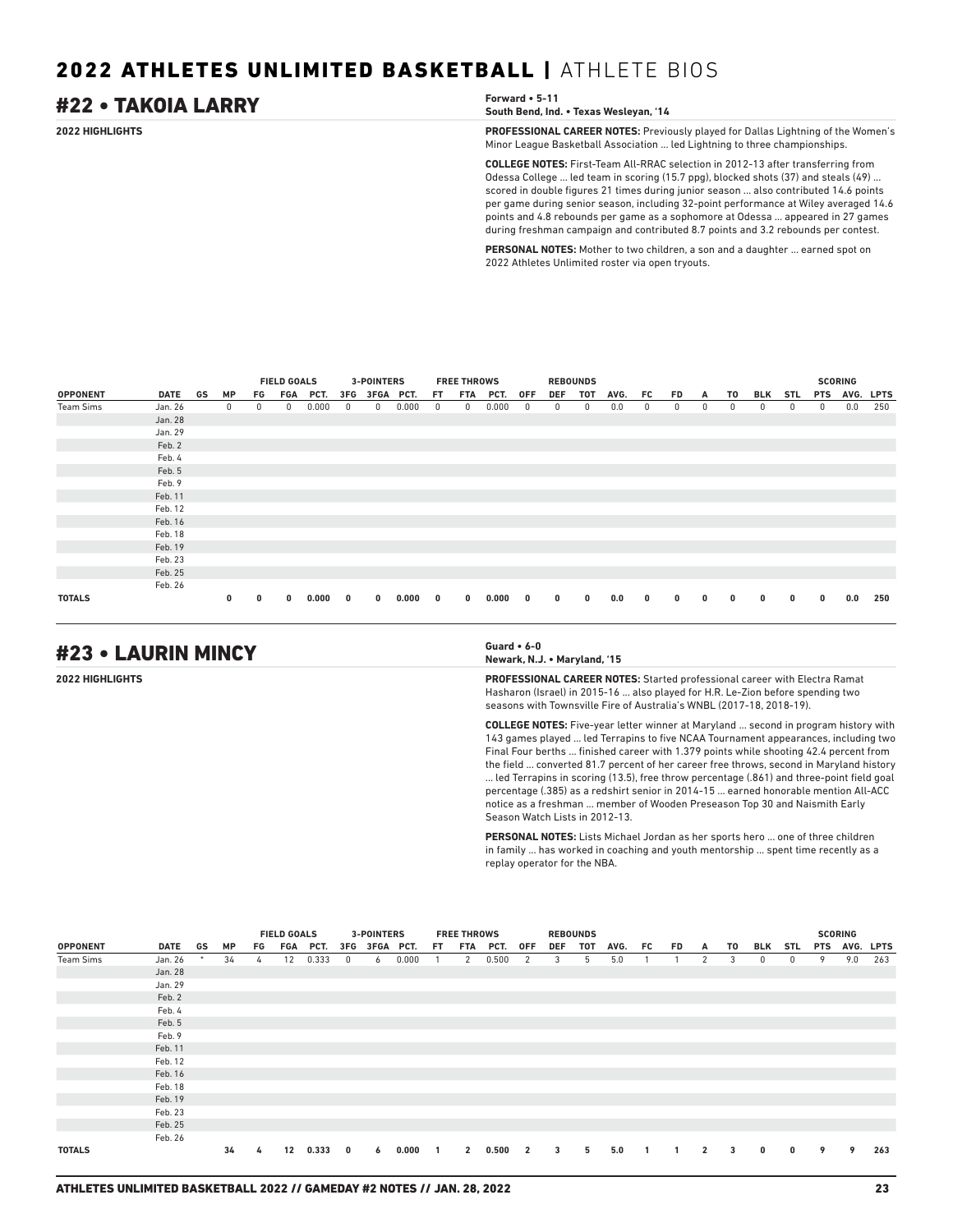## #24 • KALANI BROWN **Center • 6-7**

## **Slidell, La. • Baylor, '19**

**2022 HIGHLIGHTS PROFESSIONAL CAREER NOTES:** Three-year WNBA veteran who has spent last two seasons with Atlanta Dream ... drafted by Los Angeles Sparks with No. 7 overall selection in 2019 WNBA Draft ... played in 28 games for the Sparks in 2019 before joining Atlanta ... has appeared in 11 games for Atlanta in two seasons.

> **COLLEGE NOTES:** Three-time WBCA All-America selection for the Bears who ranks sixth on program's career scoring list (2,209 points) ... stands fourth in program history with 1,129 career rebounds ... earned All-America distinction three times by Associated Press, including pair of Second Team commendations (2018-19) ... led Bears to three Big 12 Tournament titles ... member of 2019 NCAA Champion Bears team who averaged 15.8 points and 8.2 rebounds per game ... three-time All-Big 12 First Team pick who was honored as Big 12 Player of the Year in 2018 ... two-time finalist for Wooden Award ... led Bears in rebounding all four years of career ... paced Baylor in scoring three seasons.

**PERSONAL NOTES:** Graduated from Baylor with a degree in communications ... daughter of former NBA veteran P.J. Brown ... had her high school jersey number retired in 2018.

|                     |             |        |           |    | <b>FIELD GOALS</b> |          |     | <b>3-POINTERS</b> |       |     | <b>FREE THROWS</b> |       |            |                | <b>REBOUNDS</b> |      |     |     |   |    |     |                |            | <b>SCORING</b> |             |
|---------------------|-------------|--------|-----------|----|--------------------|----------|-----|-------------------|-------|-----|--------------------|-------|------------|----------------|-----------------|------|-----|-----|---|----|-----|----------------|------------|----------------|-------------|
| <b>OPPONENT</b>     | <b>DATE</b> | GS     | <b>MP</b> | FG |                    | FGA PCT. | 3FG | 3FGA PCT.         |       | FT. | FTA                | PCT.  | <b>OFF</b> | <b>DEF</b>     | TOT             | AVG. | FC. | FD. | A | T0 | BLK | STL            | <b>PTS</b> | AVG.           | <b>LPTS</b> |
| <b>Team Russell</b> | Jan. 26     | $\ast$ | 22        | 4  | 6                  | 0.667    | 0   | $\mathbf 0$       | 0.000 | 0   | $^{\circ}$         | 0.000 |            | 2              | 3               | 3.0  | 5   |     |   |    | 0   | 2              | 8          | 8.0            | 106         |
|                     | Jan. 28     |        |           |    |                    |          |     |                   |       |     |                    |       |            |                |                 |      |     |     |   |    |     |                |            |                |             |
|                     | Jan. 29     |        |           |    |                    |          |     |                   |       |     |                    |       |            |                |                 |      |     |     |   |    |     |                |            |                |             |
|                     | Feb. 2      |        |           |    |                    |          |     |                   |       |     |                    |       |            |                |                 |      |     |     |   |    |     |                |            |                |             |
|                     | Feb. 4      |        |           |    |                    |          |     |                   |       |     |                    |       |            |                |                 |      |     |     |   |    |     |                |            |                |             |
|                     | Feb. 5      |        |           |    |                    |          |     |                   |       |     |                    |       |            |                |                 |      |     |     |   |    |     |                |            |                |             |
|                     | Feb. 9      |        |           |    |                    |          |     |                   |       |     |                    |       |            |                |                 |      |     |     |   |    |     |                |            |                |             |
|                     | Feb. 11     |        |           |    |                    |          |     |                   |       |     |                    |       |            |                |                 |      |     |     |   |    |     |                |            |                |             |
|                     | Feb. 12     |        |           |    |                    |          |     |                   |       |     |                    |       |            |                |                 |      |     |     |   |    |     |                |            |                |             |
|                     | Feb. 16     |        |           |    |                    |          |     |                   |       |     |                    |       |            |                |                 |      |     |     |   |    |     |                |            |                |             |
|                     | Feb. 18     |        |           |    |                    |          |     |                   |       |     |                    |       |            |                |                 |      |     |     |   |    |     |                |            |                |             |
|                     | Feb. 19     |        |           |    |                    |          |     |                   |       |     |                    |       |            |                |                 |      |     |     |   |    |     |                |            |                |             |
|                     | Feb. 23     |        |           |    |                    |          |     |                   |       |     |                    |       |            |                |                 |      |     |     |   |    |     |                |            |                |             |
|                     | Feb. 25     |        |           |    |                    |          |     |                   |       |     |                    |       |            |                |                 |      |     |     |   |    |     |                |            |                |             |
|                     | Feb. 26     |        |           |    |                    |          |     |                   |       |     |                    |       |            |                |                 |      |     |     |   |    |     |                |            |                |             |
| <b>TOTALS</b>       |             |        | 22        | 4  | 6                  | 0.667    | 0   | $\mathbf{0}$      | 0.000 | 0   | $\mathbf{0}$       | 0.000 |            | $\overline{2}$ | 3               | 3.0  | -5  |     |   |    | 0   | $\overline{2}$ | 8          | 8.0            | 106         |

## #25 • LAUREN MANIS **Forward • 6-2**

#### **2022 HIGHLIGHTS**

» Came off the bench to score eight points with seven rebounds in Team Russell's win over Team Sims ... made 3-of-8 field goal attempts and both free throws

## **Franklin, Mass. • Holy Cross, '20**

**PROFESSIONAL CAREER NOTES:** Drafted by the Las Vegas Aces in third round of 2020 WNBA Draft and signed a training camp contract ... has also played overseas in Belgium and Hungary.

**COLLEGE NOTES:** Four-time All-Patriot League honoree, including three First Team selections ... first player in Holy Cross basketball history (men's or women's) with 2,000 career points and 1,000 career rebounds ... owns Holy Cross and Patriot League career rebounding record (1,188) ... third-leading scorer in Holy Cross history with 2,020 points ... authored 58 career double-doubles, good for second all-time at Holy Cross ... honored as 2017 Patriot League All-Rookie Team ... earned spot on 2019-20 Patriot League All-Defensive Team ... earned Patriot League Player of the Week 10 times in career.

**PERSONAL NOTES:** Majored in history at Holy Cross.

|                 |         |    |    |    | <b>FIELD GOALS</b> |       |              | <b>3-POINTERS</b> |       |                | <b>FREE THROWS</b> |         |     |     | <b>REBOUNDS</b> |      |                |     |                |                |          |     |   | <b>SCORING</b> |     |
|-----------------|---------|----|----|----|--------------------|-------|--------------|-------------------|-------|----------------|--------------------|---------|-----|-----|-----------------|------|----------------|-----|----------------|----------------|----------|-----|---|----------------|-----|
| <b>OPPONENT</b> | DATE    | GS | MP | FG | FGA                | PCT.  |              | 3FG 3FGA PCT.     |       | FT.            | FTA                | PCT.    | 0FF | DEF | TOT             | AVG. | FC.            | FD. | A              | T0             | BLK      | STL |   | PTS AVG. LPTS  |     |
| Team Sims       | Jan. 26 |    | 19 | 3  | 8                  | 0.375 | 0            | 3                 | 0.000 | 2              | 2                  | 1.000   | 2   | 5   | 7               | 7.0  | 2              |     | 2              | 2              | 0        |     | 8 | 8.0            | 331 |
|                 | Jan. 28 |    |    |    |                    |       |              |                   |       |                |                    |         |     |     |                 |      |                |     |                |                |          |     |   |                |     |
|                 | Jan. 29 |    |    |    |                    |       |              |                   |       |                |                    |         |     |     |                 |      |                |     |                |                |          |     |   |                |     |
|                 | Feb. 2  |    |    |    |                    |       |              |                   |       |                |                    |         |     |     |                 |      |                |     |                |                |          |     |   |                |     |
|                 | Feb. 4  |    |    |    |                    |       |              |                   |       |                |                    |         |     |     |                 |      |                |     |                |                |          |     |   |                |     |
|                 | Feb. 5  |    |    |    |                    |       |              |                   |       |                |                    |         |     |     |                 |      |                |     |                |                |          |     |   |                |     |
|                 | Feb. 9  |    |    |    |                    |       |              |                   |       |                |                    |         |     |     |                 |      |                |     |                |                |          |     |   |                |     |
|                 | Feb. 11 |    |    |    |                    |       |              |                   |       |                |                    |         |     |     |                 |      |                |     |                |                |          |     |   |                |     |
|                 | Feb. 12 |    |    |    |                    |       |              |                   |       |                |                    |         |     |     |                 |      |                |     |                |                |          |     |   |                |     |
|                 | Feb. 16 |    |    |    |                    |       |              |                   |       |                |                    |         |     |     |                 |      |                |     |                |                |          |     |   |                |     |
|                 | Feb. 18 |    |    |    |                    |       |              |                   |       |                |                    |         |     |     |                 |      |                |     |                |                |          |     |   |                |     |
|                 | Feb. 19 |    |    |    |                    |       |              |                   |       |                |                    |         |     |     |                 |      |                |     |                |                |          |     |   |                |     |
|                 | Feb. 23 |    |    |    |                    |       |              |                   |       |                |                    |         |     |     |                 |      |                |     |                |                |          |     |   |                |     |
|                 | Feb. 25 |    |    |    |                    |       |              |                   |       |                |                    |         |     |     |                 |      |                |     |                |                |          |     |   |                |     |
|                 | Feb. 26 |    |    |    |                    |       |              |                   |       |                |                    |         |     |     |                 |      |                |     |                |                |          |     |   |                |     |
| <b>TOTALS</b>   |         |    | 19 | 3  | 8                  | 0.375 | $\mathbf{0}$ | 3                 | 0.000 | $\overline{2}$ | $\overline{2}$     | 1.000 2 |     | 5   | 7               | 7.0  | $\overline{2}$ | 1   | $\overline{2}$ | $\overline{2}$ | $\bf{0}$ | -1  | 8 | 8.0            | 331 |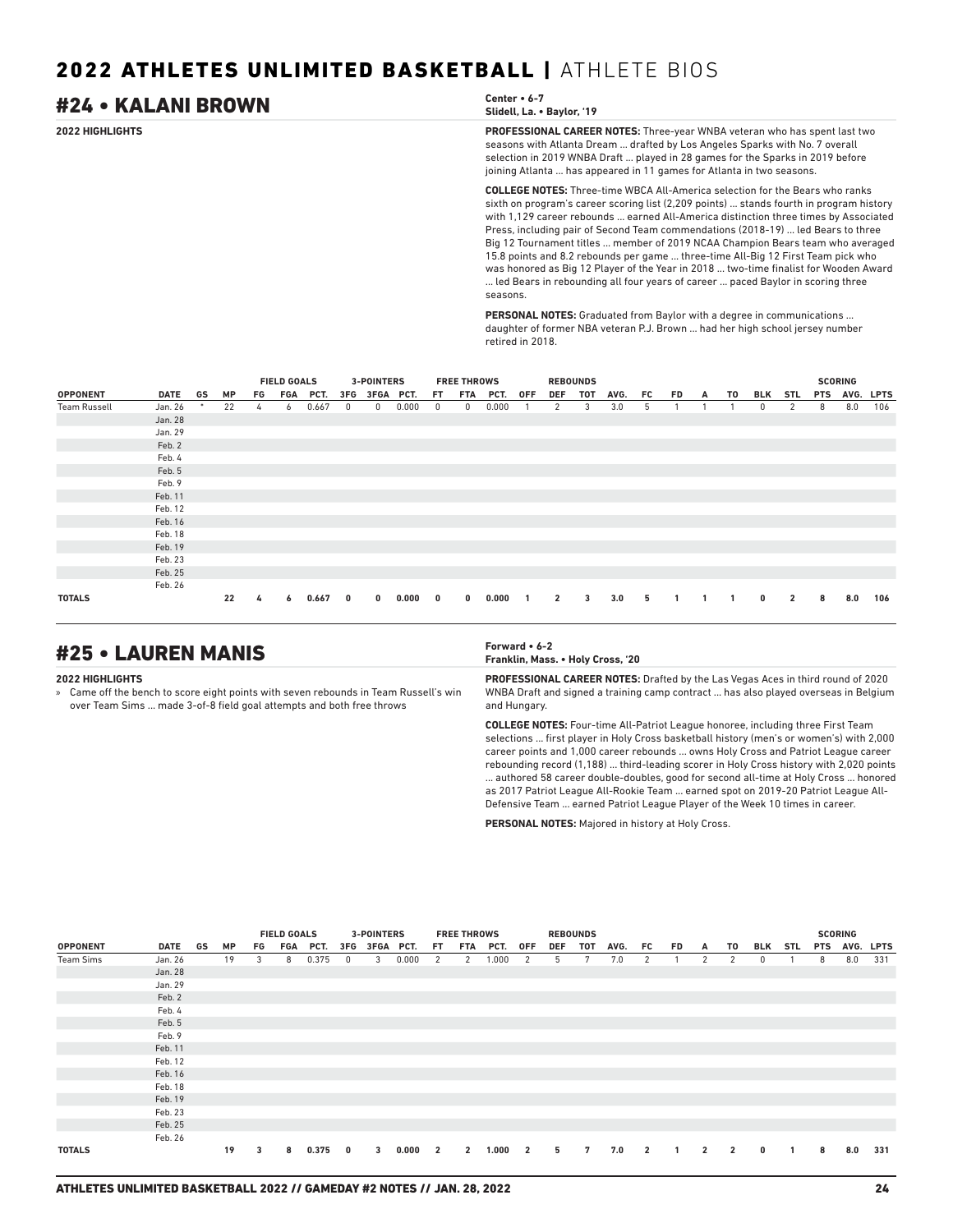## #26 • DANIELLE L. McCRAY **Guard/Forward • 5-11**

## **Olathe, Kan. • Kansas, '10**

**2022 HIGHLIGHTS PROFESSIONAL CAREER NOTES:** Played three seasons in the WNBA for the Connecticut Sun after being picked with No. 7 overall selection in 2010 WNBA Draft ... appeared in 80 games with 33 starts ... averaged 5.4 points per game as a rookie in 2011 while starting 23-of-34 games ... has also played internationally for 12 years.

> **COLLEGE NOTES:** Four-year letter winner for the Jayhawks who started 91-of-116 games ... averaged 16.7 points and 6.7 rebounds per contest ... fourth-leading scorer in Kansas history with 1,934 career points ... one of three Jayhawks to knock down 200 or more three-pointers in a career ... ninth in program history with .788 career free throw percentage ... earned First-Team All-Big 12 honors in 2008-09 ... also received Second-Team All-Big 12 notice as a senior ... four-time Big 12 Player of the Week selection ... garnered Honorable Mention All-America recognition in 2009 ... member of 2009 World University Games Team ... set Kansas single-season record with 81 made three-pointers during 2008-09 campaign ... scored 30 or more points seven times in her career.

**PERSONAL NOTES:** Owner of trucking repair company ... studied communications at Kansas.

|                        |             |    |           |    | <b>FIELD GOALS</b> |       |     | 3-POINTERS |       |     | <b>FREE THROWS</b> |       |                |                | <b>REBOUNDS</b> |      |     |              |              |    |              |            |            | <b>SCORING</b> |             |
|------------------------|-------------|----|-----------|----|--------------------|-------|-----|------------|-------|-----|--------------------|-------|----------------|----------------|-----------------|------|-----|--------------|--------------|----|--------------|------------|------------|----------------|-------------|
| <b>OPPONENT</b>        | <b>DATE</b> | GS | <b>MP</b> | FG | FGA                | PCT.  | 3FG | 3FGA PCT.  |       | FT. | <b>FTA</b>         | PCT.  | <b>OFF</b>     | <b>DEF</b>     | TOT             | AVG. | FC. | <b>FD</b>    | A            | T0 | BLK          | <b>STL</b> | <b>PTS</b> | AVG.           | <b>LPTS</b> |
| <b>Team Carrington</b> | Jan. 26     | *  | 20        | 4  | 10 <sup>°</sup>    | 0.400 | 0   | 0          | 0.000 | 0   |                    | 0.000 | 2              | 2              | 4               | 4.0  |     | 2            | $\mathbf{0}$ | 0  | 0            |            | 8          | 8.0            | 100         |
|                        | Jan. 28     |    |           |    |                    |       |     |            |       |     |                    |       |                |                |                 |      |     |              |              |    |              |            |            |                |             |
|                        | Jan. 29     |    |           |    |                    |       |     |            |       |     |                    |       |                |                |                 |      |     |              |              |    |              |            |            |                |             |
|                        | Feb. 2      |    |           |    |                    |       |     |            |       |     |                    |       |                |                |                 |      |     |              |              |    |              |            |            |                |             |
|                        | Feb. 4      |    |           |    |                    |       |     |            |       |     |                    |       |                |                |                 |      |     |              |              |    |              |            |            |                |             |
|                        | Feb. 5      |    |           |    |                    |       |     |            |       |     |                    |       |                |                |                 |      |     |              |              |    |              |            |            |                |             |
|                        | Feb. 9      |    |           |    |                    |       |     |            |       |     |                    |       |                |                |                 |      |     |              |              |    |              |            |            |                |             |
|                        | Feb. 11     |    |           |    |                    |       |     |            |       |     |                    |       |                |                |                 |      |     |              |              |    |              |            |            |                |             |
|                        | Feb. 12     |    |           |    |                    |       |     |            |       |     |                    |       |                |                |                 |      |     |              |              |    |              |            |            |                |             |
|                        | Feb. 16     |    |           |    |                    |       |     |            |       |     |                    |       |                |                |                 |      |     |              |              |    |              |            |            |                |             |
|                        | Feb. 18     |    |           |    |                    |       |     |            |       |     |                    |       |                |                |                 |      |     |              |              |    |              |            |            |                |             |
|                        | Feb. 19     |    |           |    |                    |       |     |            |       |     |                    |       |                |                |                 |      |     |              |              |    |              |            |            |                |             |
|                        | Feb. 23     |    |           |    |                    |       |     |            |       |     |                    |       |                |                |                 |      |     |              |              |    |              |            |            |                |             |
|                        | Feb. 25     |    |           |    |                    |       |     |            |       |     |                    |       |                |                |                 |      |     |              |              |    |              |            |            |                |             |
|                        | Feb. 26     |    |           |    |                    |       |     |            |       |     |                    |       |                |                |                 |      |     |              |              |    |              |            |            |                |             |
| <b>TOTALS</b>          |             |    | 20        | 4  | 10                 | 0.400 | 0   | $\bf{0}$   | 0.000 | 0   | $\mathbf{1}$       | 0.000 | $\overline{2}$ | $\overline{2}$ | 4               | 4.0  |     | $\mathbf{2}$ | 0            | 0  | $\mathbf{0}$ |            | 8          | 8              | 100         |

## #30 • JESSICA KUSTER **Forward • 6-2**

**San Antonio, Texas • Rice, '14**

**2022 HIGHLIGHTS PROFESSIONAL CAREER NOTES:** Started professional career in 2014 with CSU Alba Iulia in Romania ... signed with Basketball Nymburk in Czech National League in 2015 and was named MVP after leading team to Czech Cup ... has also played in Hungary, Italy and Australia.

> **COLLEGE NOTES:** All-time leading scorer in Rice basketball history with 2,081 points ... owns Rice and Conference USA career records for rebounds (1,376) and doubledoubles (67) ... ranks third in school history with 201 career blocked shots ... holds 10th place on Rice's career list with 167 steals ... only player in C-USA history to earn First-Team All-Conference and All-Defensive Team honors four times ... lone four-time recipient of the Hackerman Award in Rice history ... Honorable Mention Associated Press All-America selection as a senior after setting Rice single-season scoring record with 628 points ... also set single-season rebounding record in 2013-14 (400) ... named C-USA Defensive Player of the Year in 2012-13 ... led Rice in scoring and rebounding all four years.

> **PERSONAL NOTES:** Serves as a minister for the Arts, Media and Sports Ministry in Los Angeles, Calif. ... has two sisters.

|                        |             |    |           |     | <b>FIELD GOALS</b> |       |              | 3-POINTERS    |       |              | <b>FREE THROWS</b> |       |                         |     | <b>REBOUNDS</b> |      |    |             |              |              |                |     |            | <b>SCORING</b> |     |
|------------------------|-------------|----|-----------|-----|--------------------|-------|--------------|---------------|-------|--------------|--------------------|-------|-------------------------|-----|-----------------|------|----|-------------|--------------|--------------|----------------|-----|------------|----------------|-----|
| <b>OPPONENT</b>        | <b>DATE</b> | GS | <b>MP</b> | FG. | FGA                | PCT.  |              | 3FG 3FGA PCT. |       | FT.          | FTA                | PCT.  | 0FF                     | DEF | TOT             | AVG. | FC | FD.         | A            | T0           | BLK            | STL | <b>PTS</b> | AVG. LPTS      |     |
| <b>Team Carrington</b> | Jan. 26     |    | 18        | 3   | 6                  | 0.500 | $^{\circ}$   |               | 0.000 | $^{\circ}$   | 0                  | 0.000 | $\overline{0}$          | 6   | 6               | 6.0  |    | 0           | 0            | 0            | 2              | 0   | 6          | 6.0            | 122 |
|                        | Jan. 28     |    |           |     |                    |       |              |               |       |              |                    |       |                         |     |                 |      |    |             |              |              |                |     |            |                |     |
|                        | Jan. 29     |    |           |     |                    |       |              |               |       |              |                    |       |                         |     |                 |      |    |             |              |              |                |     |            |                |     |
|                        | Feb. 2      |    |           |     |                    |       |              |               |       |              |                    |       |                         |     |                 |      |    |             |              |              |                |     |            |                |     |
|                        | Feb. 4      |    |           |     |                    |       |              |               |       |              |                    |       |                         |     |                 |      |    |             |              |              |                |     |            |                |     |
|                        | Feb. 5      |    |           |     |                    |       |              |               |       |              |                    |       |                         |     |                 |      |    |             |              |              |                |     |            |                |     |
|                        | Feb. 9      |    |           |     |                    |       |              |               |       |              |                    |       |                         |     |                 |      |    |             |              |              |                |     |            |                |     |
|                        | Feb. 11     |    |           |     |                    |       |              |               |       |              |                    |       |                         |     |                 |      |    |             |              |              |                |     |            |                |     |
|                        | Feb. 12     |    |           |     |                    |       |              |               |       |              |                    |       |                         |     |                 |      |    |             |              |              |                |     |            |                |     |
|                        | Feb. 16     |    |           |     |                    |       |              |               |       |              |                    |       |                         |     |                 |      |    |             |              |              |                |     |            |                |     |
|                        | Feb. 18     |    |           |     |                    |       |              |               |       |              |                    |       |                         |     |                 |      |    |             |              |              |                |     |            |                |     |
|                        | Feb. 19     |    |           |     |                    |       |              |               |       |              |                    |       |                         |     |                 |      |    |             |              |              |                |     |            |                |     |
|                        | Feb. 23     |    |           |     |                    |       |              |               |       |              |                    |       |                         |     |                 |      |    |             |              |              |                |     |            |                |     |
|                        | Feb. 25     |    |           |     |                    |       |              |               |       |              |                    |       |                         |     |                 |      |    |             |              |              |                |     |            |                |     |
|                        | Feb. 26     |    |           |     |                    |       |              |               |       |              |                    |       |                         |     |                 |      |    |             |              |              |                |     |            |                |     |
| <b>TOTALS</b>          |             |    | 18        | 3   | 6                  | 0.500 | $\mathbf{0}$ | 1             | 0.000 | $\mathbf{0}$ | $\mathbf{0}$       | 0.000 | $\overline{\mathbf{0}}$ | 6   | 6               | 6.0  | -1 | $\mathbf 0$ | $\mathbf{0}$ | $\mathbf{0}$ | $\overline{2}$ | 0   | 6          | 6.0            | 122 |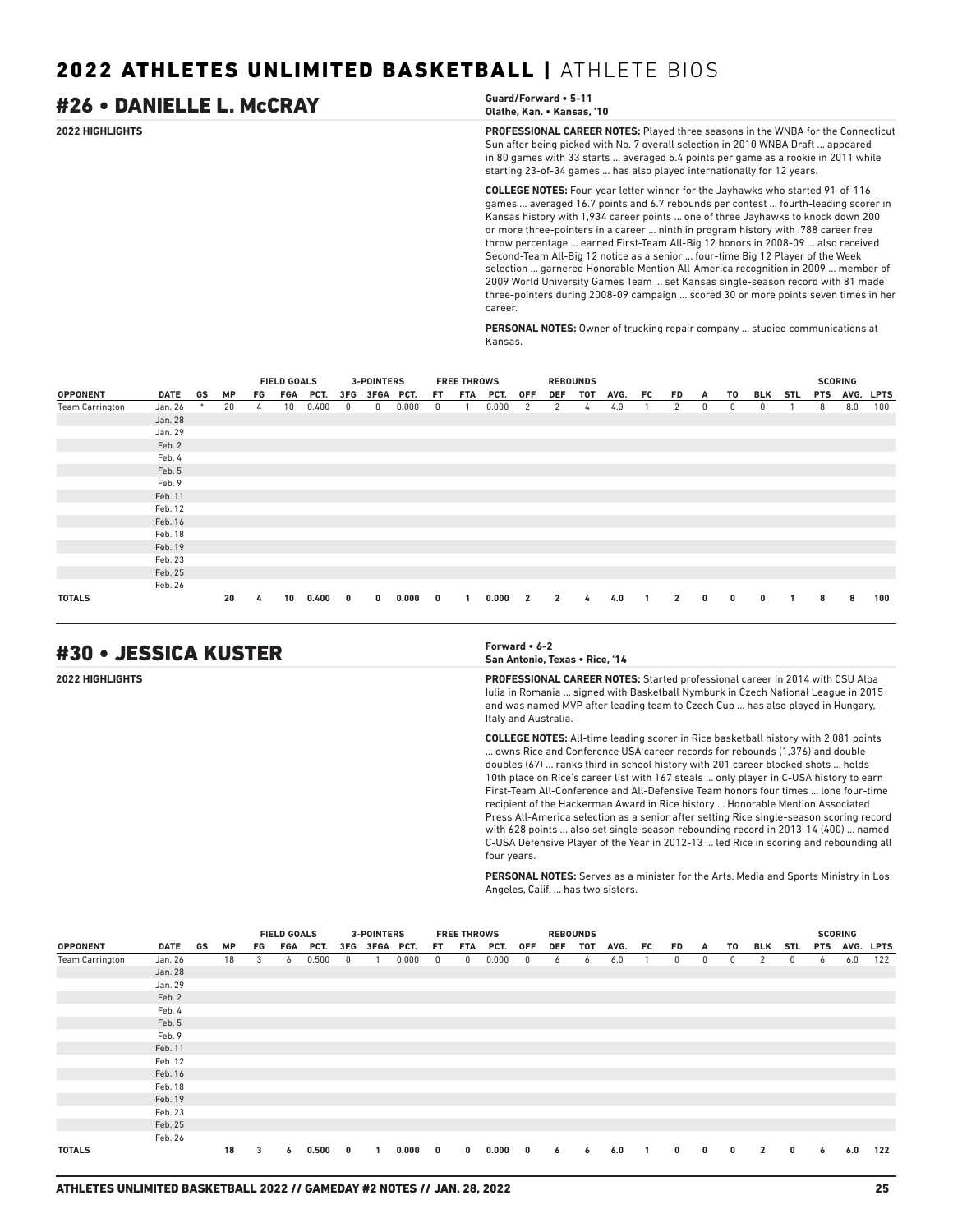## #32 • AKELA MAIZE **Center • 6-5**

**Greensboro, N.C. • NC State, '18**

**2022 HIGHLIGHTS PROFESSIONAL CAREER NOTES:** Has played professionally in Spain, Greece, France and Bulgaria.

> **COLLEGE NOTES:** Four-year letter winner for the Wolfpack who started 33-of-88 games in college career ... tallied 461 points and 293 rebounds ... enjoyed best season as a senior when she averaged 10.0 points and 5.5 rebounds while starting 33-of-34 contests ... member of 2017-18 All-Atlantic Coast Conference Defensive Team ... twotime member of ACC Academic Honor Roll.

**PERSONAL NOTES:** Hobbies include jigsaw puzzles and laughing ... is also a model.

|                        |             |    |          |             | <b>FIELD GOALS</b> |          |              | 3-POINTERS    |         |     | <b>FREE THROWS</b> |                         |     | <b>REBOUNDS</b> |          |      |             |    |   |    |          |              | <b>SCORING</b> |               |    |
|------------------------|-------------|----|----------|-------------|--------------------|----------|--------------|---------------|---------|-----|--------------------|-------------------------|-----|-----------------|----------|------|-------------|----|---|----|----------|--------------|----------------|---------------|----|
| <b>OPPONENT</b>        | <b>DATE</b> | GS | МP       | FG          |                    | FGA PCT. |              | 3FG 3FGA PCT. |         | FT. | FTA                | PCT.                    | OFF | DEF TOT         |          | AVG. | FC          | FD | A | TO | BLK      | STL          |                | PTS AVG. LPTS |    |
| <b>Team Carrington</b> | Jan. 26     |    |          |             |                    |          |              |               |         |     |                    | DID NOT PLAY . INACTIVE |     |                 |          |      |             |    |   |    |          |              |                |               | 50 |
|                        | Jan. 28     |    |          |             |                    |          |              |               |         |     |                    |                         |     |                 |          |      |             |    |   |    |          |              |                |               |    |
|                        | Jan. 29     |    |          |             |                    |          |              |               |         |     |                    |                         |     |                 |          |      |             |    |   |    |          |              |                |               |    |
|                        | Feb. 2      |    |          |             |                    |          |              |               |         |     |                    |                         |     |                 |          |      |             |    |   |    |          |              |                |               |    |
|                        | Feb. 4      |    |          |             |                    |          |              |               |         |     |                    |                         |     |                 |          |      |             |    |   |    |          |              |                |               |    |
|                        | Feb. 5      |    |          |             |                    |          |              |               |         |     |                    |                         |     |                 |          |      |             |    |   |    |          |              |                |               |    |
|                        | Feb. 9      |    |          |             |                    |          |              |               |         |     |                    |                         |     |                 |          |      |             |    |   |    |          |              |                |               |    |
|                        | Feb. 11     |    |          |             |                    |          |              |               |         |     |                    |                         |     |                 |          |      |             |    |   |    |          |              |                |               |    |
|                        | Feb. 12     |    |          |             |                    |          |              |               |         |     |                    |                         |     |                 |          |      |             |    |   |    |          |              |                |               |    |
|                        | Feb. 16     |    |          |             |                    |          |              |               |         |     |                    |                         |     |                 |          |      |             |    |   |    |          |              |                |               |    |
|                        | Feb. 18     |    |          |             |                    |          |              |               |         |     |                    |                         |     |                 |          |      |             |    |   |    |          |              |                |               |    |
|                        | Feb. 19     |    |          |             |                    |          |              |               |         |     |                    |                         |     |                 |          |      |             |    |   |    |          |              |                |               |    |
|                        | Feb. 23     |    |          |             |                    |          |              |               |         |     |                    |                         |     |                 |          |      |             |    |   |    |          |              |                |               |    |
|                        | Feb. 25     |    |          |             |                    |          |              |               |         |     |                    |                         |     |                 |          |      |             |    |   |    |          |              |                |               |    |
|                        | Feb. 26     |    |          |             |                    |          |              |               |         |     |                    |                         |     |                 |          |      |             |    |   |    |          |              |                |               |    |
| <b>TOTALS</b>          |             |    | $\bf{0}$ | $\mathbf 0$ | $\mathbf{0}$       | 0.000    | $\mathbf{0}$ | $\mathbf 0$   | 0.00000 |     | $\mathbf{0}$       | 0.00000                 |     | $\mathbf{0}$    | $\bf{0}$ | 0.0  | $\mathbf 0$ | 0  | 0 | 0  | $\bf{0}$ | $\mathbf{0}$ | $\mathbf{0}$   | 0.0           | 50 |

## #33 • ANTOINETTE BANNISTER **Guard/Forward • 5-10**

## **Jacksonville, Fla. • East Carolina, '17**

**2022 HIGHLIGHTS PROFESSIONAL CAREER NOTES:** Has played professionally in Portugal.

**COLLEGE NOTES:** Spent time at three different schools ... started career at North Carolina before playing two seasons at Florida ... transferred to East Carolina in 2015 and played for the Pirates in 2016-17 after fulfilling NCAA transfer rules ... played in eight games as a freshman at North Carolina, averaging 4.3 points and 1.6 rebounds ... appeared in 34 games over two years at Florida ... played in 13 games as a junior after making 21 appearances during sophomore year ... named to 2013-14 Gator Holiday Classic All-Tournament Team after netting 11 points with seven rebounds in championship game loss to Eastern Michigan ... saw action in 29 games at East Carolina with 19 starts ... averaged 6.6 points and 1.8 rebounds for the Pirates . matched career high with 18 points on 6-of-7 shooting from three-point range in debut against Greensboro College.

**PERSONAL NOTES:** Majored in university studies at East Carolina.

|                 |         |    |              |              |                                                                |       |                         | <b>3-POINTERS</b> |       |                         | <b>FREE THROWS</b> |       |     | <b>REBOUNDS</b> |              |      |    |              |   |            |            |     |              | <b>SCORING</b> |     |
|-----------------|---------|----|--------------|--------------|----------------------------------------------------------------|-------|-------------------------|-------------------|-------|-------------------------|--------------------|-------|-----|-----------------|--------------|------|----|--------------|---|------------|------------|-----|--------------|----------------|-----|
| <b>OPPONENT</b> | DATE    | GS | <b>MP</b>    | FG           | <b>FIELD GOALS</b><br>FGA<br>PCT.<br>0.000<br>$\mathbf 0$<br>0 |       |                         | 3FG 3FGA PCT.     |       | FT.                     | FTA                | PCT.  | 0FF | DEF             | тот          | AVG. | FC | FD           | A | T0         | <b>BLK</b> | STL | <b>PTS</b>   | AVG. LPTS      |     |
| Team Sims       | Jan. 26 |    | $\mathbf{0}$ | 0            |                                                                |       |                         | $^{\circ}$        | 0.000 | 0                       | $^{\circ}$         | 0.000 | 0   | $^{\circ}$      | $\mathbf 0$  | 0.0  | 0  | 0            | 0 | $^{\circ}$ | 0          | 0   | $\mathbf{0}$ | 0.0            | 250 |
|                 | Jan. 28 |    |              |              |                                                                |       |                         |                   |       |                         |                    |       |     |                 |              |      |    |              |   |            |            |     |              |                |     |
|                 | Jan. 29 |    |              |              |                                                                |       |                         |                   |       |                         |                    |       |     |                 |              |      |    |              |   |            |            |     |              |                |     |
|                 | Feb. 2  |    |              |              |                                                                |       |                         |                   |       |                         |                    |       |     |                 |              |      |    |              |   |            |            |     |              |                |     |
|                 | Feb. 4  |    |              |              |                                                                |       |                         |                   |       |                         |                    |       |     |                 |              |      |    |              |   |            |            |     |              |                |     |
|                 | Feb. 5  |    |              |              |                                                                |       |                         |                   |       |                         |                    |       |     |                 |              |      |    |              |   |            |            |     |              |                |     |
|                 | Feb. 9  |    |              |              |                                                                |       |                         |                   |       |                         |                    |       |     |                 |              |      |    |              |   |            |            |     |              |                |     |
|                 | Feb. 11 |    |              |              |                                                                |       |                         |                   |       |                         |                    |       |     |                 |              |      |    |              |   |            |            |     |              |                |     |
|                 | Feb. 12 |    |              |              |                                                                |       |                         |                   |       |                         |                    |       |     |                 |              |      |    |              |   |            |            |     |              |                |     |
|                 | Feb. 16 |    |              |              |                                                                |       |                         |                   |       |                         |                    |       |     |                 |              |      |    |              |   |            |            |     |              |                |     |
|                 | Feb. 18 |    |              |              |                                                                |       |                         |                   |       |                         |                    |       |     |                 |              |      |    |              |   |            |            |     |              |                |     |
|                 | Feb. 19 |    |              |              |                                                                |       |                         |                   |       |                         |                    |       |     |                 |              |      |    |              |   |            |            |     |              |                |     |
|                 | Feb. 23 |    |              |              |                                                                |       |                         |                   |       |                         |                    |       |     |                 |              |      |    |              |   |            |            |     |              |                |     |
|                 | Feb. 25 |    |              |              |                                                                |       |                         |                   |       |                         |                    |       |     |                 |              |      |    |              |   |            |            |     |              |                |     |
|                 | Feb. 26 |    |              |              |                                                                |       |                         |                   |       |                         |                    |       |     |                 |              |      |    |              |   |            |            |     |              |                |     |
| <b>TOTALS</b>   |         |    | 0            | $\mathbf{0}$ | 0                                                              | 0.000 | $\overline{\mathbf{0}}$ | $\mathbf{0}$      | 0.000 | $\overline{\mathbf{0}}$ | $\mathbf{0}$       | 0.000 | 0   | $\mathbf{0}$    | $\mathbf{0}$ | 0.0  | 0  | $\mathbf{0}$ | 0 | 0          | $\bf{0}$   | 0   | $\mathbf{0}$ | 0.0            | 250 |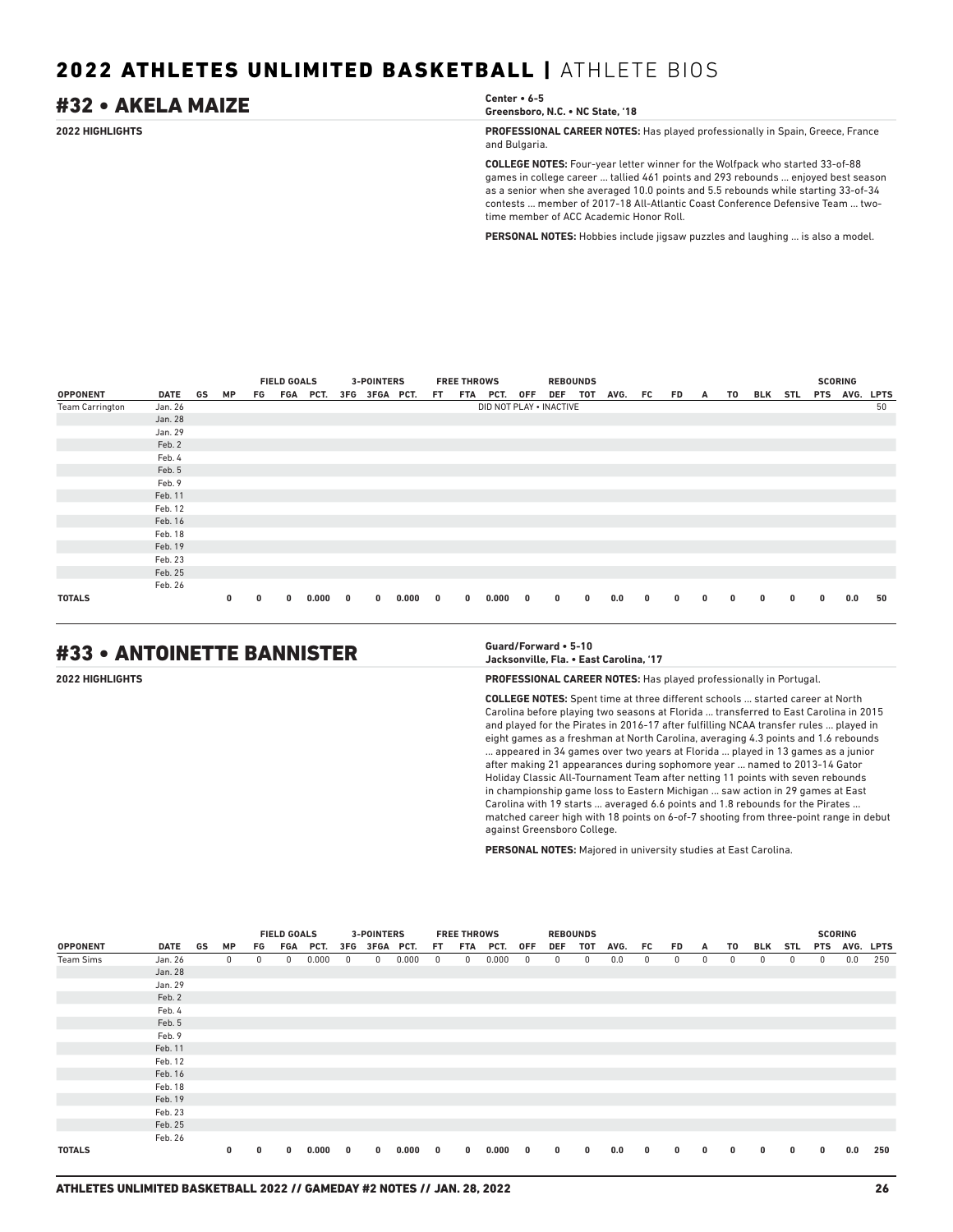## #34 • IMANI McGEE-STAFFORD **Center • 6-7**

#### **2022 HIGHLIGHTS**

» Grabbed game-high 11 rebounds for Team Mitchell in 92-85 loss against Team Carrington ... also contributed five points and a blocked shot in 28 minutes

**PROFESSIONAL CAREER NOTES:** Four-year WNBA veteran (2016-19) who appeared in **Los Angeles, Calif. • Texas, '16**

121 games with 28 starts ... averaged 4.4 points and 4.2 rebounds per game ... drafted No. 10 overall by the Chicago Sky in 2016 WNBA Draft ... earned spot on 2016 WNBA All-Rookie Team after averaging 6.7 points and 5.6 rebounds while starting 16-of-31 contests for Chicago ... also spent time with Atlanta Dream and Dallas Wings ... has played internationally in China, Israel, Turkey, Lebanon and Australia.

**COLLEGE NOTES:** Honorable Mention WBCA All-America selection as a senior ... recipient of 2015 Honda Inspiration Award ... four-time All-Big 12 Conference performer who garnered First-Team notice as a junior and senior ... named 2013 Big 12 Freshman of the Year ... four-time Big 12 Player of the Week honoree ... first women's basketball player in Texas history with 1,000 points, 1,000 rebounds and 200 blocked shots in career ... ranks 24th in school history with 1,361 career points ... fourth on Longhorns' career list with 1,036 rebounds ... second in program history with 303 career blocks ... one of two players to tally 100 blocked shots in a single season.

**PERSONAL NOTES:** Published poet and model who also pursued law degree from Southwestern Law School and missed 2020 and 2021 WNBA seasons.

|                        |             |        |           |    | <b>FIELD GOALS</b> |       |     | 3-POINTERS  |       |     | <b>FREE THROWS</b> |       |                |     | <b>REBOUNDS</b> |      |     |              |                |              |            |            |            | <b>SCORING</b> |             |
|------------------------|-------------|--------|-----------|----|--------------------|-------|-----|-------------|-------|-----|--------------------|-------|----------------|-----|-----------------|------|-----|--------------|----------------|--------------|------------|------------|------------|----------------|-------------|
| <b>OPPONENT</b>        | <b>DATE</b> | GS     | <b>MP</b> | FG | FGA                | PCT.  | 3FG | <b>3FGA</b> | PCT.  | FT. | <b>FTA</b>         | PCT.  | <b>OFF</b>     | DEF | TOT             | AVG. | FC. | <b>FD</b>    | A              | T0           | <b>BLK</b> | <b>STL</b> | <b>PTS</b> | AVG.           | <b>LPTS</b> |
| <b>Team Carrington</b> | Jan. 26     | $\ast$ | 28        |    | 3                  | 0.333 | 0   | 0           | 0.000 | 3   | 4                  | 0.750 | 2              | 9   | 11              | 11.0 | 4   | 2            | 2              | 0            |            | 0          | 5          | 5.0            | 149         |
|                        | Jan. 28     |        |           |    |                    |       |     |             |       |     |                    |       |                |     |                 |      |     |              |                |              |            |            |            |                |             |
|                        | Jan. 29     |        |           |    |                    |       |     |             |       |     |                    |       |                |     |                 |      |     |              |                |              |            |            |            |                |             |
|                        | Feb. 2      |        |           |    |                    |       |     |             |       |     |                    |       |                |     |                 |      |     |              |                |              |            |            |            |                |             |
|                        | Feb. 4      |        |           |    |                    |       |     |             |       |     |                    |       |                |     |                 |      |     |              |                |              |            |            |            |                |             |
|                        | Feb. 5      |        |           |    |                    |       |     |             |       |     |                    |       |                |     |                 |      |     |              |                |              |            |            |            |                |             |
|                        | Feb. 9      |        |           |    |                    |       |     |             |       |     |                    |       |                |     |                 |      |     |              |                |              |            |            |            |                |             |
|                        | Feb. 11     |        |           |    |                    |       |     |             |       |     |                    |       |                |     |                 |      |     |              |                |              |            |            |            |                |             |
|                        | Feb. 12     |        |           |    |                    |       |     |             |       |     |                    |       |                |     |                 |      |     |              |                |              |            |            |            |                |             |
|                        | Feb. 16     |        |           |    |                    |       |     |             |       |     |                    |       |                |     |                 |      |     |              |                |              |            |            |            |                |             |
|                        | Feb. 18     |        |           |    |                    |       |     |             |       |     |                    |       |                |     |                 |      |     |              |                |              |            |            |            |                |             |
|                        | Feb. 19     |        |           |    |                    |       |     |             |       |     |                    |       |                |     |                 |      |     |              |                |              |            |            |            |                |             |
|                        | Feb. 23     |        |           |    |                    |       |     |             |       |     |                    |       |                |     |                 |      |     |              |                |              |            |            |            |                |             |
|                        | Feb. 25     |        |           |    |                    |       |     |             |       |     |                    |       |                |     |                 |      |     |              |                |              |            |            |            |                |             |
|                        | Feb. 26     |        |           |    |                    |       |     |             |       |     |                    |       |                |     |                 |      |     |              |                |              |            |            |            |                |             |
| <b>TOTALS</b>          |             |        | 28        |    | 3                  | 0.333 | 0   | $\bf{0}$    | 0.000 | 3   | 4                  | 0.750 | $\overline{2}$ | 9   | 11              | 11.0 | 4   | $\mathbf{2}$ | $\overline{2}$ | $\mathbf{0}$ |            | 0          | 5          | 5.0            | 149         |

## #35 • TINA ROY **Guard • 5-11**

**Kaplan, La. • South Carolina, '16**

**2022 HIGHLIGHTS PROFESSIONAL CAREER NOTES:** Playing professionally for the first time this season.

**COLLEGE NOTES:** Three-time SEC All-Academic Team honoree at South Carolina ... played in 139 career games, which are tied for the most in school history ... member of South Carolina's first NCAA Final Four team in 2014-15 ... tied for sixth in South Carolina history with 164 made three-point field goals ... matched program record for three-pointers in a SEC game with seven made triples against Arkansas on Jan. 3, 2016.

**PERSONAL NOTES:** Singer and songwriter who graduated from South Carolina with a degree in sports management and retail.

|                     |             |    |           |              | <b>FIELD GOALS</b> |       |              | 3-POINTERS    |       |     | <b>FREE THROWS</b> |       |              | <b>REBOUNDS</b> |     |      |          |              |              |    |              |     | <b>SCORING</b> |               |      |
|---------------------|-------------|----|-----------|--------------|--------------------|-------|--------------|---------------|-------|-----|--------------------|-------|--------------|-----------------|-----|------|----------|--------------|--------------|----|--------------|-----|----------------|---------------|------|
| <b>OPPONENT</b>     | <b>DATE</b> | GS | <b>MP</b> | FG           | FGA                | PCT.  |              | 3FG 3FGA PCT. |       | FT. | FTA                | PCT.  | <b>OFF</b>   | DEF             | тот | AVG. | FC       | FD.          | A            | T0 | BLK          | STL |                | PTS AVG. LPTS |      |
| <b>Team Russell</b> | Jan. 26     |    | 8         | $\mathbf{0}$ | 3                  | 0.000 | 0            | 3             | 0.000 | 0   | 0                  | 0.000 | 0            |                 |     | 1.0  | 0        | $^{\circ}$   | 0            |    | $\mathbf{0}$ | 0   | 0              | 0.0           | - 15 |
|                     | Jan. 28     |    |           |              |                    |       |              |               |       |     |                    |       |              |                 |     |      |          |              |              |    |              |     |                |               |      |
|                     | Jan. 29     |    |           |              |                    |       |              |               |       |     |                    |       |              |                 |     |      |          |              |              |    |              |     |                |               |      |
|                     | Feb. 2      |    |           |              |                    |       |              |               |       |     |                    |       |              |                 |     |      |          |              |              |    |              |     |                |               |      |
|                     | Feb. 4      |    |           |              |                    |       |              |               |       |     |                    |       |              |                 |     |      |          |              |              |    |              |     |                |               |      |
|                     | Feb. 5      |    |           |              |                    |       |              |               |       |     |                    |       |              |                 |     |      |          |              |              |    |              |     |                |               |      |
|                     | Feb. 9      |    |           |              |                    |       |              |               |       |     |                    |       |              |                 |     |      |          |              |              |    |              |     |                |               |      |
|                     | Feb. 11     |    |           |              |                    |       |              |               |       |     |                    |       |              |                 |     |      |          |              |              |    |              |     |                |               |      |
|                     | Feb. 12     |    |           |              |                    |       |              |               |       |     |                    |       |              |                 |     |      |          |              |              |    |              |     |                |               |      |
|                     | Feb. 16     |    |           |              |                    |       |              |               |       |     |                    |       |              |                 |     |      |          |              |              |    |              |     |                |               |      |
|                     | Feb. 18     |    |           |              |                    |       |              |               |       |     |                    |       |              |                 |     |      |          |              |              |    |              |     |                |               |      |
|                     | Feb. 19     |    |           |              |                    |       |              |               |       |     |                    |       |              |                 |     |      |          |              |              |    |              |     |                |               |      |
|                     | Feb. 23     |    |           |              |                    |       |              |               |       |     |                    |       |              |                 |     |      |          |              |              |    |              |     |                |               |      |
|                     | Feb. 25     |    |           |              |                    |       |              |               |       |     |                    |       |              |                 |     |      |          |              |              |    |              |     |                |               |      |
|                     | Feb. 26     |    |           |              |                    |       |              |               |       |     |                    |       |              |                 |     |      |          |              |              |    |              |     |                |               |      |
| <b>TOTALS</b>       |             |    | 8         | 0            | 3                  | 0.000 | $\mathbf{0}$ | 3             | 0.000 | 0   | $\mathbf{0}$       | 0.000 | $\mathbf{0}$ | $\mathbf{1}$    |     | 1.0  | $\bf{0}$ | $\mathbf{0}$ | $\mathbf{0}$ |    | 0            | 0   | 0              | 0.0           | 15   |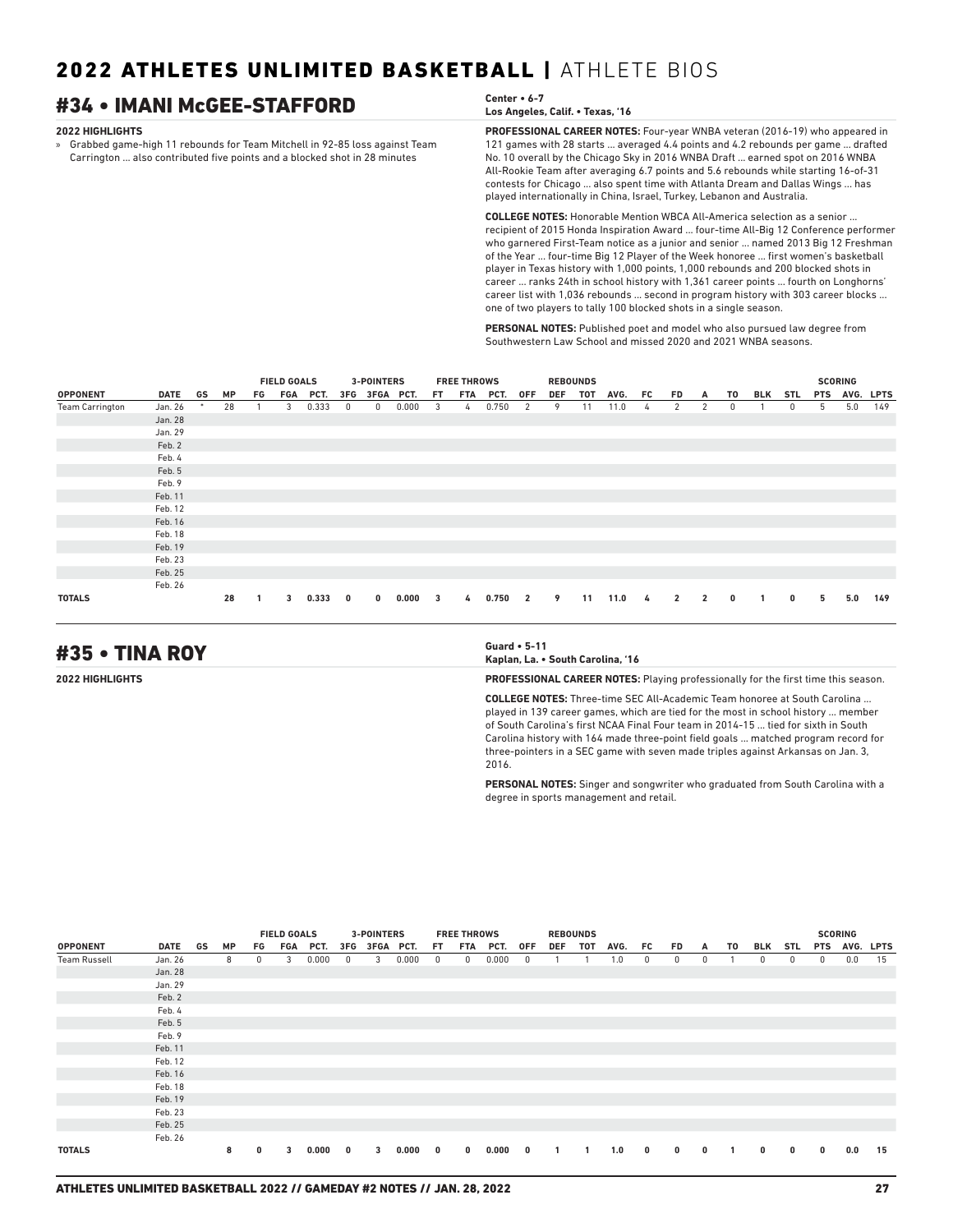## #36 • GRACE HUNTER **Guard • 5-10**

**Raleigh, N.C. • NC State, '20**

**2022 HIGHLIGHTS PROFESSIONAL CAREER NOTES:** Playing professionally for the first time this season.

**COLLEGE NOTES:** Played two seasons at Charlotte before transferring to NC State for two years ... scored 1,175 points in college career with 623 rebounds ... earned Conference USA All-Freshman Team honors at Charlotte after averaging 11.0 points per game with seven double-doubles ... helped Charlotte to 21-10 record during sophomore campaign by leading team in scoring (17.2 ppg) and rebounding (8.6 rpg) ... started 14 games during first season at NC State before suffering season-ending injury ... led Wolfpack in scoring before injury at 14.6 points per game while adding 6.9 rebounds per outing ... averaged 5.1 points in 29 games during redshirt senior season.

**PERSONAL NOTES:** Creates content on YouTube and TikTok.

|                     |             |    |           |    | <b>FIELD GOALS</b><br>FGA<br>PCT.<br>0.500<br>2 |       |     | <b>3-POINTERS</b> |       |              | <b>FREE THROWS</b> |       |     | <b>REBOUNDS</b> |                |      |     |            |          |                |              |            |            | <b>SCORING</b> |    |
|---------------------|-------------|----|-----------|----|-------------------------------------------------|-------|-----|-------------------|-------|--------------|--------------------|-------|-----|-----------------|----------------|------|-----|------------|----------|----------------|--------------|------------|------------|----------------|----|
| <b>OPPONENT</b>     | <b>DATE</b> | GS | <b>MP</b> | FG |                                                 |       | 3FG | 3FGA PCT.         |       | FT.          | FTA                | PCT.  | 0FF | DEF             | тот            | AVG. | FC. | FD.        | A        | T0             | BLK          | STL        | <b>PTS</b> | AVG. LPTS      |    |
| <b>Team Russell</b> | Jan. 26     |    | 6         |    |                                                 |       |     |                   | 1.000 | $\mathbf{0}$ | 0                  | 0.000 |     |                 | 2              | 2.0  |     | $^{\circ}$ | 0        |                | $\mathbf{0}$ | $^{\circ}$ | 3          | 3.0            | 67 |
|                     | Jan. 28     |    |           |    |                                                 |       |     |                   |       |              |                    |       |     |                 |                |      |     |            |          |                |              |            |            |                |    |
|                     | Jan. 29     |    |           |    |                                                 |       |     |                   |       |              |                    |       |     |                 |                |      |     |            |          |                |              |            |            |                |    |
|                     | Feb. 2      |    |           |    |                                                 |       |     |                   |       |              |                    |       |     |                 |                |      |     |            |          |                |              |            |            |                |    |
|                     | Feb. 4      |    |           |    |                                                 |       |     |                   |       |              |                    |       |     |                 |                |      |     |            |          |                |              |            |            |                |    |
|                     | Feb. 5      |    |           |    |                                                 |       |     |                   |       |              |                    |       |     |                 |                |      |     |            |          |                |              |            |            |                |    |
|                     | Feb. 9      |    |           |    |                                                 |       |     |                   |       |              |                    |       |     |                 |                |      |     |            |          |                |              |            |            |                |    |
|                     | Feb. 11     |    |           |    |                                                 |       |     |                   |       |              |                    |       |     |                 |                |      |     |            |          |                |              |            |            |                |    |
|                     | Feb. 12     |    |           |    |                                                 |       |     |                   |       |              |                    |       |     |                 |                |      |     |            |          |                |              |            |            |                |    |
|                     | Feb. 16     |    |           |    |                                                 |       |     |                   |       |              |                    |       |     |                 |                |      |     |            |          |                |              |            |            |                |    |
|                     | Feb. 18     |    |           |    |                                                 |       |     |                   |       |              |                    |       |     |                 |                |      |     |            |          |                |              |            |            |                |    |
|                     | Feb. 19     |    |           |    |                                                 |       |     |                   |       |              |                    |       |     |                 |                |      |     |            |          |                |              |            |            |                |    |
|                     | Feb. 23     |    |           |    |                                                 |       |     |                   |       |              |                    |       |     |                 |                |      |     |            |          |                |              |            |            |                |    |
|                     | Feb. 25     |    |           |    |                                                 |       |     |                   |       |              |                    |       |     |                 |                |      |     |            |          |                |              |            |            |                |    |
|                     | Feb. 26     |    |           |    |                                                 |       |     |                   |       |              |                    |       |     |                 |                |      |     |            |          |                |              |            |            |                |    |
| <b>TOTALS</b>       |             |    | 6         |    | $\overline{2}$                                  | 0.500 |     | -1                | 1.000 | $\bf{0}$     | 0                  | 0.000 |     | $\mathbf{1}$    | $\overline{2}$ | 2.0  | 1   | $\bf{0}$   | $\bf{0}$ | $\overline{1}$ | $\mathbf 0$  | 0          | 3          | 3.0            | 67 |

## #37 • CHELSEA PHILLIPS **Forward • 6-2**

**Long Beach, Calif. • Park**

**2022 HIGHLIGHTS PROFESSIONAL CAREER NOTES:** Has played professionally in Croatia.

**COLLEGE NOTES:** Played in 27 games as a freshman at Park with one start ... scored 55 points with 38 rebounds ... shot 32.8 percent from the field.

**PERSONAL NOTES:** Is a model ... played for the Women's Universal Basketball Association.

|                 |             |    |              |    | <b>FIELD GOALS</b> |       |            | <b>3-POINTERS</b> |       |     | <b>FREE THROWS</b> |       |             | <b>REBOUNDS</b> |              |      |              |          |              |            |          |     |              | <b>SCORING</b> |             |
|-----------------|-------------|----|--------------|----|--------------------|-------|------------|-------------------|-------|-----|--------------------|-------|-------------|-----------------|--------------|------|--------------|----------|--------------|------------|----------|-----|--------------|----------------|-------------|
| <b>OPPONENT</b> | <b>DATE</b> | GS | <b>MP</b>    | FG | FGA                | PCT.  |            | 3FG 3FGA PCT.     |       | FT. | FTA                | PCT.  | 0FF         | DEF             | TOT          | AVG. | FC           | FD.      | A            | TO         | BLK      | STL | <b>PTS</b>   | AVG.           | <b>LPTS</b> |
| Team Sims       | Jan. 26     |    | $\mathbf{0}$ | 0  | $\mathbf{0}$       | 0.000 | $^{\circ}$ | $^{\circ}$        | 0.000 | 0   | $^{\circ}$         | 0.000 | 0           | 0               | $^{\circ}$   | 0.0  | 0            | 0        | 0            | $^{\circ}$ | 0        | 0   | $\mathbf{0}$ | 0.0            | 250         |
|                 | Jan. 28     |    |              |    |                    |       |            |                   |       |     |                    |       |             |                 |              |      |              |          |              |            |          |     |              |                |             |
|                 | Jan. 29     |    |              |    |                    |       |            |                   |       |     |                    |       |             |                 |              |      |              |          |              |            |          |     |              |                |             |
|                 | Feb. 2      |    |              |    |                    |       |            |                   |       |     |                    |       |             |                 |              |      |              |          |              |            |          |     |              |                |             |
|                 | Feb. 4      |    |              |    |                    |       |            |                   |       |     |                    |       |             |                 |              |      |              |          |              |            |          |     |              |                |             |
|                 | Feb. 5      |    |              |    |                    |       |            |                   |       |     |                    |       |             |                 |              |      |              |          |              |            |          |     |              |                |             |
|                 | Feb. 9      |    |              |    |                    |       |            |                   |       |     |                    |       |             |                 |              |      |              |          |              |            |          |     |              |                |             |
|                 | Feb. 11     |    |              |    |                    |       |            |                   |       |     |                    |       |             |                 |              |      |              |          |              |            |          |     |              |                |             |
|                 | Feb. 12     |    |              |    |                    |       |            |                   |       |     |                    |       |             |                 |              |      |              |          |              |            |          |     |              |                |             |
|                 | Feb. 16     |    |              |    |                    |       |            |                   |       |     |                    |       |             |                 |              |      |              |          |              |            |          |     |              |                |             |
|                 | Feb. 18     |    |              |    |                    |       |            |                   |       |     |                    |       |             |                 |              |      |              |          |              |            |          |     |              |                |             |
|                 | Feb. 19     |    |              |    |                    |       |            |                   |       |     |                    |       |             |                 |              |      |              |          |              |            |          |     |              |                |             |
|                 | Feb. 23     |    |              |    |                    |       |            |                   |       |     |                    |       |             |                 |              |      |              |          |              |            |          |     |              |                |             |
|                 | Feb. 25     |    |              |    |                    |       |            |                   |       |     |                    |       |             |                 |              |      |              |          |              |            |          |     |              |                |             |
|                 | Feb. 26     |    |              |    |                    |       |            |                   |       |     |                    |       |             |                 |              |      |              |          |              |            |          |     |              |                |             |
| <b>TOTALS</b>   |             |    | 0            | 0  | 0                  | 0.000 | 0          | $\bf{0}$          | 0.000 | 0   | 0                  | 0.000 | $\mathbf 0$ | $\bf{0}$        | $\mathbf{0}$ | 0.0  | $\mathbf{0}$ | $\bf{0}$ | $\mathbf{0}$ | 0          | $\bf{0}$ | 0   | $\bf{0}$     | 0.0            | 250         |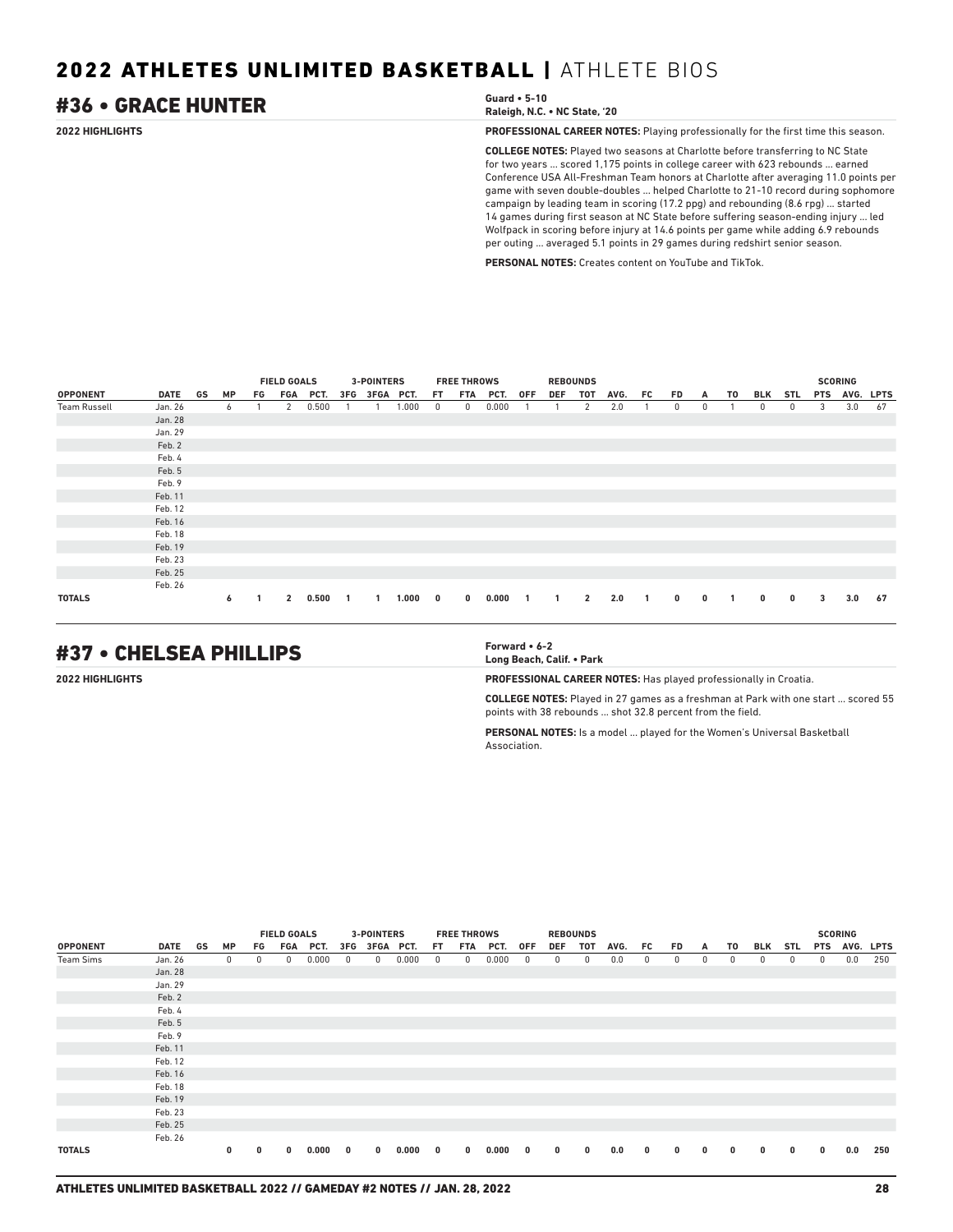## #38 • DOMINIQUE WILSON **Guard • 5-8**

## **Powder Springs, Ga. • NC State, '17**

**2022 HIGHLIGHTS PROFESSIONAL CAREER NOTES:** Has played professionally in Poland, Israel, Africa and Sweden.

> **COLLEGE NOTES:** Played three seasons at NC State after spending freshman year at Arkansas ... ranks 19th in NC State history with 1,375 career points in three seasons ... started 84-of-96 games with the Wolfpack ... finished her career with the second-best free throw percentage in school history (.848) ... four-time All-Atlantic Coast Conference selection who earned First Team honors by the league's coaches and Second Team notice by the ACC Blue Ribbon Panel in 2016-17 ... also claimed Second-Team All-ACC honors during redshirt junior by coaches and Blue Ribbon Panel ... helped NC State reach pair of NCAA Tournaments ... scored in double figures in 84-of-96 games at NC State, which is tied for ninth on Wolfpack's career list ... played in 33 games as a freshman at Arkansas with 19 starts ... averaged 6.6 points and 2.5 rebounds per game while leading Razorbacks to third round of WNIT.

**PERSONAL NOTES:** Studied science, technology and society at NC State ... currently serves as co-CEO of CW Haircare.

|                      |             |    |           |    | <b>FIELD GOALS</b> |       |   | <b>3-POINTERS</b> |       |     | <b>FREE THROWS</b> |       |            |              | <b>REBOUNDS</b> |      |     |           |   |    |            |            |            | <b>SCORING</b> |     |
|----------------------|-------------|----|-----------|----|--------------------|-------|---|-------------------|-------|-----|--------------------|-------|------------|--------------|-----------------|------|-----|-----------|---|----|------------|------------|------------|----------------|-----|
| <b>OPPONENT</b>      | <b>DATE</b> | GS | <b>MP</b> | FG | FGA                | PCT.  |   | 3FG 3FGA PCT.     |       | FT. | FTA                | PCT.  | <b>OFF</b> | <b>DEF</b>   | тот             | AVG. | FC. | <b>FD</b> | A | T0 | <b>BLK</b> | <b>STL</b> | <b>PTS</b> | AVG. LPTS      |     |
| <b>Team Mitchell</b> | Jan. 26     | *  | 9         | 0  | 0                  | 0.000 | 0 | 0                 | 0.000 | 0   | $^{\circ}$         | 0.000 |            |              |                 | 1.0  | 0   | 0         | 0 | 0  | 0          | 0          | 0          | 0.0            | 255 |
|                      | Jan. 28     |    |           |    |                    |       |   |                   |       |     |                    |       |            |              |                 |      |     |           |   |    |            |            |            |                |     |
|                      | Jan. 29     |    |           |    |                    |       |   |                   |       |     |                    |       |            |              |                 |      |     |           |   |    |            |            |            |                |     |
|                      | Feb. 2      |    |           |    |                    |       |   |                   |       |     |                    |       |            |              |                 |      |     |           |   |    |            |            |            |                |     |
|                      | Feb. 4      |    |           |    |                    |       |   |                   |       |     |                    |       |            |              |                 |      |     |           |   |    |            |            |            |                |     |
|                      | Feb. 5      |    |           |    |                    |       |   |                   |       |     |                    |       |            |              |                 |      |     |           |   |    |            |            |            |                |     |
|                      | Feb. 9      |    |           |    |                    |       |   |                   |       |     |                    |       |            |              |                 |      |     |           |   |    |            |            |            |                |     |
|                      | Feb. 11     |    |           |    |                    |       |   |                   |       |     |                    |       |            |              |                 |      |     |           |   |    |            |            |            |                |     |
|                      | Feb. 12     |    |           |    |                    |       |   |                   |       |     |                    |       |            |              |                 |      |     |           |   |    |            |            |            |                |     |
|                      | Feb. 16     |    |           |    |                    |       |   |                   |       |     |                    |       |            |              |                 |      |     |           |   |    |            |            |            |                |     |
|                      | Feb. 18     |    |           |    |                    |       |   |                   |       |     |                    |       |            |              |                 |      |     |           |   |    |            |            |            |                |     |
|                      | Feb. 19     |    |           |    |                    |       |   |                   |       |     |                    |       |            |              |                 |      |     |           |   |    |            |            |            |                |     |
|                      | Feb. 23     |    |           |    |                    |       |   |                   |       |     |                    |       |            |              |                 |      |     |           |   |    |            |            |            |                |     |
|                      | Feb. 25     |    |           |    |                    |       |   |                   |       |     |                    |       |            |              |                 |      |     |           |   |    |            |            |            |                |     |
|                      | Feb. 26     |    |           |    |                    |       |   |                   |       |     |                    |       |            |              |                 |      |     |           |   |    |            |            |            |                |     |
| <b>TOTALS</b>        |             |    | 9         | 0  | 0                  | 0.000 | 0 | $\bf{0}$          | 0.000 | 0   | $\mathbf{0}$       | 0.000 | 0          | $\mathbf{1}$ |                 | 1.0  | 0   | 0         | 0 | 0  | 0          | 0          | 0          | 0.0            | 255 |

## #40 • TOCCARA ROSS **Forward • 6-1**

**Davenport, Iowa • Iowa State, '09**

**2022 HIGHLIGHTS PROFESSIONAL CAREER NOTES:** Has enjoyed 13-year overseas career, including time in Puerto Rico, Ecuador, Finland, Romania, Israel, Switzerland, Australia and France.

> **COLLEGE NOTES:** Three-year letter winner at Iowa State who started 35-of-77 games ... scored 501 points with 342 rebounds with the Cyclones ... enjoyed best season as a freshman when she averaged 10.7 points while starting 32-of-35 contests ... named to All-Tournament Team at Cyclone Classic and Pepperdine Tournament in 2006.

> **PERSONAL NOTES:** Serves as a Pro Ambassador for non-profit Athlete Ally, an organization that provides public awareness campaigns, educational programming and tools and resources to roster inclusive sports communities ... fascinated by gender conversations, generational influences, youth empowerment, community development and education.

|                      |             |    |                |     | <b>FIELD GOALS</b> |       |              | <b>3-POINTERS</b> |       |     | <b>FREE THROWS</b> |       |              |            | <b>REBOUNDS</b> |      |     |          |              |              |            |            |                | <b>SCORING</b> |           |
|----------------------|-------------|----|----------------|-----|--------------------|-------|--------------|-------------------|-------|-----|--------------------|-------|--------------|------------|-----------------|------|-----|----------|--------------|--------------|------------|------------|----------------|----------------|-----------|
| <b>OPPONENT</b>      | <b>DATE</b> | GS | <b>MP</b>      | FG. | FGA                | PCT.  | 3FG          | 3FGA PCT.         |       | FT. | FTA                | PCT.  | <b>OFF</b>   | <b>DEF</b> | тот             | AVG. | FC. | FD.      | A            | T0           | BLK        | <b>STL</b> | <b>PTS</b>     |                | AVG. LPTS |
| <b>Team Mitchell</b> | Jan. 26     |    | 2              |     |                    | 1.000 | $^{\circ}$   | $\mathbf 0$       | 0.000 | 0   | 0                  | 0.000 |              | 0          |                 | 1.0  | 0   | 0        | 0            | 0            | $^{\circ}$ | 0          | $\mathbf{2}$   | 2.0            | 280       |
|                      | Jan. 28     |    |                |     |                    |       |              |                   |       |     |                    |       |              |            |                 |      |     |          |              |              |            |            |                |                |           |
|                      | Jan. 29     |    |                |     |                    |       |              |                   |       |     |                    |       |              |            |                 |      |     |          |              |              |            |            |                |                |           |
|                      | Feb. 2      |    |                |     |                    |       |              |                   |       |     |                    |       |              |            |                 |      |     |          |              |              |            |            |                |                |           |
|                      | Feb. 4      |    |                |     |                    |       |              |                   |       |     |                    |       |              |            |                 |      |     |          |              |              |            |            |                |                |           |
|                      | Feb. 5      |    |                |     |                    |       |              |                   |       |     |                    |       |              |            |                 |      |     |          |              |              |            |            |                |                |           |
|                      | Feb. 9      |    |                |     |                    |       |              |                   |       |     |                    |       |              |            |                 |      |     |          |              |              |            |            |                |                |           |
|                      | Feb. 11     |    |                |     |                    |       |              |                   |       |     |                    |       |              |            |                 |      |     |          |              |              |            |            |                |                |           |
|                      | Feb. 12     |    |                |     |                    |       |              |                   |       |     |                    |       |              |            |                 |      |     |          |              |              |            |            |                |                |           |
|                      | Feb. 16     |    |                |     |                    |       |              |                   |       |     |                    |       |              |            |                 |      |     |          |              |              |            |            |                |                |           |
|                      | Feb. 18     |    |                |     |                    |       |              |                   |       |     |                    |       |              |            |                 |      |     |          |              |              |            |            |                |                |           |
|                      | Feb. 19     |    |                |     |                    |       |              |                   |       |     |                    |       |              |            |                 |      |     |          |              |              |            |            |                |                |           |
|                      | Feb. 23     |    |                |     |                    |       |              |                   |       |     |                    |       |              |            |                 |      |     |          |              |              |            |            |                |                |           |
|                      | Feb. 25     |    |                |     |                    |       |              |                   |       |     |                    |       |              |            |                 |      |     |          |              |              |            |            |                |                |           |
|                      | Feb. 26     |    |                |     |                    |       |              |                   |       |     |                    |       |              |            |                 |      |     |          |              |              |            |            |                |                |           |
| <b>TOTALS</b>        |             |    | $\overline{2}$ |     |                    | 1.000 | $\mathbf{0}$ | $\bf{0}$          | 0.000 | 0   | $\bf{0}$           | 0.000 | $\mathbf{1}$ | 0          | $\mathbf{1}$    | 1.0  | 0   | $\bf{0}$ | $\mathbf{0}$ | $\mathbf{0}$ | $\bf{0}$   | 0          | $\overline{2}$ | 2.0            | 280       |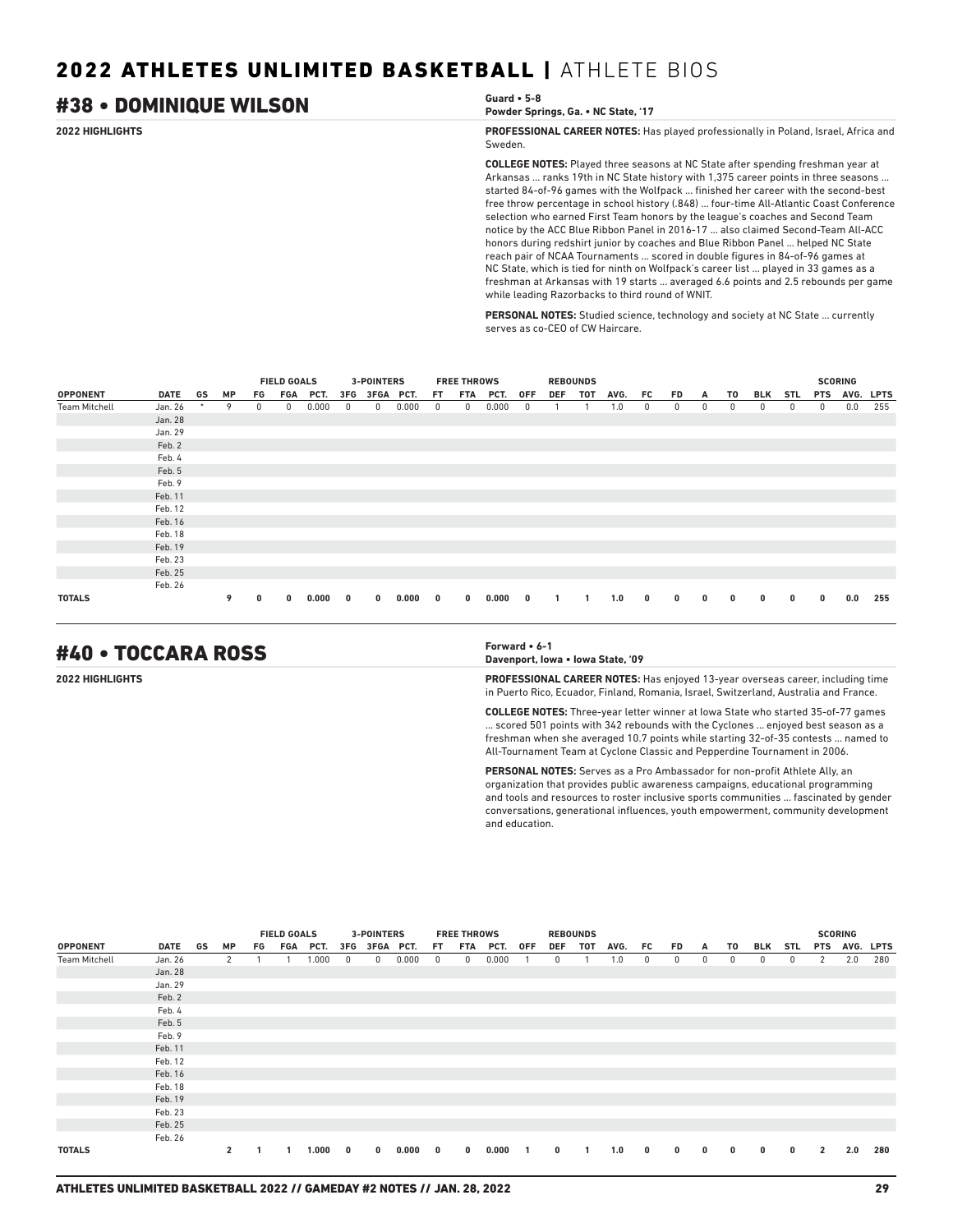## #41 • DiJONAI CARRINGTON **Guard/Forward • 6-0**

#### **2022 HIGHLIGHTS**

» One of five Team Carrington players to score in double figures in comeback victory over Team Mitchell ... scored 13 points and grabbed game-high 11 rebounds

» One of four captains for inaugural week of Athletes Unlimited Basketball

**PROFESSIONAL CAREER NOTES:** Drafted by the Connecticut Sun with the No. 20 overall selection in 2021 WNBA Draft ... played in 21 games during rookie season ... averaged 2.8 points and 2.0 rebounds per game.

**COLLEGE NOTES:** Four-year letter winner at Stanford before playing 2020-21 season at Baylor ... started 48-of-108 games during career with the Cardinal ... averaged 8.4 points and 5.1 rebounds while leading Stanford to two Pac-12 Tournament titles ... named to 2019 All-Pac 12 Team by coaches and media ... averaged 14.0 points and 7.5 rebounds in 36 games as a junior ... second-leading scorer for Baylor during 2020-21 season with 14.1 average ... authored 22 double-digit scoring efforts, including five 20-point games ... helped Bears to Big 12 regular season and tournament titles in addition to appearance in NCAA Elite Eight.

**PERSONAL NOTES:** Earned two undergraduate degrees in African and African American studies and psychology from Stanford ... youngest of three children in family ... father, Darren, played in the NFL for eight years.

|                      |         |        |           |    | <b>FIELD GOALS</b> |       |                | <b>3-POINTERS</b> |       |                | <b>FREE THROWS</b> |       |                         | <b>REBOUNDS</b> |     |      |                |           |                |    |          |                |    | <b>SCORING</b> |     |
|----------------------|---------|--------|-----------|----|--------------------|-------|----------------|-------------------|-------|----------------|--------------------|-------|-------------------------|-----------------|-----|------|----------------|-----------|----------------|----|----------|----------------|----|----------------|-----|
| <b>OPPONENT</b>      | DATE GS |        | <b>MP</b> | FG | FGA                | PCT.  | 3FG            | 3FGA PCT.         |       | FT.            | FTA                | PCT.  | 0FF                     | <b>DEF</b>      | тот | AVG. | FC.            | <b>FD</b> | A              | T0 | BLK      | <b>STL</b>     |    | PTS AVG. LPTS  |     |
| <b>Team Mitchell</b> | Jan. 26 | $\ast$ | 37        | 5  | 19                 | 0.263 | 2              | 7                 | 0.286 |                | 2                  | 0.500 | 3                       | 8               | 11  | 11.0 | 2              | 3         | 2              | 5  | 0        | 2              | 13 | 13.0           | 286 |
|                      | Jan. 28 |        |           |    |                    |       |                |                   |       |                |                    |       |                         |                 |     |      |                |           |                |    |          |                |    |                |     |
|                      | Jan. 29 |        |           |    |                    |       |                |                   |       |                |                    |       |                         |                 |     |      |                |           |                |    |          |                |    |                |     |
|                      | Feb. 2  |        |           |    |                    |       |                |                   |       |                |                    |       |                         |                 |     |      |                |           |                |    |          |                |    |                |     |
|                      | Feb. 4  |        |           |    |                    |       |                |                   |       |                |                    |       |                         |                 |     |      |                |           |                |    |          |                |    |                |     |
|                      | Feb. 5  |        |           |    |                    |       |                |                   |       |                |                    |       |                         |                 |     |      |                |           |                |    |          |                |    |                |     |
|                      | Feb. 9  |        |           |    |                    |       |                |                   |       |                |                    |       |                         |                 |     |      |                |           |                |    |          |                |    |                |     |
|                      | Feb. 11 |        |           |    |                    |       |                |                   |       |                |                    |       |                         |                 |     |      |                |           |                |    |          |                |    |                |     |
|                      | Feb. 12 |        |           |    |                    |       |                |                   |       |                |                    |       |                         |                 |     |      |                |           |                |    |          |                |    |                |     |
|                      | Feb. 16 |        |           |    |                    |       |                |                   |       |                |                    |       |                         |                 |     |      |                |           |                |    |          |                |    |                |     |
|                      | Feb. 18 |        |           |    |                    |       |                |                   |       |                |                    |       |                         |                 |     |      |                |           |                |    |          |                |    |                |     |
|                      | Feb. 19 |        |           |    |                    |       |                |                   |       |                |                    |       |                         |                 |     |      |                |           |                |    |          |                |    |                |     |
|                      | Feb. 23 |        |           |    |                    |       |                |                   |       |                |                    |       |                         |                 |     |      |                |           |                |    |          |                |    |                |     |
|                      | Feb. 25 |        |           |    |                    |       |                |                   |       |                |                    |       |                         |                 |     |      |                |           |                |    |          |                |    |                |     |
|                      | Feb. 26 |        |           |    |                    |       |                |                   |       |                |                    |       |                         |                 |     |      |                |           |                |    |          |                |    |                |     |
| <b>TOTALS</b>        |         |        | 37        | 5  | 19                 | 0.263 | $\overline{2}$ | 7                 | 0.286 | $\overline{1}$ | $\overline{2}$     | 0.500 | $\overline{\mathbf{3}}$ | 8               | 11  | 11.0 | $\overline{2}$ | 3         | $\overline{2}$ | 5  | $\bf{0}$ | $\overline{2}$ | 13 | 13.0           | 286 |

## #42 • SHANNON McCALLUM **Guard • 5-10**

#### **2022 HIGHLIGHTS**

» Added as replacement player to roster on Jan. 22

**Whiteville, N.C. • Charlotte, '11**

**PROFESSIONAL CAREER NOTES:** Has played professionally in four different countries (Belarus, Russia, Poland and Italy) ... named 2013 Iceland League MVP averaging 33.3 points and 12.2 rebounds per game for KR ... also shot 56 percent from the field during MVP campaign ... selected for 2014 Italian All-Star Game after scoring 13.1 points per game while grabbing 7.0 rebounds with 3.0 assists per contest ... 2015 All-Italian A1 First Team and Italy's All-Imports Team selection ... honorable mention All-Polish Team pick in 2016 ... participated in 2011 Atlanta Dream Training Camp.

**COLLEGE NOTES:** Two-time Second-Team All-Atlantic 10 selection for the 49ers ... earned Atlantic 10 All-Defensive Team notice as a junior and senior ... honored as 2009 Atlantic 10 Sixth Player of the Year ... played in school-record 130 career games with 65 starts ... fourth-leading scorer in Charlotte history with 1,525 career points ... ranks 10th in program history with 119 career made three-point field goals and 720 career rebounds ... sixth in school history with 235 career steals.

**PERSONAL NOTES:** Majored in Africana studies at Charlotte ... younger sister, Paige, played at Charlotte.

|                     |             |    |              |    | <b>FIELD GOALS</b> |          |          | <b>3-POINTERS</b> |       |          | <b>FREE THROWS</b> |                         |                         | <b>REBOUNDS</b> |          |      |          |             |              |             |          |                |          | <b>SCORING</b> |    |
|---------------------|-------------|----|--------------|----|--------------------|----------|----------|-------------------|-------|----------|--------------------|-------------------------|-------------------------|-----------------|----------|------|----------|-------------|--------------|-------------|----------|----------------|----------|----------------|----|
| <b>OPPONENT</b>     | <b>DATE</b> | GS | <b>MP</b>    | FG |                    | FGA PCT. |          | 3FG 3FGA PCT.     |       | FT.      |                    | FTA PCT.                | 0FF                     | DEF TOT         |          | AVG. | FC       | FD          | A            | TO          |          | <b>BLK STL</b> |          | PTS AVG. LPTS  |    |
| <b>Team Russell</b> | Jan. 26     |    |              |    |                    |          |          |                   |       |          |                    | DID NOT PLAY . INACTIVE |                         |                 |          |      |          |             |              |             |          |                |          |                | 50 |
|                     | Jan. 28     |    |              |    |                    |          |          |                   |       |          |                    |                         |                         |                 |          |      |          |             |              |             |          |                |          |                |    |
|                     | Jan. 29     |    |              |    |                    |          |          |                   |       |          |                    |                         |                         |                 |          |      |          |             |              |             |          |                |          |                |    |
|                     | Feb. 2      |    |              |    |                    |          |          |                   |       |          |                    |                         |                         |                 |          |      |          |             |              |             |          |                |          |                |    |
|                     | Feb. 4      |    |              |    |                    |          |          |                   |       |          |                    |                         |                         |                 |          |      |          |             |              |             |          |                |          |                |    |
|                     | Feb. 5      |    |              |    |                    |          |          |                   |       |          |                    |                         |                         |                 |          |      |          |             |              |             |          |                |          |                |    |
|                     | Feb. 9      |    |              |    |                    |          |          |                   |       |          |                    |                         |                         |                 |          |      |          |             |              |             |          |                |          |                |    |
|                     | Feb. 11     |    |              |    |                    |          |          |                   |       |          |                    |                         |                         |                 |          |      |          |             |              |             |          |                |          |                |    |
|                     | Feb. 12     |    |              |    |                    |          |          |                   |       |          |                    |                         |                         |                 |          |      |          |             |              |             |          |                |          |                |    |
|                     | Feb. 16     |    |              |    |                    |          |          |                   |       |          |                    |                         |                         |                 |          |      |          |             |              |             |          |                |          |                |    |
|                     | Feb. 18     |    |              |    |                    |          |          |                   |       |          |                    |                         |                         |                 |          |      |          |             |              |             |          |                |          |                |    |
|                     | Feb. 19     |    |              |    |                    |          |          |                   |       |          |                    |                         |                         |                 |          |      |          |             |              |             |          |                |          |                |    |
|                     | Feb. 23     |    |              |    |                    |          |          |                   |       |          |                    |                         |                         |                 |          |      |          |             |              |             |          |                |          |                |    |
|                     | Feb. 25     |    |              |    |                    |          |          |                   |       |          |                    |                         |                         |                 |          |      |          |             |              |             |          |                |          |                |    |
|                     | Feb. 26     |    |              |    |                    |          |          |                   |       |          |                    |                         |                         |                 |          |      |          |             |              |             |          |                |          |                |    |
| <b>TOTALS</b>       |             |    | $\mathbf{0}$ | 0  | $\mathbf{0}$       | 0.000    | $\bf{0}$ | $\mathbf{0}$      | 0.000 | $\bf{0}$ | 0                  | 0.000                   | $\overline{\mathbf{0}}$ | $\mathbf 0$     | $\bf{0}$ | 0.0  | $\bf{0}$ | $\mathbf 0$ | $\mathbf{0}$ | $\mathbf 0$ | $\bf{0}$ | $\mathbf{0}$   | $\bf{0}$ | 0.0            | 50 |

**San Diego, Calif. • Stanford, '20**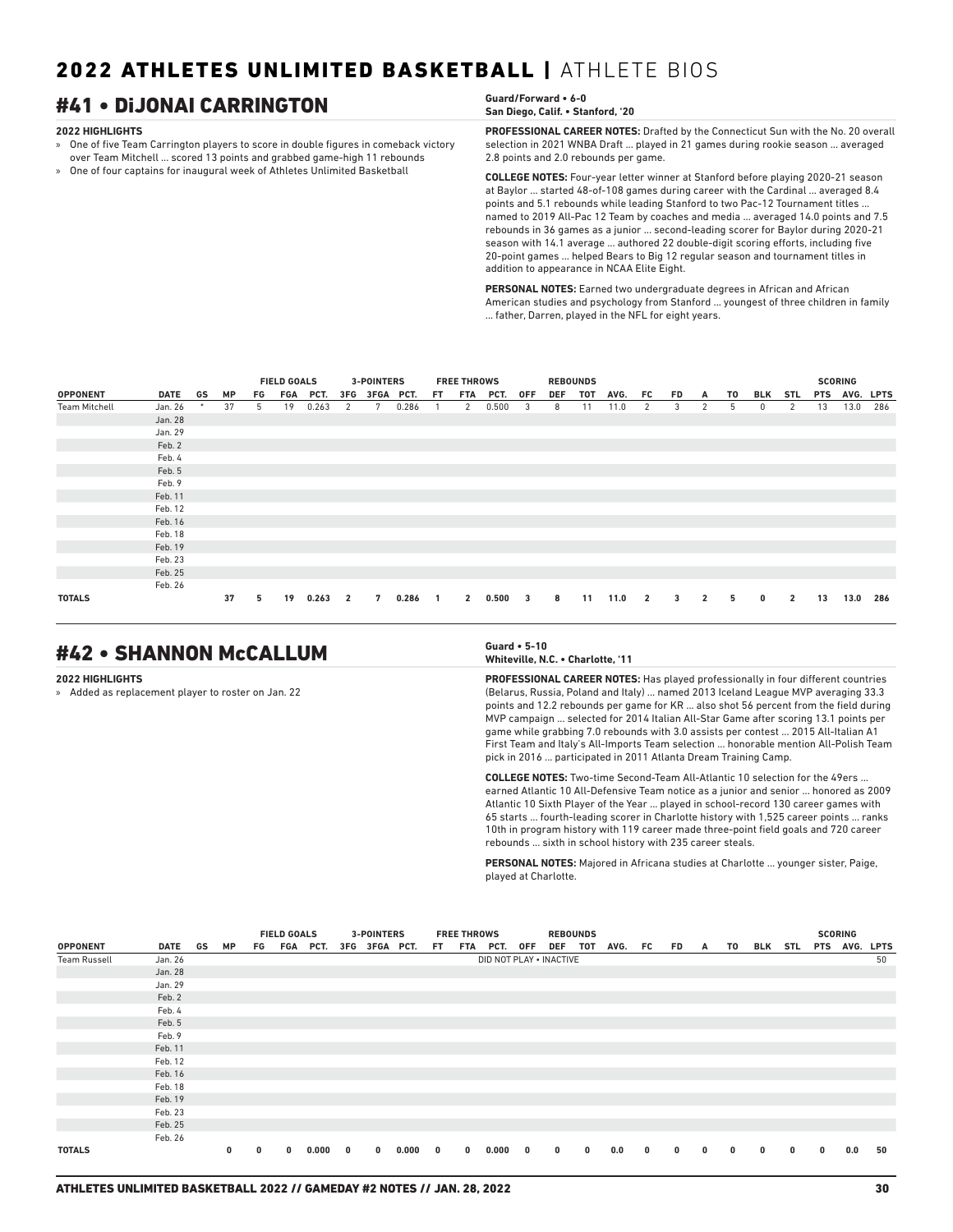## #43 • MARJORIE BUTLER **Guard • 5-8**

| Guard $\cdot$ 5-8               |  |
|---------------------------------|--|
| Knoxville, Tenn. • Georgia, '16 |  |

**2022 HIGHLIGHTS PROFESSIONAL CAREER NOTES:** Playing professionally for the first time this season.

**COLLEGE NOTES:** Four-year letter winner for the Bulldogs who appeared in 114 games ... started 64 times, including all 31 games as a senior ... led Bulldogs to three NCAA Tournament appearances, including Elite Eight berth in 2013 ... tallied 309 career assists, including 141 assists during senior campaign ... paced Georgia in assists as a junior and senior ... honored as 2016 Southeastern Conference Scholar-Athlete of the Year ... two-time CoSIDA Academic All-District selection ... named to SEC Academic Honor Roll four times ... member of 2014 SEC Community Service Team.

**PERSONAL NOTES:** Studied exercise and sports science at Georgia ... currently working on completing requirements for a doctor of medicine degree at Vanderbilt ... works as an advocate for reducing health care disparities and increasing trust and utilization of the health care system by minority communities.

|                      |         |              |    | <b>FIELD GOALS</b> |          |              | <b>3-POINTERS</b> |       |              | <b>FREE THROWS</b> |       |     |              | <b>REBOUNDS</b> |      |                          |              |    |    |             |     |              | <b>SCORING</b> |     |
|----------------------|---------|--------------|----|--------------------|----------|--------------|-------------------|-------|--------------|--------------------|-------|-----|--------------|-----------------|------|--------------------------|--------------|----|----|-------------|-----|--------------|----------------|-----|
| <b>OPPONENT</b>      | DATE GS | MP           | FG |                    | FGA PCT. |              | 3FG 3FGA PCT.     |       | FT.          | FTA                | PCT.  | 0FF | DEF          | тот             | AVG. | FC                       | FD           | A  | T0 | BLK         | STL | <b>PTS</b>   | AVG. LPTS      |     |
| <b>Team Mitchell</b> | Jan. 26 | 2            | 0  |                    | 0.000    | $^{\circ}$   | $^{\circ}$        | 0.000 | 0            | $^{\circ}$         | 0.000 |     |              | 2               | 2.0  |                          | 0            |    |    | 0           |     | $\mathbf{0}$ | 0.0            | 257 |
|                      | Jan. 28 |              |    |                    |          |              |                   |       |              |                    |       |     |              |                 |      |                          |              |    |    |             |     |              |                |     |
|                      | Jan. 29 |              |    |                    |          |              |                   |       |              |                    |       |     |              |                 |      |                          |              |    |    |             |     |              |                |     |
|                      | Feb. 2  |              |    |                    |          |              |                   |       |              |                    |       |     |              |                 |      |                          |              |    |    |             |     |              |                |     |
|                      | Feb. 4  |              |    |                    |          |              |                   |       |              |                    |       |     |              |                 |      |                          |              |    |    |             |     |              |                |     |
|                      | Feb. 5  |              |    |                    |          |              |                   |       |              |                    |       |     |              |                 |      |                          |              |    |    |             |     |              |                |     |
|                      | Feb. 9  |              |    |                    |          |              |                   |       |              |                    |       |     |              |                 |      |                          |              |    |    |             |     |              |                |     |
|                      | Feb. 11 |              |    |                    |          |              |                   |       |              |                    |       |     |              |                 |      |                          |              |    |    |             |     |              |                |     |
|                      | Feb. 12 |              |    |                    |          |              |                   |       |              |                    |       |     |              |                 |      |                          |              |    |    |             |     |              |                |     |
|                      | Feb. 16 |              |    |                    |          |              |                   |       |              |                    |       |     |              |                 |      |                          |              |    |    |             |     |              |                |     |
|                      | Feb. 18 |              |    |                    |          |              |                   |       |              |                    |       |     |              |                 |      |                          |              |    |    |             |     |              |                |     |
|                      | Feb. 19 |              |    |                    |          |              |                   |       |              |                    |       |     |              |                 |      |                          |              |    |    |             |     |              |                |     |
|                      | Feb. 23 |              |    |                    |          |              |                   |       |              |                    |       |     |              |                 |      |                          |              |    |    |             |     |              |                |     |
|                      | Feb. 25 |              |    |                    |          |              |                   |       |              |                    |       |     |              |                 |      |                          |              |    |    |             |     |              |                |     |
|                      | Feb. 26 |              |    |                    |          |              |                   |       |              |                    |       |     |              |                 |      |                          |              |    |    |             |     |              |                |     |
| <b>TOTALS</b>        |         | $\mathbf{2}$ | 0  |                    | 0.000    | $\mathbf{0}$ | $\mathbf{0}$      | 0.000 | $\mathbf{0}$ | $\mathbf{0}$       | 0.000 | -1  | $\mathbf{1}$ | $\overline{2}$  | 2.0  | $\overline{\phantom{a}}$ | $\mathbf{0}$ | -1 |    | $\mathbf 0$ |     | $\bf{0}$     | 0.0            | 257 |

## #51 • SYDNEY COLSON **Guard • 5-8**

#### **2022 HIGHLIGHTS**

» Scored 15 points and dished out six assists in 92-85 loss to Team Carrington in Week One opener ... shot 5-for-10 from the field, including 2-for-5 from three-point range, along with sinking all three free throws

## **Houston, Texas • Texas A&M, '11**

**PROFESSIONAL CAREER NOTES:** Ten-year WNBA veteran who has played in 164 career games ... drafted with No. 16 overall selection by Connecticut Sun in 2011 WNBA Draft . has spent time with five different teams (Connecticut, New York, San Antonio, Las Vegas, Minnesota) ... enjoyed best season in 2016 when she averaged 5.1 points per game in 34 contests for San Antonio.

**COLLEGE NOTES:** Three-time team captain for Texas A&M who led Aggies to pair of Big 12 Tournament titles ... played in 138 career games, fifth-most in program history ... started 86 games ... honorable mention Associated Press All-America and All-Big 12 Conference selection in 2010-11 ... fifth in Texas A&M history with 504 career assists ... fourth on Aggies' all-time list with 255 steals ... dished out 15 assists against Nebraska on Mar. 5, 2011, which ranks fifth in school history ... led Aggies with .377 three-point field goal percentage as a senior ... paced Texas A&M in assists three straight years ... finished career with 853 points (6.2 ppg).

**PERSONAL NOTES:** Aspires to become a sports commentator after playing career is finished ... hobbies include collecting quarters from every state ... served as an assistant coach at Rice University from 2015-17, leading the Owls to 2016-17 WBI title.

|                        |         |        |           |    | <b>FIELD GOALS</b> |       |                         | 3-POINTERS    |       |     | <b>FREE THROWS</b> |       |                         |          | <b>REBOUNDS</b> |      |    |                |   |                |              |     |            | <b>SCORING</b> |     |
|------------------------|---------|--------|-----------|----|--------------------|-------|-------------------------|---------------|-------|-----|--------------------|-------|-------------------------|----------|-----------------|------|----|----------------|---|----------------|--------------|-----|------------|----------------|-----|
| <b>OPPONENT</b>        | DATE    | GS     | <b>MP</b> | FG | FGA                | PCT.  |                         | 3FG 3FGA PCT. |       | FT. | FTA                | PCT.  | <b>OFF</b>              | DEF      | TOT             | AVG. | FC | FD.            | A | T0             | BLK          | STL | <b>PTS</b> | AVG. LPTS      |     |
| <b>Team Carrington</b> | Jan. 26 | $\ast$ | 31        | 5  | 10                 | 0.500 | 2                       | 5             | 0.400 | 3   | 3                  | 1.000 | $^{\circ}$              | 0        | 0               | 0.0  | 3  | 2              | 6 | 2              | 0            | 3   | 15         | 15.0           | 204 |
|                        | Jan. 28 |        |           |    |                    |       |                         |               |       |     |                    |       |                         |          |                 |      |    |                |   |                |              |     |            |                |     |
|                        | Jan. 29 |        |           |    |                    |       |                         |               |       |     |                    |       |                         |          |                 |      |    |                |   |                |              |     |            |                |     |
|                        | Feb. 2  |        |           |    |                    |       |                         |               |       |     |                    |       |                         |          |                 |      |    |                |   |                |              |     |            |                |     |
|                        | Feb. 4  |        |           |    |                    |       |                         |               |       |     |                    |       |                         |          |                 |      |    |                |   |                |              |     |            |                |     |
|                        | Feb. 5  |        |           |    |                    |       |                         |               |       |     |                    |       |                         |          |                 |      |    |                |   |                |              |     |            |                |     |
|                        | Feb. 9  |        |           |    |                    |       |                         |               |       |     |                    |       |                         |          |                 |      |    |                |   |                |              |     |            |                |     |
|                        | Feb. 11 |        |           |    |                    |       |                         |               |       |     |                    |       |                         |          |                 |      |    |                |   |                |              |     |            |                |     |
|                        | Feb. 12 |        |           |    |                    |       |                         |               |       |     |                    |       |                         |          |                 |      |    |                |   |                |              |     |            |                |     |
|                        | Feb. 16 |        |           |    |                    |       |                         |               |       |     |                    |       |                         |          |                 |      |    |                |   |                |              |     |            |                |     |
|                        | Feb. 18 |        |           |    |                    |       |                         |               |       |     |                    |       |                         |          |                 |      |    |                |   |                |              |     |            |                |     |
|                        | Feb. 19 |        |           |    |                    |       |                         |               |       |     |                    |       |                         |          |                 |      |    |                |   |                |              |     |            |                |     |
|                        | Feb. 23 |        |           |    |                    |       |                         |               |       |     |                    |       |                         |          |                 |      |    |                |   |                |              |     |            |                |     |
|                        | Feb. 25 |        |           |    |                    |       |                         |               |       |     |                    |       |                         |          |                 |      |    |                |   |                |              |     |            |                |     |
|                        | Feb. 26 |        |           |    |                    |       |                         |               |       |     |                    |       |                         |          |                 |      |    |                |   |                |              |     |            |                |     |
| <b>TOTALS</b>          |         |        | 31        | 5  | 10                 | 0.500 | $\overline{\mathbf{2}}$ | 5             | 0.400 | 3   | 3                  | 1.000 | $\overline{\mathbf{0}}$ | $\bf{0}$ | $\bf{0}$        | 0.0  | 3  | $\overline{2}$ | 6 | $\overline{2}$ | $\mathbf{0}$ | 3   | 15         | 15.0           | 204 |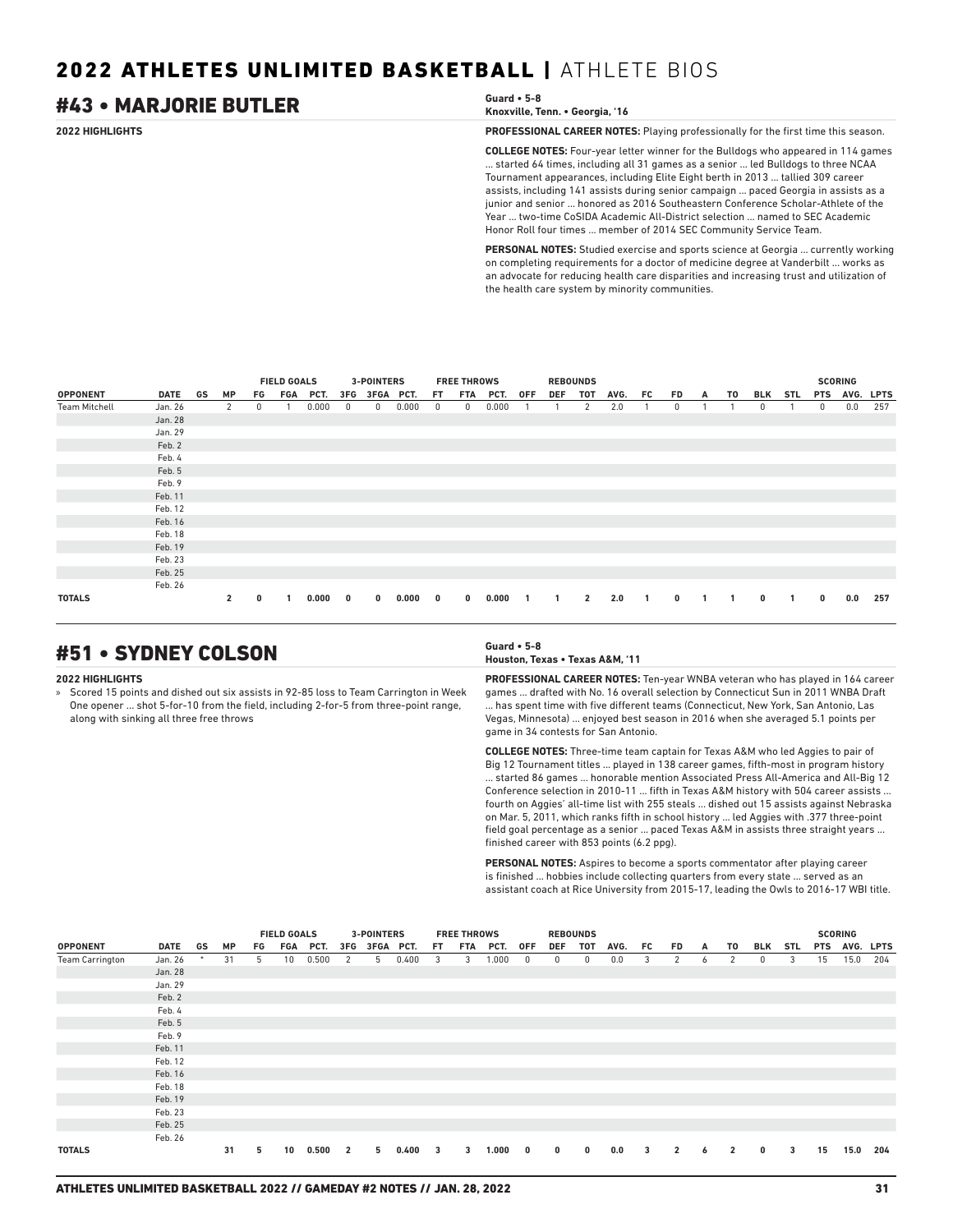## #52 • BRITTANY CARTER **Guard/Forward • 5-11**

**St. Louis, Mo. • Ball State, '14**

**2022 HIGHLIGHTS PROFESSIONAL CAREER NOTES:** Has played professionally for seven years in Germany, Australia, Czech Republic and Greece.

> **COLLEGE NOTES:** Played three seasons at Ball State before finishing career as graduate transfer at Illinois ... averaged 10.0 points per game in 93 career games at Ball State ... ranks 10th in Ball State history with 177 career steals ... tied for 12th on career list with 59 blocked shots ... also ranks among Ball State's career leaders with 172 made three-pointers and 540 three-point attempts ... helped Cardinals to pair of WNIT appearances ... started all 31 games as a senior for Illinois ... recorded 80 steals, which ranked ninth in program history.

**PERSONAL NOTES:** One of six children in family ... earned Bachelor's degree in business management from Ball State ... owns Master's degree from Illinois in recreation, sport and tourism management.

|                      |             |    |           |    | <b>FIELD GOALS</b> |       |            | <b>3-POINTERS</b> |       |            | <b>FREE THROWS</b> |       |              | <b>REBOUNDS</b> |     |      |    |              |   |    |     |            |              | <b>SCORING</b> |     |
|----------------------|-------------|----|-----------|----|--------------------|-------|------------|-------------------|-------|------------|--------------------|-------|--------------|-----------------|-----|------|----|--------------|---|----|-----|------------|--------------|----------------|-----|
| <b>OPPONENT</b>      | <b>DATE</b> | GS | <b>MP</b> | FG | FGA                | PCT.  | 3FG        | 3FGA PCT.         |       | FT.        | FTA                | PCT.  | 0FF          | DEF             | тот | AVG. | FC | FD           | A | T0 | BLK | <b>STL</b> | <b>PTS</b>   | AVG. LPTS      |     |
| <b>Team Mitchell</b> | Jan. 26     |    | 0         | 0  | 0                  | 0.000 | $^{\circ}$ | 0                 | 0.000 | $^{\circ}$ | 0                  | 0.000 | $^{\circ}$   | 0               | 0   | 0.0  | 0  | 0            | 0 | 0  | 0   | 0          | $\mathbf{0}$ | 0.0            | 250 |
|                      | Jan. 28     |    |           |    |                    |       |            |                   |       |            |                    |       |              |                 |     |      |    |              |   |    |     |            |              |                |     |
|                      | Jan. 29     |    |           |    |                    |       |            |                   |       |            |                    |       |              |                 |     |      |    |              |   |    |     |            |              |                |     |
|                      | Feb. 2      |    |           |    |                    |       |            |                   |       |            |                    |       |              |                 |     |      |    |              |   |    |     |            |              |                |     |
|                      | Feb. 4      |    |           |    |                    |       |            |                   |       |            |                    |       |              |                 |     |      |    |              |   |    |     |            |              |                |     |
|                      | Feb. 5      |    |           |    |                    |       |            |                   |       |            |                    |       |              |                 |     |      |    |              |   |    |     |            |              |                |     |
|                      | Feb. 9      |    |           |    |                    |       |            |                   |       |            |                    |       |              |                 |     |      |    |              |   |    |     |            |              |                |     |
|                      | Feb. 11     |    |           |    |                    |       |            |                   |       |            |                    |       |              |                 |     |      |    |              |   |    |     |            |              |                |     |
|                      | Feb. 12     |    |           |    |                    |       |            |                   |       |            |                    |       |              |                 |     |      |    |              |   |    |     |            |              |                |     |
|                      | Feb. 16     |    |           |    |                    |       |            |                   |       |            |                    |       |              |                 |     |      |    |              |   |    |     |            |              |                |     |
|                      | Feb. 18     |    |           |    |                    |       |            |                   |       |            |                    |       |              |                 |     |      |    |              |   |    |     |            |              |                |     |
|                      | Feb. 19     |    |           |    |                    |       |            |                   |       |            |                    |       |              |                 |     |      |    |              |   |    |     |            |              |                |     |
|                      | Feb. 23     |    |           |    |                    |       |            |                   |       |            |                    |       |              |                 |     |      |    |              |   |    |     |            |              |                |     |
|                      | Feb. 25     |    |           |    |                    |       |            |                   |       |            |                    |       |              |                 |     |      |    |              |   |    |     |            |              |                |     |
|                      | Feb. 26     |    |           |    |                    |       |            |                   |       |            |                    |       |              |                 |     |      |    |              |   |    |     |            |              |                |     |
| <b>TOTALS</b>        |             |    | 0         | 0  | $\mathbf{0}$       | 0.000 | 0          | $\mathbf 0$       | 0.000 | 0          | $\mathbf{0}$       | 0.000 | $\mathbf{0}$ | $\mathbf{0}$    | 0   | 0.0  | 0  | $\mathbf{0}$ | 0 | 0  | 0   | 0          | $\bf{0}$     | 0.0            | 250 |

## #54 • NIKKI GREENE **Center • 6-4**

**Diboll, Texas • Penn State, '13**

**2022 HIGHLIGHTS PROFESSIONAL CAREER NOTES:** Played two seasons in the WNBA after being drafted in the third round (No. 26 overall) of the 2013 WNBA Draft ... appeared in 24 games with the Los Angeles Sparks in 2013 with 11 starts ... played in 12 contests with the Connecticut Sun in 2014 off the bench ... most recently played for the Angers in France's LF2.

> **COLLEGE NOTES:** Two-time Third-Team All-Big Ten performer who stands as only player in Penn State women's basketball history with 1,000 points, 900 rebounds and 200 blocked shots ... ranks second on Nittany Lions' all-time list with 215 blocked shots ... fourth in program history with 994 career rebounds ... set school records for consecutive games started (131) and career games started (131) ... became first Penn State player named to Big Ten All-Defensive Team in 2011 ... two-time Academic All-Big Ten pick.

**PERSONAL NOTES:** Played multiple sports in high school, including volleyball, track and field and powerlifting.

|                 |             |    |           |    | <b>FIELD GOALS</b> |          |              | <b>3-POINTERS</b> |       |              | <b>FREE THROWS</b> |       |                         | <b>REBOUNDS</b> |            |      |                |          |             |              |              |            |                | <b>SCORING</b> |     |
|-----------------|-------------|----|-----------|----|--------------------|----------|--------------|-------------------|-------|--------------|--------------------|-------|-------------------------|-----------------|------------|------|----------------|----------|-------------|--------------|--------------|------------|----------------|----------------|-----|
| <b>OPPONENT</b> | <b>DATE</b> | GS | <b>MP</b> | FG |                    | FGA PCT. |              | 3FG 3FGA PCT.     |       | FT.          | FTA                | PCT.  | 0FF                     | DEF             | тот        | AVG. | FC             | FD       | A           | T0           | BLK          | STL        |                | PTS AVG. LPTS  |     |
| Team Sims       | Jan. 26     |    | 9         |    |                    | 1.000    | $^{\circ}$   | 0                 | 0.000 | $^{\circ}$   | $^{\circ}$         | 0.000 | $^{\circ}$              | 0               | $^{\circ}$ | 0.0  | $\overline{2}$ | 0        | 0           |              | $\mathbf{0}$ | $^{\circ}$ | 2              | 2.0            | 236 |
|                 | Jan. 28     |    |           |    |                    |          |              |                   |       |              |                    |       |                         |                 |            |      |                |          |             |              |              |            |                |                |     |
|                 | Jan. 29     |    |           |    |                    |          |              |                   |       |              |                    |       |                         |                 |            |      |                |          |             |              |              |            |                |                |     |
|                 | Feb. 2      |    |           |    |                    |          |              |                   |       |              |                    |       |                         |                 |            |      |                |          |             |              |              |            |                |                |     |
|                 | Feb. 4      |    |           |    |                    |          |              |                   |       |              |                    |       |                         |                 |            |      |                |          |             |              |              |            |                |                |     |
|                 | Feb. 5      |    |           |    |                    |          |              |                   |       |              |                    |       |                         |                 |            |      |                |          |             |              |              |            |                |                |     |
|                 | Feb. 9      |    |           |    |                    |          |              |                   |       |              |                    |       |                         |                 |            |      |                |          |             |              |              |            |                |                |     |
|                 | Feb. 11     |    |           |    |                    |          |              |                   |       |              |                    |       |                         |                 |            |      |                |          |             |              |              |            |                |                |     |
|                 | Feb. 12     |    |           |    |                    |          |              |                   |       |              |                    |       |                         |                 |            |      |                |          |             |              |              |            |                |                |     |
|                 | Feb. 16     |    |           |    |                    |          |              |                   |       |              |                    |       |                         |                 |            |      |                |          |             |              |              |            |                |                |     |
|                 | Feb. 18     |    |           |    |                    |          |              |                   |       |              |                    |       |                         |                 |            |      |                |          |             |              |              |            |                |                |     |
|                 | Feb. 19     |    |           |    |                    |          |              |                   |       |              |                    |       |                         |                 |            |      |                |          |             |              |              |            |                |                |     |
|                 | Feb. 23     |    |           |    |                    |          |              |                   |       |              |                    |       |                         |                 |            |      |                |          |             |              |              |            |                |                |     |
|                 | Feb. 25     |    |           |    |                    |          |              |                   |       |              |                    |       |                         |                 |            |      |                |          |             |              |              |            |                |                |     |
|                 | Feb. 26     |    |           |    |                    |          |              |                   |       |              |                    |       |                         |                 |            |      |                |          |             |              |              |            |                |                |     |
| <b>TOTALS</b>   |             |    | 9         |    |                    | 1.000    | $\mathbf{0}$ | $\mathbf 0$       | 0.000 | $\mathbf{0}$ | $\mathbf 0$        | 0.000 | $\overline{\mathbf{0}}$ | $\bf{0}$        | $\bf{0}$   | 0.0  | $\overline{2}$ | $\bf{0}$ | $\mathbf 0$ | $\mathbf{1}$ | $\mathbf{0}$ | $\bf{0}$   | $\overline{2}$ | 2.0            | 236 |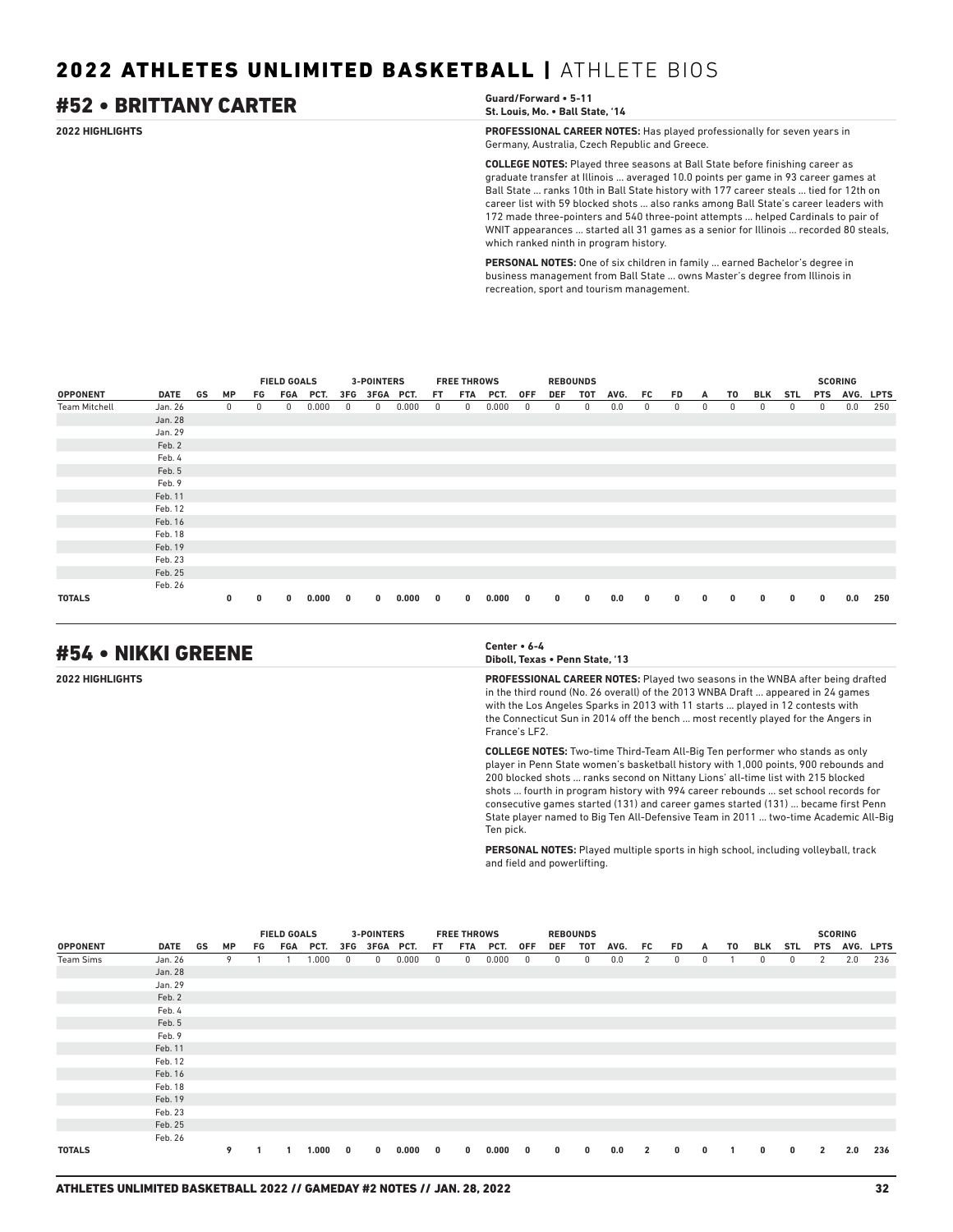## #63 • CC ANDREWS **Guard • 5-9**

```
Glenside, Pa. • Saint Joseph's, '16
```
**2022 HIGHLIGHTS PROFESSIONAL CAREER NOTES:** Has played professionally in Turkey, Greece and Denmark.

> **COLLEGE NOTES:** Four-year letter winner for the Hawks who scored 1,042 career points ... two-time All-Big 5 selection who earned First Team honors as a junior ... also received All-Philly distinction from Philly College Sports twice ... named as Saint Joseph's Best Offensive Player in 2014-15 ... led Hawks in scoring as a senior with 11.4 point per game average while starting all 29 games ... Averaged career-best 13.0 points per game in 2014-15, which ranked 14th in Atlantic 10 ... also rated fifth in Atlantic 10 with .807 free throw percentage ... matched Saint Joseph's program record by playing in 33 games during sophomore year.

**PERSONAL NOTES:** Majored in communication studies and sports marketing at Saint Joseph's ... works as a department coordinator for basketball product operations at adidas.

|                  |             |    |           |    | <b>FIELD GOALS</b> |       |     | <b>3-POINTERS</b> |       |     | <b>FREE THROWS</b> |       |            | <b>REBOUNDS</b> |     |      |    |    |              |    |            |            |            | <b>SCORING</b> |             |
|------------------|-------------|----|-----------|----|--------------------|-------|-----|-------------------|-------|-----|--------------------|-------|------------|-----------------|-----|------|----|----|--------------|----|------------|------------|------------|----------------|-------------|
| <b>OPPONENT</b>  | <b>DATE</b> | GS | <b>MP</b> | FG | FGA                | PCT.  | 3FG | 3FGA              | PCT.  | FT. | <b>FTA</b>         | PCT.  | <b>OFF</b> | <b>DEF</b>      | TOT | AVG. | FC | FD | A            | T0 | <b>BLK</b> | <b>STL</b> | <b>PTS</b> | AVG.           | <b>LPTS</b> |
| <b>Team Sims</b> | Jan. 26     |    | 0         | 0  | 0                  | 0.000 | 0   | 0                 | 0.000 | 0   | 0                  | 0.000 | 0          | 0               | 0   | 0.0  | 0  | 0  | $\mathbf{0}$ | 0  | 0          | 0          | 0          | 0.0            | 250         |
|                  | Jan. 28     |    |           |    |                    |       |     |                   |       |     |                    |       |            |                 |     |      |    |    |              |    |            |            |            |                |             |
|                  | Jan. 29     |    |           |    |                    |       |     |                   |       |     |                    |       |            |                 |     |      |    |    |              |    |            |            |            |                |             |
|                  | Feb. 2      |    |           |    |                    |       |     |                   |       |     |                    |       |            |                 |     |      |    |    |              |    |            |            |            |                |             |
|                  | Feb. 4      |    |           |    |                    |       |     |                   |       |     |                    |       |            |                 |     |      |    |    |              |    |            |            |            |                |             |
|                  | Feb. 5      |    |           |    |                    |       |     |                   |       |     |                    |       |            |                 |     |      |    |    |              |    |            |            |            |                |             |
|                  | Feb. 9      |    |           |    |                    |       |     |                   |       |     |                    |       |            |                 |     |      |    |    |              |    |            |            |            |                |             |
|                  | Feb. 11     |    |           |    |                    |       |     |                   |       |     |                    |       |            |                 |     |      |    |    |              |    |            |            |            |                |             |
|                  | Feb. 12     |    |           |    |                    |       |     |                   |       |     |                    |       |            |                 |     |      |    |    |              |    |            |            |            |                |             |
|                  | Feb. 16     |    |           |    |                    |       |     |                   |       |     |                    |       |            |                 |     |      |    |    |              |    |            |            |            |                |             |
|                  | Feb. 18     |    |           |    |                    |       |     |                   |       |     |                    |       |            |                 |     |      |    |    |              |    |            |            |            |                |             |
|                  | Feb. 19     |    |           |    |                    |       |     |                   |       |     |                    |       |            |                 |     |      |    |    |              |    |            |            |            |                |             |
|                  | Feb. 23     |    |           |    |                    |       |     |                   |       |     |                    |       |            |                 |     |      |    |    |              |    |            |            |            |                |             |
|                  | Feb. 25     |    |           |    |                    |       |     |                   |       |     |                    |       |            |                 |     |      |    |    |              |    |            |            |            |                |             |
|                  | Feb. 26     |    |           |    |                    |       |     |                   |       |     |                    |       |            |                 |     |      |    |    |              |    |            |            |            |                |             |
| <b>TOTALS</b>    |             |    | 0         | 0  | $\mathbf{0}$       | 0.000 | 0   | $\bf{0}$          | 0.000 | 0   | $\mathbf{0}$       | 0.000 | 0          | 0               | 0   | 0.0  | 0  | 0  | 0            | 0  | 0          | 0          | $\bf{0}$   | 0.0            | 250         |

## #69 • ANTOINETTE THOMPSON **Guard • 5-7**

**Fort Worth, Texas • TCU, '12**

**2022 HIGHLIGHTS PROFESSIONAL CAREER NOTES:** Has played professionally in Germany, Bosnia and Herzegovina, Serbia, Puerto Rico, Czech Republic, Ecuador, Sweden and Romania.

> **COLLEGE NOTES:** Four-year letter winner at TCU who started 74-of-119 games ... scored 476 points with 338 rebounds ... earned Honorable Mention All-Mountain West honors as a senior after scoring 8.3 points per game while starting all 30 games ... opened the season with career-high 23 points against Georgia ... averaged 23.9 minutes per game during junior campaign.

**PERSONAL NOTES:** Studied kinesiology and exercise science at TCU.

|                        |             |    |                |    | <b>FIELD GOALS</b> |       |              | <b>3-POINTERS</b> |       |              | <b>FREE THROWS</b> |       |            | <b>REBOUNDS</b> |              |      |          |              |              |    |              |          |                | <b>SCORING</b> |    |
|------------------------|-------------|----|----------------|----|--------------------|-------|--------------|-------------------|-------|--------------|--------------------|-------|------------|-----------------|--------------|------|----------|--------------|--------------|----|--------------|----------|----------------|----------------|----|
| <b>OPPONENT</b>        | <b>DATE</b> | GS | <b>MP</b>      | FG | FGA                | PCT.  | 3FG          | 3FGA PCT.         |       | FT.          | FTA                | PCT.  | 0FF        | DEF             | <b>TOT</b>   | AVG. | FC       | FD           | A            | T0 | BLK          | STL      | <b>PTS</b>     | AVG. LPTS      |    |
| <b>Team Carrington</b> | Jan. 26     |    | $\overline{2}$ |    |                    | 1.000 | $^{\circ}$   | 0                 | 0.000 | $\mathbf{0}$ | 0                  | 0.000 | $^{\circ}$ | 0               | $\mathbf{0}$ | 0.0  | 0        | $\mathbf{0}$ | 0            |    | $\mathbf{0}$ | 0        | 2              | 2.0            | 60 |
|                        | Jan. 28     |    |                |    |                    |       |              |                   |       |              |                    |       |            |                 |              |      |          |              |              |    |              |          |                |                |    |
|                        | Jan. 29     |    |                |    |                    |       |              |                   |       |              |                    |       |            |                 |              |      |          |              |              |    |              |          |                |                |    |
|                        | Feb. 2      |    |                |    |                    |       |              |                   |       |              |                    |       |            |                 |              |      |          |              |              |    |              |          |                |                |    |
|                        | Feb. 4      |    |                |    |                    |       |              |                   |       |              |                    |       |            |                 |              |      |          |              |              |    |              |          |                |                |    |
|                        | Feb. 5      |    |                |    |                    |       |              |                   |       |              |                    |       |            |                 |              |      |          |              |              |    |              |          |                |                |    |
|                        | Feb. 9      |    |                |    |                    |       |              |                   |       |              |                    |       |            |                 |              |      |          |              |              |    |              |          |                |                |    |
|                        | Feb. 11     |    |                |    |                    |       |              |                   |       |              |                    |       |            |                 |              |      |          |              |              |    |              |          |                |                |    |
|                        | Feb. 12     |    |                |    |                    |       |              |                   |       |              |                    |       |            |                 |              |      |          |              |              |    |              |          |                |                |    |
|                        | Feb. 16     |    |                |    |                    |       |              |                   |       |              |                    |       |            |                 |              |      |          |              |              |    |              |          |                |                |    |
|                        | Feb. 18     |    |                |    |                    |       |              |                   |       |              |                    |       |            |                 |              |      |          |              |              |    |              |          |                |                |    |
|                        | Feb. 19     |    |                |    |                    |       |              |                   |       |              |                    |       |            |                 |              |      |          |              |              |    |              |          |                |                |    |
|                        | Feb. 23     |    |                |    |                    |       |              |                   |       |              |                    |       |            |                 |              |      |          |              |              |    |              |          |                |                |    |
|                        | Feb. 25     |    |                |    |                    |       |              |                   |       |              |                    |       |            |                 |              |      |          |              |              |    |              |          |                |                |    |
|                        | Feb. 26     |    |                |    |                    |       |              |                   |       |              |                    |       |            |                 |              |      |          |              |              |    |              |          |                |                |    |
| <b>TOTALS</b>          |             |    | $\mathbf{2}$   |    |                    | 1.000 | $\mathbf{0}$ | $\mathbf{0}$      | 0.000 | 0            | $\mathbf{0}$       | 0.000 | 0          | $\bf{0}$        | $\bf{0}$     | 0.0  | $\bf{0}$ | $^{\circ}$   | $\mathbf{0}$ |    | $\mathbf 0$  | $\bf{0}$ | $\overline{2}$ | 2.0            | 60 |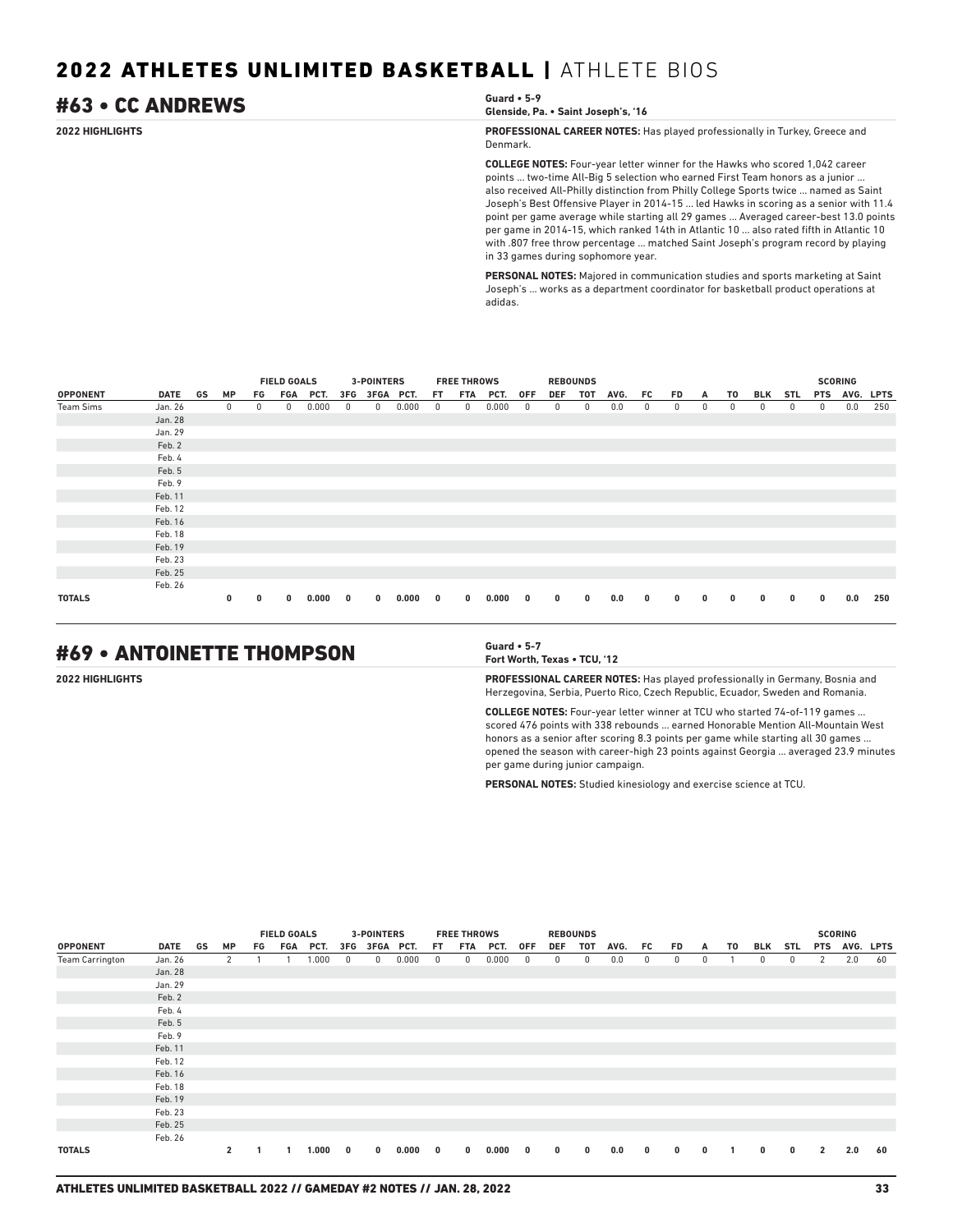## #73 • DANNI McCRAY **Forward • 6-1**

#### **2022 HIGHLIGHTS**

» Joined Mercedes Russell as the first players in Athletes Unlimited Basketball history to record a double-double ... grabbed game-high 12 rebounds while chipping in 11 points on 5-of-10 shooting from the field

| Forward • 6-1<br>West Palm Beach, Fla. • Ole Miss. '16 |
|--------------------------------------------------------|
|                                                        |

**PROFESSIONAL CAREER NOTES:** Has played in Spain, Sweden, Lithuania and Germany.

**COLLEGE NOTES:** Four-year letterwinner for the Rebels who played in 123 career games ... averaged 6.3 points and 4.9 rebounds per game ... posted four career doubledoubles ... enjoyed best season as a senior in 2014-15, averaging 7.5 points and 4.9 rebounds in 33 contests ... served as a team captain as a senior.

**PERSONAL NOTES:** Hobbies including playing video games and watching anime ... graduated from Ole Miss with a Bachelor's degree in art ... works as a brand designer and illustrator.

|                 |         |    |           |    | <b>FIELD GOALS</b> |       | <b>3-POINTERS</b><br><b>FREE THROWS</b><br><b>REBOUNDS</b><br>3FG 3FGA PCT. |   |       |     |     |           |     |                         |     |      |                |              |   |              | <b>SCORING</b> |            |            |           |     |
|-----------------|---------|----|-----------|----|--------------------|-------|-----------------------------------------------------------------------------|---|-------|-----|-----|-----------|-----|-------------------------|-----|------|----------------|--------------|---|--------------|----------------|------------|------------|-----------|-----|
| <b>OPPONENT</b> | DATE    | GS | <b>MP</b> | FG | FGA                | PCT.  |                                                                             |   |       | FT. | FTA | PCT.      | 0FF | DEF                     | TOT | AVG. | FC             | FD           | A | T0           | BLK            | STL        | <b>PTS</b> | AVG. LPTS |     |
| Team Sims       | Jan. 26 |    | 25        | 5  | 10 <sup>1</sup>    | 0.500 | $\mathbf{0}$                                                                |   | 0.000 |     |     | 1.000     | 9   | 3                       | 12  | 12.0 |                |              | 0 | 0            | $\mathbf{0}$   | $^{\circ}$ | 11         | 11.0      | 411 |
|                 | Jan. 28 |    |           |    |                    |       |                                                                             |   |       |     |     |           |     |                         |     |      |                |              |   |              |                |            |            |           |     |
|                 | Jan. 29 |    |           |    |                    |       |                                                                             |   |       |     |     |           |     |                         |     |      |                |              |   |              |                |            |            |           |     |
|                 | Feb. 2  |    |           |    |                    |       |                                                                             |   |       |     |     |           |     |                         |     |      |                |              |   |              |                |            |            |           |     |
|                 | Feb. 4  |    |           |    |                    |       |                                                                             |   |       |     |     |           |     |                         |     |      |                |              |   |              |                |            |            |           |     |
|                 | Feb. 5  |    |           |    |                    |       |                                                                             |   |       |     |     |           |     |                         |     |      |                |              |   |              |                |            |            |           |     |
|                 | Feb. 9  |    |           |    |                    |       |                                                                             |   |       |     |     |           |     |                         |     |      |                |              |   |              |                |            |            |           |     |
|                 | Feb. 11 |    |           |    |                    |       |                                                                             |   |       |     |     |           |     |                         |     |      |                |              |   |              |                |            |            |           |     |
|                 | Feb. 12 |    |           |    |                    |       |                                                                             |   |       |     |     |           |     |                         |     |      |                |              |   |              |                |            |            |           |     |
|                 | Feb. 16 |    |           |    |                    |       |                                                                             |   |       |     |     |           |     |                         |     |      |                |              |   |              |                |            |            |           |     |
|                 | Feb. 18 |    |           |    |                    |       |                                                                             |   |       |     |     |           |     |                         |     |      |                |              |   |              |                |            |            |           |     |
|                 | Feb. 19 |    |           |    |                    |       |                                                                             |   |       |     |     |           |     |                         |     |      |                |              |   |              |                |            |            |           |     |
|                 | Feb. 23 |    |           |    |                    |       |                                                                             |   |       |     |     |           |     |                         |     |      |                |              |   |              |                |            |            |           |     |
|                 | Feb. 25 |    |           |    |                    |       |                                                                             |   |       |     |     |           |     |                         |     |      |                |              |   |              |                |            |            |           |     |
|                 | Feb. 26 |    |           |    |                    |       |                                                                             |   |       |     |     |           |     |                         |     |      |                |              |   |              |                |            |            |           |     |
| <b>TOTALS</b>   |         |    | 25        | 5  | 10                 | 0.500 | $\mathbf{0}$                                                                | 1 | 0.000 |     | 1   | $1.000$ 9 |     | $\overline{\mathbf{3}}$ | 12  | 12.0 | $\overline{1}$ | $\mathbf{1}$ | 0 | $\mathbf{0}$ | $\mathbf{0}$   | 0          | 11         | 11.0      | 411 |

## #75 • AIR HEARN **Guard • 5-8**

**Memphis, Tenn. • Memphis, '16**

**2022 HIGHLIGHTS PROFESSIONAL CAREER NOTES:** Has played professionally in Germany and Iceland.

**COLLEGE NOTES:** Four-year letter winner at Memphis who earned All-American Athletic Conference honors twice ... ranks eighth on career scoring list with 1,945 points ... owns Memphis career record with 218 made three-point field goals ... ranks ninth on Tigers' career list in free throws made (341) and attempted (508) ... dished out 441 career assists, the fourth-highest mark in program history ... amassed 234 career assists ... recorded four career double-doubles ... named to 2012-13 Conference USA All-Freshman Team.

**PERSONAL NOTES:** Studied communications at Memphis.

|                        |             |    |    |    | <b>FIELD GOALS</b> |       |                | 3-POINTERS |       |     | <b>FREE THROWS</b> |         |            | <b>REBOUNDS</b> |                |      |                |    |   |              |              |                |            | <b>SCORING</b> |           |
|------------------------|-------------|----|----|----|--------------------|-------|----------------|------------|-------|-----|--------------------|---------|------------|-----------------|----------------|------|----------------|----|---|--------------|--------------|----------------|------------|----------------|-----------|
| <b>OPPONENT</b>        | <b>DATE</b> | GS | MP | FG | FGA                | PCT.  | 3FG            | 3FGA PCT.  |       | FT. | FTA                | PCT.    | 0FF        | DEF             | TOT            | AVG. | FC             | FD | A | T0           | BLK          | STL            | <b>PTS</b> |                | AVG. LPTS |
| <b>Team Carrington</b> | Jan. 26     |    | 12 | 3  | 7                  | 0.429 |                | 3          | 0.333 |     |                    | 1.000   | $^{\circ}$ | 2               | 2              | 2.0  | 2              |    |   | 0            | $\mathbf{0}$ | 2              | 8          | 8.0            | 118       |
|                        | Jan. 28     |    |    |    |                    |       |                |            |       |     |                    |         |            |                 |                |      |                |    |   |              |              |                |            |                |           |
|                        | Jan. 29     |    |    |    |                    |       |                |            |       |     |                    |         |            |                 |                |      |                |    |   |              |              |                |            |                |           |
|                        | Feb. 2      |    |    |    |                    |       |                |            |       |     |                    |         |            |                 |                |      |                |    |   |              |              |                |            |                |           |
|                        | Feb. 4      |    |    |    |                    |       |                |            |       |     |                    |         |            |                 |                |      |                |    |   |              |              |                |            |                |           |
|                        | Feb. 5      |    |    |    |                    |       |                |            |       |     |                    |         |            |                 |                |      |                |    |   |              |              |                |            |                |           |
|                        | Feb. 9      |    |    |    |                    |       |                |            |       |     |                    |         |            |                 |                |      |                |    |   |              |              |                |            |                |           |
|                        | Feb. 11     |    |    |    |                    |       |                |            |       |     |                    |         |            |                 |                |      |                |    |   |              |              |                |            |                |           |
|                        | Feb. 12     |    |    |    |                    |       |                |            |       |     |                    |         |            |                 |                |      |                |    |   |              |              |                |            |                |           |
|                        | Feb. 16     |    |    |    |                    |       |                |            |       |     |                    |         |            |                 |                |      |                |    |   |              |              |                |            |                |           |
|                        | Feb. 18     |    |    |    |                    |       |                |            |       |     |                    |         |            |                 |                |      |                |    |   |              |              |                |            |                |           |
|                        | Feb. 19     |    |    |    |                    |       |                |            |       |     |                    |         |            |                 |                |      |                |    |   |              |              |                |            |                |           |
|                        | Feb. 23     |    |    |    |                    |       |                |            |       |     |                    |         |            |                 |                |      |                |    |   |              |              |                |            |                |           |
|                        | Feb. 25     |    |    |    |                    |       |                |            |       |     |                    |         |            |                 |                |      |                |    |   |              |              |                |            |                |           |
|                        | Feb. 26     |    |    |    |                    |       |                |            |       |     |                    |         |            |                 |                |      |                |    |   |              |              |                |            |                |           |
| <b>TOTALS</b>          |             |    | 12 | 3  | 7                  | 0.429 | $\blacksquare$ | 3          | 0.333 |     | $\mathbf{1}$       | 1.00000 |            | $\overline{2}$  | $\overline{2}$ | 2.0  | $\overline{2}$ |    |   | $\mathbf{0}$ | 0            | $\overline{2}$ | 8          | 8.0            | 118       |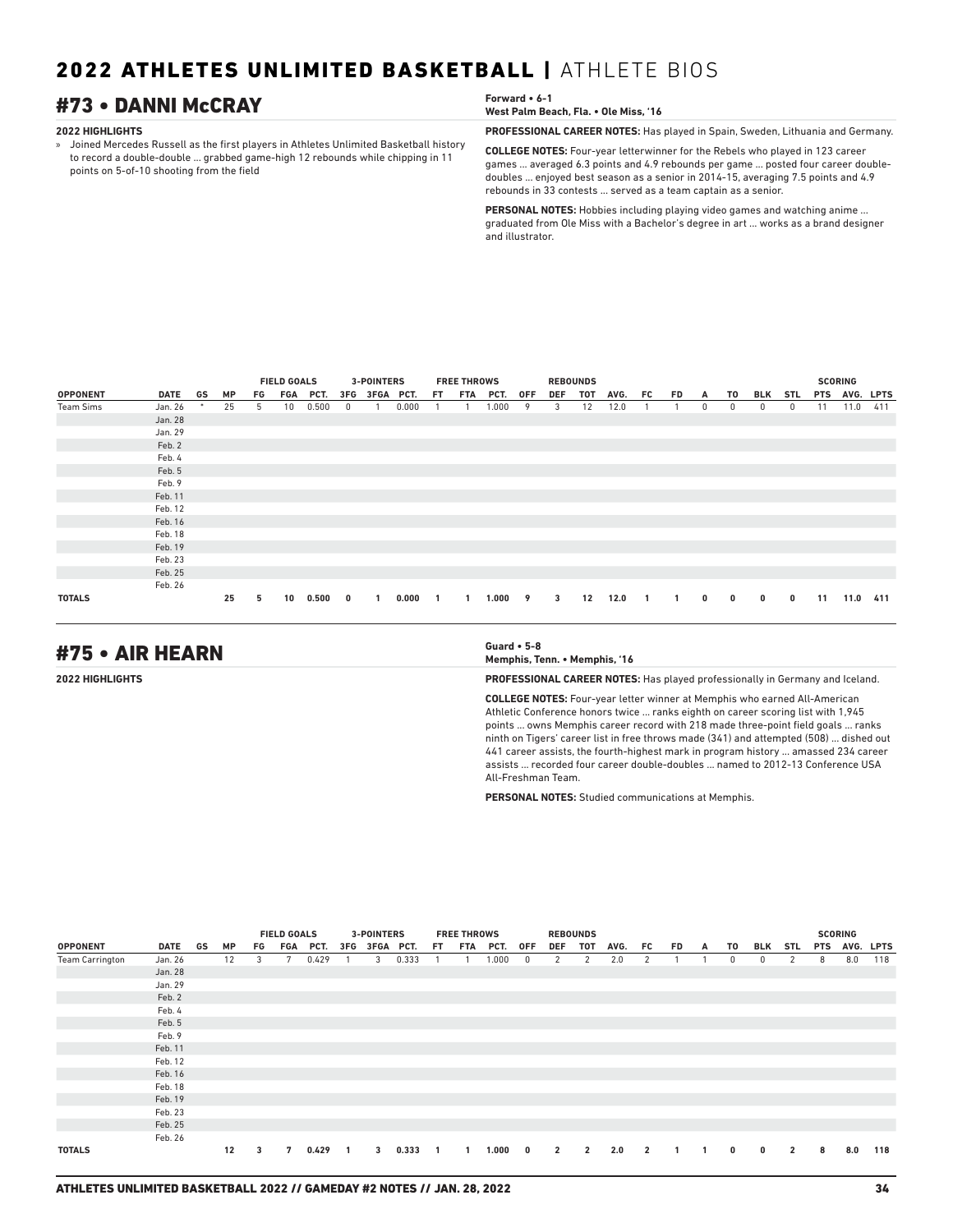## #88 • BRIAHANNA JACKSON **Guard • 5-5**

#### **2022 HIGHLIGHTS**

» Tied Essence Carson for team-high honors with 15 points in Team Sims' Week One loss against Team Russell ... also added four rebounds, two assists and two steals

**Tampa, Fla. • Louisville, '17**

**PROFESSIONAL CAREER NOTES:** Has played professionally in Brazil, Spain, Puerto Rico, Poland and Mexico.

**COLLEGE NOTES:** Spent two years at UCF before playing final two seasons at Louisville ... two-time Atlantic Coast Conference All-Academic Team honoree ... started 52-of-63 games for the Cardinals ... scored 8.8 points with 3.8 rebounds per outing ... averaged 16.3 points, 3.7 rebounds and 2.8 steals per game at UCF ... named 2012-13 Conference USA Freshman of the Year after scoring 15.7 points and 3.3 rebounds per game while breaking conference record with 89 steals

**PERSONAL NOTES:** Attended UCF prior to playing at Louisville ... majored in criminal justice at Louisville ... earned spot on 2022 Athletes Unlimited roster via open tryouts.

|                     |             |    |           | <b>FIELD GOALS</b> |     |       | <b>3-POINTERS</b> |               |       | <b>FREE THROWS</b>      |                |       | <b>REBOUNDS</b> |     |     |      |    |                         |                |    |              |                | <b>SCORING</b> |           |     |
|---------------------|-------------|----|-----------|--------------------|-----|-------|-------------------|---------------|-------|-------------------------|----------------|-------|-----------------|-----|-----|------|----|-------------------------|----------------|----|--------------|----------------|----------------|-----------|-----|
| <b>OPPONENT</b>     | <b>DATE</b> | GS | <b>MP</b> | FG                 | FGA | PCT.  |                   | 3FG 3FGA PCT. |       | FT.                     | FTA            | PCT.  | 0FF             | DEF | TOT | AVG. | FC | FD                      | A              | T0 | BLK          | <b>STL</b>     | <b>PTS</b>     | AVG. LPTS |     |
| <b>Team Russell</b> | Jan. 26     |    | 27        | 6                  | 15  | 0.400 |                   | 7             | 0.143 | 2                       | 2              | 1.000 |                 | 3   | 4   | 4.0  | 3  | 3                       | 2              | 5  |              | 2              | 15             | 15.0      | 131 |
|                     | Jan. 28     |    |           |                    |     |       |                   |               |       |                         |                |       |                 |     |     |      |    |                         |                |    |              |                |                |           |     |
|                     | Jan. 29     |    |           |                    |     |       |                   |               |       |                         |                |       |                 |     |     |      |    |                         |                |    |              |                |                |           |     |
|                     | Feb. 2      |    |           |                    |     |       |                   |               |       |                         |                |       |                 |     |     |      |    |                         |                |    |              |                |                |           |     |
|                     | Feb. 4      |    |           |                    |     |       |                   |               |       |                         |                |       |                 |     |     |      |    |                         |                |    |              |                |                |           |     |
|                     | Feb. 5      |    |           |                    |     |       |                   |               |       |                         |                |       |                 |     |     |      |    |                         |                |    |              |                |                |           |     |
|                     | Feb. 9      |    |           |                    |     |       |                   |               |       |                         |                |       |                 |     |     |      |    |                         |                |    |              |                |                |           |     |
|                     | Feb. 11     |    |           |                    |     |       |                   |               |       |                         |                |       |                 |     |     |      |    |                         |                |    |              |                |                |           |     |
|                     | Feb. 12     |    |           |                    |     |       |                   |               |       |                         |                |       |                 |     |     |      |    |                         |                |    |              |                |                |           |     |
|                     | Feb. 16     |    |           |                    |     |       |                   |               |       |                         |                |       |                 |     |     |      |    |                         |                |    |              |                |                |           |     |
|                     | Feb. 18     |    |           |                    |     |       |                   |               |       |                         |                |       |                 |     |     |      |    |                         |                |    |              |                |                |           |     |
|                     | Feb. 19     |    |           |                    |     |       |                   |               |       |                         |                |       |                 |     |     |      |    |                         |                |    |              |                |                |           |     |
|                     | Feb. 23     |    |           |                    |     |       |                   |               |       |                         |                |       |                 |     |     |      |    |                         |                |    |              |                |                |           |     |
|                     | Feb. 25     |    |           |                    |     |       |                   |               |       |                         |                |       |                 |     |     |      |    |                         |                |    |              |                |                |           |     |
|                     | Feb. 26     |    |           |                    |     |       |                   |               |       |                         |                |       |                 |     |     |      |    |                         |                |    |              |                |                |           |     |
| <b>TOTALS</b>       |             |    | 27        | 6                  | 15  | 0.400 | $\overline{1}$    | 7             | 0.143 | $\overline{\mathbf{2}}$ | $\overline{2}$ | 1.000 | $\blacksquare$  | 3   | 4   | 4.0  | 3  | $\overline{\mathbf{3}}$ | $\overline{2}$ | 5  | $\mathbf{1}$ | $\overline{2}$ | 15             | 15.0      | 131 |

## #90 • MEME JACKSON **Guard/Forward • 5-11**

#### **2022 HIGHLIGHTS**

» Came off the bench to net 14 points on 5-of-8 shooting from the field (4-6 3FG) in Team Carrington's comeback victory over Team Mitchell ... earned MVP 3 honors in 92-85 win

## **Murfreesboro, Tenn. • Tennessee, '19**

**PROFESSIONAL CAREER NOTES:** Has played professionally, including time in Puerto Rico.

**COLLEGE NOTES:** Appeared in 116 games at Tennessee, averaging 6.6 points and 2.5 rebounds ... knocked down 119 three-pointers in her career ... enjoyed best season as a senior when she averaged 10.8 points while starting 27-of-30 games ... led Lady Vols in scoring seven times during final season ... named to All-Tournament Team at Junkaroo Jam in 2018-19.

**PERSONAL NOTES:** One of four children in family ... studied communications at Tennessee.

|                      | <b>FIELD GOALS</b><br><b>3-POINTERS</b><br><b>FREE THROWS</b> |    |           |    |       |       |              |           |          | <b>REBOUNDS</b> |          |       |             |            |     |              |              |              | <b>SCORING</b> |      |            |            |            |           |     |
|----------------------|---------------------------------------------------------------|----|-----------|----|-------|-------|--------------|-----------|----------|-----------------|----------|-------|-------------|------------|-----|--------------|--------------|--------------|----------------|------|------------|------------|------------|-----------|-----|
| <b>OPPONENT</b>      | <b>DATE</b>                                                   | GS | <b>MP</b> | FG | FGA   | PCT.  | 3FG          | 3FGA PCT. |          | FT.             | FTA      | PCT.  | <b>OFF</b>  | <b>DEF</b> | TOT | AVG.         | FC.          | FD.          | A              | T0   | BLK        | <b>STL</b> | <b>PTS</b> | AVG. LPTS |     |
| <b>Team Mitchell</b> | Jan. 26                                                       |    | 28        | 5  | 8     | 0.625 | 4            | 6         | 0.667    | $^{\circ}$      | 0        | 0.000 | $\mathbf 0$ | 0          | 0   | 0.0          |              | 0            |                | 0    | $^{\circ}$ |            | 14         | 14.0      | 402 |
|                      | Jan. 28                                                       |    |           |    |       |       |              |           |          |                 |          |       |             |            |     |              |              |              |                |      |            |            |            |           |     |
|                      | Jan. 29                                                       |    |           |    |       |       |              |           |          |                 |          |       |             |            |     |              |              |              |                |      |            |            |            |           |     |
|                      | Feb. 2                                                        |    |           |    |       |       |              |           |          |                 |          |       |             |            |     |              |              |              |                |      |            |            |            |           |     |
|                      | Feb. 4                                                        |    |           |    |       |       |              |           |          |                 |          |       |             |            |     |              |              |              |                |      |            |            |            |           |     |
|                      | Feb. 5                                                        |    |           |    |       |       |              |           |          |                 |          |       |             |            |     |              |              |              |                |      |            |            |            |           |     |
|                      | Feb. 9                                                        |    |           |    |       |       |              |           |          |                 |          |       |             |            |     |              |              |              |                |      |            |            |            |           |     |
|                      | Feb. 11                                                       |    |           |    |       |       |              |           |          |                 |          |       |             |            |     |              |              |              |                |      |            |            |            |           |     |
|                      | Feb. 12                                                       |    |           |    |       |       |              |           |          |                 |          |       |             |            |     |              |              |              |                |      |            |            |            |           |     |
|                      | Feb. 16                                                       |    |           |    |       |       |              |           |          |                 |          |       |             |            |     |              |              |              |                |      |            |            |            |           |     |
|                      | Feb. 18                                                       |    |           |    |       |       |              |           |          |                 |          |       |             |            |     |              |              |              |                |      |            |            |            |           |     |
|                      | Feb. 19                                                       |    |           |    |       |       |              |           |          |                 |          |       |             |            |     |              |              |              |                |      |            |            |            |           |     |
|                      | Feb. 23                                                       |    |           |    |       |       |              |           |          |                 |          |       |             |            |     |              |              |              |                |      |            |            |            |           |     |
|                      | Feb. 25                                                       |    |           |    |       |       |              |           |          |                 |          |       |             |            |     |              |              |              |                |      |            |            |            |           |     |
|                      | Feb. 26                                                       |    |           |    |       |       |              |           |          |                 |          |       |             |            |     |              |              |              |                |      |            |            |            |           |     |
| <b>TOTALS</b>        | 28<br>5<br>8<br>0.625<br>6<br>4                               |    |           |    | 0.667 | 0     | $\mathbf{0}$ | 0.000     | $\bf{0}$ | $\bf{0}$        | $\bf{0}$ | 0.0   | 1           | $\bf{0}$   |     | $\mathbf{0}$ | $\mathbf{0}$ | $\mathbf{1}$ | 14             | 14.0 | 402        |            |            |           |     |